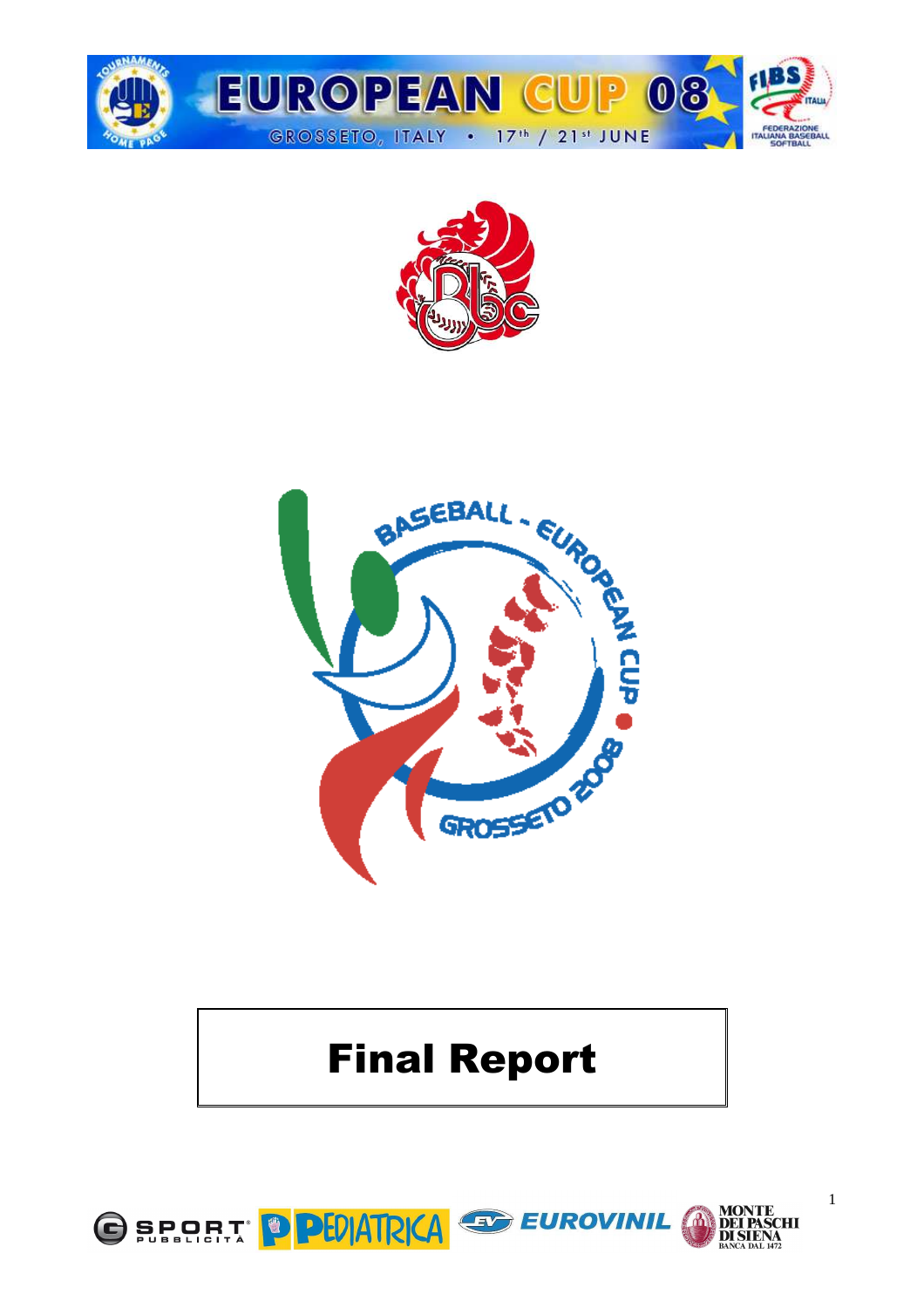

## **Final Standing**



## **Individual Awards**

Most Valuable Player BELJAARDS Denny (NED)

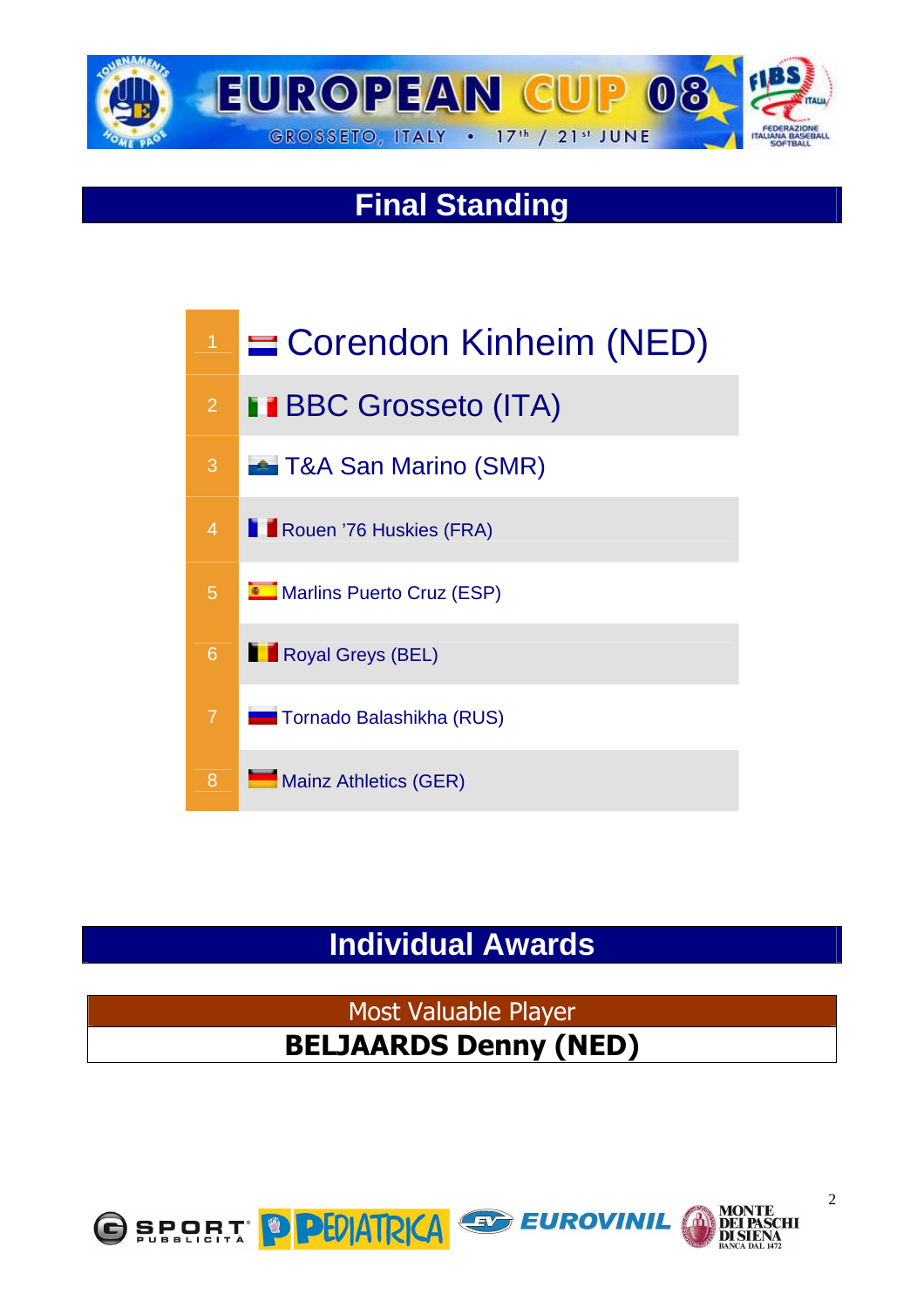

# **Officials**

#### Technical Commission Delegates: **Jan Esselman (NED)** Mobile:+31 (6) 14462375 E-Mail: esselman@baseballeurope.com E-Mail:

**Peter Ström (SWE)** Mobile: +46 (70) 4924304

strom@baseballeurope.com

**Mario Falaschi (ITA)** 

Commissioners:

Umpires

**Patrick Baeyens (BEL)** Michael Larkin (RUS) **Dana Beszczynski (AUT)** Alessandro Maestri (ITA) Alessandro Cappuccini (ITA) Serge Makouchetchev (FRA) Ĩ.

Nicola Grasso (ITA)

#### Sante De Franceschi (ITA) Marco Taurelli (ITA)

Henry van Heijninger (NED) Arnold Verbrugge (NED)

#### **Scorekeepers**

**Stefano Baroni (ITA)** Marco Magara (ITA) Marco Magara (ITA)

**Cristina Bernasconi (ITA)** Anna Maria Paini (ITA)

Anna Del Bottegone (ITA) Stefano Pieri (ITA)

**Roberta Garosi (ITA)** Angela Russo (ITA)

**Mario Grasso (ITA)** Natio Grasso (ITA) Erika Sojat (ITA)

#### **Statistics**

**Anna Maria Paini (ITA)** 







**SCHI**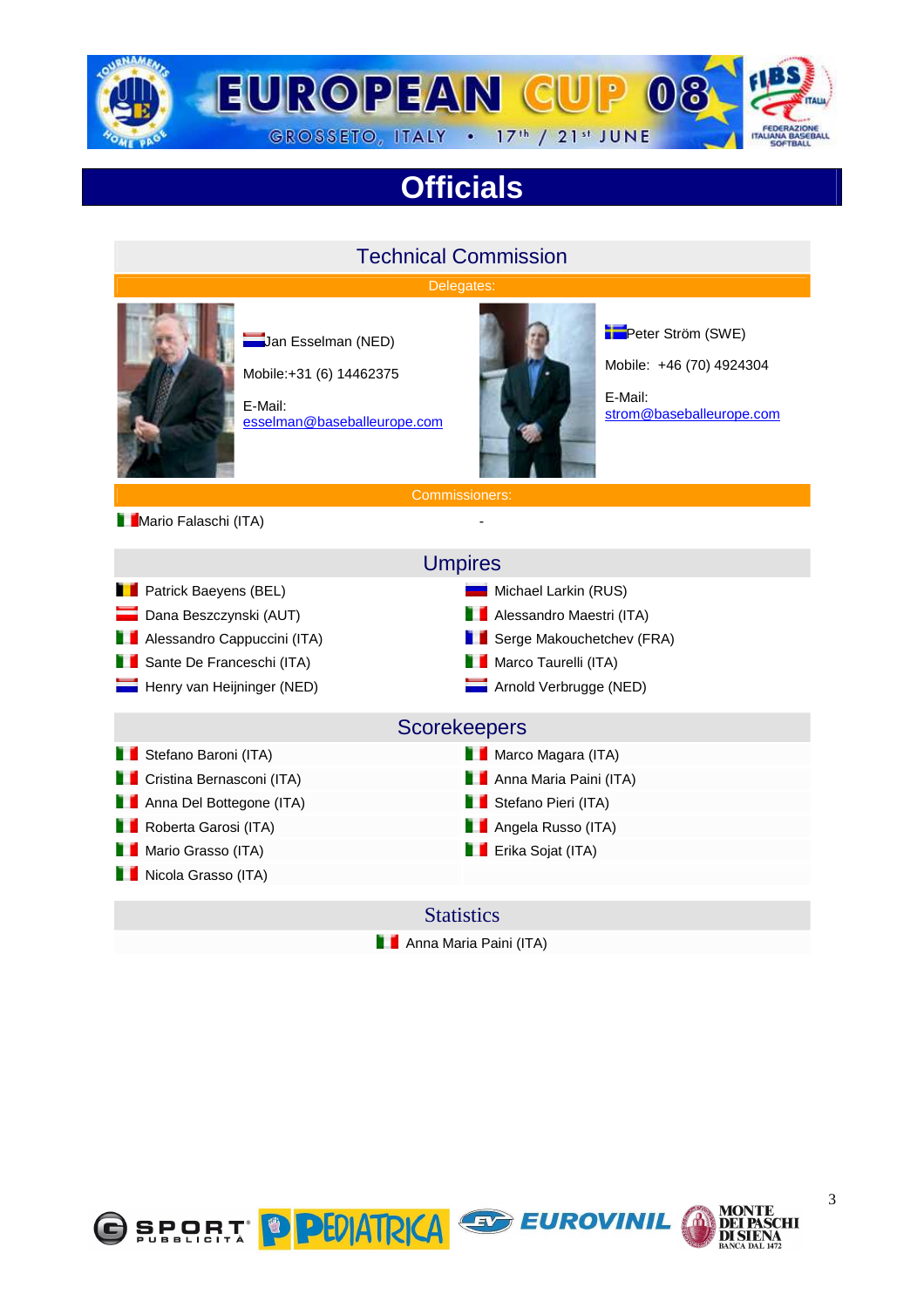

## **Royal Greys BEL**

| ## | Name                | Pos | B/T | Date of Birth |
|----|---------------------|-----|-----|---------------|
| 3  | ROEVENS Kevin       | C   | R/R | 10/11/89      |
| 5  | KNOLLENBURG Kevin   | ΙF  | R/R | 06/01/79      |
| 7  | BEUTELS Bryan       | Ρ   | R/R | 15/06/86      |
| 8  | BELL Bryon          | ΙF  | L/R | 01/02/83      |
| 10 | DROOGENBROECK Frank | ΙF  | L/R | 27/01/64      |
| 16 | VAN DER MEER Sam    | ΟF  | R/R | 07/08/72      |

| 7  | BEUTELS Bryan        | $\mathbf P$ | R/R | 15/06/86 |
|----|----------------------|-------------|-----|----------|
| 8  | BELL Bryon           | ΙF          | L/R | 01/02/83 |
| 10 | DROOGENBROECK Frank  | ΙF          | L/R | 27/01/64 |
| 16 | VAN DER MEER Sam     | ΟF          | R/R | 07/08/72 |
| 18 | CALARCO Daniel       | Ρ           | R/R | 15/11/84 |
| 19 | VAN DER MEIREN Filip | ΙF          | R/R | 01/02/78 |
| 21 | NYS Brent            | Ρ           | R/R | 12/03/90 |
| 22 | DE WIT Andre         | $\mathbf P$ | R/R | 31/01/63 |
| 23 | VAN HOOF Dennis      | $\mathbf P$ | L/L | 31/10/83 |
| 26 | ROSIERS Gert         | ΙF          | R/R | 16/06/76 |
| 27 | WYBO Kim             | OF          | R/R | 19/01/76 |
| 28 | MERTENS Nicky        | ΟF          | R/R | 27/04/87 |
| 30 | RUELLE Andy          | Ρ           | R/R | 06/07/83 |
| 31 | HOWARD Daniel        | $\mathbf P$ | R/R | 03/04/85 |
| 36 | HERSSENS David       | C           | R/R | 24/02/89 |
| 38 | DECKERS Sieger       | ΟF          | R/R | 14/11/89 |
| 39 | VANTHILLO Giovanni   | ΟF          | R/R | 07/04/89 |



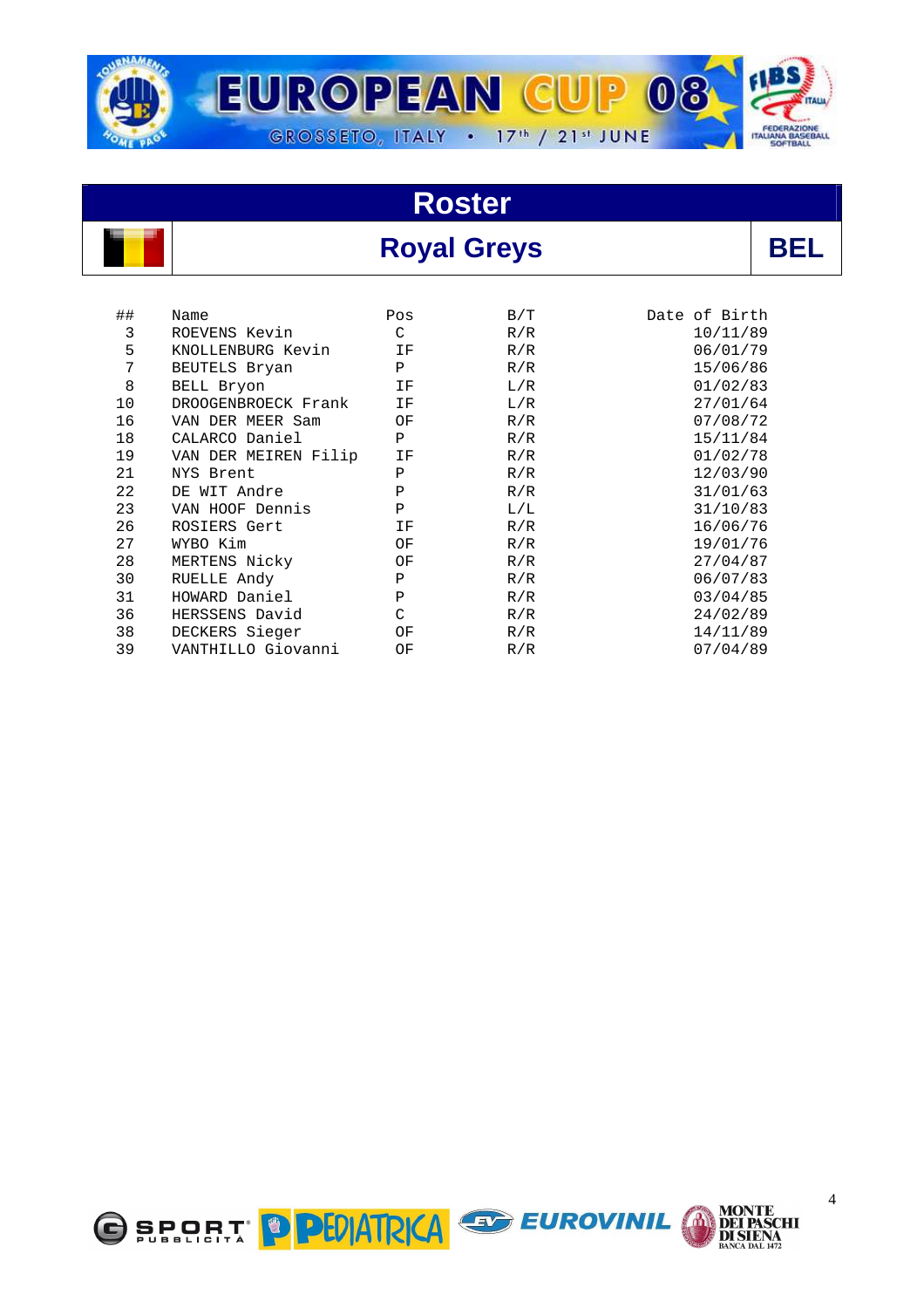



## **Marlins Puerto Cruz** | ESP

| ##          | Name                 | Pos          | B/T       | Date of Birth |
|-------------|----------------------|--------------|-----------|---------------|
|             |                      | ---          | $---$     |               |
| $\mathbf 1$ | ARRATIA M. Tomas D.  | IF           | R/R       | 19/05/54      |
| 4           | PEREZ A. Nestor      | ΙF           | R/R       | 24/11/76      |
| 7           | MACIAS J. Juan C.    | ΟF           | R/R       | 20/08/79      |
| 8           | GALVAN A. Deion A.   | $\mathbf{P}$ | $\rm L/L$ | 08/11/92      |
| 9           | NAVARRO V. Dewis F.  | C            | R/R       | 19/06/78      |
| 10          | SANCHEZ R. Daniel    | ΙF           | R/R       | 14/11/87      |
| 16          | PULIDO T. Santiago D | Ρ            | R/R       | 29/11/89      |
| 20          | LOPEZ N. Victor Jose | ΟF           | R/R       | 20/03/86      |
| 22          | MONTIEL S. Richard H | ΟF           | R/R       | 13/08/79      |
| 23          | GARCIA G. Oliver     | ΟF           | R/R       | 06/10/84      |
| 24          | MARTINEZ G. Daniel A | ΟF           | $\rm L/L$ | 03/07/87      |
| 26          | NACAR M. Leslie G.   | Ρ            | R/R       | 20/07/82      |
| 28          | ROMERO M. Jose A.    | Ρ            | L/L       | 20/05/90      |
| 29          | DUARTE R. Renny E.   | Ρ            | R/R       | 07/11/77      |
| 30          | RODRIGUEZ B. Luis    | ΙF           | R/R       | 29/06/56      |
| 33          | NUNEZ B. Audie D.    | $\mathbf{P}$ | R/R       | 20/09/88      |
| 34          | PIVA L. Angel D.     | ΙF           | $\rm L/L$ | 25/09/92      |
| 35          | GRANADOS C. Ivan     | $\mathbf{P}$ | $\rm L/L$ | 30/09/85      |
| 38          | RODRIGUEZ O. Jose M. | ΙF           | R/R       | 20/02/91      |
| 40          | RODRIGUEZ S. Ricardo | P            | R/R       | 28/04/81      |





**MONTE<br>DEI PASCHI<br>DI SIENA<br>BANCA DAL 1472**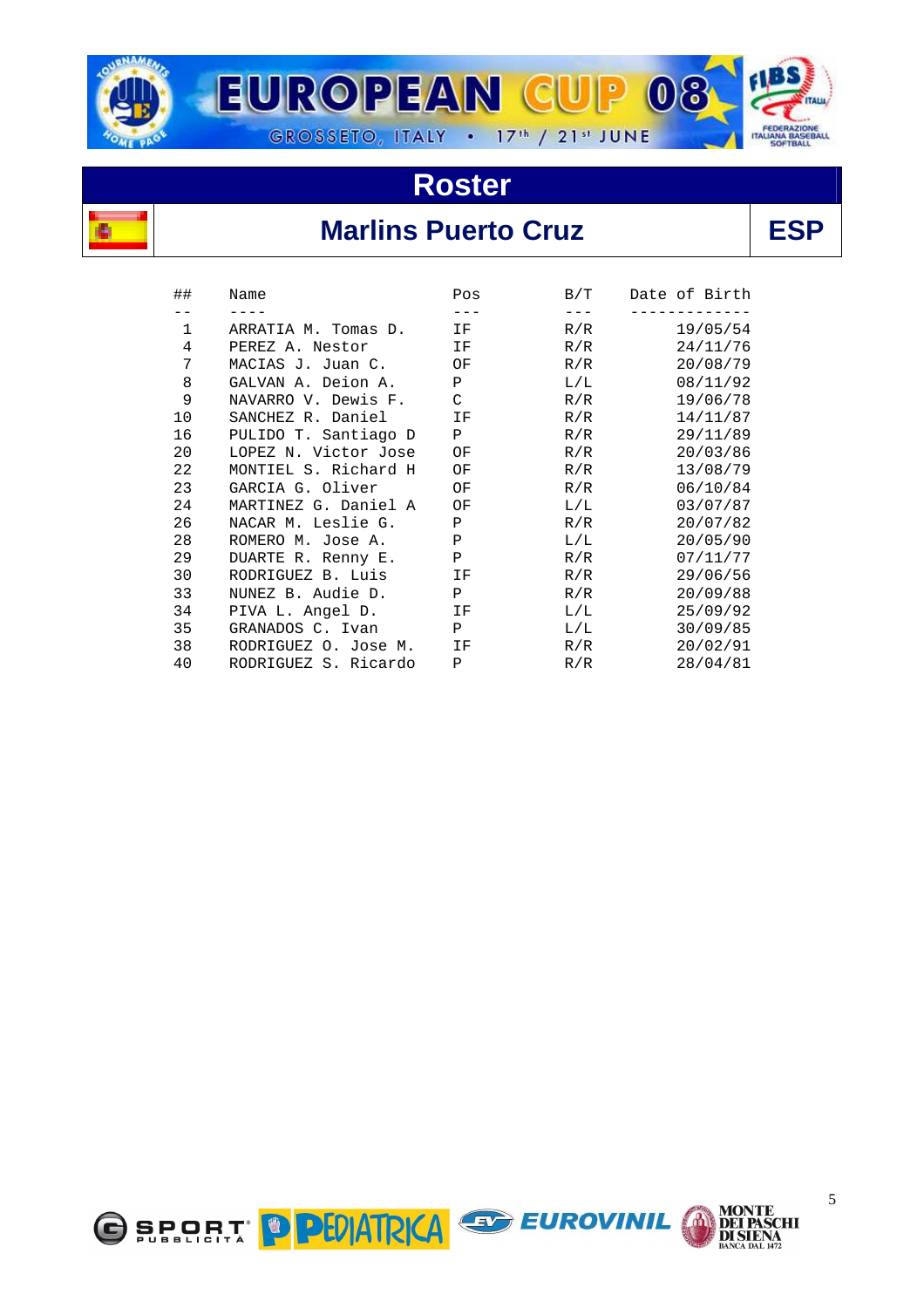



#### Raven '76 Huskies **FRA**

| ## | Name                 | Pos           | B/T | Date of Birth |
|----|----------------------|---------------|-----|---------------|
|    |                      |               |     |               |
| 2  | OUIN Giovanni        | $\mathbf{P}$  | L/L | 31/01/78      |
| 4  | SOCHON Alexandre     | Ρ             | R/R | 23/05/84      |
| 5  | HAGIWARA Kenji       | ΟF            | R/R | 15/05/86      |
| 13 | MARCHE Boris         | C             | R/R | 22/05/81      |
| 16 | DUBAUT Nicolas       | P             | R/R | 31/01/82      |
| 18 | PEREZ Keino          | P             | R/R | 07/10/79      |
| 22 | SCALABRINI Dany      | ΙF            | R/R | 26/04/75      |
| 25 | DAVID Romain         | ΙF            | R/R | 22/03/85      |
| 26 | AOUTIN Laurent       | Ρ             | R/R | 24/09/78      |
| 28 | KOSOW Jason          | P             | R/R | 22/08/82      |
| 34 | COUTON Jean-Baptiste | P             | L/L | 15/05/84      |
| 36 | CRESCENT Mathieu     | P             | R/R | 02/11/83      |
| 40 | ISRAEL Olivier       | ΙF            | R/R | 02/02/77      |
| 41 | BERT Jordan          | ΟF            | L/L | 22/03/83      |
| 45 | PIOUET Luc           | ΙF            | R/R | 05/07/81      |
| 55 | GAUTHIER David       | $\mathcal{C}$ | R/R | 04/06/87      |
| 69 | PERON Flavien        | ΟF            | R/R | 16/07/84      |



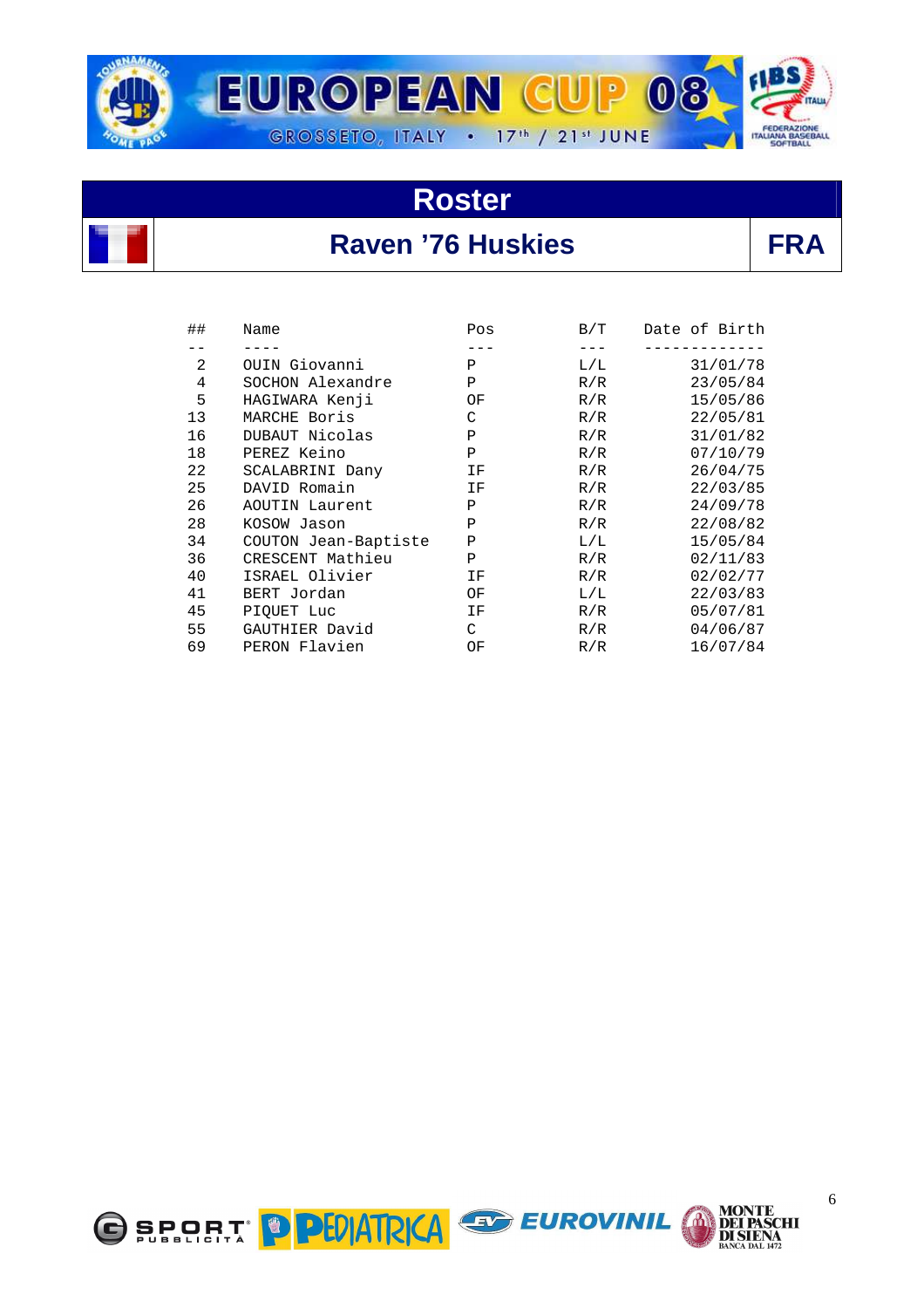

## **Roster Mainz Athletics**

| ##           | Name                 | Pos    | B/T | Date of Birth |
|--------------|----------------------|--------|-----|---------------|
|              |                      |        |     |               |
| $\mathbf{1}$ | HOBBS-BROWN Raef     | C/IF/P | L/R | 31/12/85      |
| 8            | KOTOWSKI Kevin       | C/OF   | L/R | 05/01/91      |
| 14           | WERMUTH Ulli         | OF     | R/R | 14/01/81      |
| 17           | KIPPHAN Martin       | ΙF     | R/R | 20/06/83      |
| 21           | MUSCHIK Enzo         | IF/P   | R/R | 15/12/90      |
| 22           | WEICHERT Nicolas     | OF/IF  | R/R | 08/01/92      |
| 23           | BOLDT Maximilian     | P/IF   | R/R | 09/01/88      |
| 24           | STOECKLIN Jan-Niklas | IF/P   | R/R | 11/05/90      |
| 27           | HARTKOPF Nils        | P/IF   | R/R | 18/03/86      |
| 28           | LARSON Mike          | OF/P   | L/R | 27/08/83      |
| 35           | SASAKI Shu           | C      | R/R | 22/10/81      |
| 70           | DOLL Maximilian      | P/OF   | L/L | 24/10/91      |
|              |                      |        |     |               |
|              |                      |        |     |               |

11 SANTOS Cae MANAGER



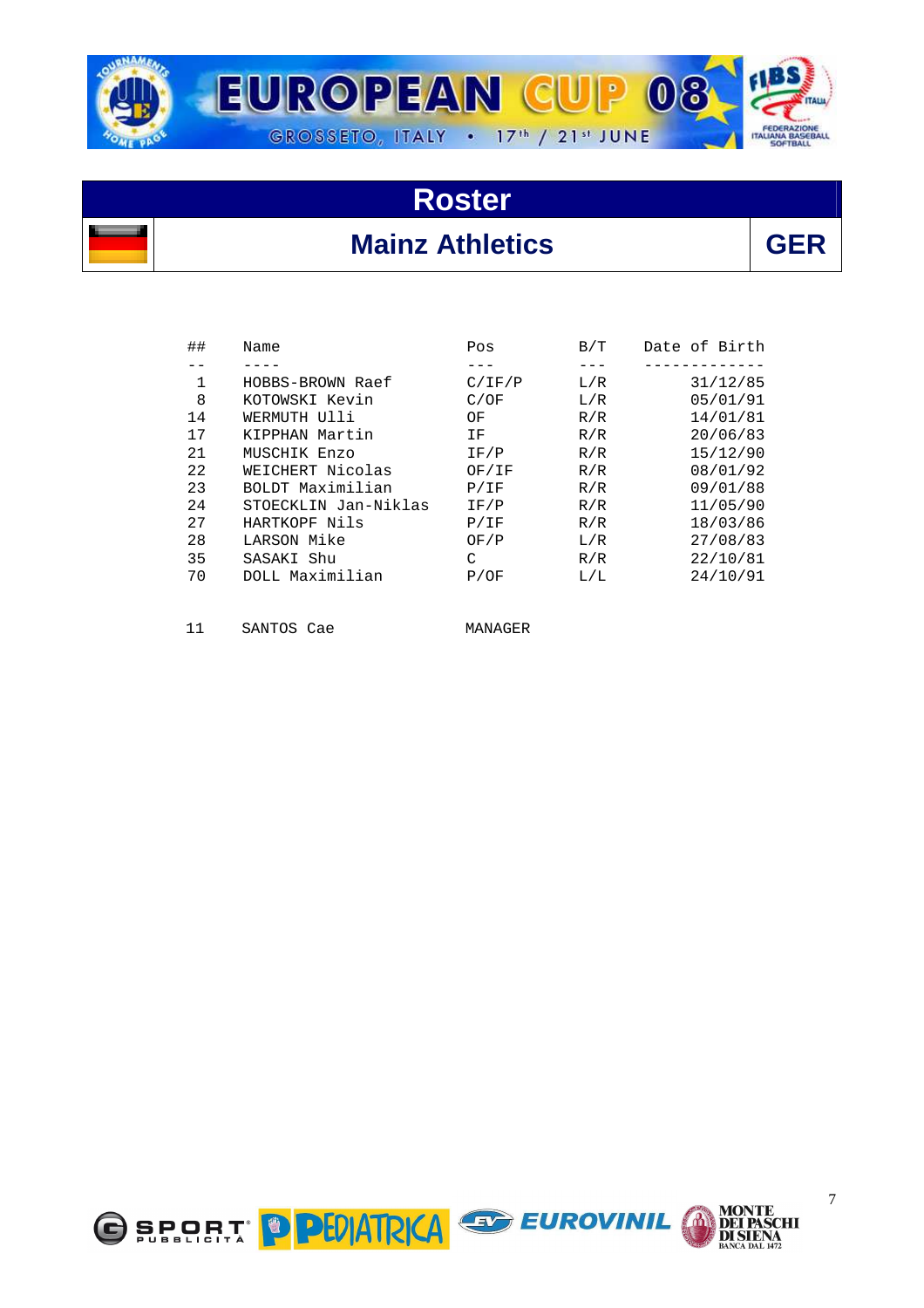

### **MontePaschi Grosseto**

| ##                | Name                       | Pos                                                             |           | B/T Date Of Birth |
|-------------------|----------------------------|-----------------------------------------------------------------|-----------|-------------------|
| $- -$             | $\frac{1}{2}$              | $\frac{1}{2}$                                                   | $- - - -$ | -----------       |
| $2 \quad$         | DE SANTIS Andrea           | OF                                                              | R/R       | 25/12/82          |
| $\mathbf{3}$      | DALLOSPEDALE Davide IF     |                                                                 |           | R/R<br>12/09/77   |
| 7                 | ERMINI Gabriele OF/IF R/R  |                                                                 |           | 23/01/76          |
| 8                 | FERRARI Anthony M. P       |                                                                 | L/L       | 22/06/78          |
| 9                 | BISCHERI Luca              | $\mathbf{F}$ and $\mathbf{F}$ and $\mathbf{F}$ and $\mathbf{F}$ |           | $R/R$ 12/06/79    |
| $12 \overline{ }$ | CARACCIOLO Antony IF/OF    |                                                                 | R/R       | 12/07/79          |
| 13                | MARVAL Raul A.             | <b>IF</b>                                                       | R/R       | 13/12/75          |
| 16                | GINANNESCHI Emiliano P     |                                                                 |           | 01/09/70<br>R/R   |
| 20                | GALLI Alessandro           | $\mathbf C$                                                     | R/R       | 15/04/75          |
| 21                | MIKKELSEN Lincoln P        |                                                                 | L/L       | 27/07/65          |
| 22                | AVAGNINA Lorenzo OF        |                                                                 |           | L/L<br>14/11/80   |
| 27                | NUNEZ Jorge Marte OF/IF    |                                                                 | R/R       | 01/03/75          |
| 34                | SGNAOLIN Andrea IF         |                                                                 | R/R       | 20/01/84          |
| 35                | RAMOS G. Jairo TF          |                                                                 |           | L/L<br>21/07/71   |
| 36                | PREZIOSI David P/IF        |                                                                 | L/L       | 17/02/83          |
| 38                | OBERTO O. Junior P         |                                                                 | $\rm L/L$ | 30/12/80          |
| 39                | COOPER Christopher D P     |                                                                 |           | $L/L$ 31/10/78    |
| 57                | PANERATI Luca              | $\mathbf{P}$                                                    |           | L/L<br>02/12/89   |
| 67                | D'AMICO Leonardo S. P      |                                                                 | R/R       | 14/12/81          |
| 68                | D'AMICO Yovany             | $\mathbf{P}$                                                    | R/R       | 18/08/84          |
| 4                 | MAZZOTTI Mauro             | MANAGER                                                         |           |                   |
| 15                | MINOZZI Paolo              | COACH                                                           |           |                   |
| 21                | MIKKELSEN Lincoln P. COACH |                                                                 |           |                   |
| 22                | SONNINI PierGiorgio COACH  |                                                                 |           |                   |
| 40                | TONIAZZI Fabio             | BP COACH                                                        |           |                   |



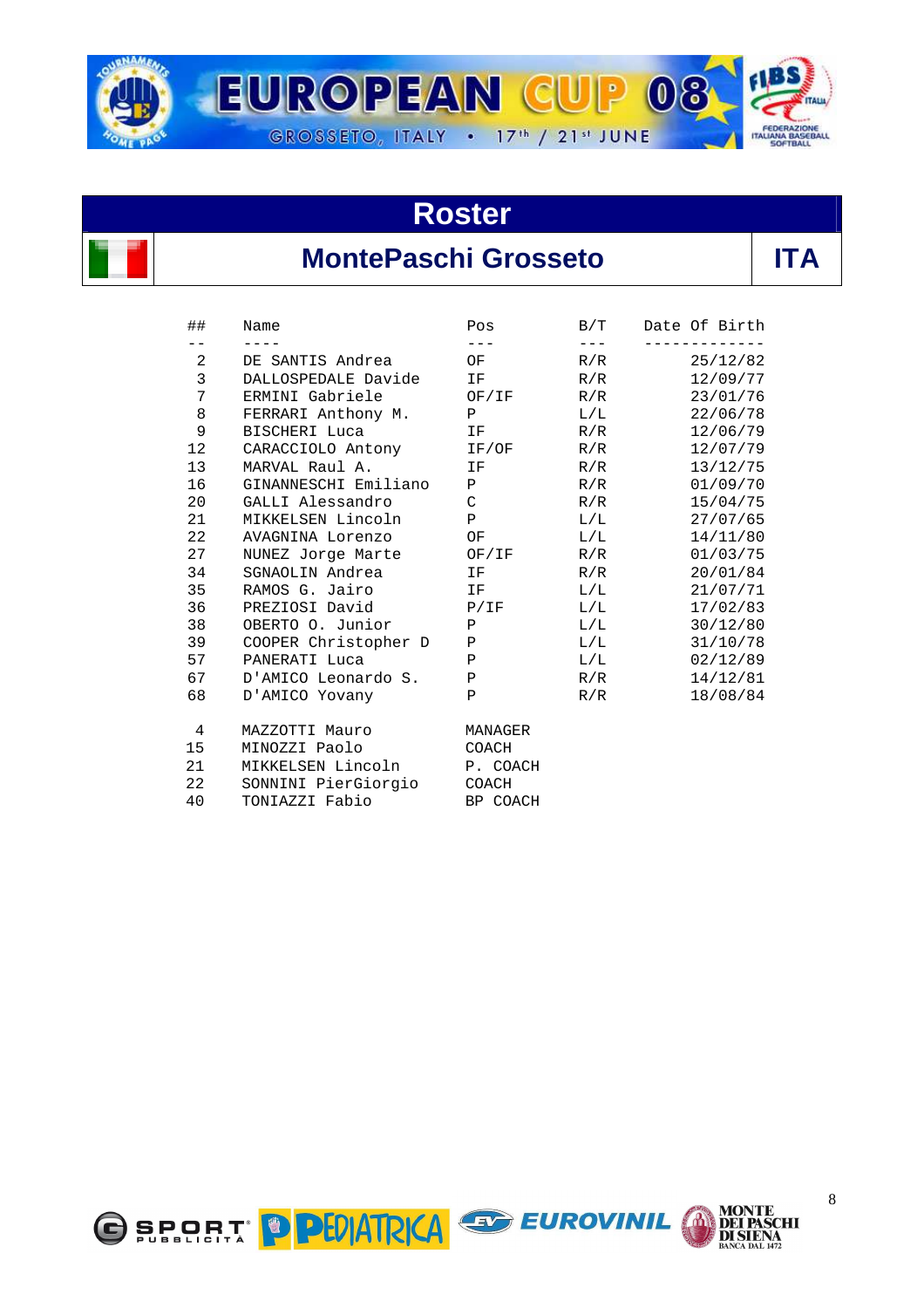



## **Corendon Kinheim**

| ٠ |
|---|
|---|

| ##             | Name                 | Pos          | B/T | Date of Birth |
|----------------|----------------------|--------------|-----|---------------|
| $\overline{a}$ | VERBIJ Jeffrey       | ΙF           | R/R | 29/05/77      |
| 4              | HALMAN Jason         | IF/OF        | R/R | 28/02/89      |
| 9              | BAUR Onno            | $\, {\bf P}$ | R/R | 15/01/88      |
| 11             | EIS Robin van        | $\, {\bf P}$ | R/R | 03/01/90      |
| 13             | KAMPEN Michiel van   | P            | R/R | 23/01/76      |
| 14             | JOOST Marcel         | ΟF           | R/R | 12/12/60      |
| 15             | VELTKAMP Nick        | $\mathbf{P}$ | L/L | 15/03/84      |
| 16             | BELJAARDS Patrick    | $\mathbf P$  | L/L | 04/03/78      |
| 20             | <b>JANSEN Eelko</b>  | $\mathbf P$  | R/R | 14/05/69      |
| 21             | <b>JANSEN Duko</b>   | $\, {\bf P}$ | R/R | 26/08/80      |
| 25             | <b>CREMER Rene'</b>  | ΙF           | R/R | 02/09/83      |
| 27             | ROMBLEY Denny        | ΟF           | R/R | 26/11/79      |
| 28             | KLOOSTER Dirk van 't | ΟF           | L/L | 23/04/76      |
| 30             | ROOI McVince         | ΙF           | R/R | 13/12/81      |
| 31             | HEEMSKERK Wouter     | C            | R/R | 19/02/78      |
| 33             | KOOLEN Roel          | ΙF           | R/R | 20/04/82      |
| 37             | ENGELHARDT Bryan     | IF/OF        | L/L | 10/01/82      |
| 38             | SMEETS Tjerk         | C            | R/R | 03/06/80      |
| 47             | BERGMAN David        | $\mathbf{P}$ | R/R | 16/08/81      |
| 49             | BELJAARDS Denny      | ΟF           | L/L | 04/06/83      |
| 14             | JOOST Marcel         | COACH        |     |               |
| 20             | <b>JANSEN</b>        | COACH        |     |               |
| 44             | THIJSSEN Ben         | COACH        |     |               |



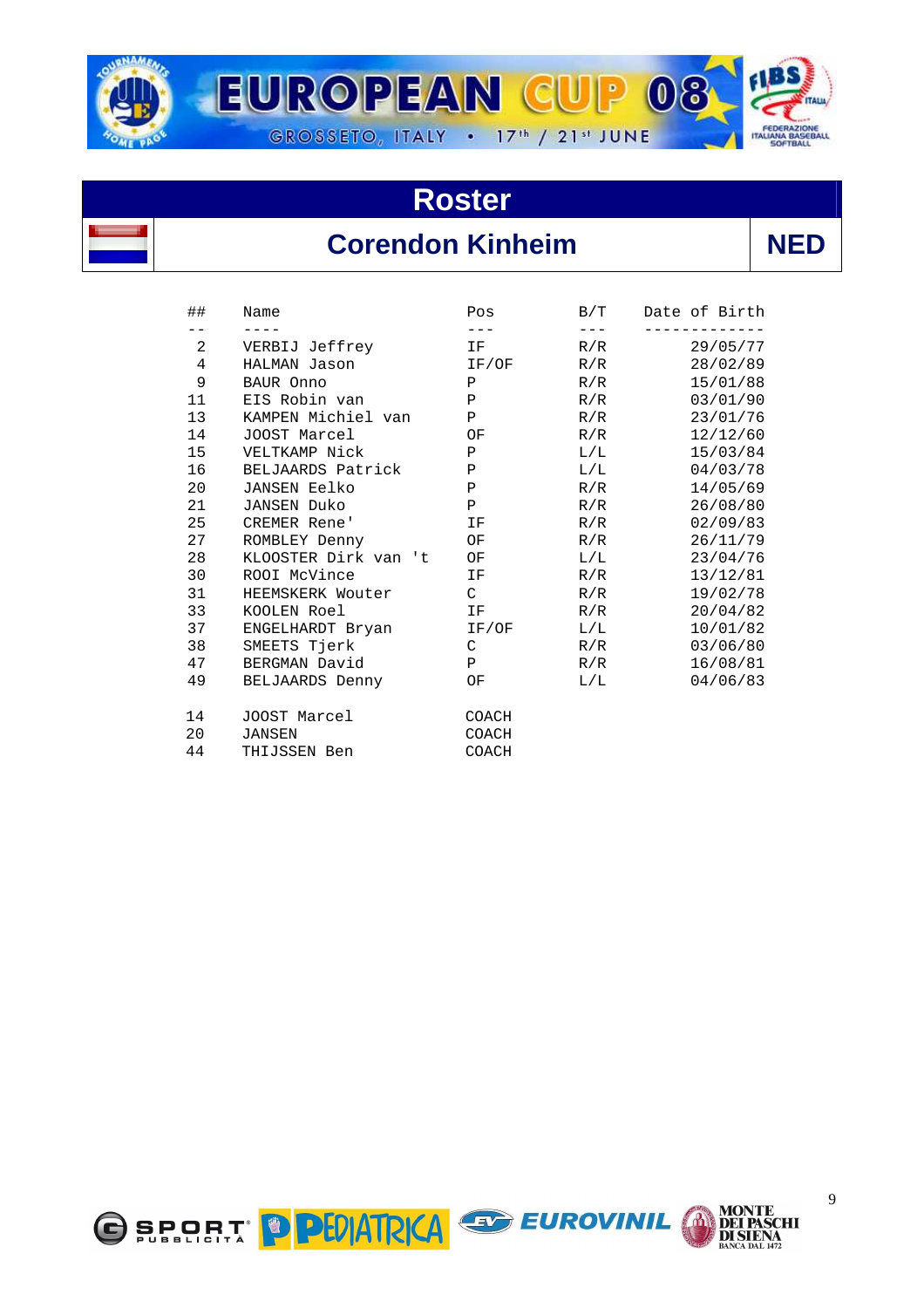



## **T&A San Marino SMR**

| ##    | Name                       | Pos          | B/T       | Date of Birth |
|-------|----------------------------|--------------|-----------|---------------|
| $- -$ |                            | $- - -$      | $- - - -$ | ---------     |
| 3     | BUCCHERI James             | IN           | R/R       | 12/11/68      |
| 5     | LA FERA Seth               | IF           | R/R       | 28/09/75      |
| 8     | VASOUEZ CW Martin A.       | OF           | R/R       | 26/07/83      |
| 15    | LUCENA William E.          | $\mathbf{P}$ | R/R       | 01/10/81      |
| 16    | NYARI Peter                | $\mathbf{P}$ | R/R       | 04/09/71      |
| 18    | ORTA Pedro F.              | $\mathbf{P}$ | R/R       | 06/11/82      |
| 19    | IMPERIALI Francesco        | IF           | R/R       | 10/11/83      |
| 21    | SHELDON David              | IF           | R/R       | 13/05/63      |
| 22    | DA SILVA Tiago F.          | P            | R/R       | 28/03/85      |
| 23    | COLICCHIO Davide           | OF           | R/R       | 15/08/69      |
| 24    | MARTIGNONI Luca            | $\mathbf{P}$ | L/L       | 18/05/75      |
| 25    | ROVINELLI Dean             | IF           | $\rm L/L$ | 21/04/75      |
| 28    | ALBANESE Simone            | $\mathsf{C}$ | R/R       | 13/10/85      |
| 29    | BENVENUTI Marco            | IF/OF        | R/R       | 01/01/85      |
| 33    | TONELLATO Matteo           | $\mathbf{P}$ | R/R       | 19/12/87      |
| 34    | LOONEY Brian J.            | $\mathbf{P}$ | L/L       | 26/09/69      |
| 36    | DE BIASE Maximiliano OF/IF |              | R/R       | 19/11/74      |
| 37    | ESTRADA Horacio J,         | P            | $\rm L/L$ | 19/02/75      |
| 43    | SUARDI Riccardo            | $\mathsf{C}$ | R/R       | 18/02/84      |
| 52    | MARRONE Mattew G.          | $\mathbf{P}$ | R/R       | 10/09/81      |
| 17    | BINDI Doriano              | MANAGER      |           |               |
| 2     | MATAMOROS Adolfo           | COACH        |           |               |
| 7     | MATTEINI Giacomo           | COACH        |           |               |
| 11    | LONFERNINI Pietro          | COACH        |           |               |
| 30    | STRAUSS R.J. Cesar         | P. COACH     |           |               |
| 32    | ILLUMINATI P. Paolo        | COACH        |           |               |
| 41    | SPADONI Luca               | COACH        |           |               |
|       |                            |              |           |               |



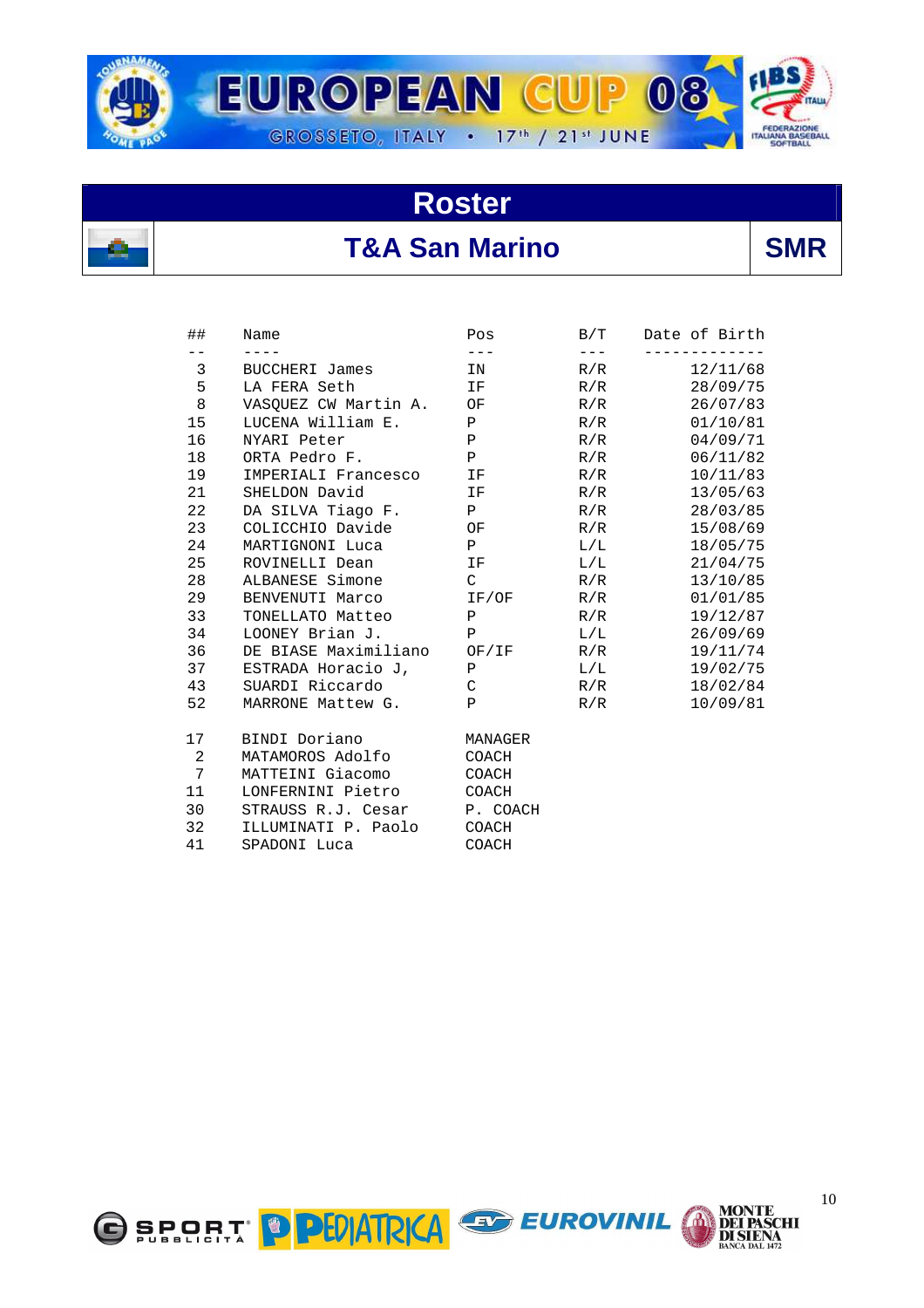

# **Tornado Balashikha RUS**

| ##       | Name                 | Pos     | B/T | Date of Birth |
|----------|----------------------|---------|-----|---------------|
|          |                      | $- - -$ |     |               |
| 2        | KRIPOCHIN Andrey     | P/IF/OF | R/L | 14/03/82      |
| 3        | VASILIEV Alexander   | P/C/OF  | L/R | 22/08/84      |
| 8        | KULIK Artemiy        | P/IF    | R/R | 26/08/92      |
| 10       | PETROV Vladimir      | P/OF    | L/L | 29/12/72      |
| 13       | FEDOROV Alexander    | IF/OF   | R/R | 26/06/71      |
| 14       | SAMCHUK Viktor       | P/OF    | R/R | 30/06/89      |
| 15       | DONETSKIY Artur      | P/IF/OF | L/L | 16/05/84      |
| 19       | TOROPOV Alexander    | OF      | R/R | 01/02/80      |
| 20       | AHEARNE Patrick H    | P/OF    | R/R | 10/12/69      |
| 21       | VASHAKIDZE Alexander | OF      | R/R | 01/01/76      |
| 22       | GERVASOV Nikolay     | IF/OF   | R/R | 01/07/64      |
| 23       | FURSIN Pavel         | P/IF/OF | R/R | 27/02/84      |
| 29       | GALKIN Dmitry        | P/IF/OF | L/R | 13/03/82      |
| 33       | BOLOTIN Andrey       | C/OF    | L/R | 05/02/81      |
| 55       | SHIROKIY Anton       | P/IF    | R/R | 05/12/78      |
| 81       | PLATONOV Valeriy     | IF/OF   | R/R | 21/07/81      |
| $\Omega$ | MAZANOV Pavel        | MANAGER |     |               |
| 25       | EROFEEV Alexey       | COACH   |     |               |





**MONTE<br>DEI PASCHI<br>DI SIENA<br>BANCA DAL 1472**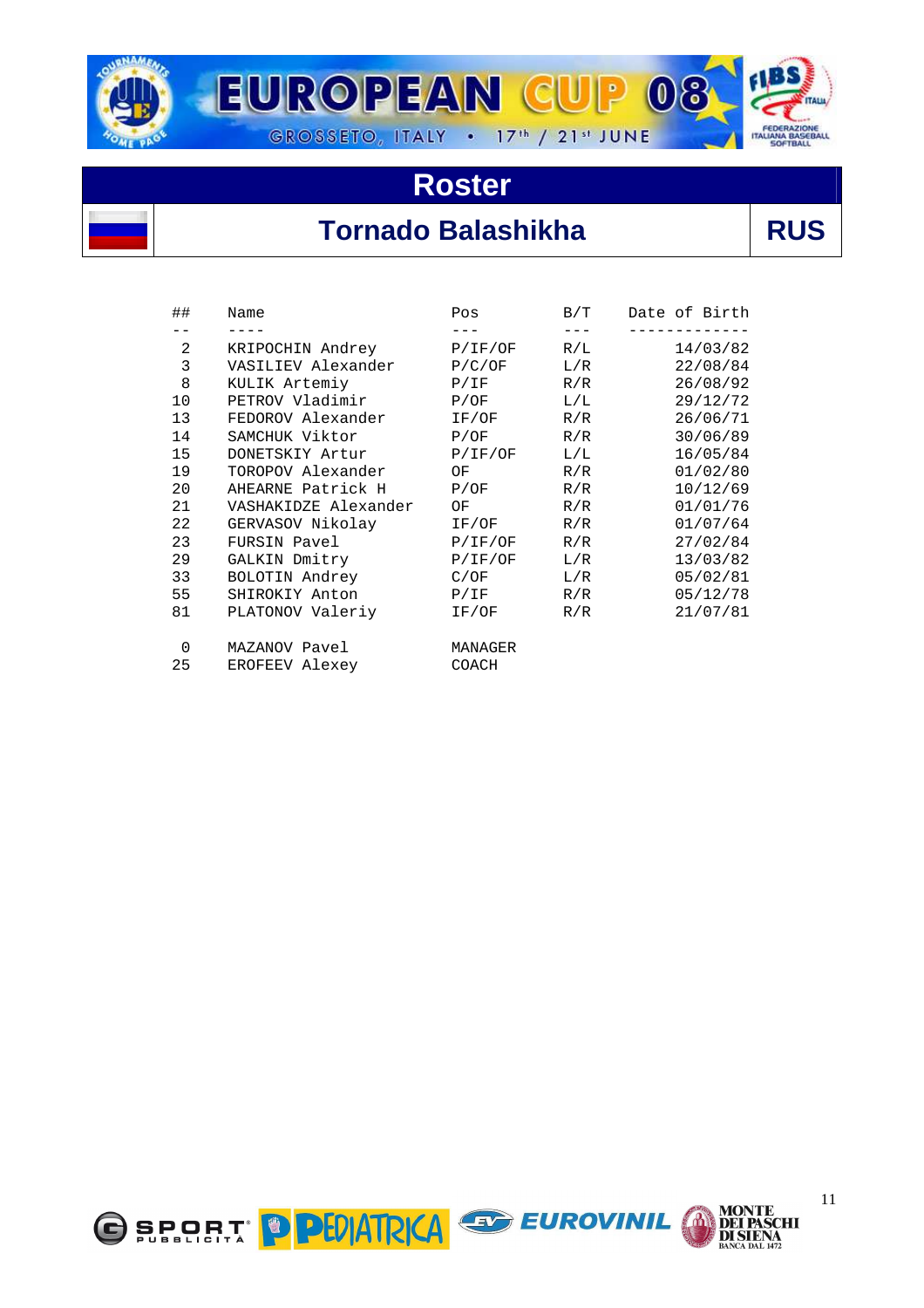

Pool A Pool B<br>
D (SMR) Research Contract De La BBC Grosseto (ITA)

**Marlins Puerto Cruz (ESP)** 

 $\blacksquare$  Tornado Balashikha (RUS)

- **TAA San Marino (SMR)** BBC Grosseto (ITA)<br>
Marins Puerto Cruz (ESP) BBC Grosseto (GER)
	-
	- Corendon Kinheim (NED) Rouen '76 Huskies (FRA)<br>■ Tornado Balashikha (RUS) Royal Greys (BEL)
		-

|    |         |                 |      | <b>Schedule</b>           |                           |                |     |
|----|---------|-----------------|------|---------------------------|---------------------------|----------------|-----|
| Ga | At time | <b>Ballpark</b> | Pool | Home team                 | Visiting team             | Final<br>Score | Ini |
|    |         |                 |      | Tuesday 17 June           |                           |                |     |
|    | 15:30   | Jannella        | A    | Marlins Puerto Cruz (ESP) | Corendon Kinheim (NED)    | $3 - 4$        |     |
| 2  | 15:30   | Scarpelli       | B    | Mainz Athletics (GER)     | Rouen '76 Huskies (FRA)   | $5 - 7$        |     |
| 3  | 21:00   | Scarpelli       | A    | T&A San Marino (SMR)      | Tornado Balashikha (RUS)  | $2 - 0$        |     |
| 4  | 21:00   | Jannella        | B    | <b>BBC Grosseto (ITA)</b> | Royal Greys (BEL)         | $2 - 0$        |     |
|    |         |                 |      | <b>Wednesday 18 June</b>  |                           |                |     |
| 5  | 15:30   | Scarpelli       | Α    | Tornado Balashikha (RUS)  | Marlins Puerto Cruz (ESP) | $3 - 9$        |     |
| 6  | 15:30   | Jannella        | A    | Corendon Kinheim (NED)    | T&A San Marino (SMR)      | $11 - 4$       |     |
|    | 21:00   | Scarpelli       | B    | Royal Greys (BEL)         | Mainz Athletics (GER)     | $9 - 2$        |     |
| 8  | 21:00   | Jannella        | B    | Rouen '76 Huskies (FRA)   | <b>BBC Grosseto (ITA)</b> | $1 - 13$       | 7   |
|    |         |                 |      | Thursday 19 June          |                           |                |     |
| 9  | 15:30   | Jannella        | A    | Corendon Kinheim (NED)    | Tornado Balashikha (RUS)  | $9 - 1$        |     |
| 10 | 15:30   | Scarpelli       | B    | Rouen '76 Huskies (FRA)   | Royal Greys (BEL)         | $7 - 0$        |     |
| 11 | 21:00   | Scarpelli       | Α    | T&A San Marino (SRM)      | Marlins Puerto Cruz (ESP) | $10 - 1$       |     |
| 12 | 21:00   | Jannella        | B    | <b>BBC Grosseto (ITA)</b> | Mainz Athletics (GER)     | $8 - 0$        |     |

|                |                         | <b>Standing</b> |           |    |            |           |
|----------------|-------------------------|-----------------|-----------|----|------------|-----------|
|                |                         | Pool B          |           |    |            |           |
| Pos            | Team                    | GP              | <b>WO</b> | LO | <b>AVG</b> | <b>GB</b> |
|                | BBC Grosseto (ITA)      | 3               | 3         |    | 1000       |           |
| $2 -$          | Rouen '76 Huskies (FRA) | 3               |           |    | 667        | 1.0       |
| 3              | Royal Greys (BEL)       | 3               |           |    | 333        | 2.0       |
| $\overline{4}$ | Mainz Athletics (GER)   |                 |           |    |            | 3.0       |

|     |                                 | Pool A |           |    |      |             |
|-----|---------------------------------|--------|-----------|----|------|-------------|
| Pos | Team                            | GP     | <b>WO</b> | LO | AVG. | <b>GB</b>   |
|     | Corendon Kinheim (NED)          | 3      | 3         |    | 1000 |             |
|     | T&A San Marino (SMR)            | 3      |           |    | 667  | 1. $\Omega$ |
|     | Marlins Puerto Cruz (ESP)       | 3      |           |    | 333  | 2.0         |
|     | <b>Tornado Balashikha (RUS)</b> |        |           |    |      | 3.0         |

EUROVINIL





**MONTE<br>DEI PASCHI** 

**DI SIENA**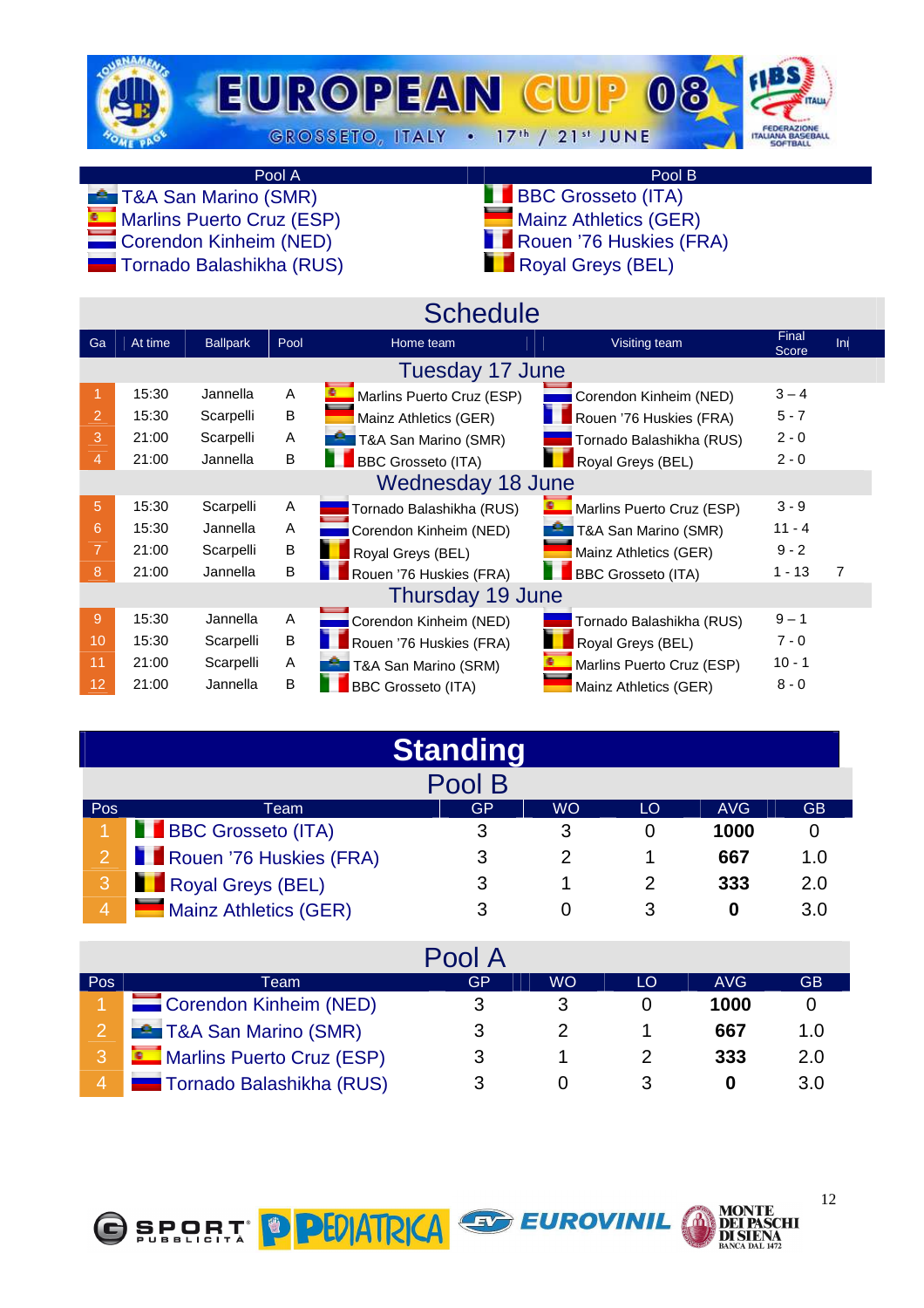

**EUROPEAN CUP**  $\Omega$ GROSSETO, ITALY . 17th / 21st JUNE



#### Abbreviations

|                   | <b>PITCHING</b>                   |                    | <b>HITTING</b>                                      |
|-------------------|-----------------------------------|--------------------|-----------------------------------------------------|
| 2B                | Doubles allowed                   | 2B                 | Doubles                                             |
| 3B                | <b>Triples allowed</b>            | 3B                 | <b>Triples</b>                                      |
| <b>AB</b>         | At bats                           | AВ                 | At bats                                             |
| APP / GS          | Apperances / Game starts          | <b>AVG</b>         | <b>Batting average</b>                              |
| <b>B/Avg</b>      | Opponent batting average          | BВ                 | Base on balls                                       |
| <b>BB</b>         | Base on balls allowed             | <b>GPD</b>         | Grounded into double plays                          |
| <b>BF</b>         | <b>Batters faced</b>              | GP / GS            | Games played / Games started                        |
| <b>IBB</b>        | Intentional base on balls allowed | н                  | <b>Base hits</b>                                    |
| <b>BK</b>         | <b>Balk</b>                       | <b>HBP</b>         | Hit by pitch                                        |
| CG                | Complete games                    | <b>HR</b>          | Home runs                                           |
| <b>ER</b>         | Earned runs allowed               | <b>IBB</b>         | Intentional base on balls                           |
| <b>ERA</b>        | Earned run average                | OB%                | On base percentage                                  |
| <b>FO</b>         | Fly outs                          | R                  | Runs scored                                         |
| <b>GO</b>         | Ground outs                       | <b>RBI</b>         | Runs batted in                                      |
| н                 | Hits allowed                      | <b>SB/ATT</b>      | Stolen bases / Stolen bases attempts                |
| <b>HBP</b>        | Hit by pitch                      | <b>SF</b>          | Sacrifice flies                                     |
| HR                | Home runs allowed                 | <b>SH</b>          | Sacrifice hits                                      |
| IP                | Innings played                    | SLG%               | Slugging percentage                                 |
| R                 | Runs allowed                      | SΟ                 | <b>Strikeouts</b>                                   |
| <b>SFA</b>        | Sacrifice flies allowed           | <b>TB</b>          | <b>Total bases</b>                                  |
| <b>SHA</b>        | Sacrifice hits allowed            |                    | <b>ANALYSIS STATISTICS</b>                          |
| <b>SHO/CHO</b>    | Shutouts / Combination shutouts   | vs Left            | Avg against left-handed pitchers                    |
| SΟ                | <b>Strikeouts</b>                 | <b>vs Right</b>    | Avg against right-handed pitchers                   |
| <b>SV</b>         | Saves                             |                    |                                                     |
| W/L               | Wins/Losses                       | rch by<br>leadoff  | Avg when leading off an inning                      |
| <b>WP</b>         |                                   | with 2 outs        |                                                     |
|                   | Wild pitches                      | w/runners          | Avg when batting with 2 outs                        |
|                   |                                   | on                 | Avg when batting with runners on base               |
|                   | <b>FIELDING</b>                   | w/bases<br>empty   | Avg when batting with bases empty                   |
| A<br>$\mathbf{C}$ | Assists<br>Chances                | <b>RBI ops</b>     | Avg when batting with runners on 2nd<br>or 3rd base |
| CI.               | Catcher's interference            |                    | Number of ground outs (includes                     |
|                   | Caught stealing by (pitcher and   | <b>Gnd out</b>     | SACs, but not errors)                               |
| <b>CSB</b>        | catcher)                          |                    | Number of fly outs (incudes SFs, but                |
| <b>DPs</b>        | Double plays participated in      | <b>Fly out</b>     | not errors)                                         |
| Е.                | Errors                            | Fly / Gnd          | Fly outs to ground outs ratio                       |
| FLD%              | Fielding percentage               | pinch              | Avg as pinch hitter                                 |
| <b>PB</b>         | Passed balls (catcher)            | hitting            |                                                     |
| PO                | Putouts                           | with               |                                                     |
| <b>SBA</b>        | Stolen bases allowed (pitcher and | runners in         | Avg when batting with runners in                    |
|                   | catcher)                          | scoring            | scoring positions                                   |
| SBA%              | Stolen bases against percentage   | pos                |                                                     |
|                   | (pitcher and catcher)             | w/rnr on           | Avg when batting with runner on third               |
|                   |                                   | 3rd and LT         | base and less than 2 outs                           |
|                   |                                   | 2 outs             |                                                     |
|                   |                                   | with 2 outs        | Avg when batting with 2 outs                        |
|                   |                                   | 2 out rbi          | Runs batted in with 2 outs                          |
|                   |                                   | <b>SUCCESS</b>     |                                                     |
|                   |                                   | advancing          | Success advancing runners                           |
|                   |                                   | <b>rnrs</b>        | Number of times batter made an out                  |
|                   |                                   | #rnrs adv<br>w/out | and advanced at least 1 runner                      |
|                   |                                   |                    | Number of runners left on base by last              |
|                   |                                   | rnrs lob           | batter of inning                                    |





**rch err** Reach first base on error<br>**rch fc** Reach first base on fielde

**kl** Strikeouts look

Reach first base on fielder's choice

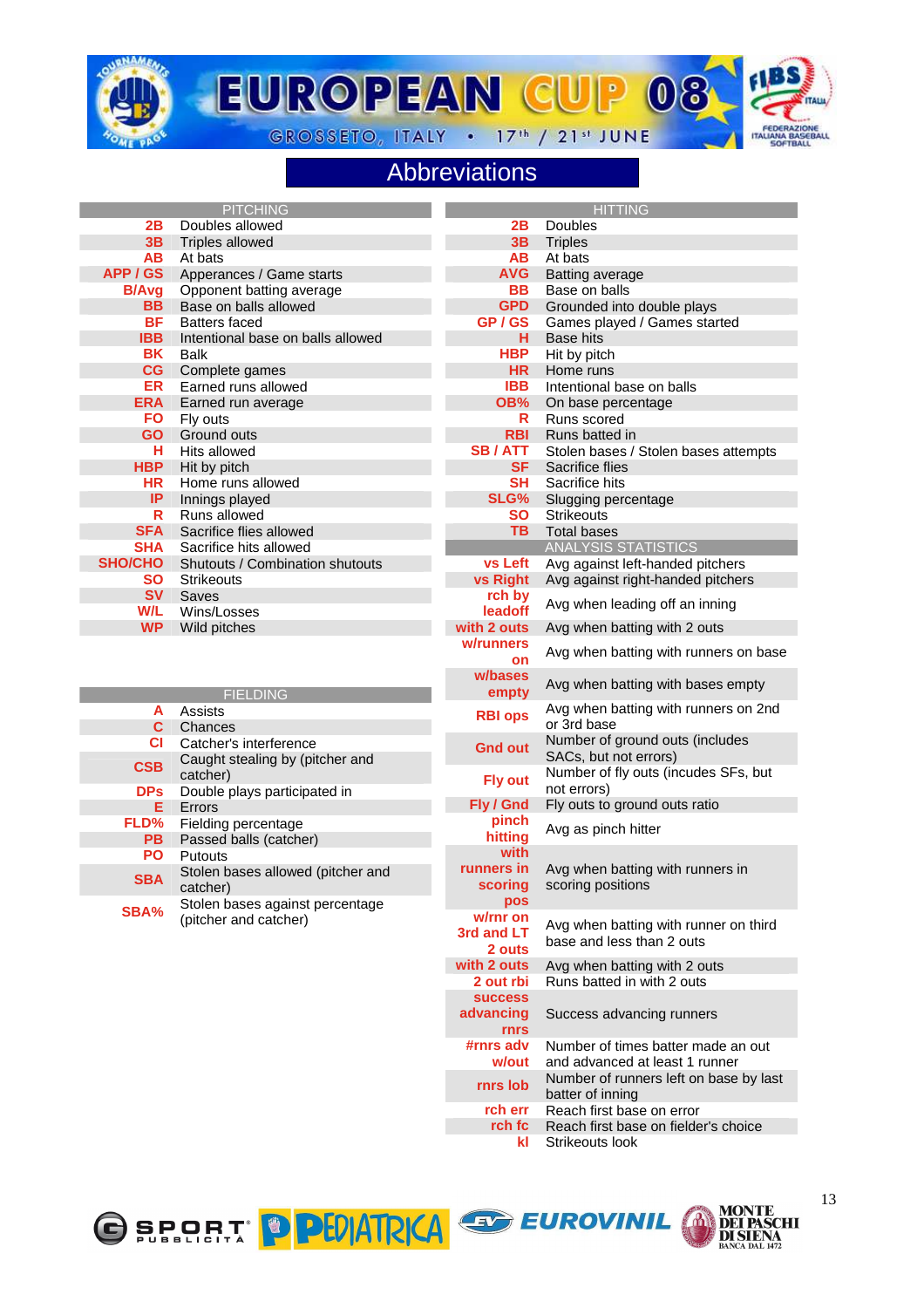



**Marlins Puerto Cruz (ESP) - Corendon Kinheim (NED)** 



Jun 17, 2008 at Grosseto (Jannella)

| Player<br>-------------------                                                                           | AВ       | R                    |                         | H BI         |                     |          |                      | 2B 3B HR BB                                     | $- - - - - - -$ |                |          |               |                      |                       |              |               |                      | SB CS HP SH SF SO IBB KL GDP | PO    |              | А             | Е             |
|---------------------------------------------------------------------------------------------------------|----------|----------------------|-------------------------|--------------|---------------------|----------|----------------------|-------------------------------------------------|-----------------|----------------|----------|---------------|----------------------|-----------------------|--------------|---------------|----------------------|------------------------------|-------|--------------|---------------|---------------|
| ROMBLEY cf                                                                                              | 5        | $\Omega$             | 1                       | 1            | $\Omega$            |          | $\Omega$             | $\Omega$<br>$\Omega$                            |                 | 0              | 0        | 0             | 0                    | 0                     | 2            | 0             | 0                    | 0                            |       | 3            | $\mathbf{1}$  | $\Omega$      |
| KLOOSTER rf                                                                                             | 4        | $\Omega$             | $\mathbf{1}$            | 1            | $\Omega$            |          | $\Omega$             | $\Omega$<br>$\Omega$                            |                 | 0              | $\Omega$ | $\Omega$      | $\Omega$             | $\mathbf{1}$          | $\Omega$     | $\Omega$      | $\Omega$             | 0                            |       | $\mathbf{1}$ | $\Omega$      | $\Omega$      |
| KOOLEN SS                                                                                               | 3        | $\mathbf{1}$         | 1                       | 1            | $\mathbf{1}$        |          | $\Omega$             | $\Omega$<br>1                                   |                 | $\Omega$       | $\Omega$ | $\Omega$      | $\Omega$             | 1                     | $\Omega$     | 0             | 0                    | 0                            |       | 4            | 1             | $\Omega$      |
| SMEETS C                                                                                                | 4        | $\Omega$             | 2                       | $\mathbf{1}$ | $\Omega$            |          | $\Omega$             | $\Omega$<br>$\Omega$                            |                 | 0              | $\Omega$ | 0             | $\Omega$             | $\Omega$              | $\Omega$     | $\Omega$      | $\Omega$             | 0                            |       | 7            | $\Omega$      | $\Omega$      |
| ENGELHARDT 1b                                                                                           | 4        | $\Omega$             | $\Omega$                | $\Omega$     | $\Omega$            |          | $\Omega$             | $\Omega$<br>$\Omega$                            |                 | 0              | $\Omega$ | 0             | $\Omega$             | $\Omega$              | 1            | $\Omega$      | $\Omega$             | 0                            |       | 8            | $\Omega$      | 0             |
| ROOI 3b                                                                                                 | 2        | $\Omega$             | $\Omega$                | 0            | $\Omega$            |          | $\Omega$             | 2<br>$\Omega$                                   |                 | $\Omega$       | 0        | $\Omega$      | $\Omega$             | $\Omega$              | 0            | $\Omega$      | 0                    | 0                            |       | 0            | 3             | 1             |
| HALMAN dh                                                                                               | 3        | $\Omega$             | $\Omega$                | 0            | $\Omega$            |          | 0                    | $\Omega$<br>$\Omega$                            |                 | $\Omega$       | 0        | $\Omega$      | $\Omega$             | $\Omega$              | $\Omega$     | $\Omega$      | 0                    | 0                            |       | 0            | $\Omega$      | 0             |
| VERBIJ dh                                                                                               | $\Omega$ | $\Omega$             | $\Omega$                | 0            | $\mathbf 0$         |          | 0                    | $\Omega$<br>1                                   |                 | $\Omega$       | $\Omega$ | 0             | $\Omega$             | $\Omega$              | $\Omega$     | $\Omega$      | $\Omega$             | 0                            |       | 0            | $\Omega$      | $\Omega$      |
| CREMER 2b                                                                                               | 4        | $\mathbf 1$          | $\mathbf{1}$            | $\Omega$     | $\Omega$            |          | $\mathbf{1}$         | $\Omega$<br>$\Omega$                            |                 | $\Omega$       | $\Omega$ | $\Omega$      | $\Omega$             | $\Omega$              | 0            | $\Omega$      | 0                    | 0                            |       | 0            | 2             | 0             |
| BELJAARDS D 1f                                                                                          | 2        | 2                    | $\Omega$                | 0            | $\Omega$            |          | $\Omega$             | $\overline{2}$<br>$\Omega$                      |                 | $\Omega$       | $\Omega$ | 0             | $\Omega$             | $\Omega$              | $\Omega$     | $\Omega$      | $\Omega$             | 0                            |       | 4            | 0             | 0             |
| BELJAARDS P p                                                                                           | 0        | $\Omega$             | $\mathbf 0$             | 0            | 0                   |          | $\Omega$             | $\Omega$<br>$\Omega$                            |                 | 0              | 0        | 0             | 0                    | 0                     | 0            | $\Omega$      | $\Omega$             | 0                            |       | 0            | $\mathbf{1}$  | 0             |
| BERGMAN p                                                                                               | $\Omega$ | $\Omega$             | $\overline{0}$          | $\Omega$     | 0                   |          | $\Omega$             | $\Omega$<br>$\Omega$                            |                 | 0              | $\Omega$ | 0             | $\Omega$             | $\Omega$              | $\Omega$     | $\Omega$      | $\Omega$             | 0                            |       | $\Omega$     | $\Omega$      | $\Omega$      |
| KAMPEN p                                                                                                | $\Omega$ | $\Omega$             | 0                       | 0            | $\mathbf 0$         |          | 0                    | $\Omega$<br>$\Omega$                            |                 | $\Omega$       | 0        | $\Omega$      | $\Omega$             | $\Omega$              | $\Omega$     | $\Omega$      | 0                    | 0                            |       | $\Omega$     | $\mathbf{1}$  | $\Omega$      |
| Totals                                                                                                  | 31       | 4                    | 6                       | 4            | $\mathbf{1}$        |          | $\mathbf{1}$         | 0<br>6                                          |                 | 0              | 0        | $\Omega$      | 0                    | 2                     | 3            | 0             | 0                    | $\Omega$                     | 27    |              | 9             | $\mathbf{1}$  |
|                                                                                                         |          |                      |                         |              |                     |          |                      |                                                 |                 |                |          |               |                      |                       |              |               |                      |                              |       |              |               |               |
| Player                                                                                                  | AВ       | R                    |                         | H BI         |                     |          |                      | Marlins Puerto Cruz 3<br>2B 3B HR BB            |                 |                |          |               |                      |                       |              |               |                      | SB CS HP SH SF SO IBB KL GDP |       | PO.          | А             | Е             |
|                                                                                                         |          |                      |                         |              |                     |          |                      |                                                 |                 |                |          |               |                      |                       |              |               |                      |                              |       |              |               |               |
| SANCHEZ 2b<br>MARTINEZ cf                                                                               | 5<br>5   | $\Omega$<br>$\Omega$ | 3<br>$\Omega$           | 0<br>0       | 1<br>$\Omega$       |          | $\Omega$<br>$\Omega$ | $\Omega$<br>$\mathbf 0$<br>$\Omega$<br>$\Omega$ |                 | 1<br>$\Omega$  | 0<br>0   | 0<br>$\Omega$ | $\Omega$<br>$\Omega$ | 0<br>$\Omega$         | 0<br>2       | 0<br>$\Omega$ | $\Omega$<br>$\Omega$ | 0<br>0                       |       | 3<br>4       | 1<br>$\Omega$ | 0<br>$\Omega$ |
|                                                                                                         |          |                      |                         |              |                     |          |                      |                                                 |                 |                |          |               |                      |                       |              |               |                      |                              |       |              |               |               |
| NAVARRO c/1b                                                                                            | 4        | $\Omega$             | $\overline{0}$          | $\Omega$     | $\Omega$            |          | $\Omega$             | $\Omega$<br>$\Omega$                            |                 | $\Omega$       | $\Omega$ | $\Omega$      | $\Omega$             | $\Omega$              | $\mathbf{1}$ | $\Omega$      | $\Omega$             | 0                            |       | 6            | $\Omega$      | $\Omega$      |
| MONTIEL 1b/c                                                                                            | 4        | $\mathbf{1}$         | $\overline{\mathbf{3}}$ | 0            | 2                   |          | $\Omega$             | $\Omega$<br>$\Omega$                            |                 | $\Omega$       | $\Omega$ | 0             | $\Omega$             | $\Omega$              | $\Omega$     | $\Omega$      | $\Omega$             | 0                            |       | 5            | 0             | $\Omega$      |
| PEREZ ss                                                                                                | 4        | $\mathbf{1}$         | $\mathbf{1}$            | 0            | $\Omega$            |          | $\Omega$             | $\Omega$<br>$\Omega$                            |                 | 0              | $\Omega$ | 0             | $\Omega$             | 0                     | $\Omega$     | $\Omega$      | $\Omega$             | 0                            |       | 0            | 2             | 0             |
| LOPEZ 3b                                                                                                | 4        | $\mathbf{1}$         | $\mathbf{1}$            | $\mathbf{1}$ | $\Omega$            |          | $\Omega$             | $\Omega$<br>$\Omega$                            |                 | $\Omega$       | $\Omega$ | $\Omega$      | $\Omega$             | $\Omega$              | $\mathbf{1}$ | $\Omega$      | 0                    | 0                            |       | 2            | 1             | $\Omega$      |
| MACIAS rf                                                                                               | 4        | $\Omega$             | $\mathbf{1}$            | 0            | $\Omega$            |          | $\Omega$             | <sup>0</sup><br>$\Omega$                        |                 | $\Omega$       | 0        | $\Omega$      | $\Omega$             | $\Omega$              | $\mathbf{1}$ | $\Omega$      | $\Omega$             | 0                            |       | $\mathbf 1$  | $\Omega$      | 0             |
| GARCIA dh                                                                                               | 3        | $\Omega$             | $\Omega$                | $\Omega$     | $\Omega$            |          | $\Omega$             | $\Omega$<br>$\Omega$                            |                 | 0              | $\Omega$ | 0             | $\Omega$             | $\Omega$              | 2            | $\Omega$      | 2                    | $\Omega$                     |       | 0            | $\Omega$      | $\Omega$      |
| GRANADOS dh                                                                                             | 1        | $\Omega$             | $\Omega$                | $\mathbf{1}$ | $\Omega$            |          | $\Omega$             | $\Omega$<br>$\Omega$                            |                 | 0              | $\Omega$ | $\Omega$      | $\Omega$             | $\Omega$              | $\Omega$     | $\Omega$      | $\Omega$             | 0                            |       | 0            | $\Omega$      | 0             |
| GALVAN 1f                                                                                               | 4        | $\Omega$             | $\overline{1}$          | 1            | $\Omega$            |          | $\Omega$             | $\Omega$<br>$\Omega$                            |                 | $\Omega$       | $\Omega$ | 0             | $\Omega$             | $\Omega$              | $\Omega$     | $\Omega$      | $\Omega$             | 0                            |       | 6            | 0             | 0             |
| ROMERO p                                                                                                | $\Omega$ | $\Omega$             | $\overline{0}$          | 0            | 0                   |          | $\Omega$             | $\Omega$<br>$\Omega$                            |                 | 0              | 0        | 0             | $\mathbf 0$          | $\Omega$              | $\Omega$     | 0             | $\Omega$             | 0                            |       | 0            | 0             | 0             |
| NUNEZ p                                                                                                 | 0        | $\Omega$             | $\Omega$                | $\Omega$     | 0                   |          | $\Omega$             | $\Omega$<br>$\Omega$                            |                 | $\Omega$       | $\Omega$ | $\Omega$      | $\Omega$             | $\Omega$              | $\Omega$     | $\Omega$      | $\Omega$             | 0                            |       | $\Omega$     | $\Omega$      | 0             |
| PULIDO p                                                                                                | 0        | $\Omega$             | 0                       | 0            | 0                   |          | $\mathbf 0$          | 0<br>$\Omega$                                   |                 | 0              | 0        | 0             | 0                    | $\Omega$              | $\Omega$     | $\Omega$      | 0                    | $\Omega$                     |       | 0            | 0             | 0             |
| $Totals$                                                                                                | 38       | 3                    | 10                      | 3            | 3                   |          | $\Omega$             | 0<br>$\Omega$                                   |                 | $\mathbf{1}$   | 0        | $\Omega$      | 0                    | $\Omega$              | 7            | $\Omega$      | $\overline{a}$       | $\Omega$                     | 27    |              | 4             | 0             |
| Corendon Kinheim                                                                                        |          | IP                   | н                       |              | R ER BB SO          |          |                      |                                                 |                 |                |          |               |                      | WP HB BK IBB SH SF CI |              |               | 2B 3B HR             |                              | AB BF |              |               | FO.           |
| -------------                                                                                           |          |                      |                         |              |                     |          |                      |                                                 |                 |                |          |               |                      |                       |              |               |                      |                              |       |              |               |               |
| <b>BELJAARDS P</b><br>W                                                                                 |          | 6.0                  | 5                       | 0            | 0                   | 0        | 6                    | 0                                               | $\Omega$        | 0              |          | 0             | 0                    | 0                     | 0            | 2             | 0                    | $\Omega$                     |       | 24 24        |               | 7             |
| <b>BERGMAN</b>                                                                                          |          | 2.0                  | 0                       | 0            | 0                   | 0        | $\mathbf{1}$         | 0                                               | $\Omega$        | 0              |          | $\Omega$      | 0                    | 0                     | 0            | 0             | $\Omega$             | $\Omega$                     | 6     | 6            |               | 3             |
| KAMPEN                                                                                                  |          | 1.0                  | 5                       | 3            | 3                   | $\Omega$ | $\Omega$             | $\Omega$                                        | $\Omega$        | $\Omega$       |          | $\Omega$      | 0                    | 0                     | $\Omega$     | 1             | 0                    | $\Omega$                     | 8     | - 8          |               | $\mathbf{1}$  |
| Marlins Puerto Cruz                                                                                     |          | IP                   |                         |              | H R ER BB SO        |          |                      |                                                 |                 |                |          |               |                      | WP HB BK IBB SH SF CI |              |               |                      | 2B 3B HR                     | AB BF |              |               | FO GO         |
| ROMERO L                                                                                                |          | 4.0                  | 5                       | 3            | 3                   | 3        | 2                    | 0                                               | 0               | 0              |          | 0             | 0                    | 0                     | 0            | 1             | 1                    | 0                            |       | 17 20        |               | 6             |
| NUNEZ                                                                                                   |          | 2.0                  | $0\quad 0$              |              | $0\quad 0$          |          | $\mathbf{1}$         | 0                                               | 0               | $\overline{0}$ |          | $\mathbf 0$   | $\overline{0}$       | $\mathbf{1}$          | 0            | $\mathbf 0$   | 0                    | 0                            | 5     | - 6          |               | 5             |
| PULIDO                                                                                                  |          | 3.0                  |                         | $1\quad1$    | $1 \quad 3 \quad 0$ |          |                      | 0                                               | $\mathbf 0$     | 2              |          | 0             | $\mathbf{0}$         | $\mathbf{1}$          | $\Omega$     | 0             | $\overline{0}$       | 0                            |       | 9 1 3        |               | $7^{\circ}$   |
| Umpires - HP: CAPPUCCINI Alessandro (ITA) 1B: MAKOUCHETCHEV Serge (FRA) 3B: MAESTRI<br>Alessandro (ITA) |          |                      |                         |              |                     |          |                      |                                                 |                 |                |          |               |                      |                       |              |               |                      |                              |       |              |               |               |
| Scorers: PAINI Anna Maria (ITA), GRASSO Mario (ITA)<br>TC: STROM Peter (SWE)                            |          |                      |                         |              |                     |          |                      |                                                 |                 |                |          |               |                      |                       |              |               |                      |                              |       |              |               |               |
| Start: 16:15<br>Time: 2:40 Attendance: 60                                                               |          |                      |                         |              |                     |          |                      |                                                 |                 |                |          |               | Weather: Cloudy      |                       |              |               |                      |                              |       |              |               |               |
| Game notes:<br>ROMERO faced 4 batters in the 5th.                                                       |          |                      |                         |              |                     |          |                      |                                                 |                 |                |          |               |                      |                       |              |               |                      |                              |       |              |               |               |



Game: 01

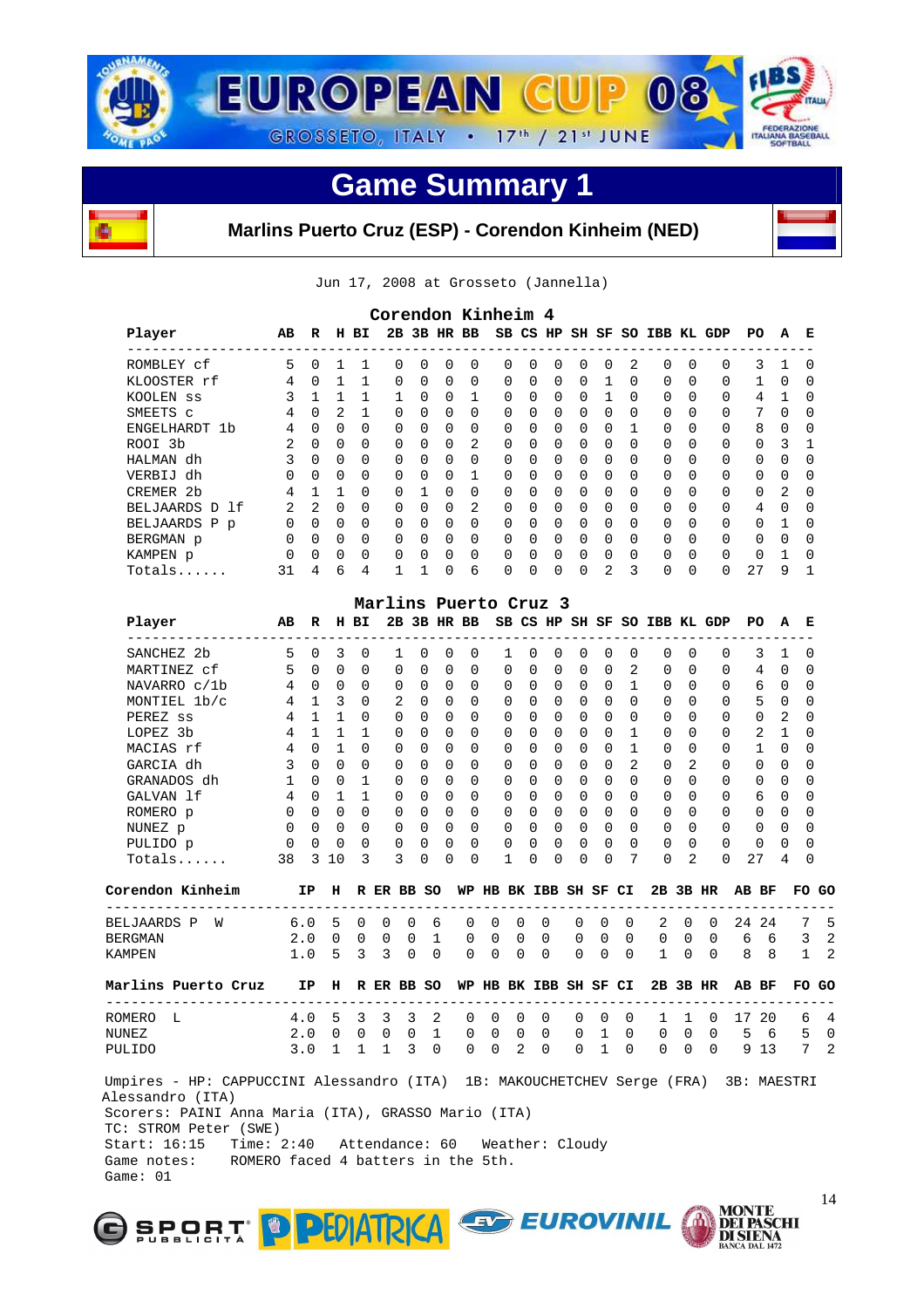



Jun 17, 2008 at Grosseto (S. Scarpelli)

| Player                                                                                                                                                                  | AВ                                      | R               |                         | H BI         |   |                | 2B 3B HR BB    |                          | Rouen '76 Huskies 7                      |              |                |              |              | SB CS HP SH SF SO IBB KL GDP |              |                |             |          |                |          |              | PO.               | A                       | Е               |              |
|-------------------------------------------------------------------------------------------------------------------------------------------------------------------------|-----------------------------------------|-----------------|-------------------------|--------------|---|----------------|----------------|--------------------------|------------------------------------------|--------------|----------------|--------------|--------------|------------------------------|--------------|----------------|-------------|----------|----------------|----------|--------------|-------------------|-------------------------|-----------------|--------------|
| --------------------<br>PIQUET 2b                                                                                                                                       | 3                                       | 3               | $\mathbf 0$             | 0            |   | 0              | 0              | 0                        | 1                                        | 2            |                | 0            | 1            | 0                            | 0            | 0              |             | 0        | 0              |          | 0            | 2                 | 0                       | 1               |              |
| SCALABRINI ss                                                                                                                                                           | $5^{\circ}$                             | $\mathbf{1}$    | $\overline{\mathbf{3}}$ | 2            |   | $\Omega$       | $\Omega$       | $\Omega$                 | $\Omega$                                 | $\mathbf 0$  |                | $\Omega$     | $\mathbf 0$  | $\mathbf 0$                  | 0            | $\Omega$       |             | $\Omega$ | $\Omega$       |          | $\Omega$     | 4 1               |                         | $\Omega$        |              |
| HAGIWARA cf                                                                                                                                                             | $\begin{matrix} 1 & 0 & 1 \end{matrix}$ |                 |                         | $\mathbf{1}$ |   | 0              | $\Omega$       | $\Omega$                 | 2                                        | 2            |                | $\Omega$     | 1            | $\overline{0}$               | $\mathbf{1}$ | $\Omega$       |             | $\Omega$ | 0              |          | $\Omega$     | 4 0               |                         | $\Omega$        |              |
| MARCHE 3b                                                                                                                                                               |                                         | 4 0             | $\overline{0}$          | $\Omega$     |   | $\Omega$       | 0              | $\Omega$                 | $\mathbf{1}$                             | 0            |                | 0            | $\mathbf 0$  | $\overline{0}$               | $\Omega$     | 4              |             | $\Omega$ | 1              |          | 0            | $1\quad1$         |                         | 1               |              |
| GAUTHIER C                                                                                                                                                              | 3                                       | $\mathbf{1}$    | $\Omega$                | $\Omega$     |   | $\Omega$       | $\Omega$       | $\Omega$                 | $\overline{2}$                           | $\mathbf{1}$ |                | $\Omega$     | $\Omega$     | $\Omega$                     | 0            | $\mathbf{1}$   |             | $\Omega$ | $\Omega$       |          | $\Omega$     | 7                 | 2                       | $\Omega$        |              |
| PERON 1f                                                                                                                                                                | 4                                       | $\mathbf{1}$    | $\Omega$                | $\Omega$     |   | 0              | $\Omega$       | $\Omega$                 | $\mathbf{1}$                             | $\Omega$     |                | $\Omega$     | 0            | $\mathbf 0$                  | $\Omega$     | $\Omega$       |             | $\Omega$ | $\Omega$       |          | $\Omega$     | 3                 | $\overline{0}$          | 0               |              |
| DAVID 1b                                                                                                                                                                | 4                                       | $\mathbf{1}$    | $\overline{0}$          | $\Omega$     |   | 0              | 0              | $\mathbf 0$              | $\Omega$                                 | 0            |                | 0            | $\mathbf 0$  | $\mathbf{1}$                 | 0            | 4              |             | $\Omega$ | $\overline{3}$ |          | 0            | $5 \quad 0$       |                         | $\mathbf 1$     |              |
| CRESCENT dh                                                                                                                                                             | 3                                       | $\Omega$        | $\overline{0}$          | $\Omega$     |   | $\Omega$       | $\Omega$       | $\Omega$                 | $\Omega$                                 | $\Omega$     |                | $\Omega$     | $\mathbf{1}$ | $\bigcirc$                   | $\Omega$     | 2              |             | $\Omega$ | $\overline{2}$ |          | $\mathbf{1}$ | $\Omega$          | $\Omega$                | $\Omega$        |              |
| BERT rf                                                                                                                                                                 | 4                                       |                 | $0\quad 0$              | $\Omega$     |   | $\overline{0}$ | 0              | $\mathbf 0$              | $\Omega$                                 | 0            |                | 1            |              | $0\quad 0$                   | $\Omega$     | 2              |             | $\Omega$ | $\overline{0}$ |          | $\Omega$     | 1                 | $\overline{1}$          | 1               |              |
| PEREZ p                                                                                                                                                                 | 0                                       | $0\quad 0$      |                         | $\Omega$     |   | $\Omega$       | 0              | $\Omega$                 | $\Omega$                                 | 0            |                | 0            | 0            | $\overline{\phantom{0}}$     | $\Omega$     | $\Omega$       |             | $\Omega$ | $\Omega$       |          | $\Omega$     | 0                 | $\overline{2}$          | $\Omega$        |              |
| Totals                                                                                                                                                                  | 31                                      | $7\phantom{.0}$ | 4                       | 3            |   | $\Omega$       | $\Omega$       | $\Omega$                 | 7                                        | 5            |                | $\mathbf{1}$ | 3            | $\mathbf 1$                  |              | 1 13           |             | $\Omega$ | 6              |          | $\mathbf{1}$ | 27                | 7                       | 4               |              |
|                                                                                                                                                                         |                                         |                 |                         |              |   |                |                |                          | Mainz Athletics 5                        |              |                |              |              |                              |              |                |             |          |                |          |              |                   |                         |                 |              |
| Player<br>-----------------                                                                                                                                             | AВ                                      | R               |                         | H BI         |   |                |                |                          | 2B 3B HR BB SB CS HP SH SF SO IBB KL GDP |              |                |              |              |                              |              |                |             |          |                |          |              | PO A              |                         | Е               |              |
| WERMUTH cf                                                                                                                                                              | $\overline{\phantom{a}}$                | $\overline{0}$  | <sup>1</sup>            | 0            |   | $\Omega$       | 0              | 0                        | 1                                        | 0            |                | 1            | 1            | 0                            | 0            | 0              |             | 0        | 0              |          | 0            | 2                 | 0                       | 0               |              |
| BOLDT 3b/p                                                                                                                                                              | 5                                       | $\overline{0}$  | $\overline{0}$          | $\mathbf 0$  |   | 0              | 0              | $\mathbf 0$              | 0                                        | $\mathbf 0$  |                | $\mathbf 0$  | $\mathbf 0$  | $\mathbf 0$                  | $\mathbf 0$  | $\mathbf 1$    |             | 0        | $\mathbf{1}$   |          | 0            | $0\quad 0$        |                         | $\mathbf 1$     |              |
| HOBBS-BROWN ss                                                                                                                                                          | 3                                       | $0\quad1$       |                         | $\Omega$     |   | $\Omega$       | $\Omega$       | $\Omega$                 | 2                                        | $\Omega$     |                | $\Omega$     | $\Omega$     | $\Omega$                     | $\Omega$     | $\Omega$       |             | $\Omega$ | $\Omega$       |          | $\Omega$     | $2\quad 2$        |                         | $\mathbf{1}$    |              |
| LARSON rf                                                                                                                                                               | 5                                       | $\mathbf{1}$    | $\mathbf{1}$            | $\Omega$     |   | 0              | 0              | $\mathbf 0$              | $\Omega$                                 | 0            |                | 0            | 0            | $\overline{0}$               | 0            | $\mathbf{1}$   |             | 0        | - 1            |          | $\Omega$     | $3 \quad 0$       |                         | 0               |              |
| KIPPHAN 1b                                                                                                                                                              | 3                                       | $\mathbf{1}$    | $\overline{0}$          | $\Omega$     |   | 0              | 0              | $\Omega$                 | $\Omega$                                 | 0            |                | 0            |              | $0\quad1$                    | $\Omega$     | $\Omega$       |             | $\Omega$ | 0              |          | $\Omega$     | 7 0               |                         | 1               |              |
| SASAKI C                                                                                                                                                                | $\overline{4}$                          |                 | $1\quad1$               | $\Omega$     |   | $\Omega$       | $\Omega$       | $\Omega$                 | $\Omega$                                 | $\Omega$     |                | $\Omega$     | $\Omega$     | $\overline{0}$               | $\Omega$     | $\mathbf{1}$   |             | $\Omega$ | $\mathbf{1}$   |          | $\Omega$     | $12 \overline{ }$ | 2                       | $\Omega$        |              |
| HARTKOPF p/3b                                                                                                                                                           | 3                                       | 1 1             |                         | 2            |   | 0              | $\mathbf 0$    | 0                        | $\mathbf 1$                              | 0            |                | $\mathbf 0$  |              | $0\quad 0$                   | $\mathbf 0$  | $\mathbf{1}$   |             | 0        | 0              |          | $\mathbf 0$  | 0                 | $\overline{\mathbf{3}}$ | 0               |              |
| DOLL 1f                                                                                                                                                                 | 3                                       | $0\quad 0$      |                         | $\Omega$     |   | $\overline{0}$ | $\Omega$       | $\Omega$                 | $\Omega$                                 | $\Omega$     |                | $\Omega$     |              | $0\quad1$                    | $\Omega$     | $\overline{1}$ |             | $\Omega$ | $\Omega$       |          | $\Omega$     | $\Omega$          | $\overline{0}$          | $\Omega$        |              |
| STOECKLIN <sub>2b</sub>                                                                                                                                                 | $\overline{4}$                          | $\mathbf{1}$    | $\mathbf{1}$            | 2            |   | 0              | 0              | 1                        | $\Omega$                                 | 0            |                | 0            | 0            | 0                            | $\Omega$     | 2              |             | 0        | $\Omega$       |          | $\Omega$     | 1                 | 1                       | 1               |              |
| Totals                                                                                                                                                                  | 33                                      | 5               | 6                       | 4            |   | 0              | $\Omega$       | $\mathbf{1}$             | 4                                        | 0            |                | 1            | 1            | 2                            | $\Omega$     | 7              |             | $\Omega$ | 3              |          | $\Omega$     | 27                | 8                       | 4               |              |
| Rouen '76 Huskies                                                                                                                                                       | IP H R ER BB SO                         |                 |                         |              |   |                |                |                          |                                          |              |                |              |              | WP HB BK IBB SH SF CI        |              |                |             |          |                |          | 2B 3B HR     |                   | AB BF                   |                 | FO GO        |
| -------------------------------------<br>PEREZ<br>W                                                                                                                     |                                         | 9.0             |                         | 6            | 5 | $\mathbf 0$    | 4              | 7                        |                                          | 0            | $\overline{1}$ | 0            | 0            |                              | $\mathbf{2}$ | $\mathbf 0$    | $\mathbf 0$ |          | 0              | 0        | 1            |                   | 33 40                   | 12              | 6            |
| Mainz Athletics                                                                                                                                                         | IP H R ER BB SO                         |                 |                         |              |   |                |                |                          |                                          |              |                |              |              | WP HB BK IBB SH SF CI        |              |                |             |          |                |          | 2B 3B HR     |                   | AB BF                   |                 | FO GO        |
| --------------------------<br>HARTKOPF<br>L                                                                                                                             |                                         | 7.0             |                         | 4            | 7 | 3              |                | 6 10                     |                                          | 3            | 2              | 0            | 0            |                              | 1            | 1              | 0           |          | 0              | 0        | $\Omega$     |                   | 25 35                   | $4\overline{4}$ | 5            |
| <b>BOLDT</b>                                                                                                                                                            |                                         | 2.0             |                         | 0            | 0 | 0              | $\mathbf{1}$   | $\overline{\phantom{a}}$ |                                          | $\Omega$     | $\mathbf{1}$   | 0            | 0            |                              | $\Omega$     | $\Omega$       | $\Omega$    |          | 0              | $\Omega$ | $\Omega$     | 6                 | 8 <sup>8</sup>          | 2               | $\mathbf{1}$ |
| Umpires - HP: DE FRANCESCHI Sante (ITA) 1B: TAURELLI Marco(ITA) 3B: BAEYENS Dana<br>(BEL)<br>Scorers: SOJAT Erika (ITA), BARONI Stefano (ITA)<br>TC: ESSELMAN Jan (NED) |                                         |                 |                         |              |   |                |                |                          |                                          |              |                |              |              |                              |              |                |             |          |                |          |              |                   |                         |                 |              |
| Start: 16:33                                                                                                                                                            | Time: $2:52$                            |                 |                         |              |   |                | Attendance: 30 |                          |                                          |              |                |              |              |                              |              |                |             |          |                |          |              |                   |                         |                 |              |

 Game notes: Game: 02



**MONTE<br>DEI PASCHI<br>DI SIENA<br>BANCA DAL 1472**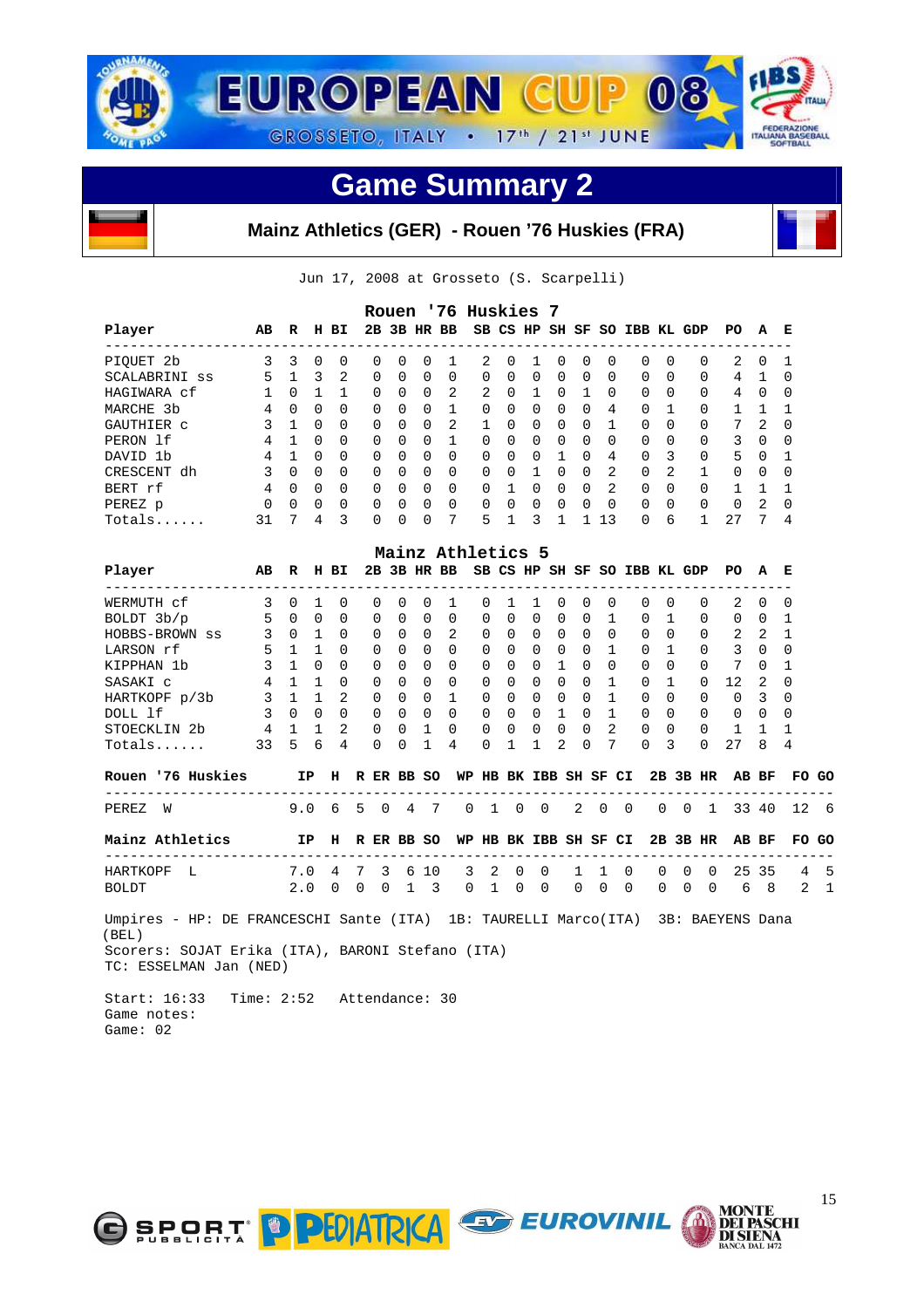



#### **T&A San Marino (SMR) - Tornado Balashikha (RUS)**

Jun 17, 2008 at Grosseto (S. Scarpelli)

| Player                                                                                                                                                        | AВ                       | R              |                          | H BI            |                 | Tornado Balashikha 0          |             |                           |   |                |                       |                          |                |             |                |          | 2B 3B HR BB SB CS HP SH SF SO IBB KL GDP |              |                      | PO.                | А                       | Е                                  |          |
|---------------------------------------------------------------------------------------------------------------------------------------------------------------|--------------------------|----------------|--------------------------|-----------------|-----------------|-------------------------------|-------------|---------------------------|---|----------------|-----------------------|--------------------------|----------------|-------------|----------------|----------|------------------------------------------|--------------|----------------------|--------------------|-------------------------|------------------------------------|----------|
| -------------------<br>BOLOTIN 3b                                                                                                                             | 4                        | 0              | 0                        | $\mathbf 0$     | 0               | 0                             | $\mathbf 0$ | 0                         |   | 0              | 0                     | 0                        | 0              | 0           | 2              |          | 0                                        | $\Omega$     | 0                    | 0                  | 4                       | 1                                  |          |
| VASILIEV C                                                                                                                                                    | 4                        | $\Omega$       | $\Omega$                 | $\Omega$        | $\Omega$        | $\Omega$                      | $\Omega$    | $\Omega$                  |   | 0              | $\Omega$              | $\Omega$                 | $\Omega$       | $\Omega$    | $\overline{2}$ |          | 0                                        | $\Omega$     | $\Omega$             | 5                  | $\Omega$                | $\Omega$                           |          |
| PLATONOV 2b                                                                                                                                                   | 4                        | $\Omega$       | $\overline{\phantom{0}}$ | 0               | $\Omega$        | $\Omega$                      | 0           | $\Omega$                  |   | 0              | 0                     | 0                        | 0              | $\Omega$    | 1              |          | $\Omega$                                 | 0            | $\Omega$             | 0                  | 4                       | 0                                  |          |
| TOROPOV rf                                                                                                                                                    | 4                        | $\Omega$       | $\Omega$                 | $\Omega$        | $\Omega$        | $\Omega$                      | $\Omega$    | $\Omega$                  |   | $\Omega$       | $\Omega$              | $\Omega$                 | $\Omega$       | $\Omega$    | 4              |          | $\Omega$                                 | 2            | $\Omega$             | 1                  | - 1                     | $\Omega$                           |          |
| KRIPOCHIN cf                                                                                                                                                  | 3                        |                | $0\quad 2$               | $\Omega$        | $\mathbf{1}$    | $\Omega$                      | $\Omega$    | $\Omega$                  |   | $\Omega$       | $\Omega$              | $\Omega$                 | $\Omega$       | $\Omega$    | $\Omega$       |          | $\Omega$                                 | $\Omega$     | $\Omega$             | $\Omega$           | $\Omega$                | 0                                  |          |
| FEDOROV 1b                                                                                                                                                    | 3                        |                | $0 \quad 0$              | $\Omega$        | $\Omega$        | 0                             | $\Omega$    | $\Omega$                  |   | $\Omega$       | 0                     | $\Omega$                 | $\Omega$       | $\Omega$    | 3              |          | $\Omega$                                 | 2            | $\Omega$             | 17                 | $\Omega$                | <sup>0</sup>                       |          |
| VASHAKIDZE 1f                                                                                                                                                 | 3                        |                | $0\quad 2$               | $\Omega$        |                 | $\mathbf{1}$<br>$\Omega$      | $\Omega$    | $\Omega$                  |   | $\Omega$       | $\Omega$              | $\Omega$                 | $\overline{0}$ | $\Omega$    | 1              |          | $\Omega$                                 | $\Omega$     | $\Omega$             | $\Omega$           | 0                       | 0                                  |          |
| KULIK ss                                                                                                                                                      | 2                        | $0\quad 0$     |                          | $\Omega$        |                 | $\overline{0}$<br>$\Omega$    | $\Omega$    | $\Omega$                  |   | 0              | 0                     | $\Omega$                 | $\mathbf{1}$   | $\Omega$    | $\mathbf{1}$   |          | $\Omega$                                 | $\Omega$     | $\Omega$             | $\Omega$           | 5                       | 0                                  |          |
| FURSIN dh                                                                                                                                                     | 3                        | $\Omega$       | $\overline{0}$           | $\Omega$        | 0               | $\Omega$                      | $\Omega$    | $\Omega$                  |   | 0              | $\Omega$              | 0                        | $\bigcirc$     | $\Omega$    | 2              |          | $\Omega$                                 | $\Omega$     | $\Omega$             | 0                  | $\overline{0}$          | 0                                  |          |
| AHEARNE p                                                                                                                                                     | $\mathbf 0$              | 0              | $\overline{0}$           | $\Omega$        | 0               | 0                             | $\Omega$    | $\Omega$                  |   | 0              | 0                     | 0                        | $\mathbf 0$    | 0           | $\Omega$       |          | 0                                        | $\Omega$     | 0                    | 1                  | 2                       | 0                                  |          |
| Totals                                                                                                                                                        | 30                       | $\Omega$       | $\overline{4}$           | $\Omega$        | 2               | 0                             | 0           | 0                         |   | $\Omega$       | $\Omega$              | $\Omega$                 | $\mathbf{1}$   | $\Omega$    | 16             |          | $\Omega$                                 | 4            | $\Omega$             | 24 16              |                         | $\mathbf{1}$                       |          |
|                                                                                                                                                               |                          |                |                          |                 |                 | T&A San Marino 2              |             |                           |   |                |                       |                          |                |             |                |          |                                          |              |                      |                    |                         |                                    |          |
| Player<br>----------------------                                                                                                                              | AВ                       | R              |                          | H BI            |                 | 2B 3B HR BB                   |             |                           |   |                |                       |                          |                |             |                |          | SB CS HP SH SF SO IBB KL GDP             |              |                      | PO.                | A                       | Е                                  |          |
| BUCCHERI cf                                                                                                                                                   | 4                        | $\Omega$       | 0                        | 0               | $\Omega$        | 0                             | $\Omega$    | -------------<br>$\Omega$ |   | $\Omega$       | $\Omega$              | $\Omega$                 | $\Omega$       | $\Omega$    | $\Omega$       |          | $\Omega$                                 | $\Omega$     | $\Omega$             | $\Omega$           | $\Omega$                | $\Omega$                           |          |
| LA FERA SS                                                                                                                                                    | 3                        | $\overline{0}$ | $\overline{0}$           | 0               | 0               | 0                             | 0           | $\mathbf{1}$              |   | 0              | 0                     | 0                        | $\mathbf 0$    | 0           | 2              |          | 0                                        | 1            | 0                    | 0                  | 2                       | 0                                  |          |
| VASOUEZ lf                                                                                                                                                    | 3                        | $\mathbf{1}$   | $\overline{1}$           | $\Omega$        | $\Omega$        | $\mathbf{1}$                  | $\Omega$    | $\Omega$                  |   | $\Omega$       | $\Omega$              | $\Omega$                 | $\Omega$       | $\Omega$    | $\Omega$       |          | $\Omega$                                 | $\Omega$     | $\Omega$             |                    | $0 \quad 0$             | $\Omega$                           |          |
| DE BIASE 1b                                                                                                                                                   | 3                        | $\mathbf{1}$   | $\mathbf{1}$             | 1               | 0               | $\Omega$                      | $\Omega$    | $\Omega$                  |   | 0              | 0                     | 0                        | $\overline{0}$ | $\Omega$    | $\Omega$       |          | $\Omega$                                 | $\Omega$     | $\Omega$             |                    | 6 1                     | $\Omega$                           |          |
| SHELDON 3b                                                                                                                                                    | $\overline{3}$           | $\Omega$       | $\mathbf{1}$             | $\Omega$        | $\Omega$        | $\Omega$                      | $\Omega$    | $\Omega$                  |   | $\Omega$       | $\Omega$              | $\Omega$                 | $\Omega$       | $\Omega$    | $\Omega$       |          | $\Omega$                                 | $\Omega$     | $\Omega$             | $\mathbf{1}$       | $\overline{1}$          | $\Omega$                           |          |
| SUARDI rf                                                                                                                                                     | 3                        | $\Omega$       | $\mathbf{1}$             | $\mathbf{1}$    | $\Omega$        | $\Omega$                      | $\Omega$    | $\Omega$                  |   | $\Omega$       | 0                     | $\Omega$                 | $\Omega$       | $\Omega$    | $\mathbf{1}$   |          | 0                                        | $\Omega$     | $\Omega$             | $\Omega$           | $\Omega$                | $\Omega$                           |          |
| IMPERIALI 2b                                                                                                                                                  | 3                        | 0              | $\overline{0}$           | $\Omega$        | 0               | $\Omega$                      | 0           | $\Omega$                  |   | 0              | 0                     | 0                        | $\overline{0}$ | $\mathbf 0$ | $\mathbf 0$    |          | 0                                        | 0            | $\Omega$             | 2                  | 0                       | 0                                  |          |
| COLICCHIO dh                                                                                                                                                  | $\overline{\phantom{a}}$ |                | $0\quad 0$               | $\Omega$        | $\Omega$        | $\Omega$                      | $\Omega$    | $\Omega$                  |   | 0              | $\Omega$              | $\Omega$                 | $\overline{0}$ | $\Omega$    | $\mathbf{1}$   |          | $\Omega$                                 | $\Omega$     | $\Omega$             | 0                  | $\Omega$                | $\Omega$                           |          |
| ALBANESE C                                                                                                                                                    | 2                        |                | $0\quad 0$               | $\Omega$        |                 | $\overline{0}$<br>$\mathbf 0$ | $\Omega$    | $\Omega$                  |   | $\mathbf 0$    | 0                     | 0                        | $\overline{1}$ | $\Omega$    | $\mathbf{1}$   |          | $\Omega$                                 | $\Omega$     | $\Omega$             | 17                 | $\mathbf 0$             | 0                                  |          |
| ESTRADA p                                                                                                                                                     | $\Omega$                 | $\Omega$       | $\overline{0}$           | $\Omega$        | $\Omega$        | $\Omega$                      | $\Omega$    | $\Omega$                  |   | $\Omega$       | $\Omega$              | 0                        | $\bigcirc$     | $\Omega$    | $\Omega$       |          | $\Omega$                                 | $\Omega$     | $\Omega$             | $\mathbf{1}$       | 2                       | 1                                  |          |
| LOONEY p                                                                                                                                                      | 0                        | 0              | $\overline{0}$           | $\mathbf 0$     | 0               | 0                             | 0           | $\Omega$                  |   | 0              | 0                     | 0                        | 0              | 0           | $\Omega$       |          | 0                                        | $\mathbf 0$  | 0                    | 0                  | $\Omega$                | $\Omega$                           |          |
| Totals                                                                                                                                                        | 27                       | 2              | 4                        | $\overline{2}$  | $\Omega$        | $\mathbf{1}$                  | 0           | $\mathbf{1}$              |   | $\Omega$       | 0                     | <sup>0</sup>             | $\mathbf{1}$   | $\Omega$    | 5              |          | $\Omega$                                 | $\mathbf{1}$ | $\Omega$             | 27                 | 6                       | $\mathbf{1}$                       |          |
| Tornado Balashikha                                                                                                                                            |                          |                |                          |                 | IP H R ER BB SO |                               |             |                           |   |                | WP HB BK IBB SH SF CI |                          |                |             |                |          |                                          |              | 2B 3B HR             |                    | AB BF                   |                                    | FO GO    |
| --------------------------------<br>AHEARNE<br>L                                                                                                              |                          | 8.0            |                          | $4\overline{ }$ | 2               | 2                             | 1           | 5                         | 0 | $\overline{0}$ | 0                     | $\overline{\phantom{0}}$ |                | $1 \quad 0$ |                | $\Omega$ | 0                                        | 1            | $\overline{0}$       |                    | 27 29                   | __________________________________ | 216      |
| T&A San Marino                                                                                                                                                |                          |                | IP                       | н               |                 | R ER BB SO                    |             |                           |   |                | WP HB BK IBB SH SF CI |                          |                |             |                |          |                                          |              | 2B 3B HR             |                    | AB BF                   |                                    | FO GO    |
| ----------------------<br>ESTRADA W                                                                                                                           |                          | 8.0            |                          | 4               | 0               | 0                             | 013         |                           | 0 | 0              | 0                     | 0                        |                | 1           | $\mathbf 0$    | 0        | 2                                        |              | 0<br>0               |                    | 27 28                   | 3                                  | 6        |
| LOONEY<br>S                                                                                                                                                   |                          | 1.0            |                          | 0               | 0               | 0                             | $\mathbf 0$ | 3                         | 0 | $\Omega$       | $\Omega$              | $\Omega$                 |                | $\mathbf 0$ | $\Omega$       | $\Omega$ | 0                                        |              | $\Omega$<br>$\Omega$ | 3                  | $\overline{\mathbf{3}}$ | $\Omega$                           | $\Omega$ |
| Umpires - HP: VERBRUGGE Arnold (NED) 1B: BAEYENS Patrick (BEL)<br>Henry (NED)<br>Scorers: SOJAT Erika (ITA), BARONI Stefano (ITA)<br>TC: FALASCHI Mario (ITA) |                          |                |                          |                 |                 |                               |             |                           |   |                |                       |                          |                |             |                |          |                                          |              |                      | 3B: VAN HEIJNINGER |                         |                                    |          |

 Start: 22:25 Time: 1:45 Attendance: 50 Game notes: Game: 03

O SPORT PPEDATRICA



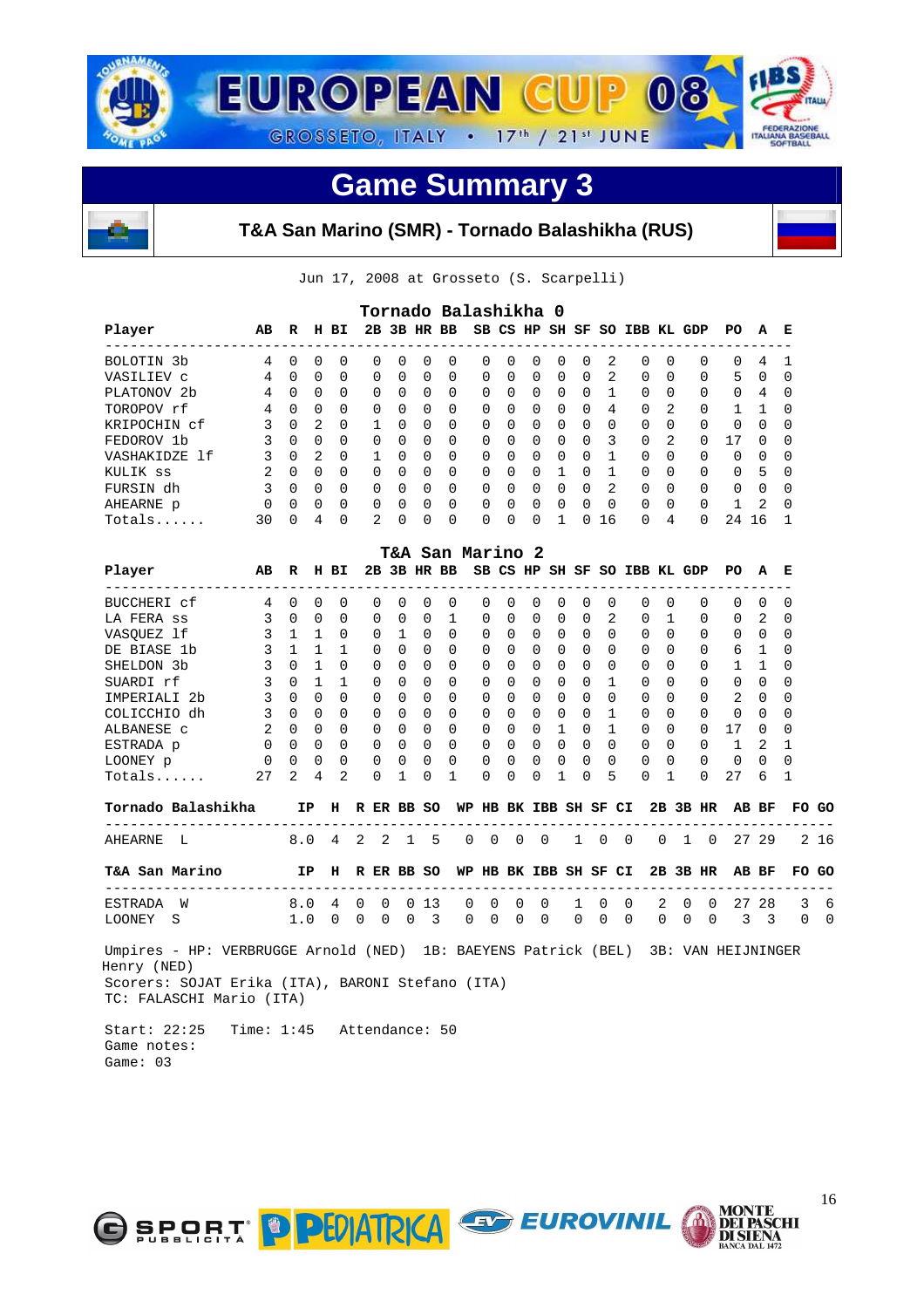

#### **BBC Grosseto (ITA) - Royal Greys (BEL)**

**Jun 17, 2008 at Grosseto (Jannella)** 

|                                                                                             |                            |              |                          |                |   |                |             |                | Royal Greys 0          |                       |             |          |              |          |              |                              |          |              |                |                         |                |                    |      |
|---------------------------------------------------------------------------------------------|----------------------------|--------------|--------------------------|----------------|---|----------------|-------------|----------------|------------------------|-----------------------|-------------|----------|--------------|----------|--------------|------------------------------|----------|--------------|----------------|-------------------------|----------------|--------------------|------|
| Player<br>-------------------                                                               | AВ                         | $\mathbf R$  |                          | H BI           |   |                |             | 2B 3B HR BB    |                        |                       |             |          |              |          |              | SB CS HP SH SF SO IBB KL GDP |          |              |                | PO                      | А              | Е<br>$-$           |      |
| VAN DER MEIR 2b                                                                             | 4                          | 0            | 1                        | 0              |   | 0              | 0           | 0              | 0                      | 1                     | 0           | 0        | 0            | 0        | 1            |                              | 0        | 0            | 0              | 1                       | 7              | 0                  |      |
| MERTENS cf                                                                                  | 3                          | $\Omega$     | 2                        | $\Omega$       |   | 0              | $\Omega$    | $\Omega$       | $\mathbf{1}$           | $\Omega$              | 0           | $\Omega$ | $\Omega$     | $\Omega$ | $\mathbf{1}$ |                              | $\Omega$ | $\Omega$     | $\Omega$       | 2                       | $\Omega$       | $\Omega$           |      |
| ROSIERS 3b                                                                                  |                            | 4 0          | $\overline{0}$           | $\Omega$       |   | 0              | $\Omega$    | $\Omega$       | $\Omega$               | 0                     | $\Omega$    | 0        | 0            | 0        | 4            |                              | $\Omega$ | 1            | $\Omega$       | 1                       | $\mathbf{1}$   | 0                  |      |
| BELL SS                                                                                     | 4                          | $\Omega$     | $\overline{0}$           | $\Omega$       |   | $\Omega$       | $\Omega$    | $\Omega$       | $\Omega$               | $\Omega$              | $\Omega$    | $\Omega$ | 0            | $\Omega$ | 2            |                              | $\Omega$ | $\Omega$     | $\mathbf{1}$   | 2                       | 4              | $\mathbf{1}$       |      |
| KNOLLENBURG 1b                                                                              | 4                          | 0            | $\overline{0}$           | $\Omega$       |   | 0              | $\Omega$    | 0              | $\Omega$               | 0                     | 0           | 0        | 0            | $\Omega$ | 2            |                              | $\Omega$ | $\mathbf{1}$ | 0              | 14                      | 0              | $\Omega$           |      |
| WYBO rf                                                                                     | 3                          | $\Omega$     | $\mathbf{1}$             | $\Omega$       |   | 0              | 0           | 0              | $\Omega$               | 0                     | 0           | 0        | 0            | 0        | 0            |                              | $\Omega$ | $\Omega$     | 0              | 0                       | 0              | 0                  |      |
| HERSSENS 1f                                                                                 | 2                          | $\Omega$     | $\overline{0}$           | $\Omega$       |   | $\Omega$       | $\Omega$    | $\Omega$       | $\Omega$               | $\Omega$              | 0           | $\Omega$ | $\mathbf{1}$ | $\Omega$ | $\mathbf{1}$ |                              | $\Omega$ | $\Omega$     | $\Omega$       | 1                       | $\Omega$       | 0                  |      |
| RUELLE dh                                                                                   | 3                          | $\Omega$     | $\overline{0}$           | $\Omega$       |   | 0              | $\Omega$    | $\Omega$       | $\Omega$               | 0                     | $\Omega$    | 0        | $\Omega$     | $\Omega$ | $\mathbf{1}$ |                              | $\Omega$ | $\Omega$     | $\Omega$       | $\Omega$                | 0              | $\Omega$           |      |
| ROEVENS C                                                                                   | 3                          |              | $0\quad 1$               | $\Omega$       |   | 0              | 0           | $\Omega$       | $\Omega$               | 0                     | 0           | 0        | 0            | $\Omega$ | $\Omega$     |                              | $\Omega$ | 0            | $\Omega$       | 3                       | $\overline{2}$ | 0                  |      |
| HOWARD p                                                                                    | 0                          | 0            | 0                        | 0              |   | 0              | 0           | 0              | $\Omega$               | 0                     | 0           | 0        | 0            | 0        | 0            |                              | 0        | 0            | 0              | 0                       | 0              | 0                  |      |
| Totals                                                                                      | 30                         | $\Omega$     | 5                        | $\Omega$       |   | $\Omega$       | $\Omega$    | $\Omega$       | $\mathbf{1}$           | $\mathbf{1}$          | $\Omega$    | $\Omega$ | 1            |          | 012          |                              | $\Omega$ | 2            | $\mathbf{1}$   | 24 14                   |                | $\mathbf{1}$       |      |
|                                                                                             |                            |              |                          |                |   |                |             |                | MontePaschi Grosseto 2 |                       |             |          |              |          |              |                              |          |              |                |                         |                |                    |      |
| Player                                                                                      | AВ                         | R            |                          | H BI           |   |                |             |                | 2B 3B HR BB            |                       |             |          |              |          |              | SB CS HP SH SF SO IBB KL GDP |          |              |                | PO.                     | А              | Е                  |      |
| ---------------------<br>NUNEZ rf                                                           | 3                          | 0            | 0                        | 0              |   | 0              | $\mathbf 0$ | 0              | $\mathbf{1}$           | 0                     | 1           | 0        | 0            | 0        | $\Omega$     |                              | 0        | $\Omega$     | $\Omega$       | $\mathbf 0$             | 0              | $-$<br>0           |      |
| DALLOSPEDALE 2b                                                                             | 4                          | 0            | $\mathbf 0$              | 0              |   | 0              | 0           | $\mathbf 0$    | 0                      | 0                     | 0           | 0        | 0            | 0        | 0            |                              | 0        | $\Omega$     | 0              | 3                       | 2              | 0                  |      |
| RAMOS J 1b                                                                                  | 3                          | $\Omega$     | $\overline{0}$           | $\Omega$       |   | 0              | 0           | 0              | $\Omega$               | 0                     | 0           | 0        | 0            | $\Omega$ | 0            |                              | 0        | $\Omega$     | 0              | 10                      | 1              | 0                  |      |
| MARVAL ss                                                                                   | 3                          | $\mathbf{1}$ | $\overline{2}$           | $\Omega$       |   | $\Omega$       | $\Omega$    | 0              | $\Omega$               | 0                     | 0           | 0        | 0            | $\Omega$ | $\Omega$     |                              | $\Omega$ | $\Omega$     | $\Omega$       | 2                       | 4              | 0                  |      |
| ERMINI dh                                                                                   | 3                          | $\Omega$     | $\overline{\phantom{0}}$ | $\Omega$       |   | 0              | $\Omega$    | $\Omega$       | $\Omega$               | 0                     | 0           | 0        | $\Omega$     | $\Omega$ | $\Omega$     |                              | 0        | $\Omega$     | $\Omega$       | $\Omega$                | 0              | 0                  |      |
| AVAGNINA cf                                                                                 | 3                          | $\mathbf{1}$ | $\overline{1}$           | $\Omega$       |   | $\mathbf{1}$   | $\Omega$    | $\Omega$       | $\Omega$               | $\Omega$              | 0           | $\Omega$ | $\Omega$     | $\Omega$ | $\mathbf{1}$ |                              | $\Omega$ | $\Omega$     | $\Omega$       | $\Omega$                | $\Omega$       | $\Omega$           |      |
| BISCHERI C                                                                                  | 3                          | $\Omega$     | $\overline{0}$           | $\Omega$       |   | 0              | $\Omega$    | $\Omega$       | $\Omega$               | 0                     | $\Omega$    | 0        | 0            | $\Omega$ | $\mathbf{1}$ |                              | $\Omega$ | $\Omega$     | $\Omega$       | 11                      | 0              | $\mathbf{1}$       |      |
| SGNAOLIN 3b                                                                                 | 3                          |              | $0\quad1$                | 2              |   | $\mathbf{1}$   | $\Omega$    | $\Omega$       | $\Omega$               | 0                     | 0           | 0        | 0            | $\Omega$ | 0            |                              | $\Omega$ | $\Omega$     | $\Omega$       | 0                       | 1              | 0                  |      |
| DE SANTIS A. 1f                                                                             | 3                          | $\Omega$     | $\Omega$                 | $\Omega$       |   | $\Omega$       | $\Omega$    | $\Omega$       | $\Omega$               | $\Omega$              | 0           | 0        | 0            | $\Omega$ | 2            |                              | 0        | $\Omega$     | $\Omega$       | 1                       | - 0            | 0                  |      |
|                                                                                             | $\mathbf 0$                | $\Omega$     | $\overline{0}$           | $\Omega$       |   | $\overline{0}$ | $\Omega$    | $\Omega$       | $\Omega$               | $\Omega$              | $\Omega$    | $\Omega$ | $\Omega$     | $\Omega$ | $\Omega$     |                              | $\Omega$ | $\Omega$     | $\Omega$       | 0                       | 3              | 0                  |      |
| MIKKELSEN p                                                                                 | $\overline{0}$             | 0            | 0                        | 0              |   | 0              | 0           | $\Omega$       | $\Omega$               | 0                     | 0           | 0        | 0            | $\Omega$ | $\Omega$     |                              | 0        | $\Omega$     | $\Omega$       | 0                       | 0              | 0                  |      |
| FERRARI p                                                                                   |                            | 2            |                          | $\overline{2}$ |   | 2              | 0           | $\Omega$       | $\mathbf{1}$           |                       |             |          |              | $\Omega$ | 4            |                              |          | $\Omega$     | $\Omega$       |                         |                |                    |      |
| Totals                                                                                      | 28                         |              | 4                        |                |   |                |             |                |                        | 0                     | 1           | $\Omega$ | $\Omega$     |          |              |                              | $\Omega$ |              |                | 27 11                   |                | 1                  |      |
| Royal Greys<br>---------------------------                                                  |                            |              | IP                       | н              |   |                |             | R ER BB SO     | WP HB BK IBB SH SF CI  |                       |             |          |              |          |              |                              |          |              | 2B 3B HR       |                         | AB BF          | FO GO              |      |
| HOWARD L                                                                                    |                            | 8.0          |                          | 4              | 2 | 2              | 1           | $\overline{4}$ | 0                      | 0                     | $\mathbf 0$ |          | $\mathbf 0$  | 0        | $\mathbf 0$  | $\Omega$                     | 2        | $\mathbf 0$  | $\overline{0}$ |                         | 28 29          |                    | 7 12 |
| MontePaschi Grosseto IP H R ER BB SO                                                        |                            |              |                          |                |   |                |             |                |                        | WP HB BK IBB SH SF CI |             |          |              |          |              |                              |          |              | 2B 3B HR       |                         | AB BF          | FO GO              |      |
| ----------------------------------                                                          |                            | 8.0          |                          | 5              | 0 | 0              |             | $= -$<br>011   | 0                      | 0                     | $\mathbf 0$ |          | 0            | 1        | 0            | -------<br>0                 | 0        | 0            | 0              |                         | 27 28          | -------------<br>3 |      |
| MIKKELSEN W<br>FERRARI S                                                                    |                            | 1.0          |                          | 0              | 0 | 0              |             | $1\quad1$      | 0                      | 0                     | 0           |          | 0            | $\Omega$ | $\Omega$     | $\mathbf 0$                  | 0        | 0            | $\Omega$       | 3                       | $\overline{4}$ |                    | 1    |
| Umpires – HP: BESZCZYNSKI Dana (AUT)  1B: LARKIN Michael (RUS)<br>(FRA)                     |                            |              |                          |                |   |                |             |                |                        |                       |             |          |              |          |              |                              |          |              |                | 3B: MAKOUCHETCHEV Serge |                |                    |      |
| Scorers: PIERI Stefano (ITA) BERNASCONI Cristina (ITA) GAROSI Roberta (ITA)<br>TC: STROM P. |                            |              |                          |                |   |                |             |                |                        |                       |             |          |              |          |              |                              |          |              |                |                         |                |                    |      |
| Start: 21:55<br>Game notes:                                                                 | Time: 2:05 Attendance: 100 |              |                          |                |   |                |             |                |                        |                       |             |          |              |          |              |                              |          |              |                |                         |                |                    |      |

Game: 04



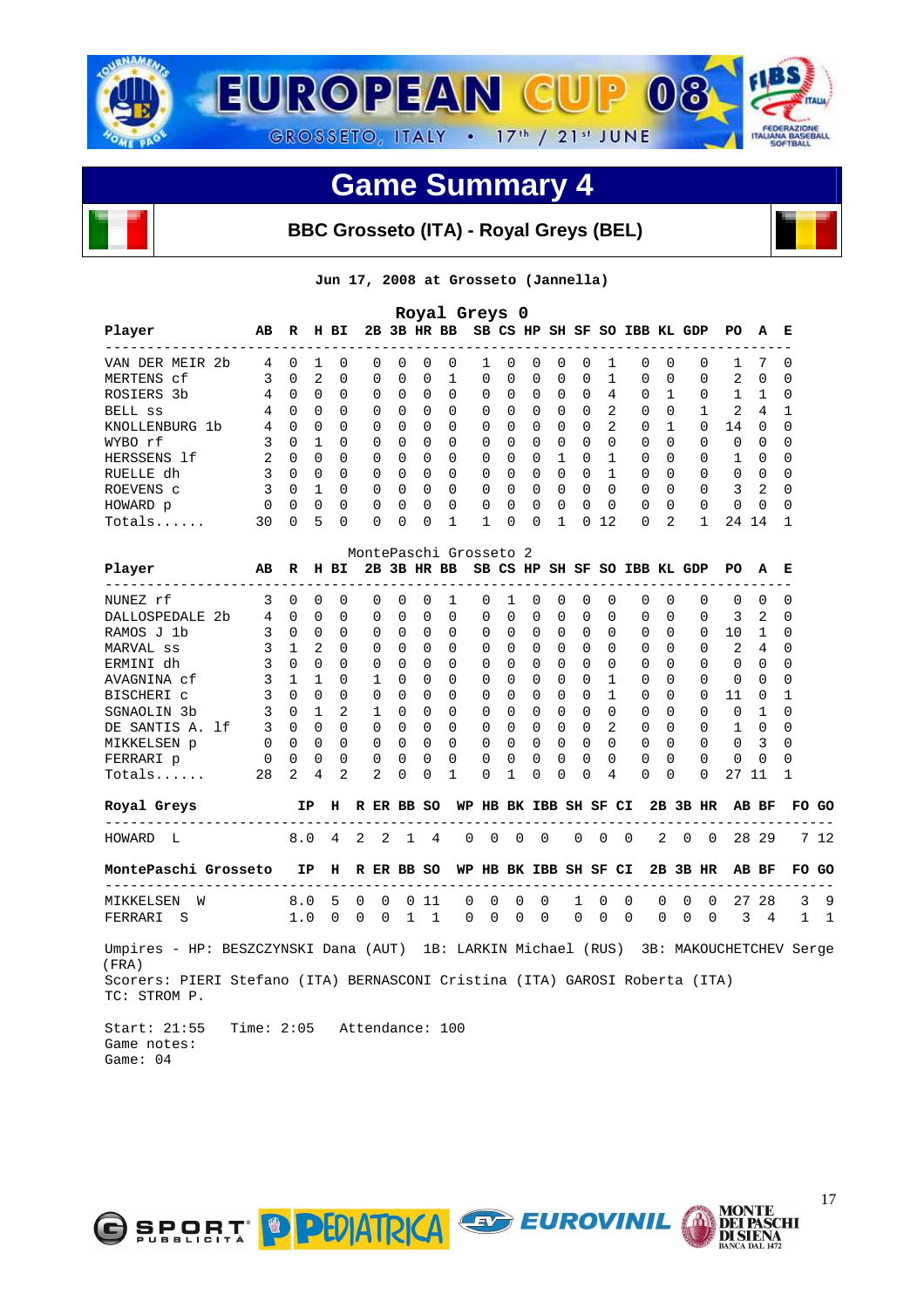





**Jun 18, 2008 at Grosseto (S. Scarpelli)** 

|                                                                                                         |              |              |                         |                |                         |              |              |              | Marlins Puerto Cruz 9 |                       |              |             |             |              |                |                              |          |              |              |                                 |              |              |
|---------------------------------------------------------------------------------------------------------|--------------|--------------|-------------------------|----------------|-------------------------|--------------|--------------|--------------|-----------------------|-----------------------|--------------|-------------|-------------|--------------|----------------|------------------------------|----------|--------------|--------------|---------------------------------|--------------|--------------|
| Player                                                                                                  | AВ           | R            |                         | H BI           |                         |              |              |              | 2B 3B HR BB           |                       |              |             |             |              |                | SB CS HP SH SF SO IBB KL GDP |          |              |              | PO.                             | A            | Е            |
| SANCHEZ 2b                                                                                              | 4            | 2            | $\mathbf{1}$            | $\Omega$       |                         | $\Omega$     | $\Omega$     | $\Omega$     | $\mathbf{1}$          | $\mathbf{1}$          | $\Omega$     | $\Omega$    | $\Omega$    | $\Omega$     | $\Omega$       |                              | $\Omega$ | $\Omega$     | $\Omega$     | 3                               | 5            | $\Omega$     |
| MARTINEZ cf                                                                                             | 3            | 2            | $\Omega$                | $\Omega$       |                         | $\Omega$     | $\Omega$     | $\Omega$     | $\overline{2}$        | $\Omega$              | $\Omega$     | $\Omega$    | $\Omega$    | $\Omega$     | $\Omega$       |                              | $\Omega$ | $\Omega$     | $\Omega$     | 1                               | 0            | $\Omega$     |
| NAVARRO C                                                                                               | 4            | 1            | $\overline{\mathbf{3}}$ | 2              |                         | 0            | $\Omega$     | $\Omega$     | 0                     | 0                     | $\Omega$     | 0           | 0           | 1            | 0              |                              | 0        | $\Omega$     | 0            | 9                               | $\Omega$     | 1            |
| MONTIEL 1b                                                                                              | 5            |              | $2 \quad 2$             | 4              |                         | $\mathbf{1}$ | $\Omega$     | $\mathbf{1}$ | $\Omega$              | 0                     | 0            | $\Omega$    | 0           | $\Omega$     | $\mathbf{1}$   |                              | $\Omega$ | 0            | 1            | 13                              | 0            | 0            |
| PEREZ ss                                                                                                | 4            | $\mathbf{1}$ | 2                       | $\Omega$       |                         | $\mathbf{1}$ | $\Omega$     | $\Omega$     | $\mathbf{1}$          | 0                     | $\Omega$     | $\Omega$    | $\Omega$    | $\Omega$     | $\Omega$       |                              | $\Omega$ | $\Omega$     | $\Omega$     | $\Omega$                        | 4            | 0            |
| LOPEZ 3b                                                                                                | 5            | $\mathbf{1}$ | $\overline{4}$          | $\mathfrak{D}$ |                         | $\mathbf{1}$ | $\Omega$     | $\Omega$     | $\Omega$              | <sup>0</sup>          | <sup>0</sup> | $\Omega$    | $\Omega$    | $\Omega$     | $\Omega$       |                              | 0        | $\Omega$     | $\Omega$     | 0                               | 2            | $\Omega$     |
| MACIAS rf                                                                                               | 5            | $\Omega$     | $\overline{0}$          | $\Omega$       |                         | $\Omega$     | $\Omega$     | $\Omega$     | $\Omega$              | $\Omega$              | $\Omega$     | $\Omega$    | 0           | $\Omega$     | 1              |                              | $\Omega$ | $\Omega$     | $\Omega$     | 1                               | 0            | 0            |
| GARCIA dh                                                                                               | 4            | $\Omega$     | $\overline{0}$          | $\Omega$       |                         | 0            | $\Omega$     | $\Omega$     | $\Omega$              | $\Omega$              | $\Omega$     | $\Omega$    | $\mathbf 0$ | $\Omega$     | $\overline{a}$ |                              | $\Omega$ | $\Omega$     | $\Omega$     | $\Omega$                        | 0            | 0            |
| GALVAN lf                                                                                               | 3            | $\Omega$     | $\overline{0}$          | $\Omega$       |                         | $\Omega$     | $\Omega$     | $\Omega$     | $\mathbf{1}$          | $\Omega$              | $\Omega$     | $\Omega$    | $\Omega$    | $\Omega$     | $\Omega$       |                              | $\Omega$ | $\Omega$     | $\Omega$     | $\Omega$                        | $\Omega$     | 0            |
| DUARTE p                                                                                                | $\Omega$     | $\Omega$     | $\mathbf 0$             | $\Omega$       |                         | 0            | 0            | $\Omega$     | $\Omega$              | 0                     | $\Omega$     | $\Omega$    | $\Omega$    | $\Omega$     | $\Omega$       |                              | $\Omega$ | $\Omega$     | $\Omega$     | 0                               | 1            | 0            |
| Totals                                                                                                  | 37           |              | 9 12                    | 8              |                         | 3            | 0            | 1            | 5                     | 1                     | $\Omega$     | $\Omega$    | $\Omega$    | $\mathbf{1}$ | 4              |                              | $\Omega$ | $\Omega$     | $\mathbf{1}$ | 27 12                           |              | 1            |
|                                                                                                         |              |              |                         |                |                         |              |              |              | Tornado Balashikha 3  |                       |              |             |             |              |                |                              |          |              |              |                                 |              |              |
| Player<br>-------------------                                                                           | AB           |              |                         | R H BI         | ----------              |              |              | 2B 3B HR BB  | --------------------  |                       |              |             |             |              |                | SB CS HP SH SF SO IBB KL GDP |          |              |              | PO                              | A            | Е            |
| BOLOTIN 3b                                                                                              | 4            | $\mathbf{1}$ | 2                       | $\mathbf 0$    |                         | 0            | 0            | 0            | 0                     | 0                     | 0            | 0           | 0           | 0            | 1              |                              | 0        | $\Omega$     | 0            | 0                               | $\mathbf 0$  | 0            |
| PLATONOV 2b                                                                                             | 4            | $\Omega$     | $\mathbf{1}$            | 2              |                         | $\Omega$     | $\Omega$     | $\Omega$     | $\Omega$              | $\Omega$              | $\Omega$     | $\Omega$    | 0           | $\Omega$     | $\mathbf{1}$   |                              | $\Omega$ | $\Omega$     | $\mathbf{1}$ | 0                               | 6            | $\Omega$     |
| KRIPOCHIN cf/p                                                                                          | 4            | 0            | $\overline{0}$          | $\Omega$       |                         | 0            | 0            | 0            | $\Omega$              | 0                     | 0            | 0           | 0           | 0            | 2              |                              | 0        | $\Omega$     | 1            | $\overline{2}$                  | 1            | 0            |
| TOROPOV rf                                                                                              | 3            | $\Omega$     | $\mathbf{1}$            | $\Omega$       |                         | 0            | $\mathbf{1}$ | $\Omega$     | $\Omega$              | 0                     | $\Omega$     | $\Omega$    | 0           | $\Omega$     | 0              |                              | 0        | $\Omega$     | $\Omega$     | $4 \quad 0$                     |              | 0            |
| FURSIN rf                                                                                               | $\mathbf{1}$ | $\Omega$     | $\overline{0}$          | $\Omega$       |                         | $\Omega$     | $\Omega$     | $\Omega$     | $\Omega$              | $\Omega$              | 0            | $\Omega$    | 0           | $\Omega$     | $\mathbf{1}$   |                              | $\Omega$ | $\Omega$     | $\Omega$     | $\Omega$                        | 0            | $\Omega$     |
| VASILIEV C                                                                                              | 3            | $\Omega$     | $\overline{\mathbf{0}}$ | $\Omega$       |                         | 0            | 0            | 0            | 1                     | 0                     | 0            | 0           | 0           | 0            | 1              |                              | $\Omega$ | $\Omega$     | 0            | 4                               | 1            | <sup>0</sup> |
| SAMCHUK lf/cf                                                                                           | 3            | $\Omega$     | $\overline{0}$          | $\Omega$       |                         | $\Omega$     | $\Omega$     | $\Omega$     | $\Omega$              | $\Omega$              | $\Omega$     | $\Omega$    | 0           | $\Omega$     | $\mathbf{1}$   |                              | $\Omega$ | $\mathbf{1}$ | $\Omega$     | $\Omega$                        | 0            | 0            |
| VASHAKIDZE dh/lf                                                                                        | 3            | $\Omega$     | $\overline{0}$          | $\Omega$       |                         | $\Omega$     | $\Omega$     | $\Omega$     | $\Omega$              | $\Omega$              | 0            | $\Omega$    | $\Omega$    | $\Omega$     | $\mathbf{1}$   |                              | 0        | $\Omega$     | $\Omega$     | $\Omega$                        | $\Omega$     | $\Omega$     |
| KULIK SS                                                                                                | 2            | 1            | 0                       | $\Omega$       |                         | 0            | 0            | 0            | $\Omega$              | 0                     | 0            | 0           | 0           | 0            | 0              |                              | 0        | 0            | 0            | 2                               | 4            | 1            |
| FEDOROV 1b                                                                                              | 3            | $\mathbf{1}$ | $\overline{1}$          | $\Omega$       |                         | $\Omega$     | $\Omega$     | $\Omega$     | $\Omega$              | $\Omega$              | 0            | $\Omega$    | 0           | $\Omega$     | $\Omega$       |                              | $\Omega$ | $\Omega$     | $\Omega$     | 15                              | 0            | $\mathbf{1}$ |
| PETROV p                                                                                                | $\Omega$     | $\Omega$     | $\overline{0}$          | $\Omega$       |                         | $\Omega$     | $\Omega$     | $\Omega$     | $\Omega$              | $\Omega$              | $\Omega$     | $\Omega$    | $\Omega$    | $\Omega$     | $\Omega$       |                              | $\Omega$ | $\Omega$     | $\Omega$     | $\Omega$                        | $\mathbf{1}$ | 0            |
| SHIROKIY p                                                                                              | 0            | 0            | $\mathbf 0$             | $\mathbf 0$    |                         | 0            | 0            | 0            | 0                     | 0                     | 0            | $\Omega$    | 0           | $\Omega$     | $\Omega$       |                              | $\Omega$ | $\Omega$     | $\Omega$     | 0                               | 0            | $\mathbf{1}$ |
| Totals                                                                                                  | 30           | 3            | 5                       | 2              |                         | 0            | 1            | 0            | 1                     | 0                     | 0            | 0           | $\Omega$    | 0            | 8              |                              | $\Omega$ | $\mathbf{1}$ | 2            | 27 13                           |              | 3            |
|                                                                                                         |              |              |                         |                |                         |              |              |              |                       |                       |              |             |             |              |                |                              |          |              |              |                                 |              |              |
| Marlins Puerto Cruz<br>---------------------------                                                      |              |              | IP                      | --------       | H R ER BB SO            |              |              |              | -------               |                       |              |             |             |              |                | WP HB BK IBB SH SF CI        |          |              | 2B 3B HR     | ------------------------------- | AB BF        | FO GO        |
| <b>DUARTE</b><br>W                                                                                      |              |              | 9.0                     | 5              | 3                       | 2            | 1            | 8            | $\mathbf 0$           | $\mathbf 0$           | $\mathbf 0$  | $\mathbf 0$ |             | $\mathbf 0$  | $\mathbf 0$    | $\mathbf{1}$                 | 0        | $\mathbf{1}$ | $\mathbf 0$  |                                 | 30 32        | 5 12         |
| Tornado Balashikha                                                                                      |              |              | IP                      | н              |                         |              |              | R ER BB SO   |                       | WP HB BK IBB SH SF CI |              |             |             |              |                |                              |          |              | 2B 3B HR     |                                 | AB BF        | FO GO        |
| --------------------------------<br>PETROV L                                                            |              |              | 6.0                     | 6              | 6                       | 5            | 4            | 3            | 0                     | 0                     | 0            | 0           |             | 0            | 1              | 0                            | 2        | 0            | 1            |                                 | 22 27        | 7            |
| SHIROKIY                                                                                                |              |              | 2.0                     | 3              | $\overline{\mathbf{3}}$ | 1            | 1            | 1            | 0                     | 0                     | 0            | 0           |             | 0            | 0              | 0                            | 1        | 0            | 0            | 10                              | 11           | 2            |
| KRIPOCHIN                                                                                               |              |              | 1.0                     | 3              | 0                       | 0            | 0            | $\Omega$     | $\Omega$              | $\Omega$              | 0            | $\Omega$    |             | $\Omega$     | $\mathbf 0$    | $\Omega$                     | $\Omega$ | $\Omega$     | $\Omega$     | 5                               | $-5$         | $\Omega$     |
| Umpires - HP: BAEYENS Patrick (BEL) 1B: DE FRANCESCHI Sante (ITA) 3B: TAURELLI Marco<br>(TTA)           |              |              |                         |                |                         |              |              |              |                       |                       |              |             |             |              |                |                              |          |              |              |                                 |              |              |
| Scorers: PIERI Stefano (ITA) BERNASCONI Cristina (ITA) GAROSI Roberta (ITA)<br>TC: FALASCHI Mario (ITA) |              |              |                         |                |                         |              |              |              |                       |                       |              |             |             |              |                |                              |          |              |              |                                 |              |              |

 Start: 15:30 Time: 2:14 Attendance: 30 Game notes: Game: 05



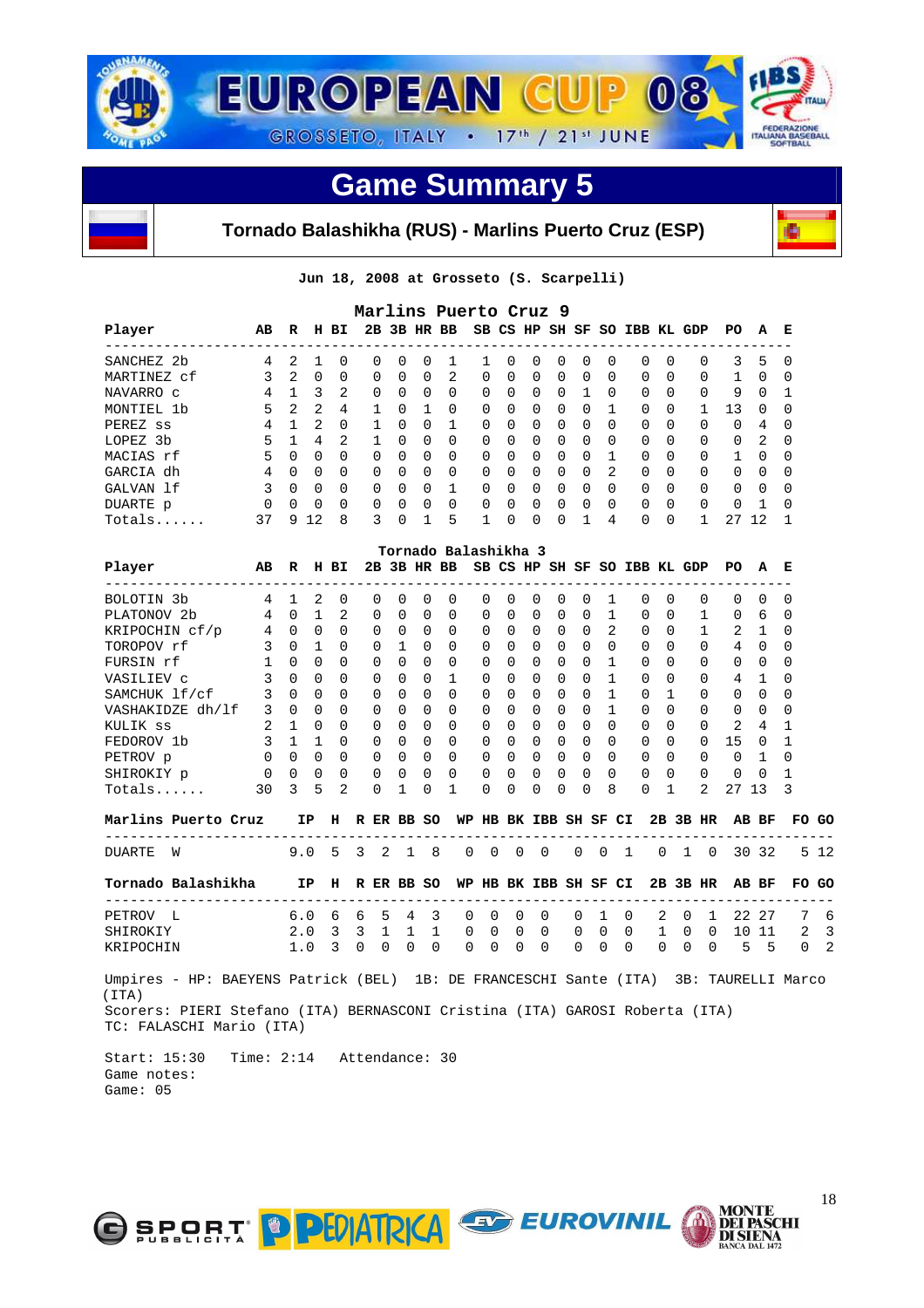



#### **Corendon Kinheim (NED) - T&A San Marino (SMR)**



**Jun 18, 2008 at Grosseto (Jannella)** 

| Player                                                                                                                 | AВ             | R              |                          | H BI         |   |              |          |              | <b>T&amp;A San Marino 4</b><br>2B 3B HR BB |                       |             |          |                          |              |              |   | SB CS HP SH SF SO IBB KL GDP |          |          | PO                                                                                         | А     | Е        |    |
|------------------------------------------------------------------------------------------------------------------------|----------------|----------------|--------------------------|--------------|---|--------------|----------|--------------|--------------------------------------------|-----------------------|-------------|----------|--------------------------|--------------|--------------|---|------------------------------|----------|----------|--------------------------------------------------------------------------------------------|-------|----------|----|
| BUCCHERI cf                                                                                                            | 4              | 1              | 1                        | 0            |   | 0            | 0        | 0            | 1                                          | 0                     | 0           | 0        | 0                        | 0            | 1            |   | 0<br>1                       |          | 0        | ----------<br>2                                                                            | 0     | 0        |    |
| LA FERA SS                                                                                                             | 4              | 0              | 2                        | 0            |   | 2            | 0        | 0            | 0                                          | 0                     | 0           | 0        | 1                        | 0            | 0            |   | $\Omega$<br>0                |          | 0        | 0                                                                                          | 7     | 0        |    |
| VASQUEZ 1f                                                                                                             | 2              | $\mathbf{1}$   | $\mathbf{1}$             | 1            |   | 0            | 0        | $\Omega$     | 2                                          | 0                     | 0           | 0        | 0                        | $\mathbf{1}$ | 0            |   | $\Omega$<br>0                |          | 0        | 0                                                                                          | 1     | 0        |    |
| DE BIASE 1b                                                                                                            | 4              | $\mathbf{1}$   | <sup>1</sup>             | $\Omega$     |   | 0            | 0        | $\Omega$     | $\Omega$                                   | 0                     | 0           | 1        | 0                        | 0            | 0            |   | 0<br>0                       |          | 0        | 7                                                                                          | 1     | 0        |    |
| SHELDON 3b                                                                                                             | 4              | $\mathbf{1}$   | 1                        | $\Omega$     |   | 0            | 0        | 0            | 1                                          | 0                     | 0           | 0        | 0                        | 0            | 0            |   | 0<br>0                       |          | 1        | 3                                                                                          | 0     | 0        |    |
| ROVINELLI dh                                                                                                           | 5              | 0              | 1                        | $\Omega$     |   | 0            | 0        | 0            | $\Omega$                                   | 0                     | 0           | 0        | 0                        | 0            | 3            |   | 1<br>0                       |          | 0        | 0                                                                                          | 0     | 0        |    |
| SUARDI rf/c                                                                                                            | $\overline{2}$ | $\Omega$       | $\overline{\phantom{0}}$ | 1            |   | 0            | 0        | 0            | 2                                          | 0                     | 0           | 1        | 0                        | $\Omega$     | 0            |   | 0<br>$\Omega$                |          | 0        | 1                                                                                          | 1     | 0        |    |
| IMPERIALI 2b                                                                                                           | 2              | $\Omega$       | 1                        | 2            |   | 0            | 0        | 0            | 0                                          | 0                     | 0           | 0        | 2                        | $\Omega$     | 1            |   | $\Omega$<br>0                |          | $\Omega$ | 6                                                                                          | 0     | 0        |    |
| ALBANESE C                                                                                                             | 3              | 0              | $\mathbf 0$              | $\Omega$     |   | 0            | 0        | 0            | 1                                          | 0                     | 0           | 0        | 0                        | 0            | 1            |   | 0<br>1                       |          | 0        | 4                                                                                          | 0     | 0        |    |
| COLICCHIO rf                                                                                                           | 0              | $\Omega$       | 0                        | $\Omega$     |   | 0            | 0        | 0            | $\Omega$                                   | 0                     | 0           | 0        | 0                        | 0            | 0            |   | $\Omega$<br>$\Omega$         |          | 0        | 0                                                                                          | 0     | 0        |    |
| DA SILVA p                                                                                                             | 0              | 0              | 0                        | 0            |   | 0            | 0        | 0            | 0                                          | 0                     | 0           | 0        | 0                        | 0            | 0            |   | 0<br>0                       |          | 0        | 0                                                                                          | 3     | 0        |    |
| LOONEY p                                                                                                               | 0              | 0              | $\overline{0}$           | 0            |   | 0            | 0        | 0            | 0                                          | 0                     | 0           | 0        | 0                        | 0            | 0            |   | 0<br>0                       |          | 0        | 0                                                                                          | 0     | 0        |    |
| MARTIGNONI p                                                                                                           | 0              | $\Omega$       | $\overline{0}$           | $\Omega$     |   | 0            | $\Omega$ | $\Omega$     | $\Omega$                                   | 0                     | 0           | 0        | 0                        | $\Omega$     | $\Omega$     |   | $\Omega$<br>$\Omega$         |          | $\Omega$ | 0                                                                                          | 0     | 0        |    |
| MARRONE p                                                                                                              | 0              | $\Omega$       | $\overline{0}$           | 0            |   | 0            | 0        | 0            | $\Omega$                                   | 0                     | 0           | 0        | $\overline{\phantom{0}}$ | 0            | 0            |   | 0<br>0                       |          | 0        | 0                                                                                          | 0     | 0        |    |
| LUCENA p                                                                                                               | 0              | 0              | 0                        | 0            |   | 0            | 0        | 0            | 0                                          | 0                     | 0           | 0        | 0                        | 0            | 0            |   | 0                            | 0        | 0        | 1                                                                                          | 0     | 0        |    |
| Totals                                                                                                                 | 30             | 4              | 8                        | 4            |   | 2            | 0        | 0            | 7                                          | 0                     | 0           | 2        | 3                        | 1            | 6            |   | 0                            | 3        | 1        | 24 13                                                                                      |       | 0        |    |
|                                                                                                                        |                |                |                          |              |   |              |          |              |                                            |                       |             |          |                          |              |              |   |                              |          |          |                                                                                            |       |          |    |
|                                                                                                                        |                |                |                          |              |   |              |          |              | Corendon Kinheim 11                        |                       |             |          |                          |              |              |   |                              |          |          |                                                                                            |       |          |    |
| Player<br>---------------                                                                                              | AВ             | R              |                          | H BI         |   |              |          |              | 2B 3B HR BB                                |                       |             |          |                          |              |              |   | SB CS HP SH SF SO IBB KL GDP |          |          | PO.                                                                                        | A     | Е        |    |
| ROMBLEY Cf                                                                                                             | 5              | 3              | 3                        | 1            |   | 1            | 0        | 0            | 0                                          | 0                     | 0           | 0        | 0                        | 0            | 0            |   | 0<br>0                       |          | 0        | 1                                                                                          | 0     | 0        |    |
| CREMER 2b                                                                                                              | 4              | $\mathbf{1}$   | $\overline{\mathbf{3}}$  | 3            |   | $\mathbf{1}$ | $\Omega$ | $\Omega$     | 0                                          | 0                     | 0           | 0        | $\mathbf{1}$             | 0            | 0            |   | $\Omega$<br>0                |          | 0        | 3                                                                                          | 2     | 0        |    |
| KLOOSTER rf                                                                                                            | 4              | $\overline{0}$ | $\overline{2}$           | 2            |   | 0            | 0        | 0            | $\Omega$                                   | 0                     | 0           | 0        | 1                        | 0            | 0            |   | 0<br>0                       |          | 0        | 3                                                                                          | 0     | 0        |    |
| SMEETS C                                                                                                               | 4              | $\mathbf{1}$   | $\mathbf{1}$             | $\mathbf{1}$ |   | 0            | 0        | $\Omega$     | 1                                          | 0                     | 0           | 0        | 0                        | $\Omega$     | 1            |   | $\mathbf{1}$                 | $\Omega$ | 0        | 7                                                                                          | 0     | 0        |    |
| ENGELHARDT 1b                                                                                                          | 5              | $\mathbf{1}$   | $\mathbf 0$              | 1            |   | 0            | 0        | $\Omega$     | $\Omega$                                   | 0                     | 0           | 0        | 0                        | 0            | 2            |   | $\Omega$<br>$\Omega$         |          | 0        | 8                                                                                          | 1     | 0        |    |
| ROOI 3b                                                                                                                | 4              | $\Omega$       | - 2                      | 2            |   | 1            | 0        | 0            | 0                                          | 0                     | 0           | 0        | 0                        | 0            | $\Omega$     |   | $\Omega$<br>$\Omega$         |          | 0        | 0                                                                                          | 3     | 0        |    |
| KOOLEN SS                                                                                                              | 4              | $\Omega$       | $\overline{0}$           | $\Omega$     |   | $\Omega$     | 0        | 0            | 0                                          | 0                     | 0           | $\Omega$ | $\Omega$                 | $\Omega$     | 0            |   | $\Omega$<br>0                |          | 0        | 3                                                                                          | 3     | 0        |    |
| HALMAN dh                                                                                                              | 3              | 2              | $\mathbf{1}$             | 0            |   | 0            | 0        | $\Omega$     | 1                                          | 0                     | 0           | 0        | 0                        | 0            | 0            |   | $\Omega$<br>$\Omega$         |          | $\Omega$ | 0                                                                                          | 0     | 0        |    |
| BELJAARDS D lf                                                                                                         | 4              | 3              | $\overline{\mathbf{3}}$  | 1            |   | 1            | 0        | 0            | $\Omega$                                   | 0                     | 0           | 0        | 0                        | 0            | 1            |   | 1<br>0                       |          | 0        | 2                                                                                          | 0     | 0        |    |
| EIS van p                                                                                                              | 0              | $\Omega$       | $\overline{0}$           | $\Omega$     |   | 0            | 0        | 0            | $\Omega$                                   | 0                     | 0           | 0        | 0                        | 0            | $\Omega$     |   | $\Omega$<br>0                |          | 0        | 0                                                                                          | 1     | 0        |    |
| BAUR p                                                                                                                 | 0              | 0              | 0                        | 0            |   | 0            | 0        | $\Omega$     | $\Omega$                                   | 0                     | 0           | 0        | 0                        | $\Omega$     | 0            |   | 0                            | 0        | $\Omega$ | 0                                                                                          | 1     | 0        |    |
| KAMPEN p                                                                                                               | 0              | 0              | 0                        | 0            |   | 0            | 0        | 0            | 0                                          | 0                     | 0           | 0        | 0                        | 0            | 0            |   | 0<br>0                       |          | 0        | 0                                                                                          | 0     | 0        |    |
| Totals                                                                                                                 | 37 11 15       |                |                          | -11          |   | 4            | 0        | 0            | 2                                          | 0                     | 0           | 0        | 2                        | 0            | 4            |   | 1<br>1                       |          | $\Omega$ | 27 11                                                                                      |       | 0        |    |
| T&A San Marino                                                                                                         |                |                | ΙP                       | н            |   |              |          | R ER BB SO   |                                            | WP HB BK IBB SH SF CI |             |          |                          |              |              |   |                              |          | 2B 3B HR |                                                                                            | AB BF | FO.      | GO |
| ____________________________________<br>DA SILVA L                                                                     |                |                |                          | 7            | 5 | 5            |          | 3            |                                            | 0                     | 0           |          |                          |              | 0            | 0 | 0                            | 0        | 0        |                                                                                            | 19 22 | 2        |    |
|                                                                                                                        |                |                | 4.1                      |              |   |              | 1        |              | 0                                          |                       |             | 1        |                          | 2            |              |   |                              |          |          |                                                                                            | 2     |          |    |
| <b>LOONEY</b>                                                                                                          |                |                | 0.2                      | 1            | 0 | 0            | 0        | 0            | 0                                          | 0                     | 0           | 0        |                          | 0            | 0            | 0 | 1                            | 0        | 0        | 2                                                                                          |       | $\Omega$ |    |
| MARTIGNONI                                                                                                             |                |                | 0.2                      | 4            | 3 | 3            | 0        | 0            | 1                                          | 0                     | 0           | 0        |                          | 0            | 0            | 0 | 1                            | 0        | 0        | 6                                                                                          | 6     | 2        |    |
| MARRONE                                                                                                                |                |                | 1.1                      | 0            | 0 | 0            | 0        | $\mathbf{1}$ | $\mathbf 0$                                | 0                     | $\mathbf 0$ | $\Omega$ |                          | 0            | $\mathbf 0$  | 0 | 0                            | 0        | 0        | 4                                                                                          | 4     | 2        |    |
| LUCENA                                                                                                                 |                |                | $1.0-3$                  |              | 3 | 3            | 1        | 0            | 1                                          | 0                     | 0           | 0        |                          | $\Omega$     | <sup>0</sup> | 0 | 2                            | 0        | $\Omega$ | 6                                                                                          | 7     | 1        |    |
|                                                                                                                        |                |                |                          |              |   |              |          |              |                                            |                       |             |          |                          |              |              |   |                              |          |          |                                                                                            |       | FO GO    |    |
|                                                                                                                        |                |                |                          |              |   |              |          |              |                                            |                       |             |          |                          |              |              |   |                              |          |          |                                                                                            |       |          |    |
|                                                                                                                        |                |                |                          |              |   |              |          |              |                                            |                       |             |          |                          |              |              |   |                              |          |          |                                                                                            |       |          |    |
| Corendon Kinheim IP H R ER BB SO WP HB BK IBB SH SF CI 2B 3B HR AB BF<br>------------------------<br>EIS van<br>BAUR W |                |                |                          |              |   |              |          |              |                                            |                       |             |          |                          |              |              |   |                              |          |          | 4.0 6 3 3 6 3 0 2 0 0 2 0 0 1 0 0 15 25 2 6<br>4.0 2 1 1 1 3 0 0 0 0 0 1 1 0 1 0 0 12 15 5 |       |          |    |

 Scorers: PAINI Anna Maria (ITA), GRASSO Mario (ITA) - TC: STROM Peter (SWE) Start: 15:30 Time: 3:00 Attendance: 80 Weather: Sunny - Game notes: EIS van faced 2 batters in the 5th. Game: 06





**MONTE<br>DEI PASCHI<br>DI SIENA<br>BANCA DAL 1472**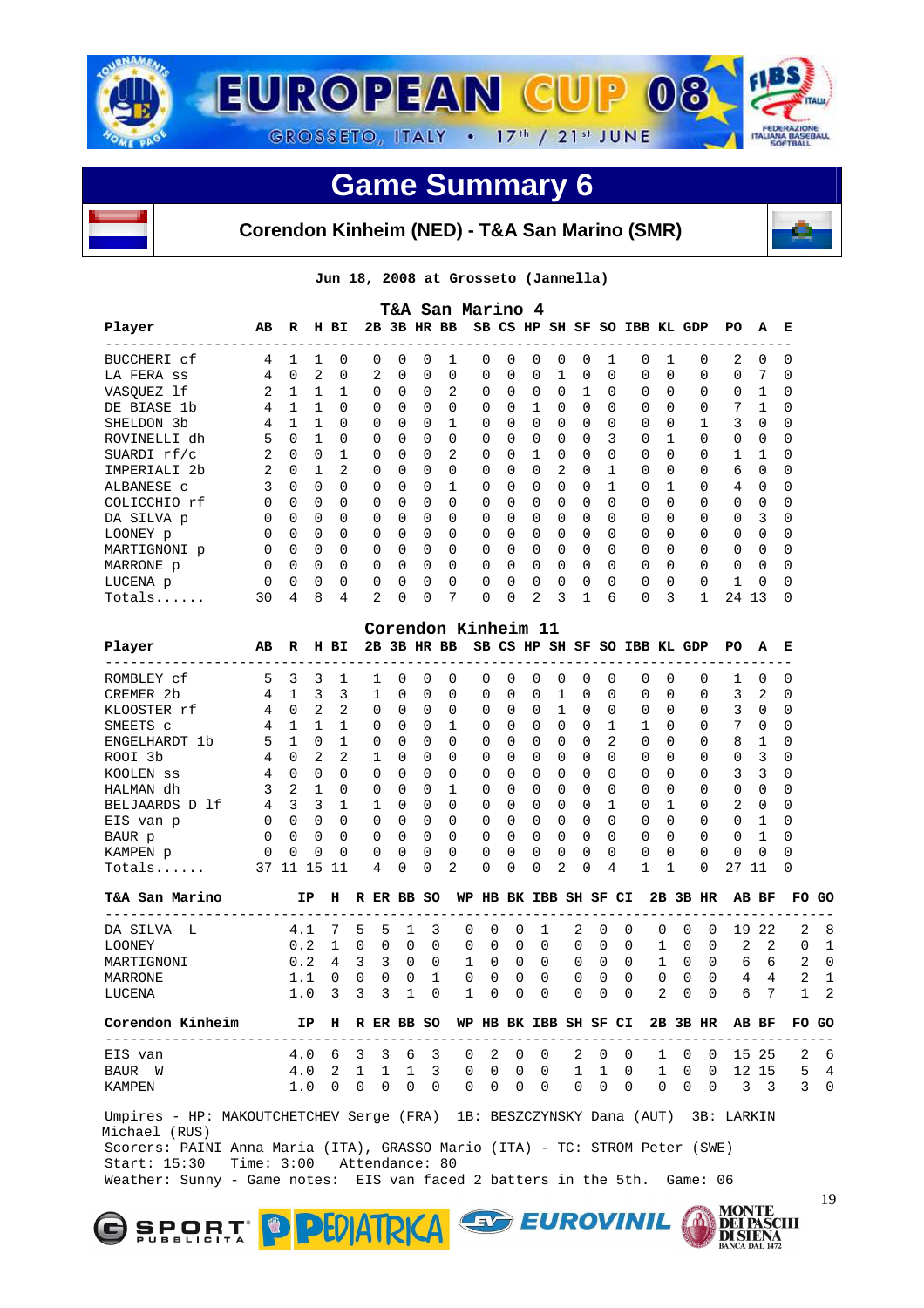

#### **Royal Greys (BEL) - Mainz Athletics (GER**

**Jun 18, 2008 at Grosseto (S. Scarpelli)** 

|                         |    |          |          |              |          |          |              | Mainz Athletics 2 |          |              |          |          |              |                |                              |              |          |                |          |              |
|-------------------------|----|----------|----------|--------------|----------|----------|--------------|-------------------|----------|--------------|----------|----------|--------------|----------------|------------------------------|--------------|----------|----------------|----------|--------------|
| Player                  | AB | R        | н        | ВI           |          |          |              | 2B 3B HR BB       |          |              |          |          |              |                | SB CS HP SH SF SO IBB KL GDP |              |          | PO.            | A        | Е            |
| HOBBS-BROWN p/ss        | 3  | $\Omega$ | 0        | <sup>0</sup> | 0        | $\Omega$ | <sup>0</sup> |                   | $\Omega$ | $\Omega$     | $\Omega$ | $\Omega$ | $\Omega$     |                | <sup>0</sup>                 |              | $\Omega$ | 2              |          | $\Omega$     |
| BOLDT 3b/2b             | 4  |          |          | $\Omega$     | $\Omega$ | $\Omega$ | $\Omega$     | $\Omega$          | $\Omega$ | $\Omega$     | $\Omega$ | $\Omega$ | $\Omega$     | $\mathcal{L}$  | $\Omega$                     | $\Omega$     | $\Omega$ | 3              | 2        |              |
| LARSON rf               | 4  | $\Omega$ |          |              |          | $\Omega$ | $\Omega$     | $\Omega$          | $\Omega$ | $\Omega$     | $\Omega$ | $\Omega$ | $\Omega$     |                | $\Omega$                     |              | $\Omega$ | 2              | $\Omega$ | <sup>0</sup> |
| KIPPHAN 1b              | 3  | $\Omega$ |          | $\Omega$     | $\Omega$ | $\Omega$ | $\Omega$     | 1                 | $\Omega$ | $\Omega$     | $\Omega$ | $\Omega$ | $\Omega$     | $\mathfrak{D}$ | $\Omega$                     | $\Omega$     | $\Omega$ | 5              |          | $\Omega$     |
| HARTKOPF ss/3b          | 4  | $\Omega$ | $\Omega$ | $\Omega$     | $\Omega$ | $\Omega$ | $\Omega$     | $\Omega$          | $\Omega$ | $\Omega$     | $\Omega$ | $\Omega$ | $\Omega$     | $\mathcal{L}$  | $\Omega$                     | 0            |          |                | κ        |              |
| SASAKI C                | 2  | $\Omega$ |          | $\Omega$     | $\Omega$ | $\cap$   | $\Omega$     |                   | $\Omega$ | <sup>n</sup> | $\Omega$ | $\Omega$ | $\Omega$     | $\Omega$       | $\Omega$                     | $\Omega$     | $\Omega$ | 5              | $\cap$   | $\Omega$     |
| KOTOWSKI C              |    | $\Omega$ | $\Omega$ | $\Omega$     | $\Omega$ | $\Omega$ | $\Omega$     | $\Omega$          | $\Omega$ | $\Omega$     | $\Omega$ | $\Omega$ | $\Omega$     |                | $\Omega$                     |              | $\Omega$ | $\Omega$       | $\Omega$ | <sup>0</sup> |
| STOECKLIN <sub>2b</sub> | २  | $\Omega$ |          | $\Omega$     | $\Omega$ | $\cap$   | $\Omega$     | $\Omega$          | $\Omega$ | <sup>n</sup> | $\Omega$ | $\Omega$ | $\Omega$     | $\Omega$       | $\Omega$                     | 0            | $\Omega$ | 3              | $\cap$   |              |
| WEICHERT cf             |    | $\Omega$ | $\Omega$ | $\Omega$     | $\Omega$ | $\Omega$ | $\Omega$     | $\Omega$          | $\Omega$ | <sup>0</sup> | $\Omega$ | $\Omega$ | $\Omega$     |                | $\Omega$                     | <sup>0</sup> | $\Omega$ | $\overline{a}$ | $\Omega$ | <sup>0</sup> |
| DOLL cf/p               | 4  | $\cap$   | $\Omega$ | $\Omega$     | $\Omega$ | $\cap$   | $\Omega$     | $\Omega$          | $\Omega$ | <sup>n</sup> | $\Omega$ | $\Omega$ | $\cap$       |                | $\Omega$                     | <sup>0</sup> | $\Omega$ |                | $\cap$   | $\Omega$     |
| MUSCHIK 1f              |    |          |          | $\Omega$     | $\Omega$ | $\cap$   | $\Omega$     | $\Omega$          | $\Omega$ | $\cap$       | $\Omega$ | $\Omega$ | $\cap$       | $\Omega$       | $\Omega$                     | $\Omega$     | $\Omega$ | 0              | $\cap$   | <sup>0</sup> |
| Totals                  | 32 | 2        | 6        |              |          | $\cap$   | $\Omega$     | 3                 | $\Omega$ | <sup>n</sup> | $\Omega$ | $\Omega$ | <sup>n</sup> | 11             | <sup>0</sup>                 | ζ            |          | 24             |          | ्र           |

|                    |              |               |              |              |               |          |              |           | Royal Greys 9 |              |              |              |              |          |              |          |          |              |              |          |
|--------------------|--------------|---------------|--------------|--------------|---------------|----------|--------------|-----------|---------------|--------------|--------------|--------------|--------------|----------|--------------|----------|----------|--------------|--------------|----------|
| Player             | AВ           | R             | н            | вI           | 2B            |          | 3B HR        | <b>BB</b> | SB            | CS HP        |              |              | SH SF        | .so      | IBB KL       |          | GDP      | PO.          | A            | Е        |
| VAN DER MEIR 2b    | 5.           | 0             | <sup>0</sup> | $\Omega$     | 0             | 0        | 0            | $\Omega$  | 0             | 0            |              | 0            | 0            |          |              | $\Omega$ | $\Omega$ | 3            |              | 3        |
| MERTENS cf         | 4            |               |              | <sup>0</sup> | 0             | 0        | O            | $\Omega$  | $\Omega$      | 0            |              | <sup>0</sup> | $\Omega$     | $\Omega$ | 0            | $\Omega$ | $\Omega$ | 2            | <sup>0</sup> | $\Omega$ |
| ROSIERS 3b         | 4            | 2             | 3            | $\Omega$     | $\Omega$      | 0        | <sup>0</sup> |           | $\Omega$      | $\Omega$     | $\Omega$     | <sup>0</sup> | $\Omega$     | $\Omega$ | 0            | $\Omega$ | $\Omega$ |              | 2            |          |
| <b>BELL</b> SS     | 5            | $\mathcal{L}$ | 3            | 3            | <sup>n</sup>  | 0        |              | $\Omega$  | $\Omega$      | $\Omega$     | $\Omega$     | <sup>0</sup> | $\Omega$     | $\Omega$ | 0            | $\Omega$ | $\Omega$ | 0            | 3            | $\Omega$ |
| KNOLLENBURG<br>-1b | 5            | $\mathcal{L}$ | 3            |              | $\Omega$      | 0        | <sup>n</sup> | $\Omega$  | $\Omega$      | $\Omega$     | <sup>0</sup> | $\Omega$     | 0            | $\Omega$ | <sup>n</sup> | $\Omega$ | $\Omega$ | 7            | <sup>0</sup> | $\Omega$ |
| WYBO rf            |              |               | 2            | 2            | $\mathcal{L}$ | $\Omega$ | O            | $\Omega$  | $\Omega$      | 0            | <sup>0</sup> |              | <sup>0</sup> |          |              | $\Omega$ | $\Omega$ | 2            | $\Omega$     | $\Omega$ |
| HERSSENS 1f        | 4            | U             |              | 2            | $\cap$        | 0        | <sup>n</sup> | $\Omega$  | $\Omega$      | <sup>n</sup> | $\Omega$     | <sup>n</sup> | $\Omega$     |          | U            | $\Omega$ | $\Omega$ |              | U            | $\Omega$ |
| RUELLE dh          | 3            | $\Omega$      | 0            | $\Omega$     | 0             | 0        | <sup>0</sup> | $\Omega$  | $\Omega$      | $\Omega$     | <sup>0</sup> |              | 0            | $\Omega$ | 0            | $\Omega$ | $\Omega$ | <sup>0</sup> | 0            | $\Omega$ |
| ROEVENS C          |              |               |              | $\Omega$     | <sup>n</sup>  | $\Omega$ | U            |           | 0             | 0            | U            | <sup>0</sup> | $\Omega$     |          |              | $\Omega$ | $\Omega$ | 11           | O            | $\Omega$ |
| VAN HOOF p         | <sup>0</sup> | <sup>n</sup>  | U            | <sup>0</sup> | <sup>n</sup>  | 0        | <sup>n</sup> | $\Omega$  | <sup>n</sup>  | <sup>n</sup> | $\Omega$     | <sup>0</sup> | $\Omega$     | $\Omega$ | <sup>n</sup> | $\Omega$ | $\Omega$ | <sup>n</sup> | 3            | $\Omega$ |
| $Totals$           | 36           | Q             | 14           | 8            | 2             | 0        |              | 2         | $\Omega$      | U            |              | 2            | $\Omega$     | 5        | <sup>0</sup> | $\Omega$ | 0        | 27           | 9            | 4        |

| Mainz Athletics     | IP H R ER BB SO |  |  |  |  |  |  |  |  | WP HB BK IBB SH SF CI 2B 3B HR AB BF FO GO                                                  |  |
|---------------------|-----------------|--|--|--|--|--|--|--|--|---------------------------------------------------------------------------------------------|--|
| HOBBS-BROWN<br>DOLL |                 |  |  |  |  |  |  |  |  | 7.0 12 8 7 1 5 1 1 0 0 2 0 0 2 0 1 31 35 8 7<br>1.0 2 1 1 1 0 0 0 0 0 0 0 0 0 0 0 0 5 6 2 1 |  |
| Royal Greys         |                 |  |  |  |  |  |  |  |  | IP H R ER BB SO WP HB BK IBB SH SF CI 2B 3B HR AB BF FO GO                                  |  |
| VAN HOOF W          |                 |  |  |  |  |  |  |  |  | 9.0 6 2 1 3 11 0 0 0 0 0 0 0 1 0 0 32 35 6 8                                                |  |

 Umpires - HP: MAESTRI Alessandro (ITA) 1B: TAURELLI Marco (ITA) 3B: CAPPUCCINI Alessandro (ITA) Scorers: PIERI Stefano (ITA), DEL BOTTEGONE Anna (ITA) Technical Commissioner: FALASCHI Mario (ITA)

 Start: 21:00 Time: 2:27 Attendance: 70 Weather: Very fine Game notes: Game: 07







)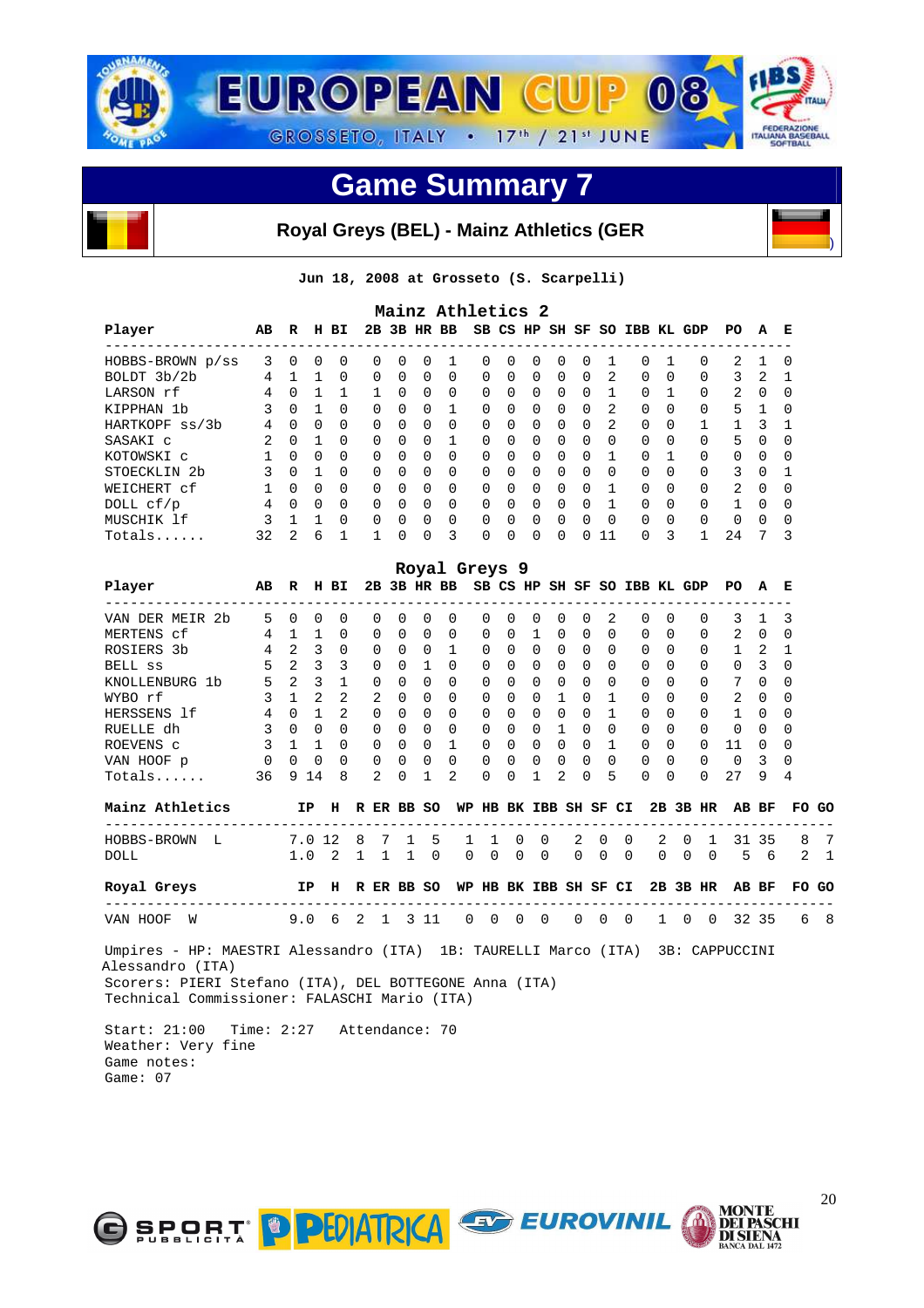

#### **Rouen '76 Huskies (FRA) - BBC Grosseto (ITA)**

**Jun 18, 2008 at Grosseto (R. Jannella)** 

| 2B 3B HR BB<br>SB CS HP SH SF SO IBB KL GDP<br>Player<br>AВ<br>R<br>H BI<br>PО<br>А<br>2<br>NUNEZ rf/ss<br>3<br>2<br>0<br>0<br>2<br>0<br>0<br>0<br>0<br>0<br>1<br>0<br>1<br>1<br>0<br>0<br>1<br>1<br>$\mathbf{1}$<br>2<br>2<br>2<br>DALLOSPEDALE 2b<br>3<br>1<br>1<br>$\Omega$<br>0<br>1<br>0<br>0<br>0<br>0<br>0<br>$\Omega$<br>$\Omega$<br>$\Omega$<br>2<br>2<br>RAMOS J 1b<br>$\mathbf{0}$<br>$\overline{0}$<br>0<br>0<br>0<br>0<br>$\Omega$<br>0<br>0<br>0<br>0<br>0<br>4<br>1<br>1<br>0<br>0<br>0<br>DE SANTIS A. pr/lf 2<br>$\mathbf{1}$<br>$\overline{0}$<br>$\Omega$<br>0<br>0<br>0<br>1<br>0<br>0<br>0<br>$\Omega$<br>1<br>1<br>0<br>0<br>0<br>0<br>0<br>2<br>$\mathbf{1}$<br>$\Omega$<br><sup>1</sup><br>$\Omega$<br>1<br>$\Omega$<br>$\Omega$<br>0<br>0<br>$\Omega$<br>$\Omega$<br>$\Omega$<br>$\Omega$<br>$\Omega$<br>$\Omega$<br>1<br>5<br>MARVAL ss<br>3<br>1<br>$\overline{0}$<br>$\overline{1}$<br>1<br>0<br>$\Omega$<br>0<br>$\Omega$<br>0<br>0<br>0<br>0<br>$\Omega$<br>0<br>2<br>0<br>PREZIOSI ph/p<br>0<br>0<br>0<br>2<br>$\mathbf{1}$<br>2<br>3<br>3<br>$\overline{0}$<br>1<br>$\Omega$<br>$\Omega$<br>2<br>ERMINI lf/1b<br>0<br>$\Omega$<br>$\Omega$<br>0<br>0<br>0<br>$\Omega$<br>$\Omega$<br>0<br>3<br>2<br>2<br>1<br>$\mathbf{1}$<br>0<br>0<br>$\Omega$<br>0<br>0<br>1<br>0<br>0<br>0<br>0<br>0<br>0<br>1<br>0<br>AVAGNINA cf<br>2<br>$\Omega$<br>$\overline{0}$<br>1<br>0<br>0<br>$\Omega$<br>0<br>0<br>0<br>0<br>1<br>0<br>0<br>$\Omega$<br>0<br>4<br>1<br>BISCHERI C<br>0<br>2<br>$\Omega$<br>$\overline{0}$<br>$\mathbf{1}$<br>$\Omega$<br>$\Omega$<br>$\Omega$<br>$\Omega$<br>0<br>$\Omega$<br>0<br>0<br>$\Omega$<br>0<br>0<br>$\Omega$<br>$\Omega$<br>1<br>0<br>GALLI ph/c<br>2<br>2<br>1<br>2<br>$\mathbf{1}$<br>0<br>0<br>0<br>1<br>0<br>0<br>0<br>0<br>0<br>0<br>0<br>0<br>1<br>SGNAOLIN 3b<br>0<br>2<br>3<br>$\mathbf{1}$<br>$\Omega$<br>1<br>CARACCIOLO dh/rf<br>$\mathbf{1}$<br>0<br>$\Omega$<br>$\Omega$<br>0<br>0<br>0<br>$\Omega$<br>0<br>$\Omega$<br>$\Omega$<br>$\Omega$<br>0<br>0<br>$\overline{0}$<br>$\overline{0}$<br>$\Omega$<br>D'AMICO L p<br>0<br>0<br>0<br>0<br>$\Omega$<br>0<br>0<br>0<br>0<br>0<br>$\Omega$<br>0<br>0<br>0<br>0<br>1<br>$\mathbf 0$<br>$\overline{0}$<br>$\mathbf 0$<br>0<br>0<br>0<br>0<br>0<br>0<br>0<br>0<br>0<br>0<br>$\mathbf 0$<br>0<br>OBERTO p<br>0<br>0<br>0<br>0<br>2<br>2<br>29 13<br>8 1 2<br>0<br>0<br>$\mathbf{1}$<br>3<br>$\mathbf{1}$<br>$\Omega$<br>$\mathbf{1}$<br>21 12<br>10<br>4<br>0<br>$\Omega$<br>Totals<br>Rouen '76 Huskies 1<br>2B 3B HR BB<br>SB CS HP SH SF SO IBB KL GDP<br>Player<br>AВ<br>H BI<br>PO A<br>R<br>3<br>$\Omega$<br>$\Omega$<br>0<br>$\Omega$<br>PIQUET 2b<br>$\Omega$<br>0<br>$\Omega$<br>0<br>0<br>0<br>0<br>0<br>1<br>$\Omega$<br>$\Omega$<br>$\Omega$<br>5<br>0<br>$\overline{\mathbf{3}}$<br>SCALABRINI ss<br>$\mathbf{1}$<br>$\Omega$<br>$\Omega$<br>$\Omega$<br>$\Omega$<br>0<br>0<br>$\Omega$<br>$\Omega$<br>5<br>$\mathbf{1}$<br>0<br>0<br>0<br>0<br>0<br>0<br>1<br>3<br>HAGIWARA cf<br>$\overline{0}$<br>$\Omega$<br>$\Omega$<br>0<br>0<br>0<br>$\Omega$<br>$\Omega$<br>$\mathbf{1}$<br>0<br>0<br>0<br>0<br>0<br>0<br>1<br>40<br>3<br>$\Omega$<br>$\overline{0}$<br>$\Omega$<br>0<br>0<br>0<br>$\Omega$<br>0<br>0<br>0<br>$\Omega$<br>0<br>$\Omega$<br>0<br>3<br>MARCHE 3b<br>0<br>0<br>0<br>3<br>$\Omega$<br><sup>1</sup><br>$\Omega$<br>0<br>$\Omega$<br>$\Omega$<br>0<br>0<br>0<br>0<br>$\Omega$<br>1<br>$\Omega$<br>$\Omega$<br>0<br>4<br>- 1<br>GAUTHIER C<br>0<br>2<br>PERON 1f<br>$\Omega$<br>$\Omega$<br>$\Omega$<br>$\Omega$<br>$\Omega$<br>$\Omega$<br>$\Omega$<br>0<br>0<br>$\Omega$<br>$\Omega$<br>$\Omega$<br>1<br>$\Omega$<br>$\Omega$<br>0<br>1<br>1<br>2<br>$\overline{\mathbf{0}}$<br>$\Omega$<br>$\Omega$<br>$\Omega$<br>0<br><sup>1</sup><br>6<br>0<br>DAVID 1b<br>$\Omega$<br>0<br>$\Omega$<br>0<br>0<br>0<br>0<br>1<br>0<br>$\Omega$<br>2<br>$\overline{0}$<br>$\Omega$<br>$\Omega$<br>$\Omega$<br>ISRAEL dh<br>$\Omega$<br>$\Omega$<br>0<br>$\Omega$<br>$\Omega$<br>0<br>0<br>$\Omega$<br>0<br>$\Omega$<br>$\Omega$<br>$\Omega$<br>0<br>0<br>2<br>2<br>BERT rf<br>$\Omega$<br>$\overline{0}$<br>0<br>0<br>0<br>0<br>$\Omega$<br>0<br>0<br>0<br>0<br>$\mathbf{1}$<br>0<br>0<br>0<br>0<br>$\overline{\phantom{0}}$<br>0<br>$\overline{0}$<br>$\overline{0}$<br>0<br>0<br>0<br>$\Omega$<br>0<br>0<br>0<br>0<br>$\Omega$<br>0<br>0<br>COUTON p<br>0<br>0<br>0<br>0<br>1<br>0<br>$\mathbf 0$<br>$\Omega$<br>$\Omega$<br>$\Omega$<br>$\Omega$<br>CRESCENT p<br>0<br>$\Omega$<br>0<br>0<br>$\Omega$<br>0<br>0<br>0<br>0<br>$\Omega$<br>$\Omega$<br>0<br>0<br>23<br>3<br>0<br>2<br>2<br>$Totals$<br>$\mathbf{1}$<br>$\Omega$<br>0<br>0<br>0<br>0<br>0<br>0<br>$\Omega$<br>0<br>6<br>$\Omega$<br>21 10<br>MontePaschi Grosseto<br>IP H R ER BB SO WP HB BK IBB SH SF CI<br>2B 3B HR<br>AB BF<br>___________________________<br>$\Omega$<br>$\Omega$<br>$\Omega$<br>0<br>D'AMICO L<br>4.0<br>3<br>1<br>0<br>0<br>4<br>0<br>0<br>0<br>0<br>0<br>0<br>14 14<br>2.0<br>2<br>0<br>0<br>0<br>0<br>OBERTO W<br>$\mathbf{0}$<br>$\overline{\phantom{0}}$<br>0<br>0<br>0<br>0<br>0<br>0<br>0<br>0<br>6<br>- 6<br>PREZIOSI<br>1.0<br>0<br>0<br>$\Omega$<br>$\Omega$<br>0<br>$\Omega$<br>0<br>0<br>$\Omega$<br>0<br>$\Omega$<br>$\Omega$<br>3<br>$\overline{\mathbf{3}}$<br>0<br>0<br>0<br>Rouen '76 Huskies<br>IP H R ER BB SO WP HB BK IBB SH SF CI<br>2B 3B HR AB BF<br>------------------------------------<br>4.1 3 7 5 7 1 1 1 0 0 0 0 0 1 0 0 15 23<br>COUTON L<br>2.2 5 6 1 3 1<br>1 2 0 0<br>$0\quad 1\quad 0$<br>CRESCENT<br>1 0 0 14 20 |  |  |  |  | MontePaschi Grosseto 13 |  |  |  |  |  |  |                |
|---------------------------------------------------------------------------------------------------------------------------------------------------------------------------------------------------------------------------------------------------------------------------------------------------------------------------------------------------------------------------------------------------------------------------------------------------------------------------------------------------------------------------------------------------------------------------------------------------------------------------------------------------------------------------------------------------------------------------------------------------------------------------------------------------------------------------------------------------------------------------------------------------------------------------------------------------------------------------------------------------------------------------------------------------------------------------------------------------------------------------------------------------------------------------------------------------------------------------------------------------------------------------------------------------------------------------------------------------------------------------------------------------------------------------------------------------------------------------------------------------------------------------------------------------------------------------------------------------------------------------------------------------------------------------------------------------------------------------------------------------------------------------------------------------------------------------------------------------------------------------------------------------------------------------------------------------------------------------------------------------------------------------------------------------------------------------------------------------------------------------------------------------------------------------------------------------------------------------------------------------------------------------------------------------------------------------------------------------------------------------------------------------------------------------------------------------------------------------------------------------------------------------------------------------------------------------------------------------------------------------------------------------------------------------------------------------------------------------------------------------------------------------------------------------------------------------------------------------------------------------------------------------------------------------------------------------------------------------------------------------------------------------------------------------------------------------------------------------------------------------------------------------------------------------------------------------------------------------------------------------------------------------------------------------------------------------------------------------------------------------------------------------------------------------------------------------------------------------------------------------------------------------------------------------------------------------------------------------------------------------------------------------------------------------------------------------------------------------------------------------------------------------------------------------------------------------------------------------------------------------------------------------------------------------------------------------------------------------------------------------------------------------------------------------------------------------------------------------------------------------------------------------------------------------------------------------------------------------------------------------------------------------------------------------------------------------------------------------------------------------------------------------------------------------------------------------------------------------------------------------------------------------------------------------------------------------------------------------------------------------------------------------------------------------------------------------------------------------------------------------------------------------------------------------------------------------------------------------------------------------------------------------------------------------------------------------------------------------------------------------------------------------------------------------------------------------------------------------------------------------------------------------------------------------------------------------------------------------------------------------------------------------------------------------------------------------------------------------------------------------------------------------------------------------------------------------------------------------------------------------------------------------------------------------------------------------------|--|--|--|--|-------------------------|--|--|--|--|--|--|----------------|
|                                                                                                                                                                                                                                                                                                                                                                                                                                                                                                                                                                                                                                                                                                                                                                                                                                                                                                                                                                                                                                                                                                                                                                                                                                                                                                                                                                                                                                                                                                                                                                                                                                                                                                                                                                                                                                                                                                                                                                                                                                                                                                                                                                                                                                                                                                                                                                                                                                                                                                                                                                                                                                                                                                                                                                                                                                                                                                                                                                                                                                                                                                                                                                                                                                                                                                                                                                                                                                                                                                                                                                                                                                                                                                                                                                                                                                                                                                                                                                                                                                                                                                                                                                                                                                                                                                                                                                                                                                                                                                                                                                                                                                                                                                                                                                                                                                                                                                                                                                                                                                                                                                                                                                                                                                                                                                                                                                                                                                                                                                                                                                                 |  |  |  |  |                         |  |  |  |  |  |  | Е              |
|                                                                                                                                                                                                                                                                                                                                                                                                                                                                                                                                                                                                                                                                                                                                                                                                                                                                                                                                                                                                                                                                                                                                                                                                                                                                                                                                                                                                                                                                                                                                                                                                                                                                                                                                                                                                                                                                                                                                                                                                                                                                                                                                                                                                                                                                                                                                                                                                                                                                                                                                                                                                                                                                                                                                                                                                                                                                                                                                                                                                                                                                                                                                                                                                                                                                                                                                                                                                                                                                                                                                                                                                                                                                                                                                                                                                                                                                                                                                                                                                                                                                                                                                                                                                                                                                                                                                                                                                                                                                                                                                                                                                                                                                                                                                                                                                                                                                                                                                                                                                                                                                                                                                                                                                                                                                                                                                                                                                                                                                                                                                                                                 |  |  |  |  |                         |  |  |  |  |  |  | 0              |
|                                                                                                                                                                                                                                                                                                                                                                                                                                                                                                                                                                                                                                                                                                                                                                                                                                                                                                                                                                                                                                                                                                                                                                                                                                                                                                                                                                                                                                                                                                                                                                                                                                                                                                                                                                                                                                                                                                                                                                                                                                                                                                                                                                                                                                                                                                                                                                                                                                                                                                                                                                                                                                                                                                                                                                                                                                                                                                                                                                                                                                                                                                                                                                                                                                                                                                                                                                                                                                                                                                                                                                                                                                                                                                                                                                                                                                                                                                                                                                                                                                                                                                                                                                                                                                                                                                                                                                                                                                                                                                                                                                                                                                                                                                                                                                                                                                                                                                                                                                                                                                                                                                                                                                                                                                                                                                                                                                                                                                                                                                                                                                                 |  |  |  |  |                         |  |  |  |  |  |  | 0              |
|                                                                                                                                                                                                                                                                                                                                                                                                                                                                                                                                                                                                                                                                                                                                                                                                                                                                                                                                                                                                                                                                                                                                                                                                                                                                                                                                                                                                                                                                                                                                                                                                                                                                                                                                                                                                                                                                                                                                                                                                                                                                                                                                                                                                                                                                                                                                                                                                                                                                                                                                                                                                                                                                                                                                                                                                                                                                                                                                                                                                                                                                                                                                                                                                                                                                                                                                                                                                                                                                                                                                                                                                                                                                                                                                                                                                                                                                                                                                                                                                                                                                                                                                                                                                                                                                                                                                                                                                                                                                                                                                                                                                                                                                                                                                                                                                                                                                                                                                                                                                                                                                                                                                                                                                                                                                                                                                                                                                                                                                                                                                                                                 |  |  |  |  |                         |  |  |  |  |  |  | 0              |
|                                                                                                                                                                                                                                                                                                                                                                                                                                                                                                                                                                                                                                                                                                                                                                                                                                                                                                                                                                                                                                                                                                                                                                                                                                                                                                                                                                                                                                                                                                                                                                                                                                                                                                                                                                                                                                                                                                                                                                                                                                                                                                                                                                                                                                                                                                                                                                                                                                                                                                                                                                                                                                                                                                                                                                                                                                                                                                                                                                                                                                                                                                                                                                                                                                                                                                                                                                                                                                                                                                                                                                                                                                                                                                                                                                                                                                                                                                                                                                                                                                                                                                                                                                                                                                                                                                                                                                                                                                                                                                                                                                                                                                                                                                                                                                                                                                                                                                                                                                                                                                                                                                                                                                                                                                                                                                                                                                                                                                                                                                                                                                                 |  |  |  |  |                         |  |  |  |  |  |  | 0              |
|                                                                                                                                                                                                                                                                                                                                                                                                                                                                                                                                                                                                                                                                                                                                                                                                                                                                                                                                                                                                                                                                                                                                                                                                                                                                                                                                                                                                                                                                                                                                                                                                                                                                                                                                                                                                                                                                                                                                                                                                                                                                                                                                                                                                                                                                                                                                                                                                                                                                                                                                                                                                                                                                                                                                                                                                                                                                                                                                                                                                                                                                                                                                                                                                                                                                                                                                                                                                                                                                                                                                                                                                                                                                                                                                                                                                                                                                                                                                                                                                                                                                                                                                                                                                                                                                                                                                                                                                                                                                                                                                                                                                                                                                                                                                                                                                                                                                                                                                                                                                                                                                                                                                                                                                                                                                                                                                                                                                                                                                                                                                                                                 |  |  |  |  |                         |  |  |  |  |  |  | 0              |
|                                                                                                                                                                                                                                                                                                                                                                                                                                                                                                                                                                                                                                                                                                                                                                                                                                                                                                                                                                                                                                                                                                                                                                                                                                                                                                                                                                                                                                                                                                                                                                                                                                                                                                                                                                                                                                                                                                                                                                                                                                                                                                                                                                                                                                                                                                                                                                                                                                                                                                                                                                                                                                                                                                                                                                                                                                                                                                                                                                                                                                                                                                                                                                                                                                                                                                                                                                                                                                                                                                                                                                                                                                                                                                                                                                                                                                                                                                                                                                                                                                                                                                                                                                                                                                                                                                                                                                                                                                                                                                                                                                                                                                                                                                                                                                                                                                                                                                                                                                                                                                                                                                                                                                                                                                                                                                                                                                                                                                                                                                                                                                                 |  |  |  |  |                         |  |  |  |  |  |  | 0              |
|                                                                                                                                                                                                                                                                                                                                                                                                                                                                                                                                                                                                                                                                                                                                                                                                                                                                                                                                                                                                                                                                                                                                                                                                                                                                                                                                                                                                                                                                                                                                                                                                                                                                                                                                                                                                                                                                                                                                                                                                                                                                                                                                                                                                                                                                                                                                                                                                                                                                                                                                                                                                                                                                                                                                                                                                                                                                                                                                                                                                                                                                                                                                                                                                                                                                                                                                                                                                                                                                                                                                                                                                                                                                                                                                                                                                                                                                                                                                                                                                                                                                                                                                                                                                                                                                                                                                                                                                                                                                                                                                                                                                                                                                                                                                                                                                                                                                                                                                                                                                                                                                                                                                                                                                                                                                                                                                                                                                                                                                                                                                                                                 |  |  |  |  |                         |  |  |  |  |  |  | 0              |
|                                                                                                                                                                                                                                                                                                                                                                                                                                                                                                                                                                                                                                                                                                                                                                                                                                                                                                                                                                                                                                                                                                                                                                                                                                                                                                                                                                                                                                                                                                                                                                                                                                                                                                                                                                                                                                                                                                                                                                                                                                                                                                                                                                                                                                                                                                                                                                                                                                                                                                                                                                                                                                                                                                                                                                                                                                                                                                                                                                                                                                                                                                                                                                                                                                                                                                                                                                                                                                                                                                                                                                                                                                                                                                                                                                                                                                                                                                                                                                                                                                                                                                                                                                                                                                                                                                                                                                                                                                                                                                                                                                                                                                                                                                                                                                                                                                                                                                                                                                                                                                                                                                                                                                                                                                                                                                                                                                                                                                                                                                                                                                                 |  |  |  |  |                         |  |  |  |  |  |  | 0              |
|                                                                                                                                                                                                                                                                                                                                                                                                                                                                                                                                                                                                                                                                                                                                                                                                                                                                                                                                                                                                                                                                                                                                                                                                                                                                                                                                                                                                                                                                                                                                                                                                                                                                                                                                                                                                                                                                                                                                                                                                                                                                                                                                                                                                                                                                                                                                                                                                                                                                                                                                                                                                                                                                                                                                                                                                                                                                                                                                                                                                                                                                                                                                                                                                                                                                                                                                                                                                                                                                                                                                                                                                                                                                                                                                                                                                                                                                                                                                                                                                                                                                                                                                                                                                                                                                                                                                                                                                                                                                                                                                                                                                                                                                                                                                                                                                                                                                                                                                                                                                                                                                                                                                                                                                                                                                                                                                                                                                                                                                                                                                                                                 |  |  |  |  |                         |  |  |  |  |  |  | 0              |
|                                                                                                                                                                                                                                                                                                                                                                                                                                                                                                                                                                                                                                                                                                                                                                                                                                                                                                                                                                                                                                                                                                                                                                                                                                                                                                                                                                                                                                                                                                                                                                                                                                                                                                                                                                                                                                                                                                                                                                                                                                                                                                                                                                                                                                                                                                                                                                                                                                                                                                                                                                                                                                                                                                                                                                                                                                                                                                                                                                                                                                                                                                                                                                                                                                                                                                                                                                                                                                                                                                                                                                                                                                                                                                                                                                                                                                                                                                                                                                                                                                                                                                                                                                                                                                                                                                                                                                                                                                                                                                                                                                                                                                                                                                                                                                                                                                                                                                                                                                                                                                                                                                                                                                                                                                                                                                                                                                                                                                                                                                                                                                                 |  |  |  |  |                         |  |  |  |  |  |  | 0              |
|                                                                                                                                                                                                                                                                                                                                                                                                                                                                                                                                                                                                                                                                                                                                                                                                                                                                                                                                                                                                                                                                                                                                                                                                                                                                                                                                                                                                                                                                                                                                                                                                                                                                                                                                                                                                                                                                                                                                                                                                                                                                                                                                                                                                                                                                                                                                                                                                                                                                                                                                                                                                                                                                                                                                                                                                                                                                                                                                                                                                                                                                                                                                                                                                                                                                                                                                                                                                                                                                                                                                                                                                                                                                                                                                                                                                                                                                                                                                                                                                                                                                                                                                                                                                                                                                                                                                                                                                                                                                                                                                                                                                                                                                                                                                                                                                                                                                                                                                                                                                                                                                                                                                                                                                                                                                                                                                                                                                                                                                                                                                                                                 |  |  |  |  |                         |  |  |  |  |  |  | 2              |
|                                                                                                                                                                                                                                                                                                                                                                                                                                                                                                                                                                                                                                                                                                                                                                                                                                                                                                                                                                                                                                                                                                                                                                                                                                                                                                                                                                                                                                                                                                                                                                                                                                                                                                                                                                                                                                                                                                                                                                                                                                                                                                                                                                                                                                                                                                                                                                                                                                                                                                                                                                                                                                                                                                                                                                                                                                                                                                                                                                                                                                                                                                                                                                                                                                                                                                                                                                                                                                                                                                                                                                                                                                                                                                                                                                                                                                                                                                                                                                                                                                                                                                                                                                                                                                                                                                                                                                                                                                                                                                                                                                                                                                                                                                                                                                                                                                                                                                                                                                                                                                                                                                                                                                                                                                                                                                                                                                                                                                                                                                                                                                                 |  |  |  |  |                         |  |  |  |  |  |  | 0              |
|                                                                                                                                                                                                                                                                                                                                                                                                                                                                                                                                                                                                                                                                                                                                                                                                                                                                                                                                                                                                                                                                                                                                                                                                                                                                                                                                                                                                                                                                                                                                                                                                                                                                                                                                                                                                                                                                                                                                                                                                                                                                                                                                                                                                                                                                                                                                                                                                                                                                                                                                                                                                                                                                                                                                                                                                                                                                                                                                                                                                                                                                                                                                                                                                                                                                                                                                                                                                                                                                                                                                                                                                                                                                                                                                                                                                                                                                                                                                                                                                                                                                                                                                                                                                                                                                                                                                                                                                                                                                                                                                                                                                                                                                                                                                                                                                                                                                                                                                                                                                                                                                                                                                                                                                                                                                                                                                                                                                                                                                                                                                                                                 |  |  |  |  |                         |  |  |  |  |  |  | 0              |
|                                                                                                                                                                                                                                                                                                                                                                                                                                                                                                                                                                                                                                                                                                                                                                                                                                                                                                                                                                                                                                                                                                                                                                                                                                                                                                                                                                                                                                                                                                                                                                                                                                                                                                                                                                                                                                                                                                                                                                                                                                                                                                                                                                                                                                                                                                                                                                                                                                                                                                                                                                                                                                                                                                                                                                                                                                                                                                                                                                                                                                                                                                                                                                                                                                                                                                                                                                                                                                                                                                                                                                                                                                                                                                                                                                                                                                                                                                                                                                                                                                                                                                                                                                                                                                                                                                                                                                                                                                                                                                                                                                                                                                                                                                                                                                                                                                                                                                                                                                                                                                                                                                                                                                                                                                                                                                                                                                                                                                                                                                                                                                                 |  |  |  |  |                         |  |  |  |  |  |  | 0              |
|                                                                                                                                                                                                                                                                                                                                                                                                                                                                                                                                                                                                                                                                                                                                                                                                                                                                                                                                                                                                                                                                                                                                                                                                                                                                                                                                                                                                                                                                                                                                                                                                                                                                                                                                                                                                                                                                                                                                                                                                                                                                                                                                                                                                                                                                                                                                                                                                                                                                                                                                                                                                                                                                                                                                                                                                                                                                                                                                                                                                                                                                                                                                                                                                                                                                                                                                                                                                                                                                                                                                                                                                                                                                                                                                                                                                                                                                                                                                                                                                                                                                                                                                                                                                                                                                                                                                                                                                                                                                                                                                                                                                                                                                                                                                                                                                                                                                                                                                                                                                                                                                                                                                                                                                                                                                                                                                                                                                                                                                                                                                                                                 |  |  |  |  |                         |  |  |  |  |  |  | 2              |
|                                                                                                                                                                                                                                                                                                                                                                                                                                                                                                                                                                                                                                                                                                                                                                                                                                                                                                                                                                                                                                                                                                                                                                                                                                                                                                                                                                                                                                                                                                                                                                                                                                                                                                                                                                                                                                                                                                                                                                                                                                                                                                                                                                                                                                                                                                                                                                                                                                                                                                                                                                                                                                                                                                                                                                                                                                                                                                                                                                                                                                                                                                                                                                                                                                                                                                                                                                                                                                                                                                                                                                                                                                                                                                                                                                                                                                                                                                                                                                                                                                                                                                                                                                                                                                                                                                                                                                                                                                                                                                                                                                                                                                                                                                                                                                                                                                                                                                                                                                                                                                                                                                                                                                                                                                                                                                                                                                                                                                                                                                                                                                                 |  |  |  |  |                         |  |  |  |  |  |  |                |
|                                                                                                                                                                                                                                                                                                                                                                                                                                                                                                                                                                                                                                                                                                                                                                                                                                                                                                                                                                                                                                                                                                                                                                                                                                                                                                                                                                                                                                                                                                                                                                                                                                                                                                                                                                                                                                                                                                                                                                                                                                                                                                                                                                                                                                                                                                                                                                                                                                                                                                                                                                                                                                                                                                                                                                                                                                                                                                                                                                                                                                                                                                                                                                                                                                                                                                                                                                                                                                                                                                                                                                                                                                                                                                                                                                                                                                                                                                                                                                                                                                                                                                                                                                                                                                                                                                                                                                                                                                                                                                                                                                                                                                                                                                                                                                                                                                                                                                                                                                                                                                                                                                                                                                                                                                                                                                                                                                                                                                                                                                                                                                                 |  |  |  |  |                         |  |  |  |  |  |  | Е              |
|                                                                                                                                                                                                                                                                                                                                                                                                                                                                                                                                                                                                                                                                                                                                                                                                                                                                                                                                                                                                                                                                                                                                                                                                                                                                                                                                                                                                                                                                                                                                                                                                                                                                                                                                                                                                                                                                                                                                                                                                                                                                                                                                                                                                                                                                                                                                                                                                                                                                                                                                                                                                                                                                                                                                                                                                                                                                                                                                                                                                                                                                                                                                                                                                                                                                                                                                                                                                                                                                                                                                                                                                                                                                                                                                                                                                                                                                                                                                                                                                                                                                                                                                                                                                                                                                                                                                                                                                                                                                                                                                                                                                                                                                                                                                                                                                                                                                                                                                                                                                                                                                                                                                                                                                                                                                                                                                                                                                                                                                                                                                                                                 |  |  |  |  |                         |  |  |  |  |  |  | 1              |
|                                                                                                                                                                                                                                                                                                                                                                                                                                                                                                                                                                                                                                                                                                                                                                                                                                                                                                                                                                                                                                                                                                                                                                                                                                                                                                                                                                                                                                                                                                                                                                                                                                                                                                                                                                                                                                                                                                                                                                                                                                                                                                                                                                                                                                                                                                                                                                                                                                                                                                                                                                                                                                                                                                                                                                                                                                                                                                                                                                                                                                                                                                                                                                                                                                                                                                                                                                                                                                                                                                                                                                                                                                                                                                                                                                                                                                                                                                                                                                                                                                                                                                                                                                                                                                                                                                                                                                                                                                                                                                                                                                                                                                                                                                                                                                                                                                                                                                                                                                                                                                                                                                                                                                                                                                                                                                                                                                                                                                                                                                                                                                                 |  |  |  |  |                         |  |  |  |  |  |  | 0              |
|                                                                                                                                                                                                                                                                                                                                                                                                                                                                                                                                                                                                                                                                                                                                                                                                                                                                                                                                                                                                                                                                                                                                                                                                                                                                                                                                                                                                                                                                                                                                                                                                                                                                                                                                                                                                                                                                                                                                                                                                                                                                                                                                                                                                                                                                                                                                                                                                                                                                                                                                                                                                                                                                                                                                                                                                                                                                                                                                                                                                                                                                                                                                                                                                                                                                                                                                                                                                                                                                                                                                                                                                                                                                                                                                                                                                                                                                                                                                                                                                                                                                                                                                                                                                                                                                                                                                                                                                                                                                                                                                                                                                                                                                                                                                                                                                                                                                                                                                                                                                                                                                                                                                                                                                                                                                                                                                                                                                                                                                                                                                                                                 |  |  |  |  |                         |  |  |  |  |  |  | 1              |
|                                                                                                                                                                                                                                                                                                                                                                                                                                                                                                                                                                                                                                                                                                                                                                                                                                                                                                                                                                                                                                                                                                                                                                                                                                                                                                                                                                                                                                                                                                                                                                                                                                                                                                                                                                                                                                                                                                                                                                                                                                                                                                                                                                                                                                                                                                                                                                                                                                                                                                                                                                                                                                                                                                                                                                                                                                                                                                                                                                                                                                                                                                                                                                                                                                                                                                                                                                                                                                                                                                                                                                                                                                                                                                                                                                                                                                                                                                                                                                                                                                                                                                                                                                                                                                                                                                                                                                                                                                                                                                                                                                                                                                                                                                                                                                                                                                                                                                                                                                                                                                                                                                                                                                                                                                                                                                                                                                                                                                                                                                                                                                                 |  |  |  |  |                         |  |  |  |  |  |  | 0              |
|                                                                                                                                                                                                                                                                                                                                                                                                                                                                                                                                                                                                                                                                                                                                                                                                                                                                                                                                                                                                                                                                                                                                                                                                                                                                                                                                                                                                                                                                                                                                                                                                                                                                                                                                                                                                                                                                                                                                                                                                                                                                                                                                                                                                                                                                                                                                                                                                                                                                                                                                                                                                                                                                                                                                                                                                                                                                                                                                                                                                                                                                                                                                                                                                                                                                                                                                                                                                                                                                                                                                                                                                                                                                                                                                                                                                                                                                                                                                                                                                                                                                                                                                                                                                                                                                                                                                                                                                                                                                                                                                                                                                                                                                                                                                                                                                                                                                                                                                                                                                                                                                                                                                                                                                                                                                                                                                                                                                                                                                                                                                                                                 |  |  |  |  |                         |  |  |  |  |  |  | 0              |
|                                                                                                                                                                                                                                                                                                                                                                                                                                                                                                                                                                                                                                                                                                                                                                                                                                                                                                                                                                                                                                                                                                                                                                                                                                                                                                                                                                                                                                                                                                                                                                                                                                                                                                                                                                                                                                                                                                                                                                                                                                                                                                                                                                                                                                                                                                                                                                                                                                                                                                                                                                                                                                                                                                                                                                                                                                                                                                                                                                                                                                                                                                                                                                                                                                                                                                                                                                                                                                                                                                                                                                                                                                                                                                                                                                                                                                                                                                                                                                                                                                                                                                                                                                                                                                                                                                                                                                                                                                                                                                                                                                                                                                                                                                                                                                                                                                                                                                                                                                                                                                                                                                                                                                                                                                                                                                                                                                                                                                                                                                                                                                                 |  |  |  |  |                         |  |  |  |  |  |  | 0              |
|                                                                                                                                                                                                                                                                                                                                                                                                                                                                                                                                                                                                                                                                                                                                                                                                                                                                                                                                                                                                                                                                                                                                                                                                                                                                                                                                                                                                                                                                                                                                                                                                                                                                                                                                                                                                                                                                                                                                                                                                                                                                                                                                                                                                                                                                                                                                                                                                                                                                                                                                                                                                                                                                                                                                                                                                                                                                                                                                                                                                                                                                                                                                                                                                                                                                                                                                                                                                                                                                                                                                                                                                                                                                                                                                                                                                                                                                                                                                                                                                                                                                                                                                                                                                                                                                                                                                                                                                                                                                                                                                                                                                                                                                                                                                                                                                                                                                                                                                                                                                                                                                                                                                                                                                                                                                                                                                                                                                                                                                                                                                                                                 |  |  |  |  |                         |  |  |  |  |  |  | 0              |
|                                                                                                                                                                                                                                                                                                                                                                                                                                                                                                                                                                                                                                                                                                                                                                                                                                                                                                                                                                                                                                                                                                                                                                                                                                                                                                                                                                                                                                                                                                                                                                                                                                                                                                                                                                                                                                                                                                                                                                                                                                                                                                                                                                                                                                                                                                                                                                                                                                                                                                                                                                                                                                                                                                                                                                                                                                                                                                                                                                                                                                                                                                                                                                                                                                                                                                                                                                                                                                                                                                                                                                                                                                                                                                                                                                                                                                                                                                                                                                                                                                                                                                                                                                                                                                                                                                                                                                                                                                                                                                                                                                                                                                                                                                                                                                                                                                                                                                                                                                                                                                                                                                                                                                                                                                                                                                                                                                                                                                                                                                                                                                                 |  |  |  |  |                         |  |  |  |  |  |  | 0              |
|                                                                                                                                                                                                                                                                                                                                                                                                                                                                                                                                                                                                                                                                                                                                                                                                                                                                                                                                                                                                                                                                                                                                                                                                                                                                                                                                                                                                                                                                                                                                                                                                                                                                                                                                                                                                                                                                                                                                                                                                                                                                                                                                                                                                                                                                                                                                                                                                                                                                                                                                                                                                                                                                                                                                                                                                                                                                                                                                                                                                                                                                                                                                                                                                                                                                                                                                                                                                                                                                                                                                                                                                                                                                                                                                                                                                                                                                                                                                                                                                                                                                                                                                                                                                                                                                                                                                                                                                                                                                                                                                                                                                                                                                                                                                                                                                                                                                                                                                                                                                                                                                                                                                                                                                                                                                                                                                                                                                                                                                                                                                                                                 |  |  |  |  |                         |  |  |  |  |  |  | 0              |
|                                                                                                                                                                                                                                                                                                                                                                                                                                                                                                                                                                                                                                                                                                                                                                                                                                                                                                                                                                                                                                                                                                                                                                                                                                                                                                                                                                                                                                                                                                                                                                                                                                                                                                                                                                                                                                                                                                                                                                                                                                                                                                                                                                                                                                                                                                                                                                                                                                                                                                                                                                                                                                                                                                                                                                                                                                                                                                                                                                                                                                                                                                                                                                                                                                                                                                                                                                                                                                                                                                                                                                                                                                                                                                                                                                                                                                                                                                                                                                                                                                                                                                                                                                                                                                                                                                                                                                                                                                                                                                                                                                                                                                                                                                                                                                                                                                                                                                                                                                                                                                                                                                                                                                                                                                                                                                                                                                                                                                                                                                                                                                                 |  |  |  |  |                         |  |  |  |  |  |  | 1              |
|                                                                                                                                                                                                                                                                                                                                                                                                                                                                                                                                                                                                                                                                                                                                                                                                                                                                                                                                                                                                                                                                                                                                                                                                                                                                                                                                                                                                                                                                                                                                                                                                                                                                                                                                                                                                                                                                                                                                                                                                                                                                                                                                                                                                                                                                                                                                                                                                                                                                                                                                                                                                                                                                                                                                                                                                                                                                                                                                                                                                                                                                                                                                                                                                                                                                                                                                                                                                                                                                                                                                                                                                                                                                                                                                                                                                                                                                                                                                                                                                                                                                                                                                                                                                                                                                                                                                                                                                                                                                                                                                                                                                                                                                                                                                                                                                                                                                                                                                                                                                                                                                                                                                                                                                                                                                                                                                                                                                                                                                                                                                                                                 |  |  |  |  |                         |  |  |  |  |  |  | 0              |
|                                                                                                                                                                                                                                                                                                                                                                                                                                                                                                                                                                                                                                                                                                                                                                                                                                                                                                                                                                                                                                                                                                                                                                                                                                                                                                                                                                                                                                                                                                                                                                                                                                                                                                                                                                                                                                                                                                                                                                                                                                                                                                                                                                                                                                                                                                                                                                                                                                                                                                                                                                                                                                                                                                                                                                                                                                                                                                                                                                                                                                                                                                                                                                                                                                                                                                                                                                                                                                                                                                                                                                                                                                                                                                                                                                                                                                                                                                                                                                                                                                                                                                                                                                                                                                                                                                                                                                                                                                                                                                                                                                                                                                                                                                                                                                                                                                                                                                                                                                                                                                                                                                                                                                                                                                                                                                                                                                                                                                                                                                                                                                                 |  |  |  |  |                         |  |  |  |  |  |  | 3              |
|                                                                                                                                                                                                                                                                                                                                                                                                                                                                                                                                                                                                                                                                                                                                                                                                                                                                                                                                                                                                                                                                                                                                                                                                                                                                                                                                                                                                                                                                                                                                                                                                                                                                                                                                                                                                                                                                                                                                                                                                                                                                                                                                                                                                                                                                                                                                                                                                                                                                                                                                                                                                                                                                                                                                                                                                                                                                                                                                                                                                                                                                                                                                                                                                                                                                                                                                                                                                                                                                                                                                                                                                                                                                                                                                                                                                                                                                                                                                                                                                                                                                                                                                                                                                                                                                                                                                                                                                                                                                                                                                                                                                                                                                                                                                                                                                                                                                                                                                                                                                                                                                                                                                                                                                                                                                                                                                                                                                                                                                                                                                                                                 |  |  |  |  |                         |  |  |  |  |  |  | FO GO          |
|                                                                                                                                                                                                                                                                                                                                                                                                                                                                                                                                                                                                                                                                                                                                                                                                                                                                                                                                                                                                                                                                                                                                                                                                                                                                                                                                                                                                                                                                                                                                                                                                                                                                                                                                                                                                                                                                                                                                                                                                                                                                                                                                                                                                                                                                                                                                                                                                                                                                                                                                                                                                                                                                                                                                                                                                                                                                                                                                                                                                                                                                                                                                                                                                                                                                                                                                                                                                                                                                                                                                                                                                                                                                                                                                                                                                                                                                                                                                                                                                                                                                                                                                                                                                                                                                                                                                                                                                                                                                                                                                                                                                                                                                                                                                                                                                                                                                                                                                                                                                                                                                                                                                                                                                                                                                                                                                                                                                                                                                                                                                                                                 |  |  |  |  |                         |  |  |  |  |  |  | 2              |
|                                                                                                                                                                                                                                                                                                                                                                                                                                                                                                                                                                                                                                                                                                                                                                                                                                                                                                                                                                                                                                                                                                                                                                                                                                                                                                                                                                                                                                                                                                                                                                                                                                                                                                                                                                                                                                                                                                                                                                                                                                                                                                                                                                                                                                                                                                                                                                                                                                                                                                                                                                                                                                                                                                                                                                                                                                                                                                                                                                                                                                                                                                                                                                                                                                                                                                                                                                                                                                                                                                                                                                                                                                                                                                                                                                                                                                                                                                                                                                                                                                                                                                                                                                                                                                                                                                                                                                                                                                                                                                                                                                                                                                                                                                                                                                                                                                                                                                                                                                                                                                                                                                                                                                                                                                                                                                                                                                                                                                                                                                                                                                                 |  |  |  |  |                         |  |  |  |  |  |  | $\mathbf{1}$   |
|                                                                                                                                                                                                                                                                                                                                                                                                                                                                                                                                                                                                                                                                                                                                                                                                                                                                                                                                                                                                                                                                                                                                                                                                                                                                                                                                                                                                                                                                                                                                                                                                                                                                                                                                                                                                                                                                                                                                                                                                                                                                                                                                                                                                                                                                                                                                                                                                                                                                                                                                                                                                                                                                                                                                                                                                                                                                                                                                                                                                                                                                                                                                                                                                                                                                                                                                                                                                                                                                                                                                                                                                                                                                                                                                                                                                                                                                                                                                                                                                                                                                                                                                                                                                                                                                                                                                                                                                                                                                                                                                                                                                                                                                                                                                                                                                                                                                                                                                                                                                                                                                                                                                                                                                                                                                                                                                                                                                                                                                                                                                                                                 |  |  |  |  |                         |  |  |  |  |  |  | $\mathbf{1}$   |
|                                                                                                                                                                                                                                                                                                                                                                                                                                                                                                                                                                                                                                                                                                                                                                                                                                                                                                                                                                                                                                                                                                                                                                                                                                                                                                                                                                                                                                                                                                                                                                                                                                                                                                                                                                                                                                                                                                                                                                                                                                                                                                                                                                                                                                                                                                                                                                                                                                                                                                                                                                                                                                                                                                                                                                                                                                                                                                                                                                                                                                                                                                                                                                                                                                                                                                                                                                                                                                                                                                                                                                                                                                                                                                                                                                                                                                                                                                                                                                                                                                                                                                                                                                                                                                                                                                                                                                                                                                                                                                                                                                                                                                                                                                                                                                                                                                                                                                                                                                                                                                                                                                                                                                                                                                                                                                                                                                                                                                                                                                                                                                                 |  |  |  |  |                         |  |  |  |  |  |  |                |
|                                                                                                                                                                                                                                                                                                                                                                                                                                                                                                                                                                                                                                                                                                                                                                                                                                                                                                                                                                                                                                                                                                                                                                                                                                                                                                                                                                                                                                                                                                                                                                                                                                                                                                                                                                                                                                                                                                                                                                                                                                                                                                                                                                                                                                                                                                                                                                                                                                                                                                                                                                                                                                                                                                                                                                                                                                                                                                                                                                                                                                                                                                                                                                                                                                                                                                                                                                                                                                                                                                                                                                                                                                                                                                                                                                                                                                                                                                                                                                                                                                                                                                                                                                                                                                                                                                                                                                                                                                                                                                                                                                                                                                                                                                                                                                                                                                                                                                                                                                                                                                                                                                                                                                                                                                                                                                                                                                                                                                                                                                                                                                                 |  |  |  |  |                         |  |  |  |  |  |  | FO GO          |
|                                                                                                                                                                                                                                                                                                                                                                                                                                                                                                                                                                                                                                                                                                                                                                                                                                                                                                                                                                                                                                                                                                                                                                                                                                                                                                                                                                                                                                                                                                                                                                                                                                                                                                                                                                                                                                                                                                                                                                                                                                                                                                                                                                                                                                                                                                                                                                                                                                                                                                                                                                                                                                                                                                                                                                                                                                                                                                                                                                                                                                                                                                                                                                                                                                                                                                                                                                                                                                                                                                                                                                                                                                                                                                                                                                                                                                                                                                                                                                                                                                                                                                                                                                                                                                                                                                                                                                                                                                                                                                                                                                                                                                                                                                                                                                                                                                                                                                                                                                                                                                                                                                                                                                                                                                                                                                                                                                                                                                                                                                                                                                                 |  |  |  |  |                         |  |  |  |  |  |  | 7              |
|                                                                                                                                                                                                                                                                                                                                                                                                                                                                                                                                                                                                                                                                                                                                                                                                                                                                                                                                                                                                                                                                                                                                                                                                                                                                                                                                                                                                                                                                                                                                                                                                                                                                                                                                                                                                                                                                                                                                                                                                                                                                                                                                                                                                                                                                                                                                                                                                                                                                                                                                                                                                                                                                                                                                                                                                                                                                                                                                                                                                                                                                                                                                                                                                                                                                                                                                                                                                                                                                                                                                                                                                                                                                                                                                                                                                                                                                                                                                                                                                                                                                                                                                                                                                                                                                                                                                                                                                                                                                                                                                                                                                                                                                                                                                                                                                                                                                                                                                                                                                                                                                                                                                                                                                                                                                                                                                                                                                                                                                                                                                                                                 |  |  |  |  |                         |  |  |  |  |  |  | 2 <sub>5</sub> |
| Umpires - HP: v. HEIJNINGEN Henry (NED) 1B: LARKIN Michael (RUS) 3B: VERBRUGGE Arnold<br>(NED)                                                                                                                                                                                                                                                                                                                                                                                                                                                                                                                                                                                                                                                                                                                                                                                                                                                                                                                                                                                                                                                                                                                                                                                                                                                                                                                                                                                                                                                                                                                                                                                                                                                                                                                                                                                                                                                                                                                                                                                                                                                                                                                                                                                                                                                                                                                                                                                                                                                                                                                                                                                                                                                                                                                                                                                                                                                                                                                                                                                                                                                                                                                                                                                                                                                                                                                                                                                                                                                                                                                                                                                                                                                                                                                                                                                                                                                                                                                                                                                                                                                                                                                                                                                                                                                                                                                                                                                                                                                                                                                                                                                                                                                                                                                                                                                                                                                                                                                                                                                                                                                                                                                                                                                                                                                                                                                                                                                                                                                                                  |  |  |  |  |                         |  |  |  |  |  |  |                |
| Scorers: SOJAT Erika (ITA), BARONI Stefano (ITA)<br>TC: ESSELMAN Jan (NED)                                                                                                                                                                                                                                                                                                                                                                                                                                                                                                                                                                                                                                                                                                                                                                                                                                                                                                                                                                                                                                                                                                                                                                                                                                                                                                                                                                                                                                                                                                                                                                                                                                                                                                                                                                                                                                                                                                                                                                                                                                                                                                                                                                                                                                                                                                                                                                                                                                                                                                                                                                                                                                                                                                                                                                                                                                                                                                                                                                                                                                                                                                                                                                                                                                                                                                                                                                                                                                                                                                                                                                                                                                                                                                                                                                                                                                                                                                                                                                                                                                                                                                                                                                                                                                                                                                                                                                                                                                                                                                                                                                                                                                                                                                                                                                                                                                                                                                                                                                                                                                                                                                                                                                                                                                                                                                                                                                                                                                                                                                      |  |  |  |  |                         |  |  |  |  |  |  |                |

 Game notes: Game: 08



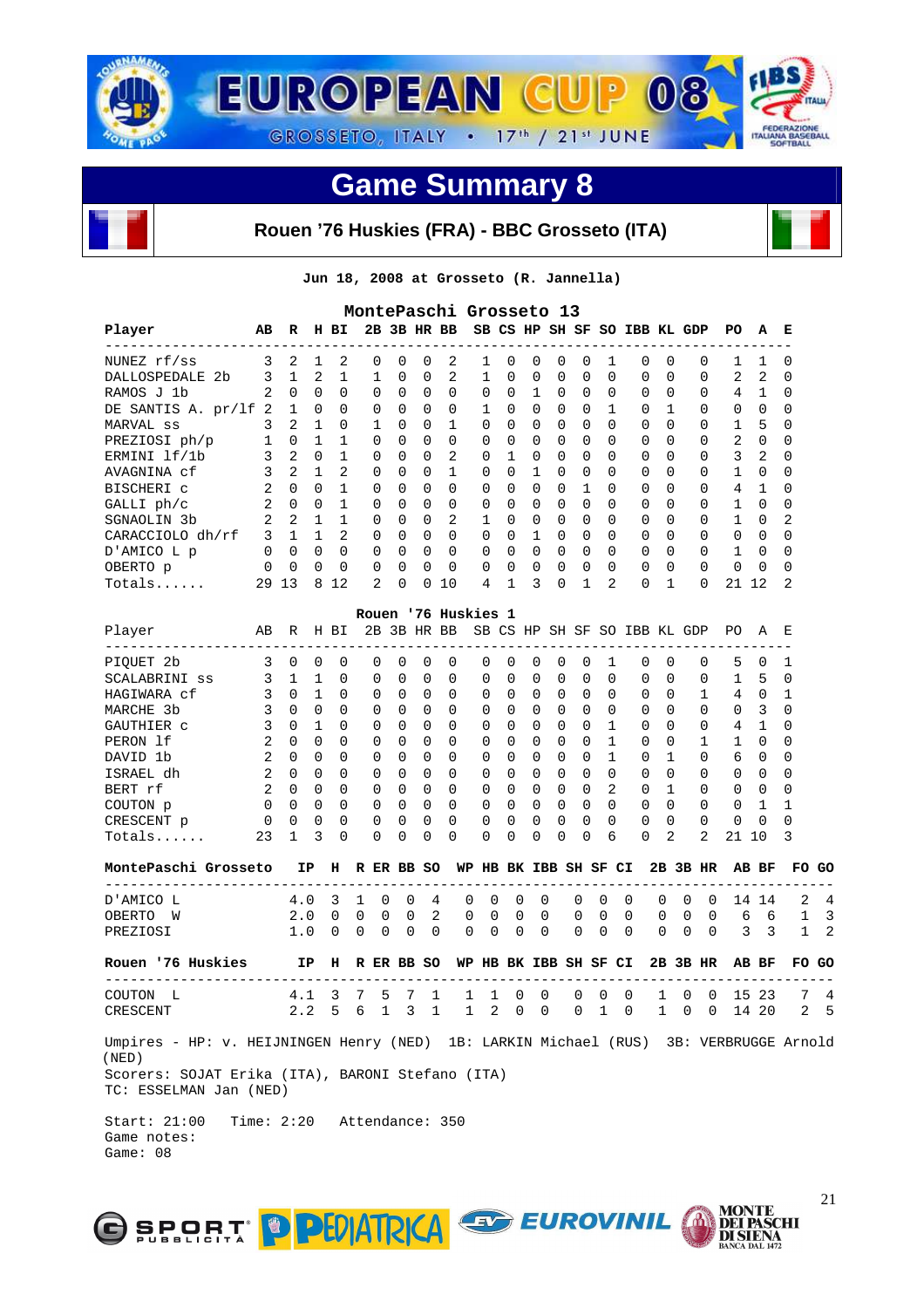



#### **Corendon Kinheim (NED) - Tornado Balashikha (RUS)**

**Jun 19, 2008 at Grosseto (R. Jannella)** 

|               |                |              |              |              |             |              |             |                | Tornado Balashikha 1 |              |             |             |             |              |               |          |                     |             |              |              |
|---------------|----------------|--------------|--------------|--------------|-------------|--------------|-------------|----------------|----------------------|--------------|-------------|-------------|-------------|--------------|---------------|----------|---------------------|-------------|--------------|--------------|
| Player        | AB             | R            |              | H BI         | 2B          |              |             | 3B HR BB       |                      |              | SB CS HP    |             | SH SF       |              | SO IBB KL GDP |          |                     | PO.         | A            | Е            |
| BOLOTIN 3b    | 4              | 1            | 1            | $\Omega$     | 0           | <sup>0</sup> | $\Omega$    | 0              | 1                    | 0            | $\Omega$    | $\Omega$    | $\Omega$    | 0            | 0             | $\Omega$ | 0                   | 0           | 5            | U            |
| PLATONOV 2b   | $\mathbf{1}$   | $\Omega$     | $\Omega$     | 0            | 0           | $\Omega$     | 0           | 0              | $\Omega$             | $\Omega$     | $\Omega$    | 0           | $\mathbf 0$ | 1            | $\mathbf 0$   | $\Omega$ | 0                   |             |              | <sup>0</sup> |
| FURSIN 2b/ss  | $\overline{2}$ | $\Omega$     | $\mathbf{1}$ | $\Omega$     | 0           | $\Omega$     | $\Omega$    | 1              | $\mathbf{1}$         | $\Omega$     | $\Omega$    | $\Omega$    | $\Omega$    | 1            | $\Omega$      | $\Omega$ | 0                   | $\mathbf 0$ | 3            |              |
| KRIPOCHIN rf  | 4              | $\Omega$     | $\Omega$     | 1            | $\Omega$    | $\Omega$     | $\Omega$    | $\Omega$       | $\Omega$             | $\Omega$     | $\Omega$    | $\Omega$    | $\Omega$    | $\mathbf{1}$ | $\Omega$      | $\Omega$ | 0                   | 3           | $\Omega$     |              |
| TOROPOV dh    | 4              | $\Omega$     | $\Omega$     | $\Omega$     | 0           | 0            | $\Omega$    | $\Omega$       | <sup>0</sup>         | 0            | $\Omega$    | $\Omega$    | $\Omega$    | ς            | $\Omega$      | $\Omega$ | 0                   | $\Omega$    | $\Omega$     |              |
| VASILIEV C    | 4              | $\Omega$     |              | $\Omega$     | 0           | 0            | $\Omega$    | $\Omega$       | <sup>n</sup>         | 0            | $\Omega$    | $\Omega$    | $\Omega$    | 0            | 0             | $\Omega$ | 0                   | 5           | <sup>0</sup> |              |
| VASHAKIDZE 1f | 4              | $\Omega$     | $\Omega$     | $\Omega$     | $\Omega$    | <sup>0</sup> | $\Omega$    | $\Omega$       | <sup>0</sup>         | 0            | $\Omega$    | $\Omega$    | $\Omega$    | 3            | $\Omega$      | 1        | 0                   | $\Omega$    | $\Omega$     |              |
| SAMCHUK cf    | 3              | $\Omega$     | $\Omega$     | 0            | $\Omega$    | 0            | $\Omega$    | O              | <sup>0</sup>         | 0            | $\Omega$    | $\Omega$    | $\Omega$    | 2            | $\Omega$      | 1        | 0                   | 2           | <sup>0</sup> |              |
| KULIK ss/2b   | 3              | $\Omega$     |              | $\Omega$     | $\Omega$    | 0            | $\Omega$    | O              | <sup>0</sup>         | 1            | $\Omega$    | $\Omega$    | $\Omega$    | $\Omega$     | $\Omega$      | $\Omega$ | 0                   | 4           | 3            |              |
| FEDOROV 1b    | $\overline{2}$ | $\Omega$     |              | $\Omega$     | 0           | $\Omega$     | $\Omega$    | $\Omega$       | 1                    | $\mathbf{1}$ | 1           | $\Omega$    | $\Omega$    | $\Omega$     | $\Omega$      | $\Omega$ | 0                   | 9           | $\Omega$     |              |
| DONETSKIY p   | $\Omega$       | $\Omega$     | $\Omega$     | $\Omega$     | $\Omega$    | 0            | $\Omega$    | $\Omega$       | $\Omega$             | 0            | $\Omega$    | $\Omega$    | $\Omega$    | 0            | $\Omega$      | $\Omega$ | 0                   | $\Omega$    | 2            |              |
| GALKIN p      | $\Omega$       | $\Omega$     | 0            | 0            | 0           | 0            | $\mathbf 0$ | 0              | $\Omega$             | 0            | $\mathbf 0$ | $\mathbf 0$ | 0           | 0            | 0             | $\Omega$ | 0                   | 0           | $\Omega$     | ∩            |
| $Totals$      | 31             | $\mathbf{1}$ | 5            | 1            | 0           | <sup>0</sup> | $\Omega$    |                | 3                    | 2            | 1           | $\Omega$    | 0           | 11           | 0             | 2        | $\Omega$            | 24          | 14           |              |
|               |                |              |              |              |             |              |             |                | Corendon Kinheim 9   |              |             |             |             |              |               |          |                     |             |              |              |
| Player        | AB             | $\mathbf R$  |              | H BI         | 2B          |              |             | 3B HR BB       |                      |              | SB CS HP    |             |             |              |               |          | SH SF SO IBB KL GDP | PO.         | A            | Е            |
| ROMBLEY cf    | 3              | 3            | 3            | $\mathbf{1}$ | 2           | 1            | $\Omega$    | 2              | $\Omega$             | 1            | $\Omega$    | $\Omega$    | $\Omega$    | $\Omega$     | 0             | $\Omega$ | $\Omega$            |             | <sup>0</sup> | <sup>0</sup> |
| CREMER 2b     | 4              | 2            | $\mathbf{1}$ | $\Omega$     | 0           | 0            | $\Omega$    | 1              | 1                    | $\Omega$     | $\Omega$    | $\Omega$    | $\Omega$    | $\Omega$     | $\Omega$      | $\Omega$ | 0                   | 1           | 5            |              |
| KLOOSTER rf   | 5              | $\Omega$     | 2            | 2            | $\mathbf 1$ | $\Omega$     | $\Omega$    | 0              | $\Omega$             | 0            | $\Omega$    | $\Omega$    | $\Omega$    | 1            | $\mathbf 0$   | $\Omega$ | 0                   |             | $\Omega$     | U            |
| ROOI 3b       | 3              | 1            | $\mathbf{1}$ | $\Omega$     | $\Omega$    | 0            | $\Omega$    | $\mathfrak{D}$ | 1                    | 0            | 0           | $\Omega$    | $\Omega$    | 0            | $\Omega$      | $\Omega$ | $\Omega$            | 0           | 1            |              |
| ENGELHARDT dh | 3              | $\Omega$     | 1            | $\Omega$     | 0           | 0            | $\Omega$    | 0              | 0                    | 0            | 0           | O           | 0           | $\Omega$     | 0             | $\Omega$ | 1                   | $\Omega$    | $\Omega$     |              |

| SMEETS dh             |          |              |          |          |               | O          | O            |          |              | 0        |              | II.          |              | 0            | 0        | $\Omega$ | $\Omega$     | O  | 0        |              |       |
|-----------------------|----------|--------------|----------|----------|---------------|------------|--------------|----------|--------------|----------|--------------|--------------|--------------|--------------|----------|----------|--------------|----|----------|--------------|-------|
| KOOLEN SS             | 4        | 0            |          |          | 0             | $\Omega$   | <sup>0</sup> |          | U            | 0        | <sup>0</sup> | O.           | <sup>n</sup> |              | $\Omega$ | $\Omega$ | $\Omega$     | 2  | 2        | $\Omega$     |       |
| VERBIJ 1b             | 5.       | <sup>0</sup> | $\Omega$ | $\Omega$ | $\Omega$      | $\Omega$   | $\Omega$     | $\Omega$ | <sup>0</sup> | $\Omega$ | <sup>0</sup> | 0            | <sup>n</sup> |              | $\Omega$ | $\Omega$ | $\Omega$     | 9  | $\Omega$ | $\Omega$     |       |
| HEEMSKERK C           | 5.       | $\Omega$     | $\Omega$ | $\Omega$ | $\Omega$      | $\Omega$   | $\Omega$     | $\Omega$ | <sup>n</sup> | $\Omega$ | <sup>n</sup> | <sup>n</sup> | 0            | 2            | 0        |          | <sup>0</sup> | 11 | 2        | $\Omega$     |       |
| BELJAARDS D 1f        | 3        | 2            |          | $\Omega$ | $\Omega$      | $\Omega$   | <sup>0</sup> |          | 0            | $\Omega$ | <sup>0</sup> | 0            | 0            | $\Omega$     | $\Omega$ | $\Omega$ | $\Omega$     | 2  | $\Omega$ | $\Omega$     |       |
| VELTKAMP p            | 0        | 0            | $\Omega$ | $\Omega$ | $\Omega$      | $\Omega$   | $\Omega$     | $\Omega$ | <sup>n</sup> | $\Omega$ | <sup>n</sup> | <sup>n</sup> | <sup>n</sup> | $\Omega$     | 0        | $\Omega$ | $\Omega$     | U  |          |              |       |
| JANSEN D p            | 0        | $\Omega$     | $\Omega$ | $\Omega$ | $\Omega$      | $\Omega$   | $\Omega$     | $\Omega$ | <sup>n</sup> | $\cap$   | <sup>n</sup> | <sup>n</sup> | <sup>n</sup> | <sup>n</sup> | 0        | $\Omega$ | $\Omega$     | 0  |          | <sup>0</sup> |       |
| JANSEN E p            | $\Omega$ | $\Omega$     | $\Omega$ | $\Omega$ | $\Omega$      | $\Omega$   | $\Omega$     | $\Omega$ | 0            | $\Omega$ | $\Omega$     | 0            | 0            | $\Omega$     | 0        | $\Omega$ | $\Omega$     | 0  | $\Omega$ | $\Omega$     |       |
| $Totals$              | 36       | 9            | 11       | 6        | 4             |            | $\Omega$     | 8        | 2            |          | U            | <sup>n</sup> | <sup>n</sup> | 5            | $\Omega$ |          |              | 27 | 12       |              |       |
| Tornado Balashikha    |          | IP.          | н        |          |               | R ER BB SO |              | WP       | HB           |          | BK IBB SH SF |              |              | CI.          | 2B       | 3B       | HR.          | AB | BF       |              | FO GO |
| DONETSKIY<br><b>L</b> |          | 6.0          |          | ъ        | 3             | 5          | 3            | $\Omega$ | $\Omega$     | $\Omega$ | $\Omega$     | $\Omega$     | $\Omega$     | $\Omega$     | 3        |          | <sup>n</sup> | 25 | 30       | 5.           | 8     |
| GALKIN                |          | 2.0          | 4        | 4        | $\mathcal{L}$ | ર          | 2            | 2        | $\Omega$     | $\Omega$ | $\Omega$     | $\Omega$     | $\Omega$     | $\Omega$     |          |          | ∩            |    | 14       |              |       |

| Corendon Kinheim |                                             |  |  |  |  |  |  |  |  | IP H R ER BB SO WP HB BK IBB SH SF CI 2B 3B HR AB BF FO GO |  |
|------------------|---------------------------------------------|--|--|--|--|--|--|--|--|------------------------------------------------------------|--|
| VELTKAMP         | 3.0 3 1 1 0 2 1 0 0 0 0 0 0 0 0 0 12 12 2 4 |  |  |  |  |  |  |  |  |                                                            |  |
| JANSEN D         | 2.0 1 0 0 1 3 0 1 0 0 0 0 0 0 0 0 0 7 9 0 3 |  |  |  |  |  |  |  |  |                                                            |  |
| JANSEN E W       | 4010                                        |  |  |  |  |  |  |  |  | 0 0 6 0 0 0 0 0 0 0 0 0 0 12 12 2 3                        |  |

 Umpires - HP: TAURELLI Marco (ITA) 1B: MAESTRI Alessandro (ITA) 3B: DE FRANCESCHI Sante (ITA) Scores: PIERI Stefano (ITA), BERNASCONI Cristina (ITA), MAGARA Marco (ITA) T.C.: FALASCHI Mario (ITA)

 Start: 15:30 Time: 2:50 Attendance: 50 Weather: Sunny Game notes: Game: 09



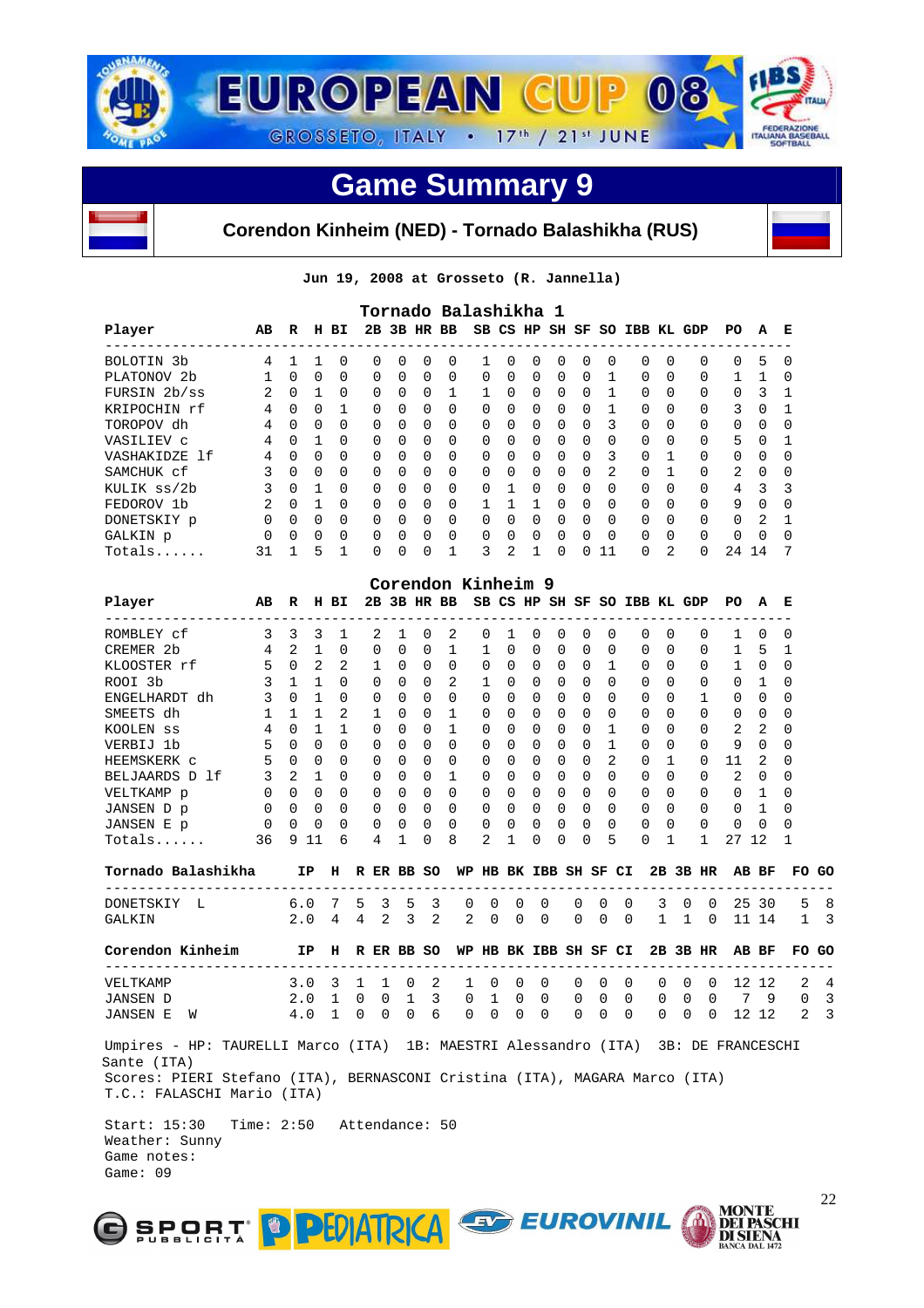

#### **Rouen '76 Huskies (FRA) - Royal Greys (BEL)**

**Jun 19, 2008 at Grosseto (S. Scarpelli)** 

| Royal Greys 0       |               |              |               |          |          |              |              |          |          |              |          |          |          |               |                     |              |          |          |               |              |
|---------------------|---------------|--------------|---------------|----------|----------|--------------|--------------|----------|----------|--------------|----------|----------|----------|---------------|---------------------|--------------|----------|----------|---------------|--------------|
| Player              | AB            | R            | н             | вI       | 2в       |              |              | 3B HR BB |          | SB CS HP     |          |          |          |               | SH SF SO IBB KL GDP |              |          | PO.      | A             | Е            |
| VAN DER MEIR<br>-2b | 4             | $\Omega$     | 0             | $\Omega$ | 0        | $\Omega$     | $\Omega$     | $\Omega$ |          | <sup>n</sup> | $\Omega$ | $\Omega$ | $\Omega$ | 2             | $\Omega$            |              | $\Omega$ | $\Omega$ | 4             | $\Omega$     |
| MERTENS cf          | 4             | <sup>0</sup> |               | $\Omega$ | $\Omega$ | $\Omega$     | $\Omega$     | $\Omega$ | $\Omega$ | $\Omega$     | $\Omega$ | $\Omega$ | $\Omega$ | ς             | $\Omega$            |              | $\Omega$ | 0        | $\Omega$      | O            |
| ROSIERS 3b          | 4             | $\Omega$     | 0             | $\Omega$ | $\Omega$ | $\Omega$     | $\Omega$     | $\Omega$ | $\Omega$ | $\Omega$     | $\Omega$ | $\Omega$ | $\Omega$ |               | $\Omega$            | 0            | $\Omega$ | 0        | 2             | $\Omega$     |
| BELL SS             | 3             | $\Omega$     | $\mathcal{L}$ | $\Omega$ | $\Omega$ | $\Omega$     | $\Omega$     |          | 0        | <sup>0</sup> | $\Omega$ | $\Omega$ | $\Omega$ |               | $\Omega$            | <sup>0</sup> | $\Omega$ |          | २             |              |
| KNOLLENBURG 1b      | $\mathcal{L}$ | $\Omega$     | 0             | $\Omega$ | $\Omega$ | <sup>n</sup> | <sup>0</sup> | 2        | 0        | $\Omega$     | $\Omega$ | $\Omega$ | $\Omega$ |               | $\Omega$            |              |          | 10       | $\cap$        | ∩            |
| WYBO rf             | 4             | 0            | 2             | $\Omega$ | $\Omega$ | 0            | 0            | 0        | $\Omega$ | <sup>0</sup> | $\Omega$ | $\Omega$ | $\Omega$ | 2             | $\Omega$            |              | $\Omega$ | 3        | $\Omega$      | 0            |
| HERSSENS 1f         | 3             | $\Omega$     | $\Omega$      | $\Omega$ | $\Omega$ | $\cap$       | $\Omega$     | $\Omega$ | $\Omega$ | $\cap$       | $\Omega$ | $\Omega$ | $\Omega$ | 3             | $\Omega$            | <sup>0</sup> | $\Omega$ | 0        | $\Omega$      | <sup>0</sup> |
| VANTHILLO 1f        |               | $\cap$       | $\Omega$      | $\Omega$ | $\Omega$ | $\cap$       | $\Omega$     | $\Omega$ | 0        | $\cap$       | $\Omega$ | $\Omega$ | $\Omega$ | <sup>0</sup>  | $\Omega$            | U            | $\Omega$ | 0        | $\cap$        | $\Omega$     |
| RUELLE dh           | 4             | $\Omega$     | $\Omega$      | $\Omega$ | $\Omega$ | $\Omega$     | $\Omega$     | $\Omega$ | $\Omega$ | $\Omega$     | $\Omega$ | $\Omega$ | $\Omega$ | 3             | $\Omega$            | 0            | $\Omega$ | $\Omega$ | $\Omega$      | 0            |
| ROEVENS C           | 3             | $\Omega$     | $\Omega$      | $\Omega$ | $\Omega$ | $\cap$       | $\Omega$     |          | $\Omega$ | <sup>n</sup> | $\Omega$ | $\Omega$ | $\Omega$ | $\mathcal{L}$ | $\Omega$            |              | $\Omega$ | 10       | $\cap$        | <sup>0</sup> |
| CALARCO p           | $\Omega$      | $\cap$       | $\cap$        | $\Omega$ | $\Omega$ | <sup>n</sup> | $\Omega$     | 0        | $\Omega$ | <sup>n</sup> | $\Omega$ | $\Omega$ | $\Omega$ | <sup>n</sup>  | $\Omega$            | <sup>0</sup> | $\Omega$ | $\Omega$ | $\mathcal{L}$ | $\Omega$     |
| BEUTELS p           | $\Omega$      | $\Omega$     | $\Omega$      | $\Omega$ | $\Omega$ | $\Omega$     | $\Omega$     | $\Omega$ | $\Omega$ | $\cap$       | $\Omega$ | $\Omega$ | $\Omega$ | $\Omega$      | $\Omega$            | <sup>0</sup> | $\Omega$ | 0        | $\Omega$      | $\Omega$     |
| Totals              | 32            | <sup>0</sup> | 5             | $\Omega$ | 0        | U            | $\Omega$     | 4        |          |              | $\Omega$ | $\Omega$ | 0        | 18            | 0                   | 5            |          | 24       |               |              |

|                                                                                                                                                                                                          |                 |                |                |                |             |              |              |             | Rouen '76 Huskies 7 |                       |             |             |                |                |              |          |                              |                |                |                           |              |                |  |
|----------------------------------------------------------------------------------------------------------------------------------------------------------------------------------------------------------|-----------------|----------------|----------------|----------------|-------------|--------------|--------------|-------------|---------------------|-----------------------|-------------|-------------|----------------|----------------|--------------|----------|------------------------------|----------------|----------------|---------------------------|--------------|----------------|--|
| Player<br>----------------------------------                                                                                                                                                             | AB              | R H BI         |                |                |             |              |              | 2B 3B HR BB |                     |                       |             |             |                |                |              |          | SB CS HP SH SF SO IBB KL GDP |                |                | PO A E<br>--------------  |              |                |  |
| PIOUET 2b                                                                                                                                                                                                | 5               | $1 \quad 1$    |                | $\mathbf{0}$   |             | $\Omega$     | $\mathbf{1}$ | $\Omega$    | $\Omega$            | $\Omega$              | $\Omega$    | $\Omega$    | $\Omega$       | $\Omega$       | 2            |          | $\Omega$                     | $\overline{1}$ | $\Omega$       | $\Omega$                  | 1            | $\Omega$       |  |
| SCALABRINI SS                                                                                                                                                                                            | 2               | $\mathbf{1}$   | $\overline{1}$ | $\mathbf{1}$   |             | $\mathbf{1}$ | $\Omega$     | $\Omega$    | 2                   | $\Omega$              | $\Omega$    | $\Omega$    | $\Omega$       | $\cap$         | $\Omega$     |          | $\Omega$                     | $\Omega$       | $\Omega$       | $\mathbf{1}$              | 1            | $\Omega$       |  |
| HAGIWARA cf                                                                                                                                                                                              | $\overline{4}$  | $\Omega$       | $\overline{0}$ | $\Omega$       |             | $\Omega$     | $\Omega$     | $\Omega$    | $\Omega$            | $\Omega$              | $\Omega$    | $\Omega$    | $\Omega$       | $\Omega$       | 3            |          | $\Omega$                     | $\Omega$       | $\Omega$       | $\mathbf{1}$              | $\bigcirc$   | $\Omega$       |  |
| MARCHE 1b                                                                                                                                                                                                | $\overline{4}$  |                | $2 \quad 1$    | $\Omega$       |             | $\mathbf{1}$ | $\Omega$     | $\Omega$    | $\Omega$            | $\Omega$              | $\Omega$    | $\Omega$    | $\Omega$       | $\Omega$       | $\Omega$     |          | $\Omega$                     | $\Omega$       | $\Omega$       | $\overline{4}$            | $\Omega$     | <sup>0</sup>   |  |
| GAUTHIER C                                                                                                                                                                                               | $\mathbf{1}$    | $2^{1}$        | $\Omega$       | $\Omega$       |             | $\Omega$     | $\Omega$     | $\Omega$    | 3                   | $\Omega$              | 0           | $\Omega$    | $\Omega$       | $\Omega$       | $\mathbf{1}$ |          | $\Omega$<br>$\overline{1}$   |                | $\Omega$       | 18                        | $\Omega$     | <sup>0</sup>   |  |
| PERON 1f                                                                                                                                                                                                 | 4               | $\overline{1}$ | $\sim$ 4       | $\overline{4}$ |             | 2            | $\Omega$     | $\Omega$    | $\Omega$            | $\mathbf{1}$          | $\Omega$    | $\Omega$    | $\Omega$       | $\Omega$       | $\Omega$     |          | $\Omega$                     | $\Omega$       | $\Omega$       | $\Omega$                  | $\Omega$     | <sup>0</sup>   |  |
| DAVID dh                                                                                                                                                                                                 | $\overline{3}$  |                | $0 \quad 0$    | $\Omega$       |             | $\Omega$     | $\Omega$     | $\Omega$    | $\mathbf{1}$        | $\Omega$              | $\Omega$    | $\Omega$    | $\Omega$       | $\Omega$       | 2            |          | $\Omega$                     | $\Omega$       | $\Omega$       | $\Omega$                  | $\Omega$     | <sup>0</sup>   |  |
| ISRAEL 3b                                                                                                                                                                                                | $\overline{4}$  | $\Omega$       | $\Omega$       | $\mathbf{1}$   |             | $\Omega$     | $\Omega$     | $\Omega$    | $\Omega$            | $\Omega$              | $\Omega$    | $\Omega$    | $\Omega$       | $\Omega$       | 1            |          | $\Omega$                     | $\overline{1}$ | $\mathbf{1}$   | 1                         | $\mathbf{1}$ | 1              |  |
| BERT rf                                                                                                                                                                                                  | $4\overline{ }$ | $\Omega$       | $\overline{1}$ | $\Omega$       |             | $\Omega$     | $\Omega$     | $\Omega$    | $\Omega$            | $\Omega$              | $\Omega$    | $\Omega$    | $\overline{0}$ |                | $0\quad1$    |          | $\Omega$                     | $\Omega$       | $\Omega$       | 2                         | $\Omega$     | $\Omega$       |  |
| KOSOW p                                                                                                                                                                                                  | $\Omega$        | $\Omega$       | $\Omega$       | $\Omega$       |             | $\mathbf{0}$ | $\Omega$     | $\Omega$    | $\Omega$            | $\Omega$              | $\Omega$    | $\Omega$    | $\Omega$       | $\Omega$       | $\bigcap$    |          | $\Omega$                     | $\Omega$       | $\Omega$       | $\Omega$                  | $\mathbf{1}$ | <sup>0</sup>   |  |
| $Totals$                                                                                                                                                                                                 | 31              | $7^{\circ}$    | 8              | 6              |             | 4            | 1            | $\Omega$    | 6                   | 1                     | $\Omega$    | 0           | $\Omega$       | 0              | 10           |          | $\Omega$                     | 3              | $\mathbf{1}$   | 27                        | 4            | 1              |  |
| Royal Greys                                                                                                                                                                                              |                 |                | IP             | н              |             |              |              | R ER BB SO  |                     | WP HB BK IBB SH SF CI |             |             |                |                |              |          |                              |                | $2B$ $3B$ $HR$ |                           | AB BF        | FO GO          |  |
| -----------------------<br>CALARCO L                                                                                                                                                                     |                 | 5.1            |                | 7 5            |             | 5            | 4            | 9           | -1                  | $\Omega$              | $\Omega$    | $\Omega$    |                | $\Omega$       | $\Omega$     | $\Omega$ | $\overline{4}$               | $\mathbf{1}$   | $\Omega$       | ------------------------- | 21 25        | 2              |  |
| <b>BEUTELS</b>                                                                                                                                                                                           |                 |                | 2.2            | $1 \quad 2$    |             | $\Omega$     |              | $2 \quad 1$ | $\Omega$            | $\mathbf 0$           | $\mathbf 0$ | $\mathbf 0$ |                | $\overline{0}$ | $\Omega$     | $\Omega$ | $\Omega$                     | $\Omega$       | $\overline{0}$ |                           | 10 12        | 2 <sub>5</sub> |  |
| Rouen '76 Huskies IP H R ER BB SO                                                                                                                                                                        |                 |                |                |                |             |              |              |             |                     | WP HB BK IBB SH SF CI |             |             |                |                |              |          |                              |                | 2B 3B HR       |                           | AB BF        | FO GO          |  |
| ------------------------<br>KOSOW<br>W                                                                                                                                                                   |                 | 9.0            |                | 5              | $\mathbf 0$ | $\Omega$     |              | 4 18        | $\Omega$            | $\mathbf 0$           | $\Omega$    | $\mathbf 0$ |                | $\Omega$       | $\mathbf 0$  | $\Omega$ | $\Omega$                     | $\Omega$       | $\Omega$       | ----------------          | 32 36        | 5 <sup>3</sup> |  |
| Umpires - HP: LARKIN Michael (RUS) 1B: CAPPUCCINI Alessandro (ITA) 3B: v. HEIJNINGEN<br>Henry (NED)<br>Scorers: PAINI Anna Maria (ITA), GRASSO Mario (ITA), BARONI Stefano (ITA)<br>TC: ESSELMAN J. (NED |                 |                |                |                |             |              |              |             |                     |                       |             |             |                |                |              |          |                              |                |                |                           |              |                |  |

 Start: 15:30 Time: 2:35 Attendance: 50 Game notes: Game: 10



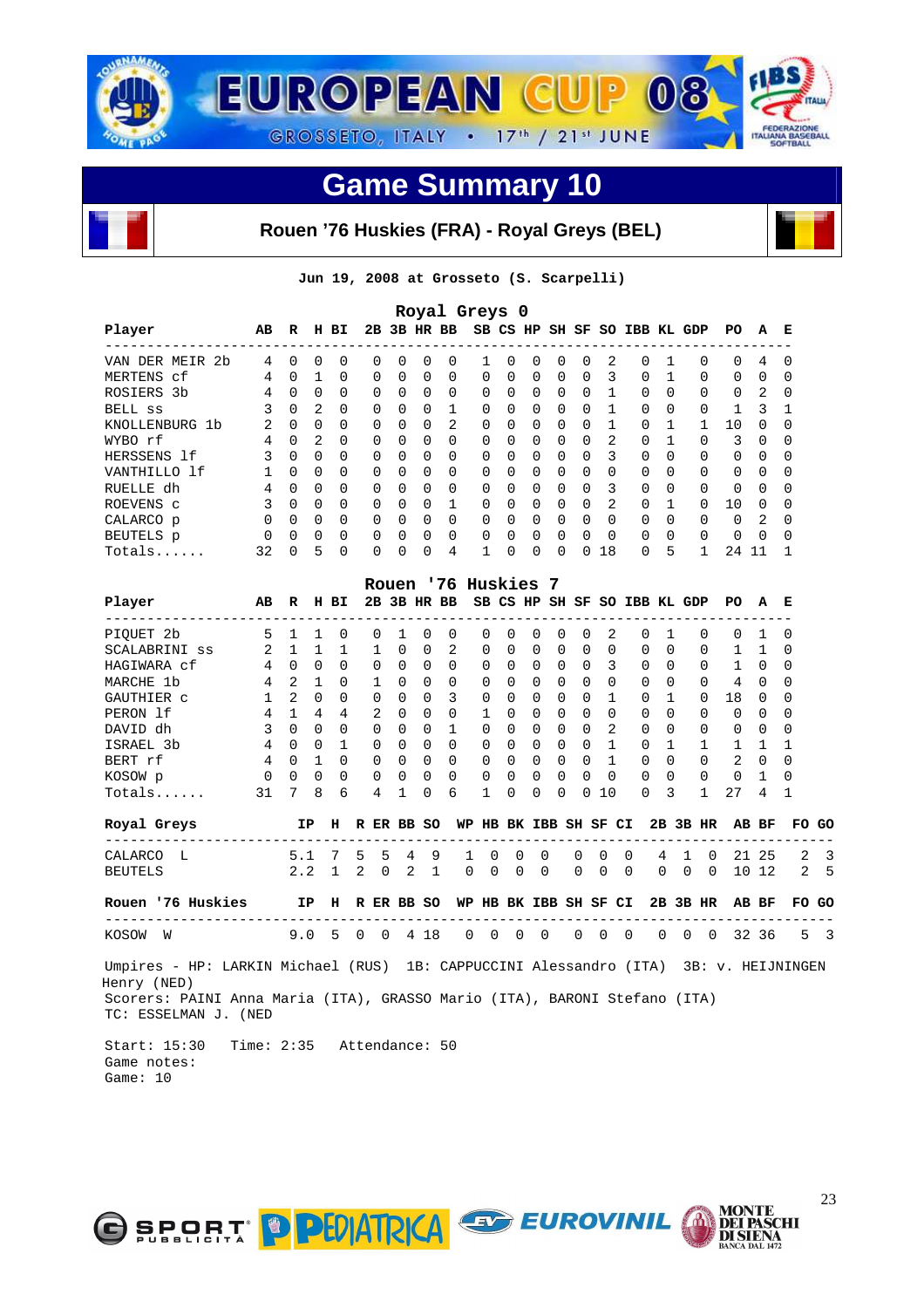



**T&A San Marino (SRM) - Marlins Puerto Cruz (ESP)** 



**Jun 19, 2008 at Grosseto (S. Scarpelli)** 

| Marlins Puerto Cruz 1                                                                                                                                                                                                                                                                                                                                                                                           |                |          |              |          |              |          |          |                   |          |              |          |          |          |          |          |          |              |              |          |          |
|-----------------------------------------------------------------------------------------------------------------------------------------------------------------------------------------------------------------------------------------------------------------------------------------------------------------------------------------------------------------------------------------------------------------|----------------|----------|--------------|----------|--------------|----------|----------|-------------------|----------|--------------|----------|----------|----------|----------|----------|----------|--------------|--------------|----------|----------|
| 2B 3B HR BB<br>Player<br>SB CS HP SH SF<br>SO IBB KL GDP<br>AB<br>PO.<br>$\mathbf{R}$<br>H BI<br>A                                                                                                                                                                                                                                                                                                              |                |          |              |          |              |          |          |                   |          |              |          |          |          |          |          | E        |              |              |          |          |
| $\Omega$<br>$\Omega$<br>SANCHEZ 2b<br>3<br>$\Omega$<br>$\Omega$<br>$\Omega$<br>5.<br>4<br>$\Omega$<br>0<br>$\Omega$<br>2<br>$\Omega$<br>$\Omega$<br>$\Omega$<br>$\Omega$<br>0<br>$\Omega$<br>3<br>2<br>$\mathbf{1}$<br>$\Omega$<br>$\Omega$<br>$\Omega$<br>2<br>$\Omega$<br>$\Omega$<br>$\Omega$<br>1<br>$\Omega$<br>$\Omega$<br>$\Omega$<br>$\Omega$<br>$\Omega$<br>$\Omega$<br>0<br>MARTINEZ cf/p<br>$\Omega$ |                |          |              |          |              |          |          |                   |          |              |          |          |          |          | -2       |          |              |              |          |          |
| 5<br>$\Omega$<br>$\Omega$<br>$\Omega$<br>$\Omega$<br>$\Omega$<br>0<br>$\Omega$<br>NAVARRO 1b/p<br>4<br>$\Omega$<br>$\Omega$<br>$\Omega$<br>$\Omega$<br>$\Omega$<br>$\Omega$<br>$\Omega$<br>$\Omega$<br>$\Omega$                                                                                                                                                                                                 |                |          |              |          |              |          |          |                   |          |              |          |          |          |          | $\Omega$ |          |              |              |          |          |
|                                                                                                                                                                                                                                                                                                                                                                                                                 |                |          |              |          |              |          |          |                   |          |              |          |          |          |          | $\Omega$ |          |              |              |          |          |
| MONTIEL C                                                                                                                                                                                                                                                                                                                                                                                                       | 4              | $\Omega$ | $\mathbf{1}$ | 1        | $\Omega$     | $\Omega$ | $\Omega$ | 0                 | $\Omega$ | $\mathbf{1}$ | $\Omega$ | $\Omega$ | $\Omega$ |          | $\Omega$ | $\Omega$ | $\mathbf{1}$ | 5            | $\Omega$ | $\Omega$ |
| PEREZ ss                                                                                                                                                                                                                                                                                                                                                                                                        | 4              | $\Omega$ | $\Omega$     | $\Omega$ | $\Omega$     | $\Omega$ | $\Omega$ | 0                 | $\Omega$ | $\Omega$     | $\Omega$ | $\Omega$ | $\Omega$ |          | $\Omega$ |          | 0            | 2            | 4        | $\Omega$ |
| LOPEZ 3b                                                                                                                                                                                                                                                                                                                                                                                                        | 4              | $\Omega$ | $\mathbf{1}$ | $\Omega$ | $\mathbf{1}$ | $\Omega$ | $\Omega$ | $\Omega$          | $\Omega$ | $\Omega$     | $\Omega$ | $\Omega$ | $\Omega$ | $\Omega$ | $\Omega$ | 0        | 0            | 2            | 2        | $\Omega$ |
| MACIAS rf/lf                                                                                                                                                                                                                                                                                                                                                                                                    | 4              | $\Omega$ | $\Omega$     | $\Omega$ | $\Omega$     | $\Omega$ | $\Omega$ | $\Omega$          | $\Omega$ | $\Omega$     | $\Omega$ | $\Omega$ | $\Omega$ |          | $\Omega$ | 0        | 0            | 0            |          | $\Omega$ |
| GARCIA lf/rf                                                                                                                                                                                                                                                                                                                                                                                                    | $\overline{2}$ | $\Omega$ | $\Omega$     | $\Omega$ | $\Omega$     | $\Omega$ | $\Omega$ | $\Omega$          | $\Omega$ | $\Omega$     | $\Omega$ | $\Omega$ | $\Omega$ | 2        | $\Omega$ | 2        | $\Omega$     | $\mathbf{1}$ | $\Omega$ | $\Omega$ |
| PIVA 1f                                                                                                                                                                                                                                                                                                                                                                                                         |                | $\Omega$ | $\Omega$     | $\Omega$ | $\Omega$     | $\Omega$ | $\Omega$ | 0                 | $\Omega$ | $\Omega$     | $\Omega$ | $\Omega$ | $\Omega$ | 1.       | $\Omega$ |          | 0            | 2            | $\Omega$ | $\Omega$ |
| GALVAN p                                                                                                                                                                                                                                                                                                                                                                                                        | $\mathbf{1}$   | $\Omega$ | $\Omega$     | $\Omega$ | $\Omega$     | $\Omega$ | $\Omega$ | $\Omega$          | $\Omega$ | $\Omega$     | $\Omega$ | $\Omega$ | $\Omega$ | $\Omega$ | $\Omega$ | $\Omega$ | 0            | $\Omega$     | $\Omega$ | $\Omega$ |
| ROMERO $p/1b$                                                                                                                                                                                                                                                                                                                                                                                                   | $\mathbf{1}$   | $\Omega$ | $\Omega$     | $\Omega$ | $\Omega$     | $\Omega$ | $\Omega$ | $\Omega$          | $\Omega$ | $\Omega$     | $\Omega$ | $\Omega$ | $\Omega$ | $\Omega$ | $\Omega$ | $\Omega$ | $\Omega$     | $\Omega$     | $\Omega$ |          |
| RODRIGUEZ O. rf                                                                                                                                                                                                                                                                                                                                                                                                 | $\mathbf{1}$   | $\Omega$ | $\Omega$     | $\Omega$ | $\Omega$     | $\Omega$ | $\Omega$ | $\Omega$          | $\Omega$ | $\Omega$     | $\Omega$ | $\Omega$ | $\Omega$ | $\Omega$ | $\Omega$ | 0        | $\Omega$     | $\Omega$     | $\Omega$ |          |
| $Totals$                                                                                                                                                                                                                                                                                                                                                                                                        | 33             | 1        | 7            |          |              | $\Omega$ | $\Omega$ |                   |          |              | $\Omega$ | 0        | $\Omega$ |          | 0        | 4        | $\mathbf{1}$ | 24           | 9        | 4        |
|                                                                                                                                                                                                                                                                                                                                                                                                                 |                |          |              |          |              |          |          | T&A San Marino 10 |          |              |          |          |          |          |          |          |              |              |          |          |

| Player              | AB          | R              |              | H BI         |              |              | 2B 3B HR BB    |              |              |                       |              |              |                    |              |              | SB CS HP SH SF SO IBB KL GDP |                      |          |              | PО       | А           | Е            |              |
|---------------------|-------------|----------------|--------------|--------------|--------------|--------------|----------------|--------------|--------------|-----------------------|--------------|--------------|--------------------|--------------|--------------|------------------------------|----------------------|----------|--------------|----------|-------------|--------------|--------------|
| BUCCHERI cf         | 6           | 2              | 2            | 0            |              | 0            | 0              | 0            | 0            | 0                     | 0            | 0            | 0                  | 0            | 0            |                              | 0                    | 0        | 0            | 2        | 0           | 0            |              |
| LA FERA SS          | 3           | $\overline{4}$ | 2            | 2            |              | 0            | $\Omega$       | 0            | 3            | 0                     | 0            | 0            | $\Omega$           | $\Omega$     | 0            |                              | $\Omega$             | $\Omega$ | 0            | 2        | 5           | 1            |              |
| VASQUEZ 1f          | 5           | $\mathbf{1}$   | 4            | 2            |              | 1            | 1              | 0            | $\mathbf{1}$ | 0                     | 0            | 0            | $\Omega$           | 0            | $\Omega$     |                              | 0                    | $\Omega$ | 1            | $\Omega$ | 0           | $\Omega$     |              |
| DE BIASE 1b         | 5           | $\mathbf{1}$   | 2            | 1            |              | 0            | 0              | <sup>0</sup> | 1            | <sup>0</sup>          | 0            | <sup>0</sup> | 0                  | 0            | <sup>0</sup> |                              | <sup>0</sup>         | 0        | <sup>0</sup> | 12       | 1           | <sup>0</sup> |              |
| SHELDON 3b          | 5           | 0              | $\mathbf{1}$ | 1            |              | $\Omega$     | <sup>0</sup>   | <sup>0</sup> | $\Omega$     | <sup>0</sup>          | <sup>0</sup> | <sup>0</sup> | 0                  | <sup>n</sup> | 1            |                              | $\Omega$             | $\Omega$ | $\Omega$     | 1        | 2           | 0            |              |
| ROVINELLI dh        | 4           | $\Omega$       | $\mathbf{1}$ | $\Omega$     |              | $\Omega$     | 0              | 0            | $\Omega$     | 0                     | 0            | 0            | 0                  | $\Omega$     | 1            |                              | 1<br>$\Omega$        |          | $\Omega$     | 0        | 0           | 0            |              |
| BENVENUTI dh        | $\Omega$    | 0              | $\Omega$     | $\Omega$     |              | 0            | 0              | <sup>0</sup> | $\mathbf{1}$ | 0                     | 0            | 0            | $\Omega$           | 0            | <sup>0</sup> |                              | 0                    | $\Omega$ | 0            | 0        | 0           | 0            |              |
| SUARDI rf/c         | 3           | $\Omega$       | 1            | 1.           |              | 0            | <sup>0</sup>   | <sup>0</sup> | 2            | 0                     | 0            | 0            | 0                  | 0            | 1            |                              | 0                    | $\Omega$ | <sup>0</sup> | 3        | 0           | <sup>0</sup> |              |
| IMPERIALI 2b        | 5           | $\mathbf{1}$   | 2            | $\Omega$     |              | 2            | 0              | <sup>0</sup> | $\Omega$     | 0                     | 0            | 0            | 0                  | 0            | 1            |                              | <sup>0</sup>         | 1        | <sup>0</sup> | 1        | 2           | 0            |              |
| ALBANESE C          | 2           | $\mathbf{1}$   | $\Omega$     | $\Omega$     |              | 0            | 0              | <sup>0</sup> | $\Omega$     | 0                     | 0            | 1            | $\Omega$           | 0            | 0            |                              | $\Omega$             | $\Omega$ | $\Omega$     | 4        | 0           | 0            |              |
| COLICCHIO ph/rf     | 2           | $\Omega$       | $\Omega$     | $\Omega$     |              | $\Omega$     | 0              | <sup>0</sup> | $\Omega$     | 0                     | 0            | $\Omega$     | $\Omega$           | 0            | 0            |                              | 0                    | $\Omega$ | $\Omega$     | 2        | 0           | 0            |              |
| TONELLATO p         | $\Omega$    | $\Omega$       | $\Omega$     | $\Omega$     |              | 0            | $\Omega$       | <sup>0</sup> | $\Omega$     | <sup>0</sup>          | 0            | 0            | $\Omega$           | 0            | <sup>0</sup> |                              | <sup>0</sup>         | 0        | 0            | 0        | 3           | <sup>0</sup> |              |
| MARTIGNONI p        | $\mathbf 0$ | $\Omega$       | $\Omega$     | $\Omega$     |              | $\Omega$     | 0              | 0            | $\Omega$     | 0                     | 0            | 0            | 0                  | 0            | 0            |                              | $\Omega$<br>$\Omega$ |          | $\Omega$     | 0        | $\mathbf 0$ | 0            |              |
| NYARI p             | $\Omega$    | $\Omega$       | $\Omega$     | $\Omega$     |              | 0            | 0              | 0            | 0            | 0                     | 0            | 0            | $\Omega$           | 0            | 0            |                              | 0                    | $\Omega$ | $\Omega$     | 0        | 1           | 0            |              |
| Totals              | 40          | 10             | 15           | 7            |              | 3            | 1              | O            | 8            | 0                     | 0            | 1            | 0                  | 0            | 4            |                              | $\Omega$             | 2        | 1            | 27       | 14          | 1            |              |
| Marlins Puerto Cruz |             |                | ΙP           | н            |              |              | R ER BB SO     |              | WP           |                       |              |              | HB BK IBB SH SF CI |              |              |                              |                      |          | 2B 3B HR     |          | AB BF       | FO.          | GO           |
| GALVAN<br>L         |             | 3.0            |              | 6            | 5            | 5            | 3              | 1            | 1            | 1                     | 0            |              | 0                  | $\Omega$     | $\Omega$     | 0                            | 3                    | 0        | 0            |          | 14 18       | 5            | 2            |
| ROMERO              |             | 2.0            |              | 2            | $\mathbf{1}$ | 1            | 1              | 1            | 0            | 0                     | 1            |              | $\Omega$           | 0            | $\Omega$     | $\Omega$                     | 0                    | 1        | 0            | 8        | 9           | 2            | 3            |
| <b>NAVARRO</b>      |             | 1.0            |              | 5            | 3            | 3            | $\Omega$       | 1            | $\mathbf{1}$ | 0                     | $\Omega$     |              | $\Omega$           | $\Omega$     | $\Omega$     | 0                            | $\Omega$             | $\Omega$ | $\Omega$     | 9        | 9           | $\mathbf{1}$ | $\mathbf{1}$ |
| MARTINEZ            |             | 1.0            |              | $\mathbf{1}$ | 1            | 0            | 2              | 1            | $\Omega$     | $\Omega$              | 0            |              | $\Omega$           | $\Omega$     | $\Omega$     | 0                            | 0                    | 0        | $\Omega$     | 5        | 7           | $\Omega$     | $\mathbf{1}$ |
| MACIAS              |             | 1.0            |              | $\mathbf{1}$ | 0            | <sup>0</sup> | $\mathfrak{D}$ | $\Omega$     | $\Omega$     | $\Omega$              | $\Omega$     | $\Omega$     |                    | $\Omega$     | O            | <sup>0</sup>                 | $\Omega$             | $\Omega$ | 0            | 4        | 6           | ζ            | $\Omega$     |
| T&A San Marino      |             |                | IP           | н            |              |              | R ER BB SO     |              |              | WP HB BK IBB SH SF CI |              |              |                    |              |              |                              |                      |          | 2B 3B HR     |          | AB BF       | FO GO        |              |
| TONELLATO<br>W      |             | 7.0            |              | 4            | $\mathbf{1}$ | 0            | 1              | 4            | 1            | $\Omega$              | $\mathbf 0$  |              | $\Omega$           | $\mathbf 0$  | 0            | $\Omega$                     | 0                    | 0        | 0            | 24       | 25          | 5            | 10           |
| MARTIGNONI          |             | 1.0            |              | 2            | 0            | 0            | 0              | 1            | 0            | 0                     | 0            |              | 0                  | 0            | 0            | 0                            | 0                    | 0        | 0            | 5        | 5           | 1            | 1            |
| NYARI               |             | 1.0            |              | 1            | 0            | 0            | $\Omega$       | 2            | $\Omega$     | $\Omega$              | 0            |              | $\Omega$           | $\Omega$     | $\Omega$     | $\Omega$                     | $\mathbf{1}$         | $\Omega$ | $\Omega$     | 4        | 4           | $\Omega$     | 1            |

 Umpires - HP: BESZCZYNSKI Dana (AUT) 1B: v. HEIJNINGEN Henry (NED) 3B: CAPPUCCINI Alessandro (ITA) Scorers: SOJAT Erika (ITA), BARONI Stefano (ITA) - TC: ESSELMAN Jan (NED) Start: 21:00 Time: 2:50 Attendance: 58 Game notes: GALVAN faced 3 batters in the 4th. Game: 11







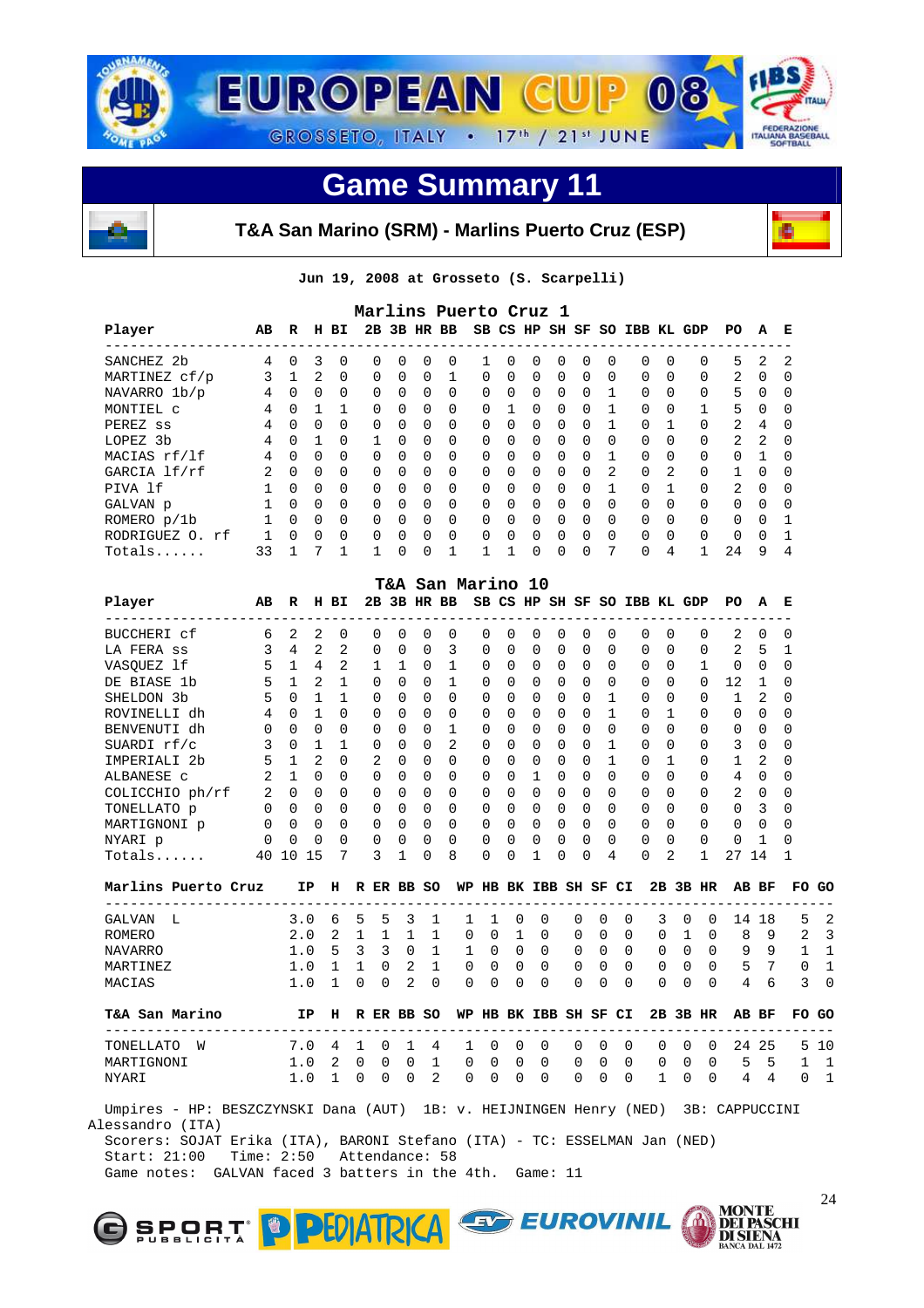

#### **BBC Grosseto (ITA) - Mainz Athletics (GER)**

**Jun 19, 2008 at Grosseto (R. Jannella)** 

| Mainz Athletics 0 |    |          |          |              |          |              |              |                |          |              |          |          |          |              |                              |              |              |                |          |              |
|-------------------|----|----------|----------|--------------|----------|--------------|--------------|----------------|----------|--------------|----------|----------|----------|--------------|------------------------------|--------------|--------------|----------------|----------|--------------|
| Player            | AB | R        | н        | вI           |          |              |              | 2B 3B HR BB    |          |              |          |          |          |              | SB CS HP SH SF SO IBB KL GDP |              |              | PO.            | A        | E            |
| HOBBS-BROWN ss    | 4  | 0        |          | <sup>0</sup> | 0        | $\Omega$     | <sup>0</sup> |                | $\Omega$ | $\Omega$     | $\Omega$ | $\Omega$ | $\Omega$ | $\Omega$     | $\Omega$                     | <sup>0</sup> | <sup>0</sup> | $\Omega$       | 4        |              |
| BOLDT 2b/p        | 5  | $\Omega$ | 2        | $\Omega$     | $\Omega$ | $\Omega$     | $\Omega$     | $\Omega$       | $\Omega$ | $\Omega$     | $\Omega$ | $\Omega$ | $\Omega$ |              | $\Omega$                     | $\Omega$     | $\Omega$     | 0              |          | ∩            |
| LARSON rf/p       | 4  | $\Omega$ |          | $\Omega$     | $\Omega$ | $\Omega$     | $\Omega$     | $\Omega$       | $\Omega$ | $\Omega$     | $\Omega$ | $\Omega$ | $\Omega$ | $\Omega$     | $\Omega$                     | $\Omega$     |              | $\mathfrak{D}$ | $\Omega$ | <sup>0</sup> |
| KIPPHAN 1b        | 4  | $\Omega$ |          | $\Omega$     | $\Omega$ | $\cap$       | $\Omega$     | $\Omega$       | $\Omega$ | $\Omega$     | $\Omega$ | $\Omega$ | $\Omega$ |              | $\Omega$                     | $\Omega$     | $\Omega$     | 8              | $\Omega$ | $\Omega$     |
| HARTKOPF 3b       | 4  | $\Omega$ | $\Omega$ | $\Omega$     | $\Omega$ | $\Omega$     | $\Omega$     | $\Omega$       | $\Omega$ | $\Omega$     | $\Omega$ | $\Omega$ | $\Omega$ | $\Omega$     | $\Omega$                     | <sup>0</sup> | $\Omega$     |                | 2        |              |
| SASAKI C          | 4  | $\Omega$ | $\Omega$ | $\Omega$     | $\Omega$ | $\cap$       | $\Omega$     | $\Omega$       | $\Omega$ | $\cap$       | $\Omega$ | $\Omega$ | $\Omega$ | $\Omega$     | $\Omega$                     | $\Omega$     | $\Omega$     | 3              |          |              |
| STOECKLIN p/2b    |    | $\Omega$ | $\Omega$ | $\Omega$     | $\Omega$ | $\Omega$     | $\Omega$     | 2              | $\Omega$ | $\Omega$     | $\Omega$ | $\Omega$ | $\Omega$ | $\Omega$     | $\Omega$                     | <sup>0</sup> | $\Omega$     |                | $\cap$   |              |
| WEICHERT lf/2b    |    | $\Omega$ | $\Omega$ | $\Omega$     | $\Omega$ | $\cap$       | $\Omega$     | $\Omega$       | $\Omega$ | $\cap$       | $\Omega$ | $\Omega$ | $\cap$   |              | $\Omega$                     | U            | $\Omega$     | $\mathcal{D}$  | $\cap$   | $\Omega$     |
| DOLL cf           |    | $\Omega$ | $\Omega$ | $\Omega$     | $\Omega$ | $\Omega$     | $\Omega$     | $\mathfrak{D}$ | $\Omega$ | $\Omega$     | $\Omega$ | $\Omega$ | $\Omega$ | <sup>0</sup> | $\Omega$                     | 0            | $\Omega$     | 5              | $\cap$   | <sup>0</sup> |
| MUSCHIK ph        |    | $\cap$   | $\Omega$ | $\Omega$     | $\Omega$ | $\cap$       | $\Omega$     | $\Omega$       | $\Omega$ | <sup>n</sup> | $\Omega$ | $\Omega$ | $\cap$   | $\cap$       | $\Omega$                     | $\Omega$     | $\Omega$     | 0              | $\cap$   | $\Omega$     |
| KOTOWSKI lf/rf    |    | $\Omega$ | $\Omega$ | $\Omega$     | $\Omega$ | $\Omega$     | <sup>0</sup> |                | $\Omega$ | $\cap$       | $\Omega$ | $\Omega$ | $\Omega$ | 2            | $\Omega$                     |              | $\Omega$     | $\overline{2}$ | $\cap$   | $\Omega$     |
| Totals            | 32 | $\cap$   | 5        | $\Omega$     | 0        | <sup>n</sup> | $\Omega$     | 6              | $\Omega$ | <sup>n</sup> | $\Omega$ | $\Omega$ | $\Omega$ | 5            | $\Omega$                     |              |              | 24             | 8        | 4            |

|                           |    |              |              |               | MontePaschi Grosseto 8 |              |          |          |          |              |              |          |              |          |                     |          |              |               |              |          |
|---------------------------|----|--------------|--------------|---------------|------------------------|--------------|----------|----------|----------|--------------|--------------|----------|--------------|----------|---------------------|----------|--------------|---------------|--------------|----------|
| Player                    | AВ | R            | н            | BI.           | 2в.                    |              | 3B HR BB |          |          |              | SB CS HP     |          |              |          | SH SF SO IBB KL GDP |          |              | PO.           | A            | Е        |
| NUNEZ ss                  |    |              | 0            | 0             | 0                      | 0            | $\Omega$ | 2        |          | <sup>0</sup> | <sup>0</sup> | 0        | <sup>0</sup> | $\Omega$ | 0                   | $\Omega$ | 0            | 3             | 2            | $\Omega$ |
| AVAGNINA cf/p             | 3  | 3            | 2            | 0             | 0                      | 0            | $\Omega$ | 2        | $\Omega$ | $\Omega$     | <sup>0</sup> | $\Omega$ | $\Omega$     |          | 0                   | $\Omega$ | $\Omega$     | 2             | $\Omega$     |          |
| <b>DALLOSPEDALE</b><br>2b |    |              |              | <sup>0</sup>  | $\Omega$               | 0            | $\Omega$ | 2        | $\Omega$ | $\Omega$     | $\Omega$     | $\Omega$ | $\Omega$     | $\Omega$ | 0                   | $\Omega$ | <sup>0</sup> | 3             | 3            |          |
| ERMINI 1b                 | ζ  |              |              |               | $\Omega$               | 0            | $\Omega$ |          | $\Omega$ | $\Omega$     |              | $\Omega$ | 0            | $\Omega$ | 0                   | $\Omega$ | 0            | 9             | 2            | $\Omega$ |
| SGNAOLIN 3b               |    | U            | <sup>0</sup> |               | 0                      | 0            | $\Omega$ | 1        | $\Omega$ | $\Omega$     | $\Omega$     | $\Omega$ |              | $\cap$   | <sup>n</sup>        | $\Omega$ | $\Omega$     | $\Omega$      | 3            | $\Omega$ |
| CARACCIOLO rf             | 5  |              |              | $\mathcal{L}$ | $\Omega$               | $\Omega$     | $\Omega$ | $\Omega$ |          | $\cap$       | $\Omega$     | $\Omega$ | $\Omega$     |          | <sup>n</sup>        |          | $\Omega$     | $\mathcal{L}$ | $\Omega$     | $\Omega$ |
| DE SANTIS A. 1f/cf        | 3  | <sup>n</sup> | $\Omega$     | O             | $\Omega$               | 0            | $\Omega$ | 2        |          |              | $\Omega$     | $\Omega$ | $\cap$       | $\Omega$ | 0                   | $\Omega$ | <sup>0</sup> | $\mathcal{L}$ | $\Omega$     | $\Omega$ |
| PREZIOSI dh/p             | 4  | 0            | ς            |               |                        | <sup>n</sup> | $\Omega$ | $\Omega$ | $\cap$   | $\cap$       | $\Omega$     | $\Omega$ | <sup>n</sup> | $\Omega$ | <sup>n</sup>        | $\Omega$ | $\Omega$     | $\Omega$      | $\cap$       | $\Omega$ |
| GALLI C                   | ς  | <sup>n</sup> | <sup>0</sup> | <sup>0</sup>  | 0                      | 0            | $\Omega$ |          | $\Omega$ | <sup>n</sup> | <sup>n</sup> | $\Omega$ | U            |          | U                   |          | $\Omega$     | 5             | $\Omega$     | $\Omega$ |
| PANERATI p                |    | <sup>n</sup> | $\Omega$     | 0             | $\Omega$               | 0            | $\Omega$ | $\Omega$ | $\cap$   | $\cap$       | U            | $\Omega$ | <sup>0</sup> | $\Omega$ | 0                   | $\Omega$ | <sup>0</sup> |               | <sup>n</sup> | $\Omega$ |
| $Totals$                  | 30 | 8            | 8            | 5             |                        |              |          | 11       | 3.       |              |              | U        |              | २        | O                   | 2        | U            | 27            | 10           | 2        |

| Mainz Athletics      |                                             |  |  |                  |  |                                |  |  |  |  | IP H R ER BB SO WP HB BK IBB SH SF CI 2B 3B HR AB BF FO GO |  |
|----------------------|---------------------------------------------|--|--|------------------|--|--------------------------------|--|--|--|--|------------------------------------------------------------|--|
| STOECKLIN L          | 3.1 5 6 4 7 1 1 0 0 0 0 0 0 0 0 0 14 21 3 5 |  |  |                  |  |                                |  |  |  |  |                                                            |  |
| BOLDT                | 3.2 1 0 0 0 2 0 1 0 0 0 1 0 1 0 0 11 13     |  |  |                  |  |                                |  |  |  |  |                                                            |  |
| LARSON               | 1.0 2 2 2 4 0 1 0 0 0 0 0 0 0 0 0 5 9 3 0   |  |  |                  |  |                                |  |  |  |  |                                                            |  |
| MonteDeschi Crosseto |                                             |  |  | י מם סדם כדי נדר |  | סט מכ מר רח סם טם ממד שם מט מש |  |  |  |  | חם הם פת מ                                                 |  |

|            | roncer aschi Giosseco | -- -                                        | . | יט שע אש א |  |  | סט סוב עם תוכנים בא על המים של המים של המים של ה |  |  |  |  |  |
|------------|-----------------------|---------------------------------------------|---|------------|--|--|--------------------------------------------------|--|--|--|--|--|
|            |                       |                                             |   |            |  |  |                                                  |  |  |  |  |  |
| PANERATI W |                       | 6.0 4 0 0 4 2 0 0 0 0 0 0 0 0 0 0 21 25 8 7 |   |            |  |  |                                                  |  |  |  |  |  |
| PREZIOSI   |                       | 2.0 1 0 0 1 2 0 0 0 0 0 0 0 0 0 0 7 8 2 2   |   |            |  |  |                                                  |  |  |  |  |  |
| AVAGNINA   |                       | 1.0 0 0                                     |   |            |  |  | 0 1 1 0 0 0 0 0 0 0 0 0 0 0 4 5 1 1              |  |  |  |  |  |
|            |                       |                                             |   |            |  |  |                                                  |  |  |  |  |  |

 Umpires - HP: VERBRUGGE Arnold (NED) 1B: MAKOUCHETCHEV Serge (FRA) 3B: BAEYENS Patrik (BEL) Scorers: PIERI Stefano (ITA), BERNASCONI Cristina (ITA), RUSSO Angela (ITA) T.C.: STROM Peter (SWE)

 Start: 21:00 Time: 2:39 Attendance: 200 Game notes: LARSON faced 4 batters in the 8th. Game: 12



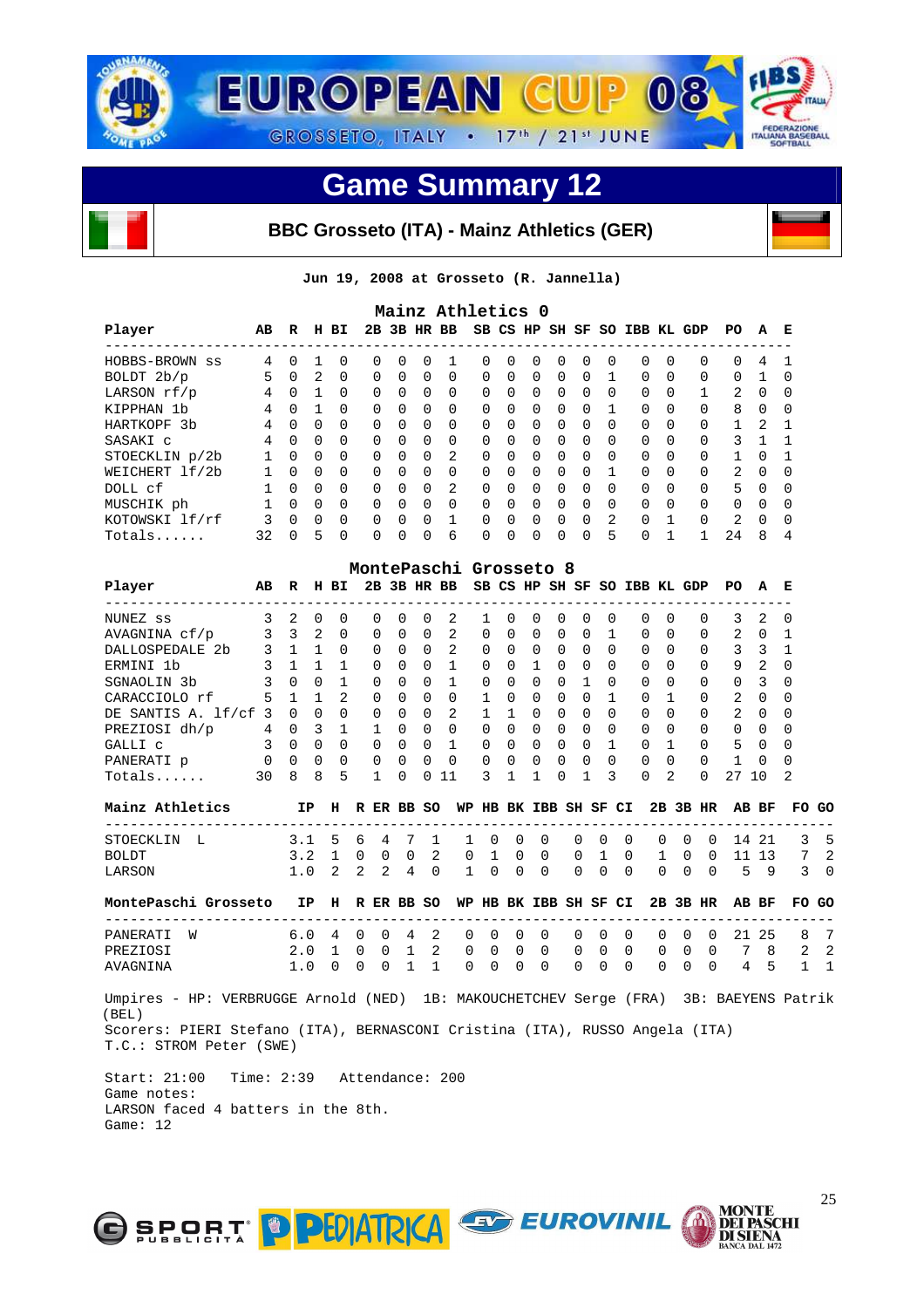

#### **Results**

| Ga                   | At time                          | <b>Ballpark</b>                                | Pool             | Home team                                                                                      | Visiting team                                                                                        | Final<br>Score                            | Ini |
|----------------------|----------------------------------|------------------------------------------------|------------------|------------------------------------------------------------------------------------------------|------------------------------------------------------------------------------------------------------|-------------------------------------------|-----|
| 5                    | 15:30<br>21:00                   | Scarpelli<br>Scarpelli                         | A<br>B           | Tornado Balashikha (RUS)<br>Royal Greys (BEL)<br>Friday 20 June                                | Marlins Puerto Cruz (ESP)<br>Mainz Athletics (GER)                                                   | $3 - 9$<br>$9 - 2$                        |     |
| 13<br>14<br>15<br>16 | 15:30<br>15:30<br>21:00<br>21:00 | Jannella<br>Scarpelli<br>Jannella<br>Scarpelli | S<br>C<br>S<br>С | Corendon Kinheim (NED)<br>Royal Greys (BEL)<br>BBC Grosseto (ITA)<br>Marlins Puerto Cruz (ESP) | Rouen '76 Huskies (FRA)<br>Tornado Balashikha (RUS)<br>T&A San Marino (SRM)<br>Mainz Athletics (GER) | $13 - 0$<br>$3 - 2$<br>$6 - 1$<br>$8 - 1$ | 7   |
|                      |                                  |                                                |                  | Saturday 21 June                                                                               |                                                                                                      |                                           |     |
| 17                   | 15:30                            | Jannella                                       | F                | T&A San Marino (SRM)                                                                           | Rouen '76 Huskies (FRA)                                                                              | $3 - 1$                                   |     |
| 18                   | 13:00                            | Scarpelli                                      | C                | Marlins Puerto Cruz (ESP)                                                                      | Royal Greys (BEL)                                                                                    | $7 - 3$                                   |     |
| 19                   | 19:00                            | Scarpelli                                      | C                | Mainz Athletics (GER)                                                                          | Tornado Balashikha (RUS)                                                                             | $5 - 18$                                  | 7   |
| 20                   | 21:00                            | Jannella                                       | F                | Corendon Kinheim (NED)                                                                         | <b>BBC Grosseto (ITA)</b>                                                                            | $3 - 2$                                   | 10  |

## **Standing**

|                |                              | Pool C |           |    |            |     |
|----------------|------------------------------|--------|-----------|----|------------|-----|
| Pos            | Team                         | GP     | <b>WO</b> | LO | <b>AVG</b> | GB  |
|                | Marlins Puerto Cruz (ESP)    | 3      | 3         | 0  | 1000       |     |
|                | Royal Greys (BEL)            | 3      | 2         | 1  | 667        | 1.0 |
| 2              | Tornado Balashikha (RUS)     | 3      | 1         | 2  | 333        | 2.0 |
| $\overline{4}$ | <b>Mainz Athletics (GER)</b> | 3      | $\Omega$  | 3  | 0          | 3.0 |

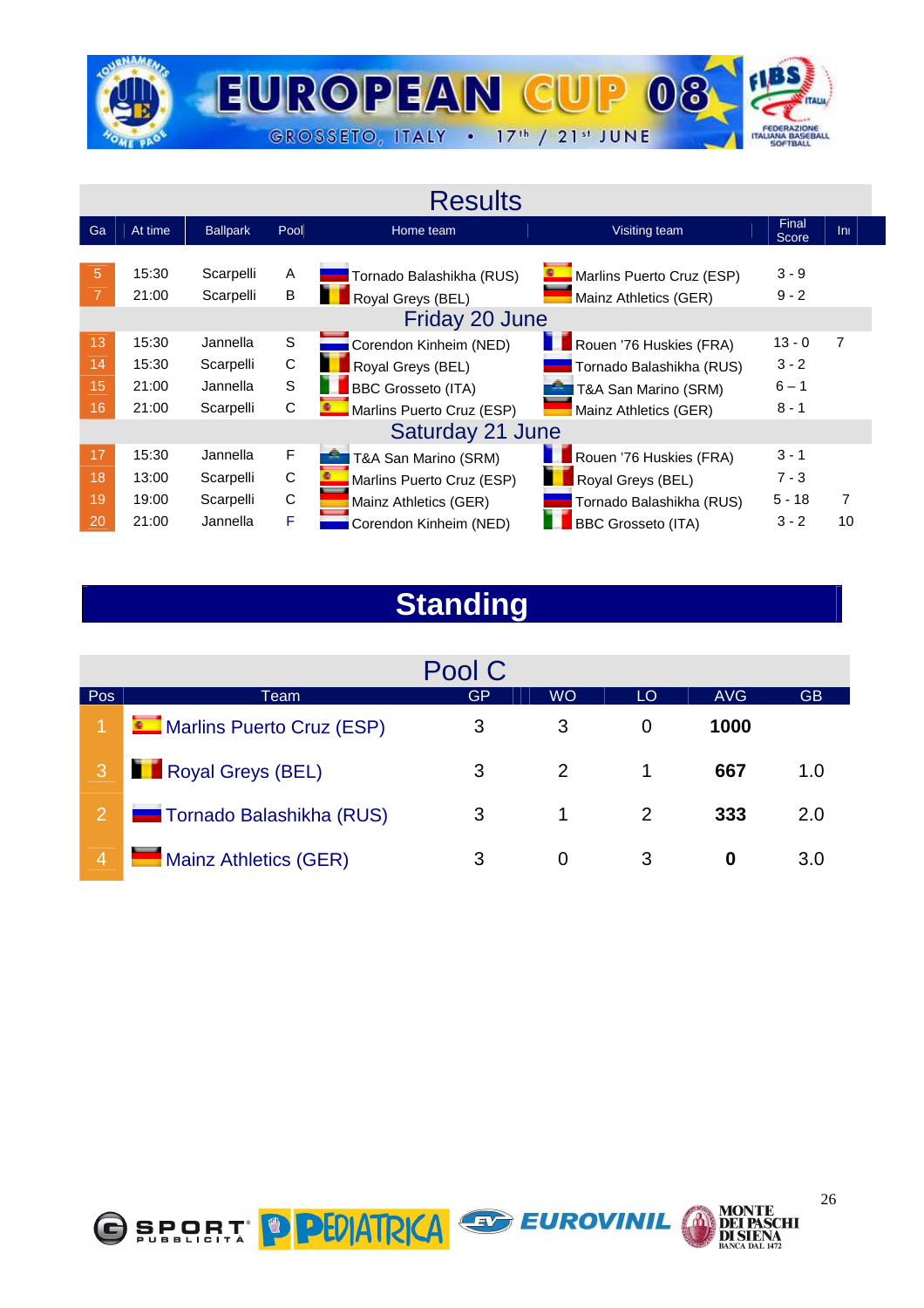



**Corendon Kinheim (NED) - Rouen '76 Huskies (FRA)**

Jun 20, 2008 at Grosseto (R. Jannella)

| ----------<br>----------------<br>3<br>2<br>0<br>PIQUET 2b<br>0<br>0<br>0<br>0<br>0<br>0<br>0<br>0<br>0<br>0<br>0<br>0<br>0<br>3<br>$\mathbf 0$<br>0<br>0<br>0<br>0<br>$\Omega$<br>0<br>0<br>0<br>0<br>0<br>0<br>0<br>SCALABRINI ss<br>0<br>0<br>3<br>2<br>$\mathbf 0$<br>$\mathbf{1}$<br>0<br>0<br>$\Omega$<br>0<br>0<br>0<br>0<br>0<br>$\Omega$<br>$\Omega$<br>HAGIWARA cf<br>0<br>0<br>2<br>0<br>$\mathbf 1$<br>0<br>MARCHE C<br>0<br>$\overline{\phantom{0}}$<br>$\Omega$<br>$\Omega$<br>0<br>0<br>0<br>0<br>0<br>0<br>0<br>0<br>3<br>$\overline{0}$<br>$\Omega$<br>$\mathbf 0$<br>2<br>$\Omega$<br>$\Omega$<br>0<br>$\Omega$<br>$\Omega$<br>0<br>0<br>0<br>$\Omega$<br>$\Omega$<br>$\Omega$<br>GAUTHIER 1b<br>3<br>$\overline{2}$<br>$\Omega$<br>$\Omega$<br>$\Omega$<br>$\Omega$<br>0<br>$\mathbf 0$<br>$\mathbf 0$<br>$\Omega$<br>$\Omega$<br>$\Omega$<br>PERON 1f<br>$\Omega$<br>0<br>0<br>0<br>3<br>$\overline{a}$<br>$\overline{0}$<br>$\Omega$<br>$\Omega$<br>$\Omega$<br>DAVID dh<br>$\Omega$<br>0<br>$\Omega$<br>0<br>$\Omega$<br>0<br>0<br>$\Omega$<br>0<br>1<br>3<br>$\Omega$<br>$\overline{\mathbf{0}}$<br>$\Omega$<br>$\Omega$<br>$\Omega$<br>$\Omega$<br>$\Omega$<br>$\Omega$<br>0<br>$\Omega$<br>$\Omega$<br>$\Omega$<br>$\Omega$<br>$\Omega$<br>$\Omega$<br>ISRAEL 3b<br>3<br>$\Omega$<br>$\overline{\mathbf{0}}$<br>$\Omega$<br>0<br>$\Omega$<br>$\Omega$<br>$\Omega$<br>$\Omega$<br>$\Omega$<br>$\Omega$<br>$\Omega$<br>$\Omega$<br>$\mathbf{1}$<br>$\Omega$<br>BERT rf<br>0<br>$\Omega$<br>$\Omega$<br>$\overline{\phantom{0}}$<br>$\Omega$<br>$\Omega$<br>$\Omega$<br>$\Omega$<br>$\Omega$<br>$\Omega$<br>$\Omega$<br>$\Omega$<br>0<br>$\Omega$<br>$\Omega$<br>$\Omega$<br>$\Omega$<br>SOCHON p<br>0<br>0<br>$\overline{\phantom{0}}$<br>0<br>0<br>0<br>0<br>0<br>0<br>0<br>0<br>0<br>0<br>0<br>0<br>0<br>AOUTIN p<br>$\mathbf 0$<br>0<br>$\mathbf 0$<br>0<br>0<br>0<br>0<br>0<br>0<br>0<br>0<br>0<br>0<br>0<br>0<br>0<br>OUIN p<br>5<br>6<br>$\mathbf 0$<br>1<br>0<br>0<br>1<br>0<br>$\mathbf 0$<br>0<br>$\mathbf{1}$<br>26<br>0<br>0<br>0<br>0<br>$Totals$<br>Corendon Kinheim 13<br>Player<br>H BI<br>2B 3B HR BB<br>SB CS HP SH SF SO IBB KL GDP<br>AB<br>R<br>ROMBLEY cf<br>4<br>0<br>0<br>1<br>0<br>0<br>0<br>0<br>0<br>0<br>0<br>0<br>1<br>1<br>0<br>$\Omega$<br>3<br>$\mathbf 0$<br>0<br>0<br>0<br>$\mathbf 0$<br>$\mathbf 1$<br>1<br>$\mathbf 0$<br>0<br>2<br>$\Omega$<br>CREMER 2b<br>$\mathbf{1}$<br>0<br>0<br>0<br>5<br>2<br>$\overline{4}$<br>KLOOSTER rf<br>2<br>0<br>0<br>0<br>$\Omega$<br>0<br>0<br>0<br>0<br>$\Omega$<br>$\Omega$<br>$\Omega$<br>0<br>5<br>2<br>$\overline{2}$<br>$\Omega$<br>SMEETS C<br>1<br>0<br>$\Omega$<br>0<br>0<br>0<br>0<br>0<br>0<br>$\Omega$<br>$\Omega$<br>$\Omega$<br>3<br>2<br>$\overline{2}$<br>4<br>0<br>1<br>$\mathbf{1}$<br>ENGELHARDT 1b/1f<br>0<br>0<br>$\Omega$<br>0<br>0<br>$\Omega$<br>0<br>0<br>$\Omega$<br>4<br>$\mathbf{1}$<br>2<br>$\Omega$<br>$\mathbf{1}$<br>$\Omega$<br>$\Omega$<br>$\mathbf 0$<br>$\Omega$<br>$\mathbf 0$<br>$\Omega$<br>$\Omega$<br>ROOI 3b<br>$\mathbf{1}$<br>0<br>0<br>$\Omega$<br>2<br>2<br>$\mathbf{1}$<br>0<br>$\Omega$<br>$\mathbf{1}$<br>0<br>$\Omega$<br>$\Omega$<br>$\Omega$<br>0<br>0<br>1<br>$\Omega$<br>0<br>$\Omega$<br>KOOLEN SS<br>3<br>$2\quad 2$<br>1<br>$\mathbf{1}$<br>$\Omega$<br>$\Omega$<br>$\Omega$<br>0<br>0<br>0<br>0<br>1<br>$\Omega$<br>$\Omega$<br>HALMAN dh<br>0<br>2<br>1<br>$\overline{2}$<br>$\mathbf{1}$<br>$\Omega$<br>$\Omega$<br>$\mathbf{1}$<br>$\Omega$<br>0<br>$\Omega$<br>$\Omega$<br>$\Omega$<br>BELJAARDS D 1f<br>0<br>0<br>0<br>0<br>$\mathbf{1}$<br>$\Omega$<br>$\mathbf{1}$<br>$\Omega$<br>$\Omega$<br>$\Omega$<br>$\Omega$<br>$\Omega$<br>$\Omega$<br>0<br>0<br>$\Omega$<br>$\Omega$<br>$\Omega$<br>$\Omega$<br>$\Omega$<br>VERBIJ 1b<br>0<br>0<br>0<br>0<br>0<br>0<br>0<br>0<br>0<br>0<br>0<br>0<br>0<br>BERGMAN p<br>0<br>0<br>0<br>$\mathbf 1$<br>4<br>2<br>2<br>3<br>32 13 15 12<br>1<br>1<br>0<br>0<br>0<br>0<br>0<br>Totals<br>Rouen '76 Huskies<br>IP<br>H R ER BB SO<br>WP HB BK IBB SH SF CI<br>____________________________<br>-----<br>8<br>8<br>5<br>2<br>2<br>$\mathbf 0$<br>$\mathbf 0$<br>0<br>$\mathbf 0$<br>2.2<br>3<br>0<br>0<br>SOCHON L<br>1<br>4<br>2<br>1<br>1<br>2.0<br>3<br>1<br>0<br>0<br>0<br>0<br>0<br>0<br>0<br>AOUTIN<br>1.1<br>4<br>$\mathbf{1}$<br>1<br>0<br>$\mathbf 0$<br>0<br>0<br>0<br>1<br>0<br>1<br>OUIN<br>0<br>0<br>Corendon Kinheim<br>IP<br>H R ER BB SO<br>WP HB BK IBB SH SF CI | 0<br>1<br>$\Omega$<br>0<br>$\Omega$<br>$\Omega$<br>$\Omega$<br>$\Omega$<br>$\Omega$<br>$\Omega$<br>0<br>0 | 2<br>2<br>3<br>4<br>2<br>1<br>$\Omega$<br>$\Omega$ | 1<br>1<br>0<br>0<br>1<br>0<br>0 | 1<br>0<br>1<br>0<br>0<br>0 |
|----------------------------------------------------------------------------------------------------------------------------------------------------------------------------------------------------------------------------------------------------------------------------------------------------------------------------------------------------------------------------------------------------------------------------------------------------------------------------------------------------------------------------------------------------------------------------------------------------------------------------------------------------------------------------------------------------------------------------------------------------------------------------------------------------------------------------------------------------------------------------------------------------------------------------------------------------------------------------------------------------------------------------------------------------------------------------------------------------------------------------------------------------------------------------------------------------------------------------------------------------------------------------------------------------------------------------------------------------------------------------------------------------------------------------------------------------------------------------------------------------------------------------------------------------------------------------------------------------------------------------------------------------------------------------------------------------------------------------------------------------------------------------------------------------------------------------------------------------------------------------------------------------------------------------------------------------------------------------------------------------------------------------------------------------------------------------------------------------------------------------------------------------------------------------------------------------------------------------------------------------------------------------------------------------------------------------------------------------------------------------------------------------------------------------------------------------------------------------------------------------------------------------------------------------------------------------------------------------------------------------------------------------------------------------------------------------------------------------------------------------------------------------------------------------------------------------------------------------------------------------------------------------------------------------------------------------------------------------------------------------------------------------------------------------------------------------------------------------------------------------------------------------------------------------------------------------------------------------------------------------------------------------------------------------------------------------------------------------------------------------------------------------------------------------------------------------------------------------------------------------------------------------------------------------------------------------------------------------------------------------------------------------------------------------------------------------------------------------------------------------------------------------------------------------------------------------------------------------------------------------------------------------------------------------------------------------------------------------------------------------------------------------------------------------------------------------------------------------------------------------------------------------------------------------------------------------------------------------------------------------------------------------------------------------------------------------------------------------------------------------------------------------------------------------------------------------------------------------------|-----------------------------------------------------------------------------------------------------------|----------------------------------------------------|---------------------------------|----------------------------|
|                                                                                                                                                                                                                                                                                                                                                                                                                                                                                                                                                                                                                                                                                                                                                                                                                                                                                                                                                                                                                                                                                                                                                                                                                                                                                                                                                                                                                                                                                                                                                                                                                                                                                                                                                                                                                                                                                                                                                                                                                                                                                                                                                                                                                                                                                                                                                                                                                                                                                                                                                                                                                                                                                                                                                                                                                                                                                                                                                                                                                                                                                                                                                                                                                                                                                                                                                                                                                                                                                                                                                                                                                                                                                                                                                                                                                                                                                                                                                                                                                                                                                                                                                                                                                                                                                                                                                                                                                                                                                  |                                                                                                           |                                                    |                                 |                            |
|                                                                                                                                                                                                                                                                                                                                                                                                                                                                                                                                                                                                                                                                                                                                                                                                                                                                                                                                                                                                                                                                                                                                                                                                                                                                                                                                                                                                                                                                                                                                                                                                                                                                                                                                                                                                                                                                                                                                                                                                                                                                                                                                                                                                                                                                                                                                                                                                                                                                                                                                                                                                                                                                                                                                                                                                                                                                                                                                                                                                                                                                                                                                                                                                                                                                                                                                                                                                                                                                                                                                                                                                                                                                                                                                                                                                                                                                                                                                                                                                                                                                                                                                                                                                                                                                                                                                                                                                                                                                                  |                                                                                                           |                                                    |                                 |                            |
|                                                                                                                                                                                                                                                                                                                                                                                                                                                                                                                                                                                                                                                                                                                                                                                                                                                                                                                                                                                                                                                                                                                                                                                                                                                                                                                                                                                                                                                                                                                                                                                                                                                                                                                                                                                                                                                                                                                                                                                                                                                                                                                                                                                                                                                                                                                                                                                                                                                                                                                                                                                                                                                                                                                                                                                                                                                                                                                                                                                                                                                                                                                                                                                                                                                                                                                                                                                                                                                                                                                                                                                                                                                                                                                                                                                                                                                                                                                                                                                                                                                                                                                                                                                                                                                                                                                                                                                                                                                                                  |                                                                                                           |                                                    |                                 |                            |
|                                                                                                                                                                                                                                                                                                                                                                                                                                                                                                                                                                                                                                                                                                                                                                                                                                                                                                                                                                                                                                                                                                                                                                                                                                                                                                                                                                                                                                                                                                                                                                                                                                                                                                                                                                                                                                                                                                                                                                                                                                                                                                                                                                                                                                                                                                                                                                                                                                                                                                                                                                                                                                                                                                                                                                                                                                                                                                                                                                                                                                                                                                                                                                                                                                                                                                                                                                                                                                                                                                                                                                                                                                                                                                                                                                                                                                                                                                                                                                                                                                                                                                                                                                                                                                                                                                                                                                                                                                                                                  |                                                                                                           |                                                    |                                 |                            |
|                                                                                                                                                                                                                                                                                                                                                                                                                                                                                                                                                                                                                                                                                                                                                                                                                                                                                                                                                                                                                                                                                                                                                                                                                                                                                                                                                                                                                                                                                                                                                                                                                                                                                                                                                                                                                                                                                                                                                                                                                                                                                                                                                                                                                                                                                                                                                                                                                                                                                                                                                                                                                                                                                                                                                                                                                                                                                                                                                                                                                                                                                                                                                                                                                                                                                                                                                                                                                                                                                                                                                                                                                                                                                                                                                                                                                                                                                                                                                                                                                                                                                                                                                                                                                                                                                                                                                                                                                                                                                  |                                                                                                           |                                                    |                                 |                            |
|                                                                                                                                                                                                                                                                                                                                                                                                                                                                                                                                                                                                                                                                                                                                                                                                                                                                                                                                                                                                                                                                                                                                                                                                                                                                                                                                                                                                                                                                                                                                                                                                                                                                                                                                                                                                                                                                                                                                                                                                                                                                                                                                                                                                                                                                                                                                                                                                                                                                                                                                                                                                                                                                                                                                                                                                                                                                                                                                                                                                                                                                                                                                                                                                                                                                                                                                                                                                                                                                                                                                                                                                                                                                                                                                                                                                                                                                                                                                                                                                                                                                                                                                                                                                                                                                                                                                                                                                                                                                                  |                                                                                                           |                                                    |                                 |                            |
|                                                                                                                                                                                                                                                                                                                                                                                                                                                                                                                                                                                                                                                                                                                                                                                                                                                                                                                                                                                                                                                                                                                                                                                                                                                                                                                                                                                                                                                                                                                                                                                                                                                                                                                                                                                                                                                                                                                                                                                                                                                                                                                                                                                                                                                                                                                                                                                                                                                                                                                                                                                                                                                                                                                                                                                                                                                                                                                                                                                                                                                                                                                                                                                                                                                                                                                                                                                                                                                                                                                                                                                                                                                                                                                                                                                                                                                                                                                                                                                                                                                                                                                                                                                                                                                                                                                                                                                                                                                                                  |                                                                                                           |                                                    |                                 | 0                          |
|                                                                                                                                                                                                                                                                                                                                                                                                                                                                                                                                                                                                                                                                                                                                                                                                                                                                                                                                                                                                                                                                                                                                                                                                                                                                                                                                                                                                                                                                                                                                                                                                                                                                                                                                                                                                                                                                                                                                                                                                                                                                                                                                                                                                                                                                                                                                                                                                                                                                                                                                                                                                                                                                                                                                                                                                                                                                                                                                                                                                                                                                                                                                                                                                                                                                                                                                                                                                                                                                                                                                                                                                                                                                                                                                                                                                                                                                                                                                                                                                                                                                                                                                                                                                                                                                                                                                                                                                                                                                                  |                                                                                                           |                                                    | 1                               | 1                          |
|                                                                                                                                                                                                                                                                                                                                                                                                                                                                                                                                                                                                                                                                                                                                                                                                                                                                                                                                                                                                                                                                                                                                                                                                                                                                                                                                                                                                                                                                                                                                                                                                                                                                                                                                                                                                                                                                                                                                                                                                                                                                                                                                                                                                                                                                                                                                                                                                                                                                                                                                                                                                                                                                                                                                                                                                                                                                                                                                                                                                                                                                                                                                                                                                                                                                                                                                                                                                                                                                                                                                                                                                                                                                                                                                                                                                                                                                                                                                                                                                                                                                                                                                                                                                                                                                                                                                                                                                                                                                                  |                                                                                                           | 3                                                  | $\Omega$                        | 1                          |
|                                                                                                                                                                                                                                                                                                                                                                                                                                                                                                                                                                                                                                                                                                                                                                                                                                                                                                                                                                                                                                                                                                                                                                                                                                                                                                                                                                                                                                                                                                                                                                                                                                                                                                                                                                                                                                                                                                                                                                                                                                                                                                                                                                                                                                                                                                                                                                                                                                                                                                                                                                                                                                                                                                                                                                                                                                                                                                                                                                                                                                                                                                                                                                                                                                                                                                                                                                                                                                                                                                                                                                                                                                                                                                                                                                                                                                                                                                                                                                                                                                                                                                                                                                                                                                                                                                                                                                                                                                                                                  |                                                                                                           | 1                                                  | 0                               | $\Omega$                   |
|                                                                                                                                                                                                                                                                                                                                                                                                                                                                                                                                                                                                                                                                                                                                                                                                                                                                                                                                                                                                                                                                                                                                                                                                                                                                                                                                                                                                                                                                                                                                                                                                                                                                                                                                                                                                                                                                                                                                                                                                                                                                                                                                                                                                                                                                                                                                                                                                                                                                                                                                                                                                                                                                                                                                                                                                                                                                                                                                                                                                                                                                                                                                                                                                                                                                                                                                                                                                                                                                                                                                                                                                                                                                                                                                                                                                                                                                                                                                                                                                                                                                                                                                                                                                                                                                                                                                                                                                                                                                                  |                                                                                                           | 0                                                  | 0                               | 0                          |
|                                                                                                                                                                                                                                                                                                                                                                                                                                                                                                                                                                                                                                                                                                                                                                                                                                                                                                                                                                                                                                                                                                                                                                                                                                                                                                                                                                                                                                                                                                                                                                                                                                                                                                                                                                                                                                                                                                                                                                                                                                                                                                                                                                                                                                                                                                                                                                                                                                                                                                                                                                                                                                                                                                                                                                                                                                                                                                                                                                                                                                                                                                                                                                                                                                                                                                                                                                                                                                                                                                                                                                                                                                                                                                                                                                                                                                                                                                                                                                                                                                                                                                                                                                                                                                                                                                                                                                                                                                                                                  |                                                                                                           | $\mathbf 0$                                        | 0                               | 0                          |
|                                                                                                                                                                                                                                                                                                                                                                                                                                                                                                                                                                                                                                                                                                                                                                                                                                                                                                                                                                                                                                                                                                                                                                                                                                                                                                                                                                                                                                                                                                                                                                                                                                                                                                                                                                                                                                                                                                                                                                                                                                                                                                                                                                                                                                                                                                                                                                                                                                                                                                                                                                                                                                                                                                                                                                                                                                                                                                                                                                                                                                                                                                                                                                                                                                                                                                                                                                                                                                                                                                                                                                                                                                                                                                                                                                                                                                                                                                                                                                                                                                                                                                                                                                                                                                                                                                                                                                                                                                                                                  | 1                                                                                                         | 18                                                 | 4                               | 4                          |
|                                                                                                                                                                                                                                                                                                                                                                                                                                                                                                                                                                                                                                                                                                                                                                                                                                                                                                                                                                                                                                                                                                                                                                                                                                                                                                                                                                                                                                                                                                                                                                                                                                                                                                                                                                                                                                                                                                                                                                                                                                                                                                                                                                                                                                                                                                                                                                                                                                                                                                                                                                                                                                                                                                                                                                                                                                                                                                                                                                                                                                                                                                                                                                                                                                                                                                                                                                                                                                                                                                                                                                                                                                                                                                                                                                                                                                                                                                                                                                                                                                                                                                                                                                                                                                                                                                                                                                                                                                                                                  |                                                                                                           |                                                    |                                 |                            |
|                                                                                                                                                                                                                                                                                                                                                                                                                                                                                                                                                                                                                                                                                                                                                                                                                                                                                                                                                                                                                                                                                                                                                                                                                                                                                                                                                                                                                                                                                                                                                                                                                                                                                                                                                                                                                                                                                                                                                                                                                                                                                                                                                                                                                                                                                                                                                                                                                                                                                                                                                                                                                                                                                                                                                                                                                                                                                                                                                                                                                                                                                                                                                                                                                                                                                                                                                                                                                                                                                                                                                                                                                                                                                                                                                                                                                                                                                                                                                                                                                                                                                                                                                                                                                                                                                                                                                                                                                                                                                  |                                                                                                           | PO A<br>----------                                 |                                 | Е                          |
|                                                                                                                                                                                                                                                                                                                                                                                                                                                                                                                                                                                                                                                                                                                                                                                                                                                                                                                                                                                                                                                                                                                                                                                                                                                                                                                                                                                                                                                                                                                                                                                                                                                                                                                                                                                                                                                                                                                                                                                                                                                                                                                                                                                                                                                                                                                                                                                                                                                                                                                                                                                                                                                                                                                                                                                                                                                                                                                                                                                                                                                                                                                                                                                                                                                                                                                                                                                                                                                                                                                                                                                                                                                                                                                                                                                                                                                                                                                                                                                                                                                                                                                                                                                                                                                                                                                                                                                                                                                                                  | 0                                                                                                         | 1                                                  | 0                               | 0                          |
|                                                                                                                                                                                                                                                                                                                                                                                                                                                                                                                                                                                                                                                                                                                                                                                                                                                                                                                                                                                                                                                                                                                                                                                                                                                                                                                                                                                                                                                                                                                                                                                                                                                                                                                                                                                                                                                                                                                                                                                                                                                                                                                                                                                                                                                                                                                                                                                                                                                                                                                                                                                                                                                                                                                                                                                                                                                                                                                                                                                                                                                                                                                                                                                                                                                                                                                                                                                                                                                                                                                                                                                                                                                                                                                                                                                                                                                                                                                                                                                                                                                                                                                                                                                                                                                                                                                                                                                                                                                                                  | $\Omega$                                                                                                  | 5                                                  | 1                               | 0                          |
|                                                                                                                                                                                                                                                                                                                                                                                                                                                                                                                                                                                                                                                                                                                                                                                                                                                                                                                                                                                                                                                                                                                                                                                                                                                                                                                                                                                                                                                                                                                                                                                                                                                                                                                                                                                                                                                                                                                                                                                                                                                                                                                                                                                                                                                                                                                                                                                                                                                                                                                                                                                                                                                                                                                                                                                                                                                                                                                                                                                                                                                                                                                                                                                                                                                                                                                                                                                                                                                                                                                                                                                                                                                                                                                                                                                                                                                                                                                                                                                                                                                                                                                                                                                                                                                                                                                                                                                                                                                                                  | $\Omega$                                                                                                  | 0                                                  | 0                               | 0                          |
|                                                                                                                                                                                                                                                                                                                                                                                                                                                                                                                                                                                                                                                                                                                                                                                                                                                                                                                                                                                                                                                                                                                                                                                                                                                                                                                                                                                                                                                                                                                                                                                                                                                                                                                                                                                                                                                                                                                                                                                                                                                                                                                                                                                                                                                                                                                                                                                                                                                                                                                                                                                                                                                                                                                                                                                                                                                                                                                                                                                                                                                                                                                                                                                                                                                                                                                                                                                                                                                                                                                                                                                                                                                                                                                                                                                                                                                                                                                                                                                                                                                                                                                                                                                                                                                                                                                                                                                                                                                                                  | 0                                                                                                         | 5                                                  | 2                               | 0                          |
|                                                                                                                                                                                                                                                                                                                                                                                                                                                                                                                                                                                                                                                                                                                                                                                                                                                                                                                                                                                                                                                                                                                                                                                                                                                                                                                                                                                                                                                                                                                                                                                                                                                                                                                                                                                                                                                                                                                                                                                                                                                                                                                                                                                                                                                                                                                                                                                                                                                                                                                                                                                                                                                                                                                                                                                                                                                                                                                                                                                                                                                                                                                                                                                                                                                                                                                                                                                                                                                                                                                                                                                                                                                                                                                                                                                                                                                                                                                                                                                                                                                                                                                                                                                                                                                                                                                                                                                                                                                                                  | $\Omega$                                                                                                  | 6                                                  | 0                               | 0                          |
|                                                                                                                                                                                                                                                                                                                                                                                                                                                                                                                                                                                                                                                                                                                                                                                                                                                                                                                                                                                                                                                                                                                                                                                                                                                                                                                                                                                                                                                                                                                                                                                                                                                                                                                                                                                                                                                                                                                                                                                                                                                                                                                                                                                                                                                                                                                                                                                                                                                                                                                                                                                                                                                                                                                                                                                                                                                                                                                                                                                                                                                                                                                                                                                                                                                                                                                                                                                                                                                                                                                                                                                                                                                                                                                                                                                                                                                                                                                                                                                                                                                                                                                                                                                                                                                                                                                                                                                                                                                                                  | $\Omega$                                                                                                  | 0                                                  | 2                               | 0                          |
|                                                                                                                                                                                                                                                                                                                                                                                                                                                                                                                                                                                                                                                                                                                                                                                                                                                                                                                                                                                                                                                                                                                                                                                                                                                                                                                                                                                                                                                                                                                                                                                                                                                                                                                                                                                                                                                                                                                                                                                                                                                                                                                                                                                                                                                                                                                                                                                                                                                                                                                                                                                                                                                                                                                                                                                                                                                                                                                                                                                                                                                                                                                                                                                                                                                                                                                                                                                                                                                                                                                                                                                                                                                                                                                                                                                                                                                                                                                                                                                                                                                                                                                                                                                                                                                                                                                                                                                                                                                                                  | $\Omega$                                                                                                  | 0                                                  | 4                               | 0                          |
|                                                                                                                                                                                                                                                                                                                                                                                                                                                                                                                                                                                                                                                                                                                                                                                                                                                                                                                                                                                                                                                                                                                                                                                                                                                                                                                                                                                                                                                                                                                                                                                                                                                                                                                                                                                                                                                                                                                                                                                                                                                                                                                                                                                                                                                                                                                                                                                                                                                                                                                                                                                                                                                                                                                                                                                                                                                                                                                                                                                                                                                                                                                                                                                                                                                                                                                                                                                                                                                                                                                                                                                                                                                                                                                                                                                                                                                                                                                                                                                                                                                                                                                                                                                                                                                                                                                                                                                                                                                                                  | 1                                                                                                         | 0                                                  | 0                               | 0                          |
|                                                                                                                                                                                                                                                                                                                                                                                                                                                                                                                                                                                                                                                                                                                                                                                                                                                                                                                                                                                                                                                                                                                                                                                                                                                                                                                                                                                                                                                                                                                                                                                                                                                                                                                                                                                                                                                                                                                                                                                                                                                                                                                                                                                                                                                                                                                                                                                                                                                                                                                                                                                                                                                                                                                                                                                                                                                                                                                                                                                                                                                                                                                                                                                                                                                                                                                                                                                                                                                                                                                                                                                                                                                                                                                                                                                                                                                                                                                                                                                                                                                                                                                                                                                                                                                                                                                                                                                                                                                                                  | $\Omega$                                                                                                  | 1                                                  | 0                               | 0                          |
|                                                                                                                                                                                                                                                                                                                                                                                                                                                                                                                                                                                                                                                                                                                                                                                                                                                                                                                                                                                                                                                                                                                                                                                                                                                                                                                                                                                                                                                                                                                                                                                                                                                                                                                                                                                                                                                                                                                                                                                                                                                                                                                                                                                                                                                                                                                                                                                                                                                                                                                                                                                                                                                                                                                                                                                                                                                                                                                                                                                                                                                                                                                                                                                                                                                                                                                                                                                                                                                                                                                                                                                                                                                                                                                                                                                                                                                                                                                                                                                                                                                                                                                                                                                                                                                                                                                                                                                                                                                                                  | $\Omega$                                                                                                  | 3                                                  | 0                               | 0                          |
|                                                                                                                                                                                                                                                                                                                                                                                                                                                                                                                                                                                                                                                                                                                                                                                                                                                                                                                                                                                                                                                                                                                                                                                                                                                                                                                                                                                                                                                                                                                                                                                                                                                                                                                                                                                                                                                                                                                                                                                                                                                                                                                                                                                                                                                                                                                                                                                                                                                                                                                                                                                                                                                                                                                                                                                                                                                                                                                                                                                                                                                                                                                                                                                                                                                                                                                                                                                                                                                                                                                                                                                                                                                                                                                                                                                                                                                                                                                                                                                                                                                                                                                                                                                                                                                                                                                                                                                                                                                                                  | 0                                                                                                         | 0                                                  | 0                               | 0                          |
|                                                                                                                                                                                                                                                                                                                                                                                                                                                                                                                                                                                                                                                                                                                                                                                                                                                                                                                                                                                                                                                                                                                                                                                                                                                                                                                                                                                                                                                                                                                                                                                                                                                                                                                                                                                                                                                                                                                                                                                                                                                                                                                                                                                                                                                                                                                                                                                                                                                                                                                                                                                                                                                                                                                                                                                                                                                                                                                                                                                                                                                                                                                                                                                                                                                                                                                                                                                                                                                                                                                                                                                                                                                                                                                                                                                                                                                                                                                                                                                                                                                                                                                                                                                                                                                                                                                                                                                                                                                                                  | 1                                                                                                         | 21                                                 | 9                               | 0                          |
|                                                                                                                                                                                                                                                                                                                                                                                                                                                                                                                                                                                                                                                                                                                                                                                                                                                                                                                                                                                                                                                                                                                                                                                                                                                                                                                                                                                                                                                                                                                                                                                                                                                                                                                                                                                                                                                                                                                                                                                                                                                                                                                                                                                                                                                                                                                                                                                                                                                                                                                                                                                                                                                                                                                                                                                                                                                                                                                                                                                                                                                                                                                                                                                                                                                                                                                                                                                                                                                                                                                                                                                                                                                                                                                                                                                                                                                                                                                                                                                                                                                                                                                                                                                                                                                                                                                                                                                                                                                                                  | 2B 3B HR                                                                                                  |                                                    | AB BF                           | FO GO                      |
|                                                                                                                                                                                                                                                                                                                                                                                                                                                                                                                                                                                                                                                                                                                                                                                                                                                                                                                                                                                                                                                                                                                                                                                                                                                                                                                                                                                                                                                                                                                                                                                                                                                                                                                                                                                                                                                                                                                                                                                                                                                                                                                                                                                                                                                                                                                                                                                                                                                                                                                                                                                                                                                                                                                                                                                                                                                                                                                                                                                                                                                                                                                                                                                                                                                                                                                                                                                                                                                                                                                                                                                                                                                                                                                                                                                                                                                                                                                                                                                                                                                                                                                                                                                                                                                                                                                                                                                                                                                                                  | 0                                                                                                         | $\mathbf{1}$                                       | 16 21                           | 2<br>3                     |
|                                                                                                                                                                                                                                                                                                                                                                                                                                                                                                                                                                                                                                                                                                                                                                                                                                                                                                                                                                                                                                                                                                                                                                                                                                                                                                                                                                                                                                                                                                                                                                                                                                                                                                                                                                                                                                                                                                                                                                                                                                                                                                                                                                                                                                                                                                                                                                                                                                                                                                                                                                                                                                                                                                                                                                                                                                                                                                                                                                                                                                                                                                                                                                                                                                                                                                                                                                                                                                                                                                                                                                                                                                                                                                                                                                                                                                                                                                                                                                                                                                                                                                                                                                                                                                                                                                                                                                                                                                                                                  | 0                                                                                                         | 0                                                  | 9<br>-11                        | 5<br>0                     |
|                                                                                                                                                                                                                                                                                                                                                                                                                                                                                                                                                                                                                                                                                                                                                                                                                                                                                                                                                                                                                                                                                                                                                                                                                                                                                                                                                                                                                                                                                                                                                                                                                                                                                                                                                                                                                                                                                                                                                                                                                                                                                                                                                                                                                                                                                                                                                                                                                                                                                                                                                                                                                                                                                                                                                                                                                                                                                                                                                                                                                                                                                                                                                                                                                                                                                                                                                                                                                                                                                                                                                                                                                                                                                                                                                                                                                                                                                                                                                                                                                                                                                                                                                                                                                                                                                                                                                                                                                                                                                  | $\mathbf{1}$                                                                                              | 0<br>7                                             | $_{\rm 8}$                      | 3<br>1                     |
|                                                                                                                                                                                                                                                                                                                                                                                                                                                                                                                                                                                                                                                                                                                                                                                                                                                                                                                                                                                                                                                                                                                                                                                                                                                                                                                                                                                                                                                                                                                                                                                                                                                                                                                                                                                                                                                                                                                                                                                                                                                                                                                                                                                                                                                                                                                                                                                                                                                                                                                                                                                                                                                                                                                                                                                                                                                                                                                                                                                                                                                                                                                                                                                                                                                                                                                                                                                                                                                                                                                                                                                                                                                                                                                                                                                                                                                                                                                                                                                                                                                                                                                                                                                                                                                                                                                                                                                                                                                                                  | 2B 3B HR                                                                                                  |                                                    | AB BF                           | FO GO                      |
| 7.0<br>6<br>0<br>0<br>5<br>0<br>0<br>0<br>0<br>0<br>0<br>0<br>BERGMAN W<br>1<br>1                                                                                                                                                                                                                                                                                                                                                                                                                                                                                                                                                                                                                                                                                                                                                                                                                                                                                                                                                                                                                                                                                                                                                                                                                                                                                                                                                                                                                                                                                                                                                                                                                                                                                                                                                                                                                                                                                                                                                                                                                                                                                                                                                                                                                                                                                                                                                                                                                                                                                                                                                                                                                                                                                                                                                                                                                                                                                                                                                                                                                                                                                                                                                                                                                                                                                                                                                                                                                                                                                                                                                                                                                                                                                                                                                                                                                                                                                                                                                                                                                                                                                                                                                                                                                                                                                                                                                                                                | 0<br>$\overline{\phantom{0}}$                                                                             |                                                    | 26 27                           | 7<br>- 8                   |
| Umpires - HP: DE FRANCESCHI Sante (ITA) 1B: CAPPUCCINI Alessandro (ITA)<br>BESZCZYNSKI Dana (AUT)<br>Scorers: SOJAT Erika (ITA), BERNASCONI Cristina (ITA)<br>$T.C.$ : STROM Peter (SWE)<br>Start: 15:30<br>Time: $1:58$<br>Attendance: 100                                                                                                                                                                                                                                                                                                                                                                                                                                                                                                                                                                                                                                                                                                                                                                                                                                                                                                                                                                                                                                                                                                                                                                                                                                                                                                                                                                                                                                                                                                                                                                                                                                                                                                                                                                                                                                                                                                                                                                                                                                                                                                                                                                                                                                                                                                                                                                                                                                                                                                                                                                                                                                                                                                                                                                                                                                                                                                                                                                                                                                                                                                                                                                                                                                                                                                                                                                                                                                                                                                                                                                                                                                                                                                                                                                                                                                                                                                                                                                                                                                                                                                                                                                                                                                      |                                                                                                           | 3B:                                                |                                 |                            |

 Game notes: Game: 13

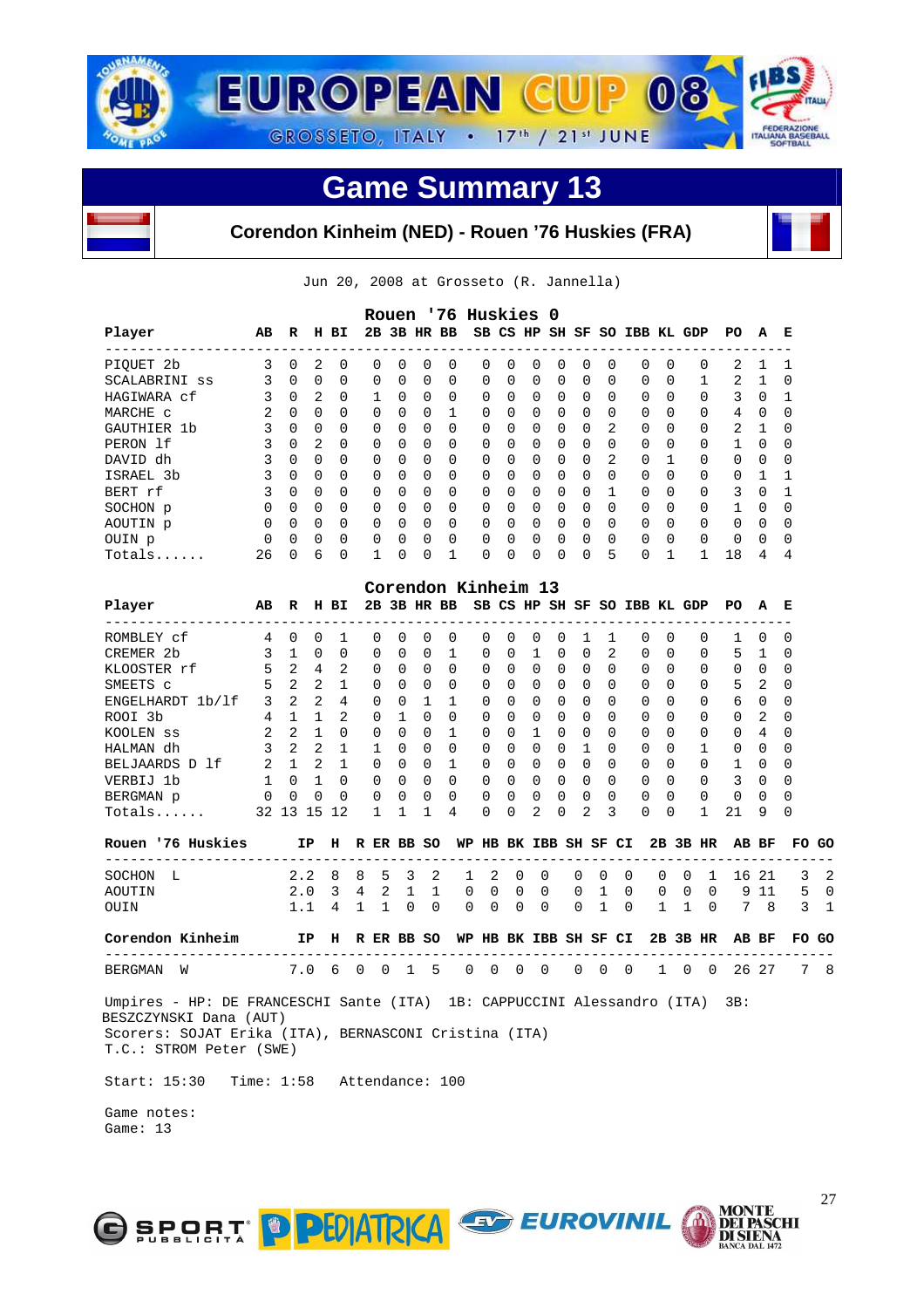

#### **Royal Greys (BEL) - Tornado Balashikha (RUS)**

Jun 20, 2008 at Grosseto (S. Scarpelli)

|                         |          |               |               |                |                |              |              | Tornado Balashikha 2 |          |              |          |          |              |              |                     |                |          |          |          |              |
|-------------------------|----------|---------------|---------------|----------------|----------------|--------------|--------------|----------------------|----------|--------------|----------|----------|--------------|--------------|---------------------|----------------|----------|----------|----------|--------------|
| Player                  | AB       | R             | н             | вI             |                |              |              | 2B 3B HR BB          |          | SB CS HP     |          |          |              |              | SH SF SO IBB KL GDP |                |          | PO.      | A        | Е            |
| BOLOTIN <sub>3b</sub>   |          |               | 2             | $\Omega$       |                | $\cap$       | <sup>0</sup> | 2                    | $\Omega$ |              | $\Omega$ | $\Omega$ | $\Omega$     | $\Omega$     | $\Omega$            | $\Omega$       | $\Omega$ | $\Omega$ | 2        |              |
| VASILIEV C              | 4        | $\Omega$      |               | $\Omega$       |                | $\cap$       | $\Omega$     |                      |          | $\Omega$     | $\Omega$ | $\Omega$ | $\Omega$     | 2            | $\Omega$            | $\Omega$       | $\Omega$ | 10       | $\Omega$ | ∩            |
| PLATONOV <sub>2</sub> b | 4        | $\Omega$      | $\Omega$      | $\Omega$       | $\Omega$       | $\Omega$     | $\Omega$     | $\Omega$             | $\Omega$ | $\Omega$     | $\Omega$ | $\Omega$ | $\Omega$     | 2            | $\Omega$            |                | $\Omega$ | $\Omega$ |          |              |
| TOROPOV rf              | 4        | $\Omega$      | $\Omega$      | $\Omega$       | $\Omega$       | $\Omega$     | $\Omega$     | $\Omega$             | $\Omega$ | $\Omega$     | $\Omega$ | $\Omega$ | $\Omega$     | 3            | $\Omega$            | <sup>0</sup>   | $\Omega$ | 0        | $\Omega$ | <sup>0</sup> |
| KRIPOCHIN dh/p          | 4        | 0             | 2             | 2              | $\Omega$       | $\Omega$     | $\Omega$     | $\Omega$             | $\Omega$ | $\Omega$     | $\Omega$ | $\Omega$ | $\Omega$     | 0            | $\Omega$            | <sup>0</sup>   | $\Omega$ | 0        |          | <sup>0</sup> |
| SAMCHUK cf              | 3.       | $\Omega$      | $\Omega$      | $\Omega$       | $\Omega$       | $\cap$       | $\Omega$     |                      |          | <sup>n</sup> | $\Omega$ | $\Omega$ | $\Omega$     | 3            | $\Omega$            | $\mathfrak{D}$ | $\Omega$ | 0        | $\cap$   | $\Omega$     |
| FURSIN cf               | $\Omega$ | $\Omega$      | $\Omega$      | $\Omega$       | $\Omega$       | $\Omega$     | $\Omega$     | $\Omega$             | $\Omega$ | $\Omega$     | $\Omega$ | $\Omega$ | $\Omega$     | <sup>0</sup> | $\Omega$            | <sup>0</sup>   | $\Omega$ | $\Omega$ | $\Omega$ | $\Omega$     |
| VASHAKIDZE 1f           | 3        | $\Omega$      | $\mathcal{D}$ | $\Omega$       | $\Omega$       | $\cap$       | $\Omega$     | $\Omega$             | $\Omega$ | <sup>n</sup> |          | $\Omega$ | $\Omega$     | $\cap$       | $\Omega$            | U              | $\Omega$ | 0        | $\cap$   | $\Omega$     |
| KULIK ss                |          | $\Omega$      | 0             | $\Omega$       | $\Omega$       | $\Omega$     | $\Omega$     |                      | $\Omega$ | <sup>0</sup> | $\Omega$ | $\Omega$ | $\Omega$     |              | $\Omega$            |                | $\Omega$ | 0        | 5        | $\Omega$     |
| FEDOROV 1b              | 3.       |               | $\Omega$      | $\Omega$       | $\Omega$       | <sup>n</sup> | $\Omega$     |                      |          | <sup>n</sup> | $\Omega$ | $\Omega$ | $\Omega$     | $\cap$       | $\Omega$            | $\Omega$       | $\Omega$ | 14       | $\cap$   | $\Omega$     |
| AHEARNE p               | $\Omega$ | $\Omega$      | $\Omega$      | $\Omega$       | $\Omega$       | $\cap$       | $\Omega$     | $\Omega$             | $\Omega$ | $\cap$       | $\Omega$ | $\Omega$ | $\Omega$     | $\Omega$     | $\Omega$            | $\Omega$       | $\Omega$ | $\Omega$ | 2        | $\Omega$     |
| $Totals$                | 31       | $\mathcal{L}$ | 7             | $\mathfrak{D}$ | $\mathfrak{D}$ | $\cap$       | $\Omega$     | 6                    | ζ        |              |          | $\Omega$ | <sup>n</sup> | 11           | $\Omega$            | 4              | $\Omega$ | 24       | 11       | 2            |

|                                                                                |                                            |                     |                  |              |             |                |             |                | Royal Greys 3                      |              |              |                   |                |                          |                |                |                       |                                          |             |                |                                    |                         |                |            |
|--------------------------------------------------------------------------------|--------------------------------------------|---------------------|------------------|--------------|-------------|----------------|-------------|----------------|------------------------------------|--------------|--------------|-------------------|----------------|--------------------------|----------------|----------------|-----------------------|------------------------------------------|-------------|----------------|------------------------------------|-------------------------|----------------|------------|
| Player                                                                         | AВ                                         |                     |                  | R H BI       |             |                |             |                |                                    |              |              |                   |                |                          |                |                |                       | 2B 3B HR BB SB CS HP SH SF SO IBB KL GDP |             |                | PO –                               | A                       | E              |            |
| VAN DER MEIR 2b                                                                | 4                                          |                     | $0\quad1$        | $\mathbf{1}$ |             | $\Omega$       | $\Omega$    | $\Omega$       | $\Omega$                           |              | $\Omega$     | $\Omega$          | $\Omega$       | $\Omega$                 | $\Omega$       | 1              |                       | $\Omega$                                 | $\Omega$    | $\Omega$       | $\mathbf{2}$                       | 2                       | 0              |            |
| MERTENS cf                                                                     |                                            | 4 1                 | $\overline{0}$   | $\Omega$     |             | $\Omega$       | $\Omega$    | $\Omega$       | $\Omega$                           |              | $\Omega$     | $\Omega$          | $\Omega$       | 0                        | $\Omega$       | 1              |                       | $\Omega$                                 | $\Omega$    | $\Omega$       | $\Omega$                           | $\overline{0}$          | 0              |            |
| ROSIERS 3b                                                                     |                                            | $3 \quad 0 \quad 0$ |                  | $\Omega$     |             | $\Omega$       | $\Omega$    | $\Omega$       | $\Omega$                           |              | $\Omega$     | $\Omega$          |                | $0\quad1$                |                | $0\quad 2$     |                       | $0\quad1$                                |             | $\Omega$       | $1\quad1$                          |                         | 0              |            |
| BELL ss/p                                                                      |                                            | $4 \quad 1 \quad 3$ |                  | 1            |             | 1              | $\Omega$    | 1              | $\Omega$                           |              | $\Omega$     | $\Omega$          |                | $0 \quad 0$              |                | $0 \quad 0$    |                       | $\Omega$                                 | $\Omega$    | $\Omega$       | 1                                  | $\overline{\mathbf{3}}$ | 0              |            |
| KNOLLENBURG 1b                                                                 | 3                                          | $0\quad1$           |                  | $\mathbf{1}$ |             | 1              | $\Omega$    | $\Omega$       | $\mathbf{1}$                       |              | $\Omega$     | 1                 |                | $0 \quad 0$              |                | $0\quad1$      |                       | $\Omega$                                 | $\Omega$    | $\Omega$       | 11                                 | $\bigcirc$              | 0              |            |
| WYBO rf                                                                        |                                            | $4 \quad 0 \quad 0$ |                  | $\cap$       |             | $\Omega$       | $\Omega$    | $\Omega$       | $\Omega$                           |              | $\Omega$     | $\Omega$          | $\Omega$       | $\overline{0}$           | $\Omega$       | $\overline{a}$ |                       | $\Omega$                                 | $\Omega$    | $\Omega$       | $\Omega$                           | $\Omega$                | 0              |            |
| HERSSENS c                                                                     | 3                                          | $\overline{1}$      | $\bigcap$        | $\Omega$     |             | $\Omega$       | $\Omega$    | $\Omega$       | $\mathbf{1}$                       |              | $\Omega$     | $\Omega$          | $\Omega$       | $\overline{0}$           | $\Omega$       | $\mathfrak{D}$ |                       | $\Omega$                                 | $\Omega$    | $\Omega$       | 10                                 | 2                       | $\Omega$       |            |
| DECKERS 1f                                                                     | 2                                          |                     | $0\quad1$        | $\Omega$     |             | $\mathbf{1}$   | $\Omega$    | $\Omega$       | $\Omega$                           |              | $\Omega$     | $\Omega$          | 0              | $\overline{0}$           | $\Omega$       | $\Omega$       |                       | $\Omega$                                 | $\Omega$    | $\Omega$       | $\Omega$                           | $\overline{0}$          | 0              |            |
| VANTHILLO 1 f/ss<br>ROEVENS dh 3 0 1<br>VAN HOOF 1 f 0 0 0<br>HOWARD r         |                                            |                     |                  | $\Omega$     |             | $\Omega$       | $\Omega$    | $\Omega$       | $\Omega$                           |              | $\Omega$     | $\Omega$          | $\Omega$       | $\bigcirc$               | $\Omega$       | $\Omega$       |                       | $\Omega$                                 | $\Omega$    | $\Omega$       | 0                                  | $\overline{0}$          | $\Omega$       |            |
|                                                                                |                                            |                     |                  | $\Omega$     |             | $\Omega$       | $\Omega$    | $\Omega$       | $\Omega$                           |              | $\mathbf{1}$ | $\Omega$          | $\Omega$       | $\overline{0}$           | $\Omega$       | $\Omega$       |                       | $\Omega$                                 | $\Omega$    | $\Omega$       | $\Omega$                           | $\overline{0}$          | $\Omega$       |            |
|                                                                                |                                            |                     |                  | $\Omega$     |             | $\Omega$       | $\Omega$    | $\Omega$       | $\Omega$                           |              | $\Omega$     | $\Omega$          |                | $0 \quad 0$              | $\Omega$       | $\Omega$       |                       | $\Omega$                                 | $\Omega$    | $\Omega$       | $0 \quad 0$                        |                         | $\Omega$       |            |
| HOWARD p                                                                       | $\begin{matrix} 0 & 0 & 0 \end{matrix}$    |                     |                  | $\Omega$     |             | $\overline{0}$ | $\Omega$    | $\Omega$       | $\Omega$                           |              |              |                   |                | $0\quad 0\quad 0\quad 0$ | $\Omega$       | $\overline{0}$ |                       | $0 \quad 0$                              |             | $\Omega$       | 2                                  | $\overline{\mathbf{3}}$ | $\Omega$       |            |
| DE JONGH p                                                                     |                                            | $0\quad 0\quad 0$   |                  | $\Omega$     |             | $\overline{0}$ | $\mathbf 0$ | $\overline{0}$ | $\Omega$                           |              | $\mathbf 0$  | $\mathbf 0$       |                | $0\quad 0$               | $\mathbf 0$    | $\bigcirc$     |                       | $\Omega$                                 | $\Omega$    | $\Omega$       | $\mathbf 0$                        | $\Omega$                | $\Omega$       |            |
| $Totals$                                                                       | 31                                         |                     | $3 \overline{7}$ | 3            |             | $\overline{3}$ | $\Omega$    | 1              | 2                                  |              | 1            | 1                 | 0              | 1                        | $\Omega$       | 9              |                       | 0                                        | 1           | $\Omega$       | 27 11                              |                         | 0              |            |
| Tornado Balashikha                                                             |                                            |                     | IP.              |              |             |                |             |                | H R ER BB SO WP HB BK IBB SH SF CI |              |              |                   |                |                          |                |                |                       |                                          |             | $2B$ $3B$ $HR$ | ---------------------------------- | AB BF                   |                | FO GO      |
| AHEARNE L                                                                      |                                            | 7.0                 |                  | 6 3          |             | 2              | 2           | 9              |                                    | 1            | 0            | 0                 | 0              |                          | 1              | 0              | 0                     | 2                                        | 0           | $\mathbf{1}$   | 27 30                              |                         |                | 1 10       |
| KRIPOCHIN                                                                      |                                            | 1.0                 |                  |              | $1 \quad 0$ | $\Omega$       |             | $0 \Omega$     |                                    | $\Omega$     | $\Omega$     | $\Omega$          | $\Omega$       |                          | $\Omega$       | $\Omega$       | $\Omega$              |                                          | $1 \quad 0$ | $\bigcap$      | $\overline{4}$                     | $\overline{4}$          |                | $1\quad 2$ |
| Royal Greys                                                                    | <b>EXERCISE IP H R ER BB SO</b>            |                     |                  |              |             |                |             |                |                                    |              |              |                   |                |                          |                |                | WP HB BK IBB SH SF CI |                                          |             | 2B 3B HR       |                                    | AB BF                   |                | FO GO      |
| --------------------------<br>HOWARD W                                         |                                            |                     | 7.0              |              | 5 0         | $\overline{0}$ | 1           | $\overline{7}$ |                                    | $\mathbf{0}$ | 1            | $\overline{0}$    | $\overline{0}$ |                          | $\overline{0}$ | 0              | 0                     | 2                                        |             | $0\quad 0$     |                                    | 24 26                   |                | 48         |
| DE JONGH                                                                       |                                            |                     | 0.0              |              |             |                |             |                | $0$ 2 2 3 0                        |              |              | $0\quad 0\quad 0$ |                | $\Omega$                 | $\overline{0}$ | $\mathbf 0$    | $\Omega$              | $0\quad 0\quad 0$                        |             |                | $\overline{0}$                     | $\overline{\mathbf{3}}$ | $\overline{0}$ | 0          |
| BELL S                                                                         |                                            | 2.0                 |                  |              | $2 \quad 0$ |                |             |                | $0 \t2 \t4$                        | $0 \Omega$   |              | $\overline{0}$    | $\Omega$       |                          | $\Omega$       | $\Omega$       | $\Omega$              | $\begin{matrix} 0 & 0 & 0 \end{matrix}$  |             |                |                                    |                         | 7 9 1          | $\Omega$   |
| Umpires - HP: v.HEIJNINGEN Henry (NED) 1B: TAURELLI Marco (ITA) 3B: MAESTRI    |                                            |                     |                  |              |             |                |             |                |                                    |              |              |                   |                |                          |                |                |                       |                                          |             |                |                                    |                         |                |            |
| Alessandro (ITA)                                                               |                                            |                     |                  |              |             |                |             |                |                                    |              |              |                   |                |                          |                |                |                       |                                          |             |                |                                    |                         |                |            |
| Scorers: PAINI Anna Maria (ITA), GRASSO Mario (ITA) - TC: FALASCHI Mario (ITA) |                                            |                     |                  |              |             |                |             |                |                                    |              |              |                   |                |                          |                |                |                       |                                          |             |                |                                    |                         |                |            |
| Start: 15:30                                                                   | Time: 2:15 Attendance: 58 - Weather: Sunny |                     |                  |              |             |                |             |                |                                    |              |              |                   |                |                          |                |                |                       |                                          |             |                |                                    |                         |                |            |
| Game notes:                                                                    |                                            |                     |                  |              |             |                |             |                |                                    |              |              |                   |                |                          |                |                |                       |                                          |             |                |                                    |                         |                |            |
| DE JONGH faced 3 batters in the 8th.                                           |                                            |                     |                  |              |             |                |             |                |                                    |              |              |                   |                |                          |                |                |                       |                                          |             |                |                                    |                         |                |            |
| Game: 14                                                                       |                                            |                     |                  |              |             |                |             |                |                                    |              |              |                   |                |                          |                |                |                       |                                          |             |                |                                    |                         |                |            |
|                                                                                |                                            |                     |                  |              |             |                |             |                |                                    |              |              |                   |                |                          |                |                |                       |                                          |             |                |                                    |                         |                |            |



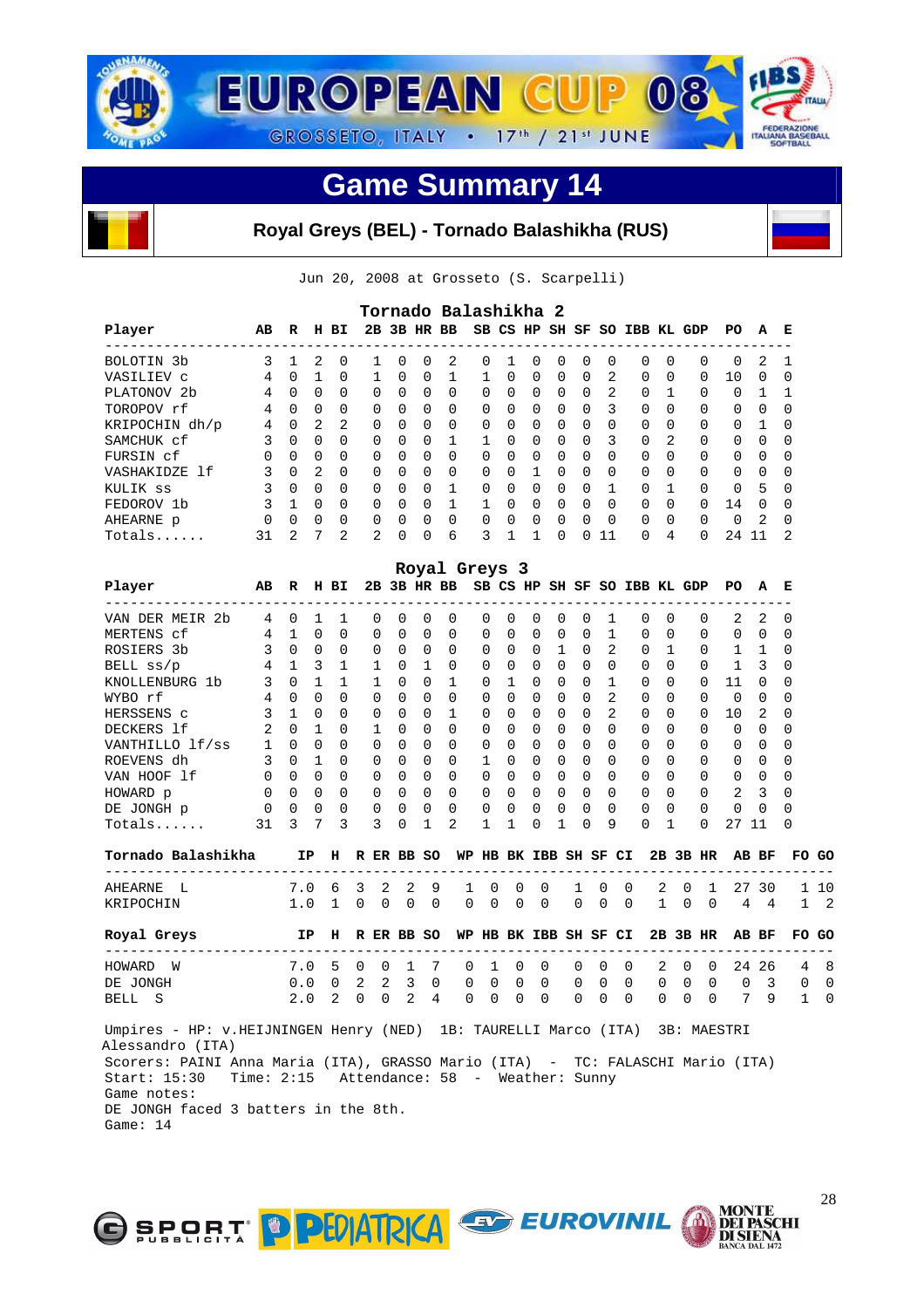

#### **BBC Grosseto (ITA) - T&A San Marino (SRM)**



Jun 20, 2008 at Grosseto (Jannella)

|                                                                                                                                                                                                                              |                            |              |          |              |              |              |          | T&A San Marino 1       |                              |   |          |              |          |              |   |                              |              |          |                     |                |       |     |
|------------------------------------------------------------------------------------------------------------------------------------------------------------------------------------------------------------------------------|----------------------------|--------------|----------|--------------|--------------|--------------|----------|------------------------|------------------------------|---|----------|--------------|----------|--------------|---|------------------------------|--------------|----------|---------------------|----------------|-------|-----|
| Player<br>-------------------------                                                                                                                                                                                          | AВ                         | R            |          | H BI         |              |              |          | 2B 3B HR BB            | SB CS HP SH SF SO IBB KL GDP |   |          |              |          |              |   |                              |              |          | PО<br>-----         | А              | Е     |     |
| BUCCHERI cf                                                                                                                                                                                                                  | 5                          | 0            | 2        | 0            | 1            | 0            | 0        | 0                      | 1                            | 0 | 0        | 0            | 0        | 1            |   | 0                            | $\Omega$     | 0        | 3                   | 1              | 0     |     |
| LA FERA SS                                                                                                                                                                                                                   | 4                          | $\Omega$     | $\Omega$ | $\Omega$     | 0            | 0            | $\Omega$ | $\mathbf{1}$           | 0                            | 0 | 0        | $\Omega$     | $\Omega$ | 2            |   | $\Omega$                     | $\Omega$     | 0        | $\mathbf{1}$        | 2              | 0     |     |
| VASOUEZ lf                                                                                                                                                                                                                   | 5                          | 1            | 2        | 0            | 0            | 0            | 0        | $\Omega$               | 0                            | 0 | 0        | 0            | 0        | 1            |   | 0                            | 0            | 0        | 2                   | 0              | 0     |     |
| DE BIASE 1b                                                                                                                                                                                                                  | 4                          | $\Omega$     | 2        | $\mathbf{1}$ | 2            | 0            | 0        | 0                      | 0                            | 0 | 0        | 0            | $\Omega$ | $\Omega$     |   | 0                            | $\Omega$     | 0        | 7                   | 3              | 1     |     |
| SHELDON 3b                                                                                                                                                                                                                   | 3                          | $\Omega$     | 0        | $\Omega$     | 0            | $\Omega$     | 0        | 1                      | 0                            | 0 | 0        | 0            | 0        | 1            |   | 0                            | $\Omega$     | 0        | 1                   | 0              | 0     |     |
| IMPERIALI 2b                                                                                                                                                                                                                 | 3                          | 0            | 0        | $\Omega$     | $\Omega$     | 0            | 0        | 1                      | 0                            | 0 | $\Omega$ | 0            | $\Omega$ | 0            |   | 0                            | $\Omega$     | 0        | 2                   | 3              | 0     |     |
| ROVINELLI dh                                                                                                                                                                                                                 | 4                          | $\Omega$     | $\Omega$ | $\Omega$     | $\Omega$     | 0            | 0        | 0                      | 0                            | 0 | 0        | $\Omega$     | $\Omega$ | 1            |   | 0                            | $\Omega$     | 0        | 0                   | 0              | 0     |     |
| SUARDI rf                                                                                                                                                                                                                    | 3                          | 0            | 0        | $\Omega$     | 0            | 0            | 0        | 1                      | 0                            | 0 | 0        | 0            | 0        | 2            |   | 0                            | $\Omega$     | 0        | 0                   | 0              | 0     |     |
| ALBANESE C                                                                                                                                                                                                                   | 3                          | $\Omega$     | 1        | $\Omega$     | 0            | 0            | 0        | $\Omega$               | 0                            | 0 | $\Omega$ | 0            | $\Omega$ | $\mathbf{1}$ |   | $\Omega$                     | $\Omega$     | $\Omega$ | 5                   | 0              | 1     |     |
| COLICCHIO ph                                                                                                                                                                                                                 | 1                          | 0            | 0        | 0            | 0            | 0            | 0        | 0                      | 0                            | 0 | 0        | 0            | 0        | 1            |   | 0                            | 0            | 0        | 0                   | 0              | 0     |     |
| ESTRADA p                                                                                                                                                                                                                    | 0                          | 0            | 0        | $\Omega$     | 0            | 0            | 0        | $\Omega$               | 0                            | 0 | 0        | 0            | 0        | $\Omega$     |   | 0                            | $\Omega$     | 0        | 1                   | 1              | 0     |     |
|                                                                                                                                                                                                                              | $\Omega$                   | $\Omega$     | $\Omega$ | $\Omega$     | 0            | $\Omega$     | 0        | $\Omega$               | 0                            | 0 | 0        | $\Omega$     | $\Omega$ | 0            |   | 0                            | $\Omega$     | 0        | 1                   | 1              | 0     |     |
| LOONEY p                                                                                                                                                                                                                     |                            |              |          |              |              |              |          |                        |                              |   |          |              |          |              |   |                              |              |          |                     |                |       |     |
| NYARI p                                                                                                                                                                                                                      | 0                          | 0            | 0        | 0            | 0            | 0            | 0        | 0                      | 0                            | 0 | 0        | 0            | 0        | 0            |   | 0                            | 0            | $\Omega$ | 1                   | 0              | 0     |     |
| Totals                                                                                                                                                                                                                       | 35                         | $\mathbf 1$  | 7        | 1            | 3            | 0            | 0        | 4                      | 1                            | 0 | 0        | 0            | 0        | 10           |   | $\Omega$                     | 0            | $\Omega$ | 24 11               |                | 2     |     |
|                                                                                                                                                                                                                              |                            |              |          |              |              |              |          | MontePaschi Grosseto 6 |                              |   |          |              |          |              |   |                              |              |          |                     |                |       |     |
| Player<br>_________________                                                                                                                                                                                                  | AВ                         | R            |          | H BI         |              |              |          | 2B 3B HR BB            |                              |   |          |              |          |              |   | SB CS HP SH SF SO IBB KL GDP |              |          | PO.                 | А              | Е     |     |
| NUNEZ rf                                                                                                                                                                                                                     | 4                          | 1            | 4        | 0            | 0            | $\mathbf{1}$ | 0        | 0                      | 1                            | 0 | 0        | 0            | 0        | 0            |   | 0                            | $\Omega$     | 0        | 3                   | 0              | 0     |     |
| DALLOSPEDALE 2b                                                                                                                                                                                                              | 4                          | $\Omega$     | $\Omega$ | $\Omega$     | 0            | $\Omega$     | 0        | 0                      | 0                            | 0 | $\Omega$ | $\mathbf{1}$ | $\Omega$ | 3            |   | 0                            | $\mathbf{1}$ | 0        | 2                   | 4              | 0     |     |
| RAMOS J dh                                                                                                                                                                                                                   | 4                          | 1            | 0        | 0            | 0            | 0            | 0        | 1                      | 0                            | 0 | 0        | 0            | 0        | 1            |   | 1                            | $\Omega$     | $\Omega$ | 0                   | 0              | 0     |     |
| MARVAL ss                                                                                                                                                                                                                    | 4                          | 0            | 2        | 2            | 1            | $\Omega$     | 0        | $\Omega$               | 0                            | 0 | 0        | 0            | $\Omega$ | $\Omega$     |   | 0                            | $\Omega$     | 0        | 1                   | 3              | 0     |     |
| ERMINI 1b                                                                                                                                                                                                                    | 3                          | $\mathbf{1}$ | 0        | $\Omega$     | 0            | 0            | 0        | 1                      | 0                            | 0 | 0        | 0            | 0        | $\Omega$     |   | 1                            | $\Omega$     | $\Omega$ | 12                  | 0              | 0     |     |
| BISCHERI c                                                                                                                                                                                                                   | 3                          | $\Omega$     | 0        | $\mathbf{1}$ | 0            | 0            | 0        | $\Omega$               | 0                            | 0 | 0        | 0            | 1        | 0            |   | $\Omega$                     | $\Omega$     | $\Omega$ | 7                   | 3              | 0     |     |
| SGNAOLIN 3b                                                                                                                                                                                                                  | 2                          | $\mathbf{1}$ | $\Omega$ | $\Omega$     | $\Omega$     | 0            | 0        | 2                      | 0                            | 0 | 0        | $\Omega$     | $\Omega$ | 0            |   | $\Omega$                     | $\Omega$     | $\Omega$ | 0                   | 1              | 0     |     |
| AVAGNINA cf                                                                                                                                                                                                                  | 4                          | $\Omega$     | 2        | 2            | 0            | 1            | 0        | $\Omega$               | 0                            | 0 | 0        | 0            | 0        | 1            |   | 0                            | 1            | 0        | 1                   | 0              | 0     |     |
| DE SANTIS A. 1f                                                                                                                                                                                                              | 2                          | 2            | 1        | $\Omega$     | 0            | 0            | $\Omega$ | 1                      | 0                            | 0 | 1        | 0            | $\Omega$ | 0            |   | $\Omega$                     | $\Omega$     | 0        | 1                   | 0              | 0     |     |
| COOPER p                                                                                                                                                                                                                     | 0                          | 0            | 0        | 0            | 0            | 0            | 0        | $\Omega$               | 0                            | 0 | 0        | 0            | 0        | 0            |   | 0                            | 0            | $\Omega$ | 0                   | 1              | 0     |     |
|                                                                                                                                                                                                                              |                            | 0            | 0        | 0            | 0            | 0            | 0        | 0                      |                              | 0 |          | 0            | 0        | 0            |   | 0                            | 0            | 0        | 0                   | 0              | 0     |     |
| FERRARI p<br>Totals                                                                                                                                                                                                          | 0<br>30                    | 6            | 9        | 5            | 1            | 2            | 0        | 5                      | 0<br>1                       | 0 | 0<br>1   | 1            | 1        | 5            |   | 2                            | 2            | 0        | 27                  | 12             | 0     |     |
|                                                                                                                                                                                                                              |                            |              |          |              |              |              |          |                        |                              |   |          |              |          |              |   |                              |              |          |                     |                |       |     |
| T&A San Marino<br>---------------------------                                                                                                                                                                                |                            |              | ΙP       | н            | R ER BB SO   |              |          |                        | WP HB BK IBB SH SF CI        |   |          |              |          |              |   |                              |              | 2B 3B HR |                     | AB BF          | FO.   | GO  |
| ESTRADA<br>L                                                                                                                                                                                                                 |                            | 3.2          |          | 5            | 2            | 2            | 2        | 3                      | 1<br>1                       | 0 | 0        |              | 0        | 0            | 0 | 0                            | 2            | 0        |                     | 15 18          | 4     |     |
| LOONEY                                                                                                                                                                                                                       |                            | 2.2          |          | 3            | 3            | 3            | 2        | 2                      | 0<br>0                       | 0 |          | 2            | 1        | 0            | 1 | 1                            | 0            | 0        |                     | 10 14          | 1     |     |
| NYARI                                                                                                                                                                                                                        |                            | 1.2          |          | $\mathbf{1}$ | 1            | 1            | 1        | 0                      | 0<br>0                       | 1 | 0        |              | 0        | 1            | 0 | 0                            | 0            | 0        | 5                   | $\overline{7}$ | 3     |     |
| MontePaschi Grosseto                                                                                                                                                                                                         |                            |              | IP       | н            | R ER BB SO   |              |          |                        | WP HB BK IBB SH SF CI        |   |          |              |          |              |   |                              |              | 2B 3B HR |                     | AB BF          | FO GO |     |
| COOPER<br>W                                                                                                                                                                                                                  |                            | 7.1          |          | 7            | $\mathbf{1}$ | 1            | 2        | 6                      | 0<br>0                       |   | 0<br>0   |              | 0        | 0            | 0 | 3                            | 0            | 0        |                     | 29 31          |       | 511 |
| FERRARI                                                                                                                                                                                                                      |                            |              |          |              |              |              |          | 1.2 0 0 0 2 4 1 0 0 0  |                              |   |          |              |          |              |   |                              |              |          | 0 0 0 0 0 0 6 8 1 1 |                |       |     |
| Umpires - HP: VERBRUGGE Arnold (NED) 1B: BESZCZYNSKI Dana (AUT) 3B: MAKOUCHETCHEV<br>Serge (FRA)<br>Scorers: SOJAT Erika (ITA), GRASSO Nicola (ITA)<br>T.C.: ESSELMAN Jan (NED)<br>Start: 21:00<br>Game notes:<br>Game: $15$ | Time: 2:50 Attendance: 600 |              |          |              |              |              |          |                        |                              |   |          |              |          |              |   |                              |              |          |                     |                |       |     |



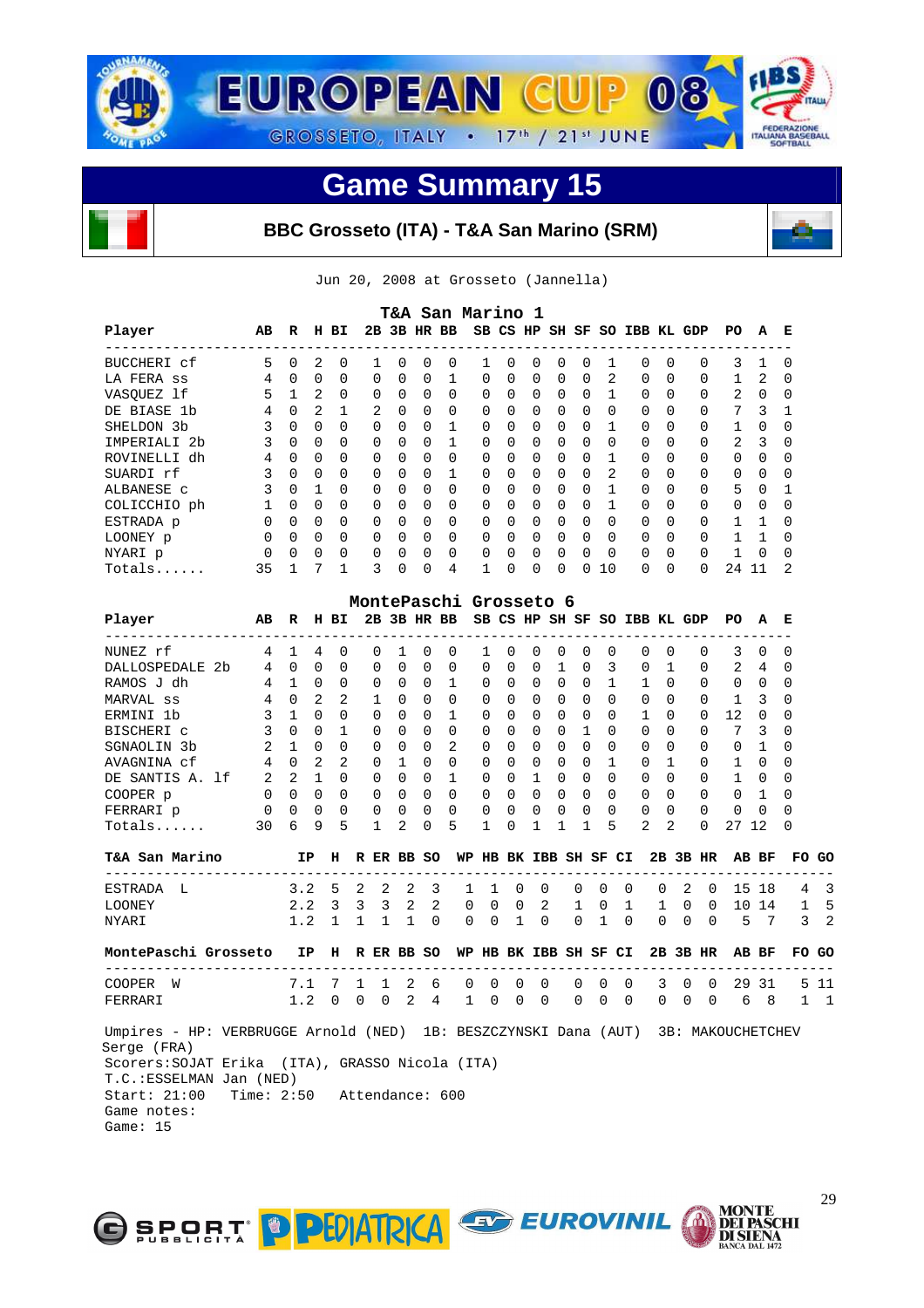



**Marlins Puerto Cruz (ESP) - Mainz Athletics (GER)**



|                         | Mainz Athletics 1<br>2B 3B HR BB<br>SB CS HP SH SF SO IBB KL GDP<br>R<br>н<br>E |              |          |          |          |          |              |              |          |          |              |                |          |          |          |          |          |                |          |              |
|-------------------------|---------------------------------------------------------------------------------|--------------|----------|----------|----------|----------|--------------|--------------|----------|----------|--------------|----------------|----------|----------|----------|----------|----------|----------------|----------|--------------|
| Player                  | AВ<br>-------------------                                                       |              |          | вI       |          |          |              |              |          |          |              |                |          |          |          |          |          | PO.            | A        |              |
| HOBBS-BROWN ss          | 4                                                                               | 0            | 0        | $\Omega$ | 0        | $\Omega$ | <sup>0</sup> | 0            | 0        | $\Omega$ | $\Omega$     | $\Omega$       | 0        | $\Omega$ | 0        | 0        | $\Omega$ | 2              | 2        | $\Omega$     |
| BOLDT 3b/p              | 4                                                                               | <sup>0</sup> | $\Omega$ | $\Omega$ | $\Omega$ | $\Omega$ | $\Omega$     | $\Omega$     | $\Omega$ | $\Omega$ | $\Omega$     | $\Omega$       | 0        | $\Omega$ | $\Omega$ | 0        | $\Omega$ | 1.             | 6        | $\Omega$     |
| LARSON rf               |                                                                                 | $\Omega$     | $\Omega$ | $\Omega$ | $\Omega$ | $\Omega$ | $\Omega$     |              | $\Omega$ | $\Omega$ | $\Omega$     | $\Omega$       | $\Omega$ | $\Omega$ | $\Omega$ | $\Omega$ | $\Omega$ |                |          |              |
| KIPPHAN<br>1b           | 3                                                                               | $\Omega$     |          | $\Omega$ | $\Omega$ | $\Omega$ | $\Omega$     |              | $\Omega$ | $\Omega$ | $\Omega$     | $\Omega$       | 0        |          | $\Omega$ | $\Omega$ | $\Omega$ | 8              | 2        | $\Omega$     |
| SASAKI C                | 3                                                                               | $\Omega$     |          | $\Omega$ | $\Omega$ | $\cap$   | $\Omega$     |              | $\Omega$ | $\Omega$ | $\Omega$     | $\Omega$       | 0        | $\cap$   | $\Omega$ | $\Omega$ | $\Omega$ | 3              |          |              |
| HARTKOPF 1f/3b          | 4                                                                               |              |          |          | $\Omega$ | $\Omega$ |              | 0            | $\Omega$ | $\Omega$ | $\Omega$     | $\Omega$       | 0        | $\Omega$ | 0        | $\Omega$ |          | ζ              | 3        | $\Omega$     |
| STOECKLIN <sub>2b</sub> | 4                                                                               | $\cap$       |          | $\Omega$ | $\Omega$ | $\Omega$ | $\Omega$     | $\Omega$     | 0        | $\Omega$ | $\Omega$     | $\Omega$       | 0        |          | $\Omega$ | $\Omega$ | $\Omega$ | $\overline{a}$ |          |              |
| MUSCHIK dh/lf           |                                                                                 | $\Omega$     | 0        | $\Omega$ | $\Omega$ | $\Omega$ | $\Omega$     |              | $\Omega$ | $\Omega$ | $\Omega$     |                | $\Omega$ | $\Omega$ | $\Omega$ | $\Omega$ | $\Omega$ | $\Omega$       | 0        | <sup>0</sup> |
| DOLL p                  |                                                                                 | U            | $\Omega$ | $\Omega$ | $\cap$   | $\cap$   | $\cap$       | <sup>0</sup> | $\Omega$ | $\Omega$ | <sup>n</sup> | $\Omega$       | $\Omega$ |          | $\Omega$ | $\cap$   | $\Omega$ | $\Omega$       | $\cap$   | ∩            |
| WERMUTH cf              |                                                                                 | U            | $\Omega$ | $\Omega$ | $\Omega$ | $\Omega$ | $\Omega$     | 0            | $\Omega$ | $\Omega$ |              |                | 0        |          | $\Omega$ | $\Omega$ | $\Omega$ | $\overline{2}$ | $\Omega$ |              |
| MOELLER p               | $\Omega$                                                                        | $\Omega$     | $\Omega$ | $\Omega$ | $\Omega$ | $\cap$   | $\Omega$     | <sup>0</sup> | $\Omega$ | $\Omega$ | <sup>n</sup> | $\Omega$       | $\Omega$ | $\Omega$ | $\Omega$ | $\Omega$ | $\Omega$ | $\mathcal{L}$  | $\Omega$ |              |
| $Totals$                | 28                                                                              |              | 4        |          | 0        | $\Omega$ |              | 4            | 0        | $\Omega$ |              | $\mathfrak{D}$ | 0        | 4        | 0        | 0        |          | 24             | 16       | 2            |

|             | Marlins Puerto Cruz 8<br>2B 3B HR BB |               |          |          |              |              |          |          |              |              |              |              |                  |          |                     |          |          |          |              |          |
|-------------|--------------------------------------|---------------|----------|----------|--------------|--------------|----------|----------|--------------|--------------|--------------|--------------|------------------|----------|---------------------|----------|----------|----------|--------------|----------|
| Player      | AВ                                   | R             | н        | BI.      |              |              |          |          |              | SB CS HP     |              |              |                  |          | SH SF SO IBB KL GDP |          |          | PO.      | A            | E        |
| SANCHEZ 2b  | 4                                    |               | $\Omega$ | $\Omega$ | 0            | 0            | $\Omega$ |          |              | $\Omega$     | $\Omega$     | $\Omega$     | $\left( \right)$ | ()       | $\Omega$            | $\Omega$ | 0        | 3        | 2            | $\Omega$ |
| MARTINEZ cf | 4                                    | 2.            | 3        |          | 0            | 0            | 0        | $\Omega$ | 2            | $\Omega$     | $\Omega$     | $\Omega$     | <sup>0</sup>     | $\Omega$ | 0                   | $\Omega$ | $\Omega$ | 2        | 0            | $\Omega$ |
| NAVARRO C   | 4                                    | 2             | 2        | $\Omega$ | 0            | 0            | $\Omega$ | $\Omega$ | 0            | $\Omega$     | $\Omega$     | $\Omega$     | <sup>0</sup>     | $\Omega$ | $\Omega$            | $\Omega$ | $\Omega$ | 4        |              | $\Omega$ |
| MONTIEL 1b  | 4                                    |               | 3        |          |              | 0            | $\Omega$ | $\Omega$ | 0            | $\Omega$     | $\Omega$     | $\Omega$     | U                | $\Omega$ | $\Omega$            | $\Omega$ | $\Omega$ | 10       | 2            | $\Omega$ |
| PEREZ ss    | 3                                    | $\mathcal{L}$ |          | 2        | <sup>n</sup> | 0            | $\Omega$ | $\Omega$ |              | $\Omega$     |              | <sup>0</sup> | U                | $\Omega$ | $\cap$              | $\Omega$ | $\Omega$ | 3        | 3            | $\Omega$ |
| LOPEZ 3b    | 2                                    | <sup>n</sup>  |          | 3        | <sup>n</sup> | 0            | $\Omega$ | $\Omega$ | 0            | $\Omega$     | $\Omega$     | $\Omega$     | 2                | $\cap$   | $\Omega$            | $\cap$   | $\Omega$ | 0        | <sup>0</sup> | $\Omega$ |
| MACIAS rf   | 3                                    | <sup>n</sup>  |          | $\cap$   | <sup>n</sup> | 0            | $\cap$   |          | U            | $\Omega$     | $\Omega$     | $\Omega$     | ∩                | $\cap$   | $\Omega$            | $\cap$   | $\Omega$ | 3        | <sup>n</sup> | $\Omega$ |
| GRANADOS p  | 3                                    | <sup>n</sup>  |          |          | <sup>n</sup> | 0            | $\cap$   |          | U            | $\Omega$     | $\Omega$     | $\Omega$     | <sup>n</sup>     |          | $\Omega$            | $\cap$   | $\Omega$ | $\Omega$ | 4            | $\Omega$ |
| GALVAN 1f   | 4                                    | U             | $\Omega$ | $\Omega$ | <sup>n</sup> | 0            | $\cap$   | $\Omega$ | <sup>n</sup> | $\Omega$     | <sup>n</sup> | $\Omega$     | U                |          | $\Omega$            | $\cap$   | $\Omega$ | 2        | <sup>n</sup> | $\Omega$ |
| Totals      | 31                                   | 8             | 12       | 8        |              | <sup>n</sup> | 0        | 3        | 4            | <sup>0</sup> |              | $\Omega$     | 2                | 2        | $\Omega$            | $\Omega$ | $\Omega$ | 2.7      | 12           | $\Omega$ |

| Mainz Athletics                   |  |  |  |  | IP H R ER BB SO WP HB BK IBB SH SF CI 2B 3B HR AB BF FO GO                                                                                  |  |  |  |  |  |
|-----------------------------------|--|--|--|--|---------------------------------------------------------------------------------------------------------------------------------------------|--|--|--|--|--|
| MOELLER L<br><b>BOLDT</b><br>DOLL |  |  |  |  | 6.1 12 8 7 2 2 1 0 0 0 0 1 0 1 0 0 28 31 5 10<br>0.2 0 0 0 0 0 0 1 0 0 0 1 0 0 0 0 0 0 2 1 0<br>1.0 0 0 0 1 0 0 0 0 0 0 0 0 0 0 0 0 3 4 2 1 |  |  |  |  |  |

| Marlins Puerto Cruz |  | TP.                                     | H R ER |  | BB SO |  |  |  |  |  |  | WP HB BK IBB SH SF CI 2B 3B HR AB BF FO GO |     |
|---------------------|--|-----------------------------------------|--------|--|-------|--|--|--|--|--|--|--------------------------------------------|-----|
| GRANADOS W          |  | 9.0 4 1 1 4 4 0 1 0 0 2 0 0 0 0 1 28 35 |        |  |       |  |  |  |  |  |  |                                            | 913 |

 Umpires - HP: BAEYENS Patrick (BEL) 1B: MAESTRI Alessandro (ITA) 3B: LARKIN Michael (RUS) Scorers: PIERI Stefano (ITA), BARONI Stefano (ITA) TC: FALASCHI Mario (ITA)

Start: 21:00 Time: 2:40 Attendance: 40

 Game notes: Game: 16





)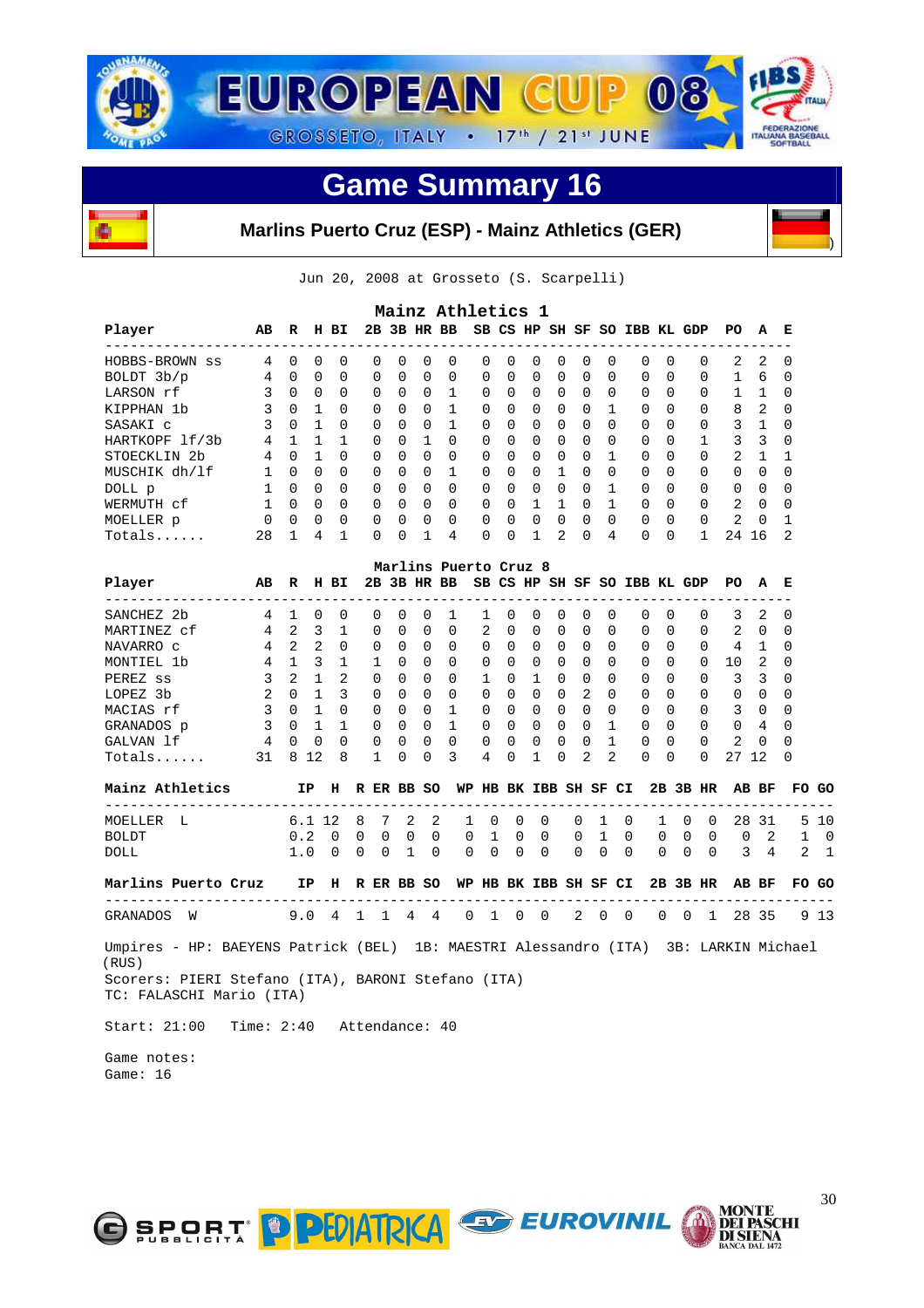



**T&A San Marino (SRM) - Rouen '76 Huskies (FRA)** 

**Jun 21, 2008 at Grosseto (R. Jannella)** 

|               |          |          |          |           |              |              |              |             | Rouen '76 Huskies 1 |              |          |          |          |              |                              |              |          |          |          |              |
|---------------|----------|----------|----------|-----------|--------------|--------------|--------------|-------------|---------------------|--------------|----------|----------|----------|--------------|------------------------------|--------------|----------|----------|----------|--------------|
| Player        | AB       | R        | н        | <b>BI</b> |              |              |              | 2B 3B HR BB |                     |              |          |          |          |              | SB CS HP SH SF SO IBB KL GDP |              |          | PO.      | A        | Е            |
| PIOUET 2b     | 5        | $\Omega$ | 0        | $\Omega$  | 0            | $\Omega$     | 0            | 0           | $\Omega$            |              | $\Omega$ | $\Omega$ | $\Omega$ |              | $\Omega$                     | 0            | $\Omega$ | 2        | 4        | $\Omega$     |
| SCALABRINI ss | 3        | $\Omega$ | $\Omega$ | $\Omega$  | $\Omega$     | $\Omega$     | $\Omega$     | 1           | $\Omega$            | <sup>0</sup> | $\Omega$ | $\Omega$ | $\Omega$ | $\Omega$     | $\Omega$                     | $\Omega$     |          | $\Omega$ | 2        | $\Omega$     |
| HAGIWARA cf   | 4        | $\Omega$ | $\Omega$ | $\Omega$  | $\Omega$     | $\Omega$     | $\Omega$     | $\Omega$    | $\Omega$            | $\Omega$     | $\Omega$ | $\Omega$ | $\Omega$ | <sup>0</sup> | $\Omega$                     | <sup>0</sup> | $\Omega$ | 4        | $\Omega$ | $\Omega$     |
| MARCHE C      |          | $\Omega$ | $\Omega$ | $\Omega$  | $\Omega$     | $\Omega$     | $\Omega$     | $\Omega$    | $\Omega$            | $\cap$       |          | $\Omega$ | $\Omega$ | $\Omega$     | $\Omega$                     | $\Omega$     | $\Omega$ | 5        | 2        | $\Omega$     |
| GAUTHIER 1b   | 4        |          |          |           | $\Omega$     | $\Omega$     |              | $\Omega$    | $\Omega$            | 0            | $\Omega$ | $\Omega$ | $\Omega$ |              | $\Omega$                     |              | $\Omega$ | 9        | $\Omega$ | $\Omega$     |
| PERON 1f      | 4        | 0        |          | $\Omega$  | $\Omega$     | $\cap$       | $\Omega$     | $\Omega$    | $\Omega$            | $\Omega$     | $\Omega$ | $\Omega$ | $\Omega$ |              | $\Omega$                     |              | $\Omega$ |          | $\cap$   |              |
| DAVID dh      | 3        | 0        |          | $\Omega$  | $\Omega$     | $\Omega$     | <sup>0</sup> |             | $\Omega$            | <sup>0</sup> | $\Omega$ | $\Omega$ | $\Omega$ |              | $\Omega$                     |              | $\Omega$ | 0        | $\Omega$ | <sup>0</sup> |
| ISRAEL 3b     | 3        | $\Omega$ | 2        | $\Omega$  | $\Omega$     |              | $\Omega$     |             | $\Omega$            | <sup>n</sup> | $\Omega$ | $\Omega$ | $\Omega$ | $\Omega$     | $\Omega$                     | <sup>0</sup> | $\Omega$ |          | $\cap$   |              |
| BERT rf       |          | 0        |          | $\Omega$  | $\Omega$     | $\Omega$     | $\Omega$     | $\Omega$    | $\Omega$            | $\Omega$     | $\Omega$ |          | $\Omega$ |              | $\Omega$                     | <sup>0</sup> | $\Omega$ |          | $\Omega$ | <sup>0</sup> |
| PEREZ p       | $\Omega$ | $\Omega$ | $\Omega$ | $\Omega$  | $\Omega$     | <sup>n</sup> | $\Omega$     | $\Omega$    | $\Omega$            | <sup>n</sup> | $\Omega$ | $\Omega$ | $\Omega$ | $\Omega$     | $\Omega$                     | <sup>0</sup> | $\Omega$ |          | $\cap$   | $\Omega$     |
| AOUTIN p      | $\Omega$ | $\Omega$ | 0        | $\Omega$  | $\Omega$     | $\Omega$     | $\Omega$     | $\Omega$    | $\Omega$            | <sup>0</sup> | $\Omega$ | $\Omega$ | $\Omega$ | 0            | $\Omega$                     | 0            | $\Omega$ | 0        | $\Omega$ | <sup>0</sup> |
| Totals        | 32       |          | б        |           | <sup>0</sup> |              |              | ζ           | 0                   |              |          |          | $\cap$   | 5            | $\Omega$                     | ζ            | 1        | 24       | 8        | 2            |

|                                                                                        |                |               |                   |                |               |                | <b>T&amp;A San Marino 3</b> |          |          |              |               |                       |              |          |          |               |                                          |                |                |              |                |               |                |
|----------------------------------------------------------------------------------------|----------------|---------------|-------------------|----------------|---------------|----------------|-----------------------------|----------|----------|--------------|---------------|-----------------------|--------------|----------|----------|---------------|------------------------------------------|----------------|----------------|--------------|----------------|---------------|----------------|
| Player                                                                                 | AB             |               | R H BI            |                |               |                |                             |          |          |              |               |                       |              |          |          |               | 2B 3B HR BB SB CS HP SH SF SO IBB KL GDP |                |                |              | PO.            | A             | Е              |
| BUCCHERI cf                                                                            | 4              | $\Omega$      | $\mathbf{1}$      |                | $\Omega$      | 1              | 0                           | $\Omega$ | 0        |              |               | $\Omega$              | $\Omega$     | $\Omega$ | 0        |               | 0                                        | 1              | $\Omega$       |              | 3              | $\Omega$      | $\Omega$       |
| LA FERA SS                                                                             | 4              |               | $\mathbf{1}$<br>1 |                | $\Omega$      | $\mathbf{1}$   | $\Omega$                    | $\Omega$ | $\Omega$ |              | 0             | $\Omega$              | $\Omega$     | $\Omega$ | $\Omega$ | 0             | $\Omega$                                 | $\Omega$       | $\Omega$       |              | 3              | 3             | 1              |
| VASQUEZ lf                                                                             | $\overline{4}$ |               | $\mathbf{1}$      | $\mathbf{1}$   | $\Omega$      | $\Omega$       | $\overline{1}$              | $\Omega$ | $\Omega$ |              | 0             | $\Omega$              | $\Omega$     | $\Omega$ | $\Omega$ | $\mathbf{1}$  | 0                                        | $\Omega$       | $\Omega$       |              | 2              | $\Omega$      | $\Omega$       |
| DE BIASE 1b                                                                            | 3              | $\Omega$      | $\mathbf{1}$      |                | $\mathbf{1}$  | $\mathbf 0$    | $\Omega$                    | 0        | 1        |              | $\Omega$      | $\mathbf{1}$          | $\Omega$     | $\Omega$ | $\Omega$ | $\mathbf{1}$  | $\Omega$                                 | $\Omega$       | $\Omega$       |              | 10             | 0             | 0              |
| SHELDON 3b                                                                             | $\overline{4}$ | $\Omega$      | 2                 |                | $\mathbf{1}$  | 0              | $\Omega$                    | $\Omega$ | $\Omega$ |              | 0             | $\Omega$              | $\Omega$     | $\Omega$ | 0        | 0             | 0                                        | $\Omega$       | $\Omega$       |              | $\mathbf{1}$   | 2             | $\Omega$       |
| IMPERIALI 2b                                                                           | 3              | $\Omega$      | $\Omega$          |                | $\cap$        | $\Omega$       | $\Omega$                    | $\Omega$ | $\Omega$ |              | 0             | $\Omega$              | $\mathbf{1}$ | $\Omega$ | $\Omega$ | $\Omega$      | $\Omega$                                 | $\Omega$       | $\Omega$       |              | 3              | 5             | $\mathbf{1}$   |
| SUARDI C                                                                               | 2              | $\Omega$      | $\Omega$          |                | $\Omega$      | $\Omega$       | 0                           | 0        | 0        |              | $\Omega$      | $\Omega$              | $\Omega$     | $\Omega$ | $\Omega$ | $\mathbf{1}$  | 0                                        | $\Omega$       | $\Omega$       |              | 4              | $\Omega$      | 0              |
| COLICCHIO c                                                                            | 2              | $\Omega$      | $\Omega$          |                | $\Omega$      | 0              | $\Omega$                    | 0        | 0        |              | $\Omega$      | $\Omega$              | $\Omega$     | $\Omega$ | 0        | 0             | 0                                        | $\Omega$       | 1              |              | $\mathbf{1}$   | 1             | $\Omega$       |
| ROVINELLI dh                                                                           | $\overline{2}$ |               | $\mathbf{1}$<br>1 |                | $\cap$        | 0              | $\Omega$                    | $\Omega$ | 2        |              | $\mathbf{1}$  | $\Omega$              | $\Omega$     | $\Omega$ | $\Omega$ | $\mathbf{1}$  | 0                                        | $\Omega$       | $\Omega$       |              | $\Omega$       | $\Omega$      | $\Omega$       |
| BENVENUTI rf                                                                           | $\overline{4}$ | $\Omega$      | $\mathbf{1}$      |                | $\Omega$      | $\Omega$       | $\Omega$                    | $\Omega$ | $\Omega$ |              | $\Omega$      | $\Omega$              | $\Omega$     | $\Omega$ | $\Omega$ | $\mathbf{1}$  | $\Omega$                                 | $\Omega$       | $\Omega$       |              | $\mathbf 0$    | $\Omega$      | 0              |
| MARRONE p                                                                              | $\Omega$       | $\Omega$      | $\Omega$          |                | $\Omega$      | $\Omega$       | $\Omega$                    | 0        | $\Omega$ |              | $\Omega$      | $\Omega$              | $\Omega$     | $\Omega$ | 0        | 0             | $\Omega$                                 | $\Omega$       | $\Omega$       |              | $\Omega$       | 3             | $\Omega$       |
| LUCENA p                                                                               | 0              | $\Omega$      | $\Omega$          |                | $\Omega$      | 0              | $\Omega$                    | 0        | $\Omega$ |              | 0             | $\Omega$              | $\Omega$     | $\Omega$ | 0        | $\Omega$      | $\Omega$                                 | $\Omega$       | $\Omega$       |              | $\Omega$       | Π.            | $\Omega$       |
| $Totals$                                                                               | 32             | $\mathcal{L}$ | 8                 |                | $\mathcal{L}$ | $\mathfrak{D}$ | 1                           | 0        | 3        |              | $\mathcal{L}$ | 1                     | 1            | 0        | 0        | 6             | $\Omega$                                 | 1              | 1              |              | 27             | 15            | $\mathfrak{D}$ |
| Rouen '76 Huskies                                                                      |                | <b>IP</b>     |                   |                |               | H R ER BB SO   |                             |          |          |              |               | WP HB BK IBB SH SF CI |              |          |          |               | 2B 3B HR                                 | AB BF          |                |              | FO GO          | NP            |                |
| PEREZ L                                                                                | 7.0            |               | 8                 | 3              | 2             | 2              | 6                           | 0        | $\Omega$ | $\Omega$     | $\Omega$      | <sup>0</sup>          | U            | $\Omega$ |          | 2<br>1        | $\Omega$                                 |                | 30 32          | 10           |                | 4 1 2 3       |                |
| AOUTIN                                                                                 | 1.0            |               | $\mathbf 0$       | $\mathbf 0$    | $\Omega$      | $\mathbf{1}$   | $\Omega$                    | $\Omega$ | 1        | $\mathbf{1}$ | $\Omega$      | $\Omega$              | $\Omega$     | $\Omega$ | $\Omega$ | $\Omega$      | $\Omega$                                 | $\overline{2}$ | $\overline{4}$ | $\mathbf{1}$ | $\overline{1}$ | 16            |                |
| T&A San Marino                                                                         |                | IP            |                   |                |               | H R ER BB SO   |                             |          |          |              |               | WP HB BK IBB SH SF CI |              |          |          |               | $2B$ $3B$ $HR$                           |                | AB BF          |              | FO GO          | NP            |                |
| <b>MARRONE</b><br>W                                                                    | 5.0            |               | 4                 | 1              | -1            |                | 4                           | 0        | $\Omega$ | 0            | $\Omega$      | 1                     | U            | $\Omega$ |          | $\Omega$<br>1 |                                          |                | 18 21          | 5            | 5              | 81            |                |
| LUCENA<br>- S                                                                          | 4.0            |               | 2                 | $\overline{0}$ | $\Omega$      | $\mathbf{1}$   | $\mathbf{1}$                | $\Omega$ | 1        | $\Omega$     | $\Omega$      | $\Omega$              | $\Omega$     | $\Omega$ | $\Omega$ | $\Omega$      | $\Omega$                                 |                | 14 16          |              | $2 \quad 8$    | 56            |                |
| Umpires - HP: CAPPUCCINI Alessandro (ITA) 1B: v.HEIJNINGEN Henry (NED)<br>Arnold (NED) |                |               |                   |                |               |                |                             |          |          |              |               |                       |              |          |          |               |                                          |                |                |              |                | 3B: VERBRUGGE |                |

 Scorers: PAINI Anna Maria (ITA), BERNASCONI Cristina (ITA) TC: STROM Peter (SWE)

Start: 15:30 Time: 2:30 Attendance: 75

O SPORT D PHATRICA

 Game notes: PEREZ faced 1 batter in the 8th. Game: 17



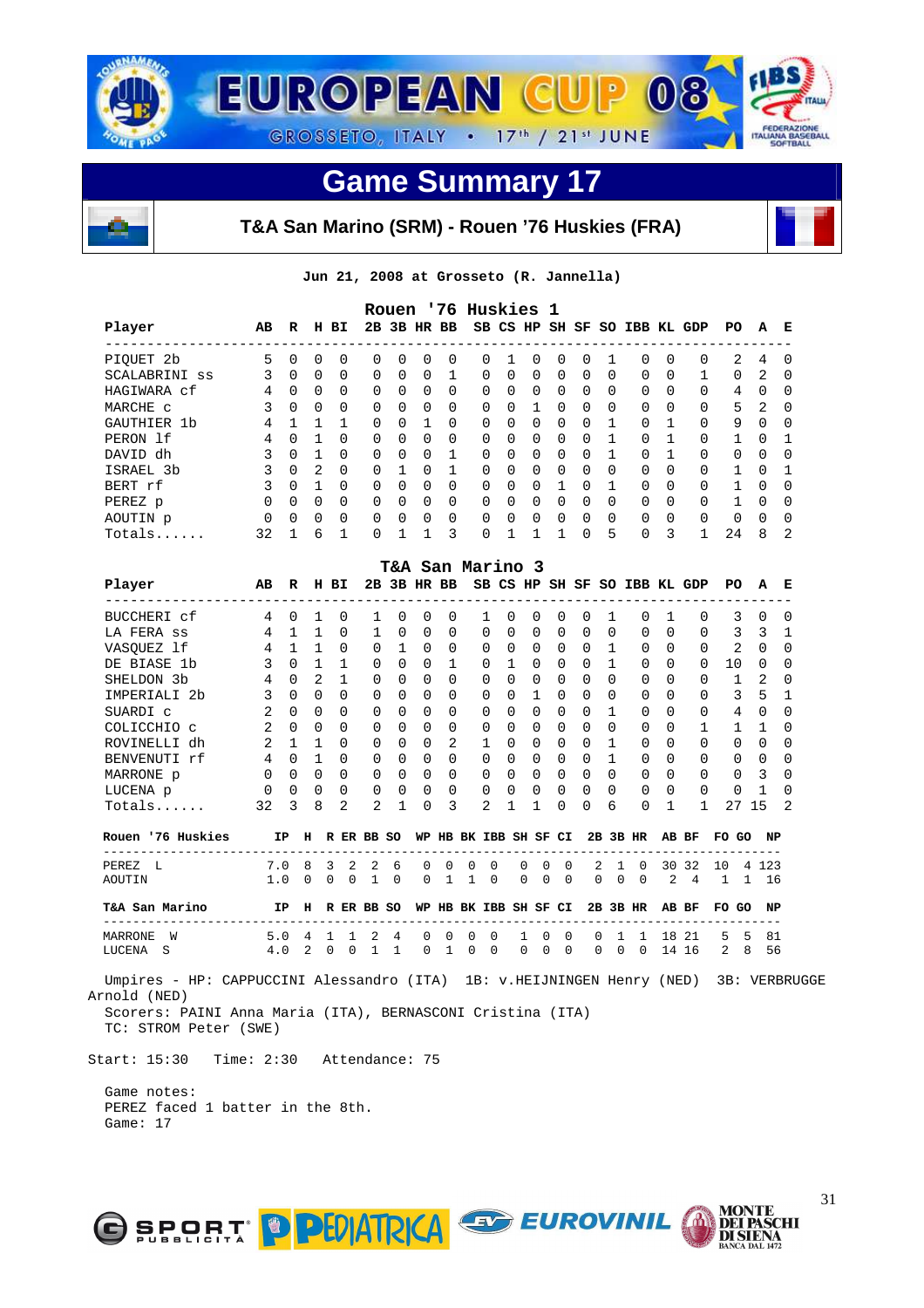



**Marlins Puerto Cruz (ESP) - Royal Greys (BEL)** 

Jun 21, 2008 at Grosseto (S. Scarpelli)

|                                                                                                                                                          |     |              |             |               |   |             | Royal Greys 3 |          |          |                       |          |          |          |   |          |                      |    |                                                    |       |      |          |   |
|----------------------------------------------------------------------------------------------------------------------------------------------------------|-----|--------------|-------------|---------------|---|-------------|---------------|----------|----------|-----------------------|----------|----------|----------|---|----------|----------------------|----|----------------------------------------------------|-------|------|----------|---|
| Player                                                                                                                                                   | AВ  | R            |             | H BI          |   | 2B 3B HR BB |               |          |          |                       |          |          |          |   |          |                      |    | SB CS HP SH SF SO IBB KL GDP                       | PО    |      | А        | Е |
| VAN DER MEIR 2b                                                                                                                                          | 3   | 1            | 0           | 0             | 0 | 0           | 0             | 1        |          | 0                     | 0        | 0        | 0        | 0 | 2        | 0                    | 1  | 0                                                  |       | 4    | 4        | 2 |
| MERTENS cf                                                                                                                                               | 3   | 0            | 1           | 0             | 0 | 0           | 0             | 0        |          | 0                     | 0        | 0        | 0        | 0 | 1        | 0                    | 1  | 0                                                  |       | 1    | 0        | 0 |
| DROOGENBROEC ph                                                                                                                                          | 1   | 0            | 0           | 0             | 0 | 0           | 0             | 0        |          | 0                     | 0        | 0        | 0        | 0 | 1        | 0                    | 0  | 0                                                  |       | 0    | 0        | 0 |
| CALARCO cf                                                                                                                                               | 0   | $\Omega$     | $\Omega$    | 0             | 0 | 0           | 0             | $\Omega$ |          | 0                     | 0        | 0        | 0        | 0 | 0        | $\Omega$             | 0  | 0                                                  |       | 0    | $\Omega$ | 0 |
| ROSIERS 3b                                                                                                                                               | 4   | 1            | 1           | 1             | 0 | $\Omega$    | 1             | 0        |          | 0                     | 0        | 0        | 0        | 0 | 1        | 0                    | 0  | 1                                                  |       | 1    | 3        | 1 |
| BELL SS                                                                                                                                                  | 4   | $\Omega$     | 1           | 1             | 1 | 0           | 0             | 0        |          | 0                     | 0        | 0        | 0        | 0 | 2        | 0                    | 0  | 0                                                  |       | 2    | 7        | 1 |
| KNOLLENBURG 1b                                                                                                                                           | 4   | 0            | $\Omega$    | 0             | 0 | 0           | 0             | 0        |          | 0                     | 0        | 0        | 0        | 0 | 1        | 0                    | 1  | 0                                                  | 13    |      | 2        | 0 |
| WYBO rf                                                                                                                                                  | 3   | 1            | 2           | 0             | 1 | $\Omega$    | 0             | 0        |          | 0                     | 0        | 0        | 0        | 0 | 1        | 0                    | 0  | 0                                                  |       | 0    | 0        | 0 |
| DECKERS ph                                                                                                                                               | 0   | $\Omega$     | 0           | 0             | 0 | $\Omega$    | 0             | 1        |          | 0                     | 0        | 0        | 0        | 0 | 0        | 0                    | 0  | 0                                                  |       | 0    | $\Omega$ | 0 |
| HERSSENS dh                                                                                                                                              | 1   | 0            | 0           | 0             | 0 | 0           | 0             | 1        |          | 0                     | 0        | 0        | 0        | 0 | 1        | 0                    | 1  | 0                                                  |       | 0    | 0        | 0 |
| VAN DER MEER dh                                                                                                                                          | 1   | $\Omega$     | $\Omega$    | 0             | 0 | 0           | 0             | 0        |          | 0                     | 0        | 0        | 0        | 0 | 0        | 0                    | 0  | 0                                                  |       | 0    | 0        | 0 |
| DE JONG dh                                                                                                                                               | 1   | $\Omega$     | 0           | 0             | 0 | 0           | 0             | 0        |          | 0                     | 0        | 0        | 0        | 0 | 1        | 0                    | 0  | 0                                                  |       | 0    | 0        | 0 |
| VANTHILLO 1f                                                                                                                                             | 1   | 0            | 0           | 0             | 0 | 0           | 0             | 0        |          | 0                     | 0        | 0        | 0        | 0 | 1        | 0                    | 0  | 0                                                  |       | 0    | 0        | 2 |
| RUELLE 1f                                                                                                                                                | 3   | $\Omega$     | 0           | $\mathbf{1}$  | 0 | 0           | 0             | $\Omega$ |          | 0                     | 0        | 0        | 0        | 0 | $\Omega$ | 0                    | 0  | 0                                                  |       | 0    | $\Omega$ | 0 |
| ROEVENS C                                                                                                                                                | 3   | 0            | 1           | 0             | 0 | 0           | 0             | 0        |          | 0                     | 0        | 0        | 0        | 0 | 1        | 0                    | 0  | 0                                                  |       | 3    | 1        | 1 |
| VAN HOOF p                                                                                                                                               | 0   | 0            | 0           | 0             | 0 | 0           | 0             | 0        |          | 0                     | 0        | 0        | 0        | 0 | 0        | 0                    | 0  | 0                                                  |       | 0    | 3        | 1 |
| NYS p                                                                                                                                                    | 0   | 0            | 0           | 0             | 0 | 0           | 0             | 0        |          | 0                     | 0        | 0        | 0        | 0 | 0        | 0                    | 0  | 0                                                  |       | 0    | 0        | 0 |
| BEUTELS p                                                                                                                                                | 0   | 0            | 0           | 0             | 0 | 0           | 0             | 0        |          | 0                     | 0        | 0        | 0        | 0 | 0        | 0                    | 0  | 0                                                  |       | 0    | 0        | 0 |
|                                                                                                                                                          | 32  | 3            | 6           | 3             |   | 0           | 1             | 3        |          |                       |          | 0        | 0        | 0 |          | $\Omega$             | 4  | 1                                                  |       |      |          |   |
|                                                                                                                                                          |     |              |             |               |   |             |               |          |          |                       |          |          |          |   |          |                      |    |                                                    |       |      |          |   |
| 2<br>13<br>$\Omega$<br>0<br>24<br>20<br>8<br>Marlins Puerto Cruz<br>-7<br>2B 3B HR BB<br>SB CS HP SH SF SO IBB KL GDP<br>AВ<br>R<br>H BI<br>PO<br>Е<br>А |     |              |             |               |   |             |               |          |          |                       |          |          |          |   |          |                      |    |                                                    |       |      |          |   |
| Totals<br>Player<br>--------------------<br>0                                                                                                            |     |              |             |               |   |             |               |          |          |                       |          |          |          |   |          |                      |    |                                                    |       |      |          |   |
| SANCHEZ 2b                                                                                                                                               | 3   | 2            | 2           | 0             | 0 | 0           | 0             | 2        |          | 1                     | 1        | 0        | 0        | 0 | 0        | 0                    | 0  | 0                                                  |       | 1    | 3        |   |
| MARTINEZ cf                                                                                                                                              | 3   | 1            | 1           | 1             | 0 | 0           | 0             | 1        |          | 1                     | 1        | 0        | 0        | 0 | 0        | 0                    | 0  | 1                                                  |       | 1    | 0        | 0 |
| NAVARRO c                                                                                                                                                | 3   | $\Omega$     | 0           | 1             | 0 | 0           | 0             | 0        |          | 0                     | 0        | 0        | 0        | 1 | 0        | 0                    | 0  | 0                                                  | 11    |      | 2        | 0 |
| MONTIEL 1b                                                                                                                                               | 4   | $\Omega$     | 1           | 1             | 0 | $\Omega$    | 0             | 0        |          | 0                     | 0        | 0        | 0        | 0 | 1        | 0                    | 0  | 0                                                  |       | 9    | 1        | 0 |
| PEREZ SS                                                                                                                                                 | 4   | 2            | 1           | 0             | 0 | 0           | 0             | 0        |          | 0                     | $\Omega$ | 0        | $\Omega$ | 0 | $\Omega$ | 0                    | 0  | 0                                                  |       | 1    | 2        | 0 |
| LOPEZ 3b                                                                                                                                                 | 3   | $\mathbf{1}$ | $\mathbf 1$ | 1             | 1 | 0           | 0             | 1        |          | 0                     | 1        | 0        | 0        | 0 | 0        | 0                    | 0  | 0                                                  |       | 0    | 1        | 0 |
| MACIAS rf                                                                                                                                                | 4   | 1            | 1           | 1             | 0 | 0           | 0             | 0        |          | 0                     | 0        | 0        | 0        | 0 | 0        | 0                    | 0  | 0                                                  |       | 3    | 0        | 0 |
| NACAR p                                                                                                                                                  | 4   | 0            | 1           | 2             | 0 | 0           | 0             | 0        |          | 0                     | 0        | 0        | 0        | 0 | 1        | 0                    | 0  | 0                                                  |       | 0    | 0        | 0 |
| GALVAN lf                                                                                                                                                | 4   | 0            | 0           | 0             | 0 | 0           | 0             | 0        |          | 0                     | $\Omega$ | 0        | 0        | 0 | 1        | 0                    | 0  | 0                                                  |       | 1    | 0        | 0 |
| Totals                                                                                                                                                   | 32  | 7            | 8           | 7             | 1 | $\Omega$    | 0             | 4        |          | 2                     | 3        | 0        | 0        | 1 | 3        | 0                    | 0  | 1                                                  | 27    |      | 9        | 0 |
| Royal Greys                                                                                                                                              |     | ΙP           | н           | R ER BB SO    |   |             |               |          |          | WP HB BK IBB SH SF CI |          |          |          |   |          | 2B 3B HR             |    | AB BF                                              | FO GO |      | ΝP       |   |
| VAN HOOF<br>L                                                                                                                                            | 6.0 |              | 5           | 4<br>3        | 2 | 3           | 0             | 0        | 0        | $\Omega$              | 0        | 0        | $\Omega$ |   | 0        | $\Omega$<br>$\Omega$ | 25 | 27                                                 |       | 1 11 | 91       |   |
| NYS                                                                                                                                                      | 1.0 |              | 3           | 3<br>2        | 1 | $\Omega$    | 0             | 0        | 0        | $\Omega$              | 0        | 1        | $\Omega$ |   | 1        | 0<br>$\Omega$        | 5  | 7                                                  | 1     | 2    | 21       |   |
| <b>BEUTELS</b>                                                                                                                                           | 1.0 |              | 0           | $\Omega$<br>0 | 1 | $\Omega$    | 0             | 0        | $\Omega$ | $\Omega$              | 0        | $\Omega$ | $\Omega$ |   | 0        | $\Omega$<br>$\Omega$ | 2  | 3                                                  | 1     | 1    |          | 9 |
| Marlins Puerto Cruz                                                                                                                                      |     | ΙP           | н           | R ER BB SO    |   |             |               |          |          | WP HB BK IBB SH SF CI |          |          |          |   |          | 2B 3B HR             |    | AB BF                                              | FO GO |      | NP       |   |
| ----------------------<br>NACAR W                                                                                                                        |     |              |             |               |   |             |               |          |          |                       |          |          |          |   |          |                      |    | 9.0 6 3 3 3 13 1 0 0 0 0 0 0 0 2 0 1 32 35 7 6 126 |       |      |          |   |
| Umpires - HP: MAESTRI Alessandro (ITA) 1B: LARKIN Michael (RUS) 3B: MAKOUCHETCHEV                                                                        |     |              |             |               |   |             |               |          |          |                       |          |          |          |   |          |                      |    |                                                    |       |      |          |   |
| Serge (FRA)<br>Scorers: SOJAT Erika (ITA), DEL BOTTEGONE Anna (ITA), BARONI Stefano (ITA)                                                                |     |              |             |               |   |             |               |          |          |                       |          |          |          |   |          |                      |    |                                                    |       |      |          |   |
| TC: ESSELMAN Jan (NED)                                                                                                                                   |     |              |             |               |   |             |               |          |          |                       |          |          |          |   |          |                      |    |                                                    |       |      |          |   |

 Game notes: Game: 18

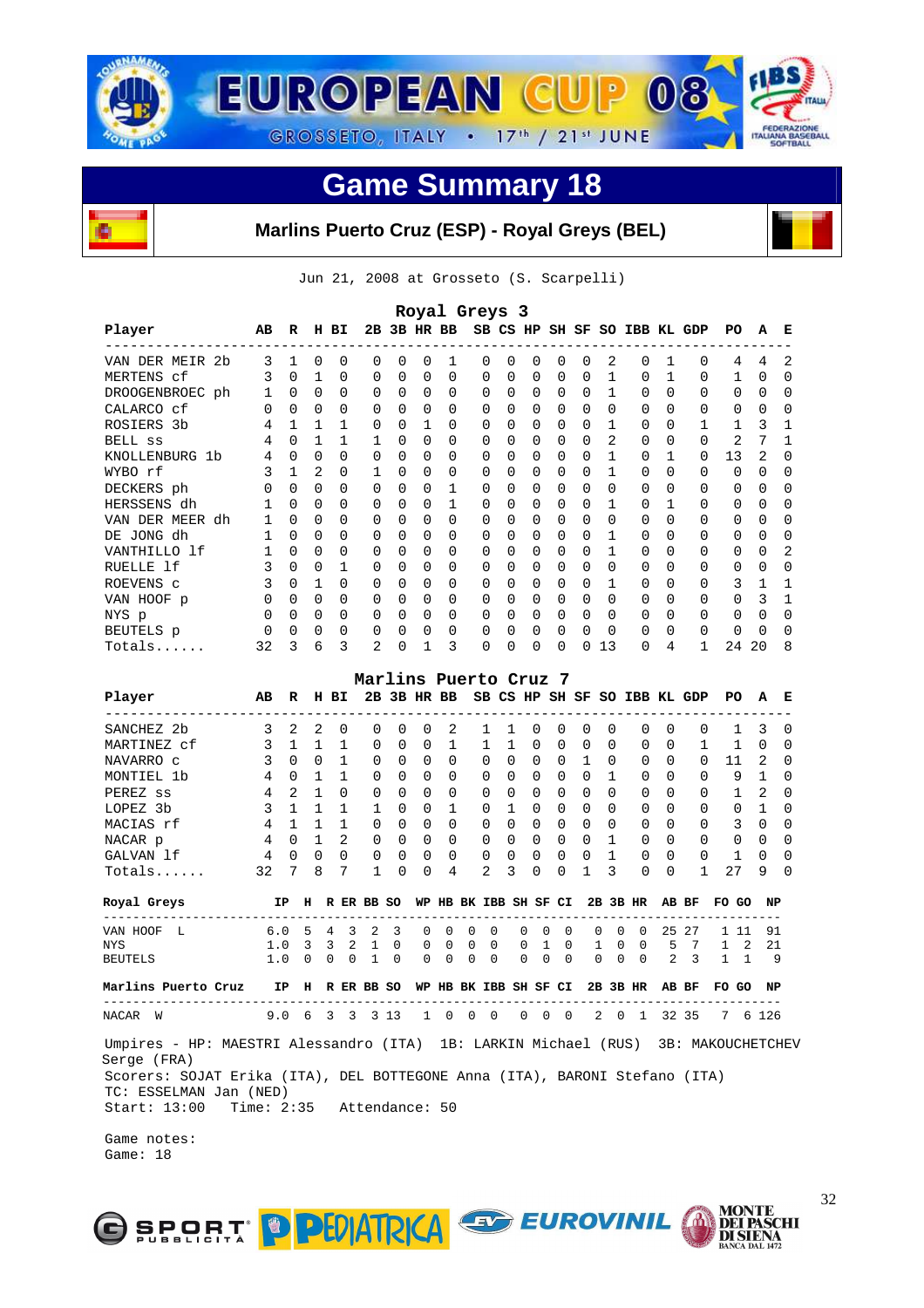

#### **Mainz Athletics (GER) - Tornado Balashikha (RUS)**

**Jun 21, 2008 at Grosseto (S. Scarpelli)** 

|                         |          |                |              |          | Tornado Balashikha 18 |               |              |             |          |              |          |          |          |               |                              |                |          |                |          |          |
|-------------------------|----------|----------------|--------------|----------|-----------------------|---------------|--------------|-------------|----------|--------------|----------|----------|----------|---------------|------------------------------|----------------|----------|----------------|----------|----------|
| Player                  | AB       | R              | н            | вI       |                       |               |              | 2B 3B HR BB |          |              |          |          |          |               | SB CS HP SH SF SO IBB KL GDP |                |          | PO.            | A        | E        |
| BOLOTIN 3b/c            | 4        |                |              |          |                       | <sup>0</sup>  | <sup>0</sup> |             | 2        | <sup>0</sup> | $\Omega$ | $\Omega$ | $\Omega$ | <sup>0</sup>  | $\Omega$                     | 0              | $\Omega$ | 2              |          | $\Omega$ |
| VASILIEV C              | 5        | 4              | 4            | 3        |                       |               |              | 0           |          | $\Omega$     | $\Omega$ | $\Omega$ | 0        |               | $\Omega$                     | 0              | $\Omega$ | 6              | $\Omega$ | O        |
| DONETSKIY 1f            | $\Omega$ | $\Omega$       | $\Omega$     | $\Omega$ | $\Omega$              | $\Omega$      | $\Omega$     | 0           | $\Omega$ | $\Omega$     | $\Omega$ | $\Omega$ | $\Omega$ | 0             | $\Omega$                     | <sup>0</sup>   | 0        | $\Omega$       | $\Omega$ | $\Omega$ |
| PLATONOV <sub>2</sub> b | 4        |                | 3            | 2        | $\mathbf{1}$          | $\Omega$      | $\Omega$     |             |          | <sup>n</sup> | $\Omega$ | $\Omega$ | $\Omega$ |               | $\Omega$                     |                | $\Omega$ |                |          | $\Omega$ |
| TOROPOV rf              | 5        | 2              |              | $\Omega$ | 0                     | $\Omega$      | $\Omega$     | 0           |          | <sup>0</sup> | $\Omega$ | $\Omega$ | $\Omega$ |               | $\Omega$                     | 0              |          | 3              | $\Omega$ | O        |
| KRIPOCHIN dh/p          | 4        |                | 2            | $\Omega$ | $\Omega$              | $\Omega$      | $\Omega$     |             | $\Omega$ | <sup>n</sup> | $\Omega$ | $\Omega$ | $\Omega$ |               | $\Omega$                     | <sup>0</sup>   | $\Omega$ | 0              |          | $\Omega$ |
| FURSIN cf/3b            | 5        | ζ              | 3            | ζ        | $\Omega$              |               | $\Omega$     | 0           |          | <sup>0</sup> | $\Omega$ | $\Omega$ | $\Omega$ | 0             | $\Omega$                     | <sup>0</sup>   | $\Omega$ |                | $\cap$   | $\Omega$ |
| VASHAKIDZE 1f           | 4        | $\mathfrak{D}$ | 3            |          | $\Omega$              | $\Omega$      | $\Omega$     | $\Omega$    |          | $\cap$       | $\Omega$ | $\Omega$ | $\Omega$ |               | $\Omega$                     | <sup>0</sup>   | $\Omega$ | 0              | $\Omega$ | O        |
| GALKIN lf/cf            |          | $\Omega$       | $\Omega$     | $\Omega$ | $\Omega$              | $\Omega$      | $\Omega$     | $\Omega$    | $\Omega$ | <sup>n</sup> | $\Omega$ | $\Omega$ | $\Omega$ | <sup>0</sup>  | $\Omega$                     | <sup>0</sup>   | $\Omega$ | 0              | $\Omega$ | $\Omega$ |
| KULIK SS                | 4        | $\mathfrak{D}$ |              | $\Omega$ | $\Omega$              | $\cap$        | 0            |             | $\Omega$ | <sup>n</sup> | $\Omega$ | $\Omega$ | $\Omega$ | $\mathcal{L}$ | $\Omega$                     |                | $\Omega$ | $\mathfrak{D}$ | 2        | $\Omega$ |
| FEDOROV 1b              | 5        | $\mathfrak{D}$ |              | 2        | $\Omega$              | $\Omega$      | $\Omega$     | $\Omega$    | $\Omega$ | $\cap$       | $\Omega$ | $\Omega$ | $\Omega$ | <sup>0</sup>  | $\Omega$                     | <sup>0</sup>   | $\Omega$ | 6              | $\cap$   | $\Omega$ |
| PETROV p                | $\Omega$ | $\cap$         | <sup>n</sup> | $\Omega$ | $\Omega$              | $\cap$        | $\Omega$     | $\Omega$    | 0        | <sup>n</sup> | $\Omega$ | $\Omega$ | $\Omega$ | <sup>0</sup>  | $\Omega$                     | <sup>0</sup>   | $\Omega$ | 0              |          | $\Omega$ |
| Totals                  | 41       | 8              | 19           | 12       | 3                     | $\mathcal{L}$ |              | 4           | 7        |              | $\Omega$ | $\Omega$ | $\Omega$ | 7             | $\Omega$                     | $\mathfrak{D}$ |          | 21             | ศ        | $\Omega$ |

|                         |          |          |          |          |          |          |          | Mainz Athletics 5 |          |              |          |          |          |                |                              |                |              |                 |              |              |
|-------------------------|----------|----------|----------|----------|----------|----------|----------|-------------------|----------|--------------|----------|----------|----------|----------------|------------------------------|----------------|--------------|-----------------|--------------|--------------|
| Player                  | AB       | R        | н        | вI       |          |          |          | 2B 3B HR BB       |          |              |          |          |          |                | SB CS HP SH SF SO IBB KL GDP |                |              | PO.             | A            | Е            |
| HOBBS-BROWN ss/p        | 4        | 2        | 2        | 2        |          | $\Omega$ | $\Omega$ | <sup>0</sup>      | $\Omega$ | $\Omega$     | $\Omega$ | $\Omega$ | $\Omega$ | $\Omega$       | $\Omega$                     | $\Omega$       | <sup>0</sup> | 0               |              |              |
| BOLDT 3b/p              | 4        |          | 4        | $\Omega$ | $\Omega$ | $\Omega$ | $\Omega$ | $\Omega$          | $\Omega$ | $\Omega$     | $\Omega$ | $\Omega$ | $\Omega$ | $\Omega$       | $\Omega$                     | $\Omega$       | $\Omega$     | $\mathcal{L}$   | 2            | $\Omega$     |
| LARSON rf               |          | $\Omega$ | $\Omega$ | $\Omega$ | $\Omega$ | $\Omega$ | $\Omega$ |                   | $\Omega$ | $\Omega$     | $\Omega$ | $\Omega$ | $\Omega$ |                | $\Omega$                     |                | $\Omega$     | $\Omega$        | $\Omega$     | <sup>0</sup> |
| WEICHERT 1f             |          | $\Omega$ |          |          | $\Omega$ | $\cap$   | $\Omega$ |                   | $\Omega$ | $\Omega$     | $\Omega$ | $\Omega$ | $\Omega$ | $\Omega$       | $\Omega$                     | $\Omega$       | $\Omega$     | 0               | $\Omega$     | $\Omega$     |
| KIPPHAN 1b              |          | $\Omega$ |          | 2        | $\Omega$ | $\Omega$ | $\Omega$ | $\Omega$          | $\Omega$ | $\Omega$     | $\Omega$ | $\Omega$ |          | $\Omega$       | $\Omega$                     | $\Omega$       | $\Omega$     | $7\overline{ }$ | $\Omega$     | $\Omega$     |
| HARTKOPF p/3b           | 4        | $\Omega$ | $\Omega$ | $\Omega$ | $\Omega$ | $\Omega$ | $\Omega$ | $\Omega$          | $\Omega$ | $\Omega$     | $\Omega$ | $\Omega$ | $\Omega$ | $\mathfrak{D}$ | $\Omega$                     |                | $\Omega$     |                 | 2            |              |
| SASAKI C                | 4        | $\Omega$ |          | $\Omega$ | $\Omega$ | $\Omega$ | $\Omega$ | $\Omega$          | $\Omega$ | $\Omega$     | $\Omega$ | $\Omega$ | $\Omega$ |                | $\Omega$                     |                | $\Omega$     | 8               |              |              |
| STOECKLIN <sub>2b</sub> | 4        | $\Omega$ | $\Omega$ | $\Omega$ | $\Omega$ | $\cap$   | $\Omega$ | $\Omega$          | $\Omega$ | $\cap$       | $\Omega$ | $\Omega$ | $\Omega$ |                | $\Omega$                     | <sup>n</sup>   | $\Omega$     |                 |              |              |
| DOLL cf/p               | 4        |          |          | $\Omega$ | $\Omega$ | $\Omega$ | $\Omega$ | $\Omega$          | $\Omega$ | $\Omega$     | $\Omega$ | $\Omega$ | $\Omega$ | $\mathfrak{D}$ | $\Omega$                     | $\mathfrak{D}$ | $\Omega$     |                 | 2            | -2           |
| MUSCHIK 1f              | $\Omega$ | $\cap$   | $\cap$   | $\Omega$ | $\Omega$ | $\cap$   | $\Omega$ | $\Omega$          | $\Omega$ | <sup>n</sup> | $\Omega$ | $\Omega$ | $\Omega$ | $\Omega$       | $\Omega$                     | U              | $\Omega$     | 0               | <sup>n</sup> |              |
| KOTOWSKI lf/rf          | 2        |          |          | $\Omega$ | $\Omega$ | $\Omega$ | $\Omega$ |                   | $\Omega$ | $\cap$       | $\Omega$ | $\Omega$ | $\cap$   |                | $\Omega$                     |                | $\Omega$     |                 | $\cap$       | <sup>0</sup> |
| Totals                  | 31       | 5        | 11       | 5        |          | $\cap$   | $\Omega$ | ζ                 | $\Omega$ | <sup>n</sup> | $\Omega$ | $\Omega$ |          | 8              | $\Omega$                     | 6              | $\Omega$     | 21              | 9            | 7            |

| Tornado Balashikha | IΡ     | н | R            | ER. | BB           | so  | WP           | HВ           |              | BK IBB SH       |              | SF CI        |          |              | 2B 3B    | HR       |     | AB BF | FO.      | GO | NP  |
|--------------------|--------|---|--------------|-----|--------------|-----|--------------|--------------|--------------|-----------------|--------------|--------------|----------|--------------|----------|----------|-----|-------|----------|----|-----|
| PETROV<br>W        | 5.2.10 |   | .5           | 4   | 3            | -6  | $\Omega$     | $\Omega$     | $\Omega$     | $\Omega$        | 0            |              | $\Omega$ |              | $\Omega$ | $\Omega$ |     | 26 30 | 5.       | 6  | 116 |
| KRIPOCHIN          |        |   | $\Omega$     | 0   | 0            | 2   | $\Omega$     | 0            | 0            | $\Omega$        | 0            | $\Omega$     | $\Omega$ | $\Omega$     | $\Omega$ | $\Omega$ | 5.  | -5    |          |    | 2.2 |
| Mainz Athletics    | IP.    | H |              |     | R ER BB      | -SO | WP           | ΗВ           |              | BK IBB SH SF CI |              |              |          |              |          | 2B 3B HR |     | AB BF | FO GO    |    | NP  |
| HARTKOPF<br>-L     |        |   |              | 5   |              |     | $\Omega$     | $\Omega$     |              | $\Omega$        | $\Omega$     | - 0          | $\Omega$ | 2            | $\Omega$ |          | 1 N | -11   | $\Omega$ |    | 43  |
| <b>BOLDT</b>       | 2.0    | 3 | 5.           | 3   | 3            | 3   | $\Omega$     | 0            | <sup>0</sup> | $\Omega$        | <sup>0</sup> | $\Omega$     | $\Omega$ | $\Omega$     | $\Omega$ | $\Omega$ |     | 9 1 2 |          |    | 46  |
| HOBBS-BROWN        | 3. O   | q | 6            | 5   | <sup>0</sup> |     | <sup>n</sup> | <sup>0</sup> | U.           | $\Omega$        | <sup>0</sup> | $\Omega$     | $\Omega$ |              | 2        | 0        |     | 17    | 2        | 4  | 51  |
| DOLL               |        |   | <sup>n</sup> |     | 0            | 2   | <sup>n</sup> | 0            | 0            | <sup>0</sup>    | <sup>0</sup> | <sup>0</sup> | $\Omega$ | <sup>0</sup> | $\Omega$ | $\Omega$ | 5   | 5     |          |    | 18  |

 Umpires - HP: TAURELLI Marco (ITA) 1B: BAEYENS Patrick (BEL) Scorers: SOJAT Erika (ITA), BARONI Stefano (ITA) TC: FALASCHI Mario (ITA) Start: 17:15 Time: 2:40 Attendance: 30

 Game notes: BOLDT faced 5 batters in the 4th. Game: 19

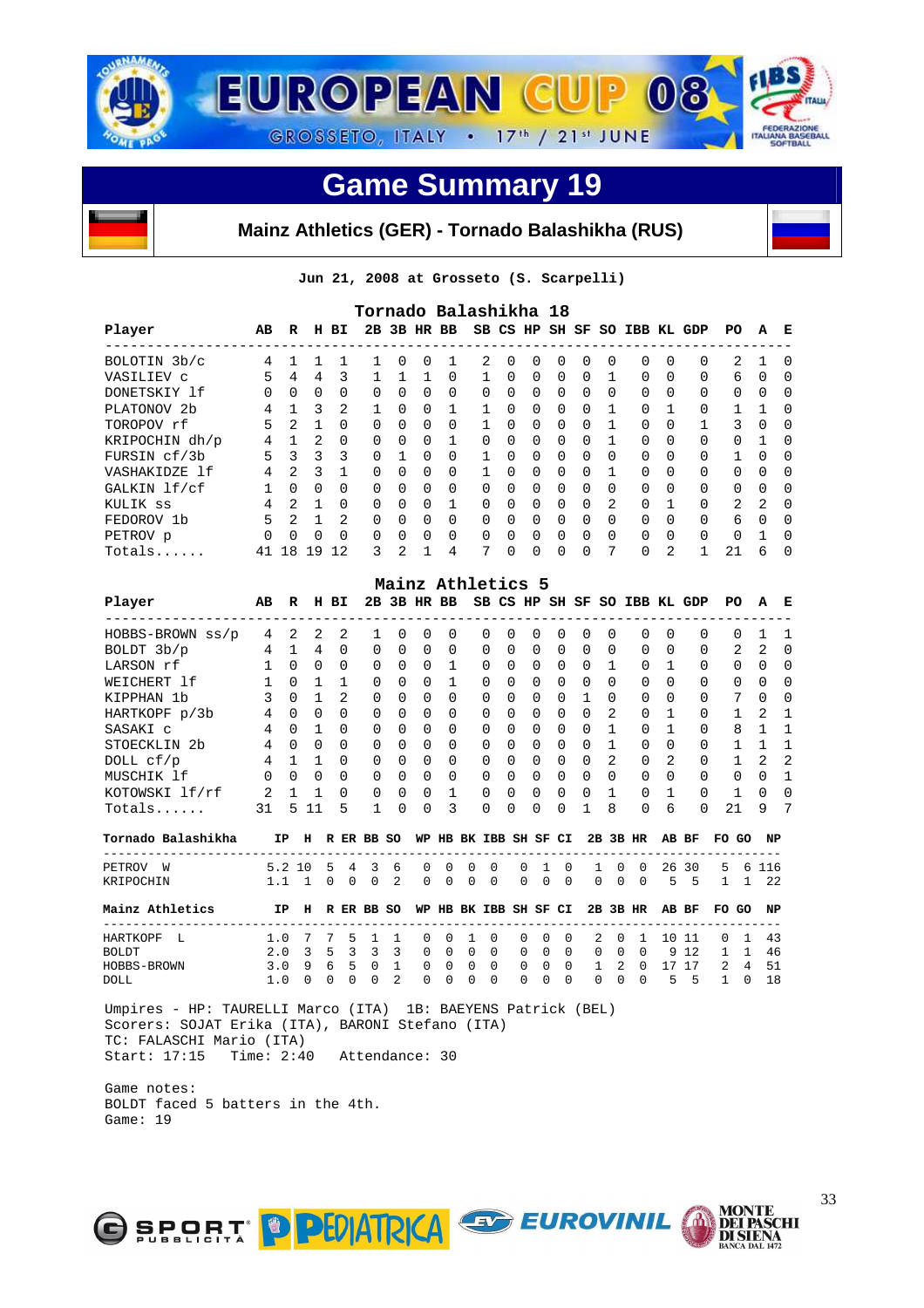

#### **Corendon Kinheim (NED) - BBC Grosseto (ITA)**

Jun 21, 2008 at Grosseto (Jannella)

|                                                                                                                                                                                                         |                |                |                 |                | MontePaschi Grosseto 2                |                    |             |                |                       |              |              |                          |                 |              |               |                   |              |                                          |              |                |                |                               |
|---------------------------------------------------------------------------------------------------------------------------------------------------------------------------------------------------------|----------------|----------------|-----------------|----------------|---------------------------------------|--------------------|-------------|----------------|-----------------------|--------------|--------------|--------------------------|-----------------|--------------|---------------|-------------------|--------------|------------------------------------------|--------------|----------------|----------------|-------------------------------|
| Player                                                                                                                                                                                                  | AB             | R              |                 | H BI           |                                       |                    |             |                |                       |              |              |                          |                 |              |               |                   |              | 2B 3B HR BB SB CS HP SH SF SO IBB KL GDP | PO           |                | Α              | Е                             |
| NUNEZ rf                                                                                                                                                                                                | 5              | $\mathbf 0$    | 0               | 0              | 0                                     | 0                  | 0           | 0              |                       | 0            | 0            | 0                        | 0               | 0            | 0             | 0                 | 0            | 1                                        | 2            |                | 0              | 0                             |
| DALLOSPEDALE 2b                                                                                                                                                                                         | 4              | 1              | 2               | 0              | 0                                     | $\mathbf{1}$       | 0           | 0              |                       | 0            | 0            | 0                        | 0               | 0            | 0             | 0                 | 0            | 0                                        | 3            |                | 4              | 0                             |
| RAMOS J dh                                                                                                                                                                                              | 3              | $\Omega$       | $\mathbf{1}$    | 1              | 0                                     | $\Omega$           | 0           | 0              |                       | 0            | 0            | 0                        | 0               | 1            | 0             | 0                 | 0            | 0                                        | $\Omega$     |                | 0              | $\Omega$                      |
| MARVAL ss                                                                                                                                                                                               | 4              | $\Omega$       | $\Omega$        | $\Omega$       | 0                                     | $\Omega$           | 0           | $\Omega$       |                       | $\Omega$     | 0            | 0                        | $\Omega$        | $\Omega$     | 0             | $\Omega$          | 0            | 0                                        |              | 3              | 3              | $\Omega$                      |
| ERMINI 1b                                                                                                                                                                                               | 4              | $\mathbf{1}$   | $\mathbf{1}$    | $\Omega$       | 0                                     | $\Omega$           | 0           | 0              |                       | 0            | $\Omega$     | 0                        | 0               | 0            | 1             | 0                 | 1            | 0                                        | 10           |                | 0              | 0                             |
| BISCHERI C                                                                                                                                                                                              | 4              | $\mathbf 0$    | 1               | 0              | 0                                     | 0                  | 0           | 0              |                       | 0            | 0            | 0                        | 0               | 0            | 1             | 0                 | 0            | 0                                        | 5            |                | 0              | 0                             |
| SGNAOLIN 3b                                                                                                                                                                                             | 4              |                | $0\quad 1$      | 1              | 0                                     | 0                  | 0           | 0              |                       | 0            | 0            | 0                        | 0               | 0            | 1             | 0                 | 0            | 0                                        | 2            |                | 4              | <sup>0</sup>                  |
| AVAGNINA cf                                                                                                                                                                                             | 3              |                | $0 \quad 0$     | $\Omega$       | $\Omega$                              | $\Omega$           | $\Omega$    | $\Omega$       |                       | $\Omega$     | $\Omega$     | $\Omega$                 | $\mathbf{1}$    | $\Omega$     | $\mathbf{1}$  | $\Omega$          | $\Omega$     | $\Omega$                                 | 2            |                | $\Omega$       | $\Omega$                      |
| DE SANTIS A. 1f                                                                                                                                                                                         | 3              |                | $0\quad1$       | $\Omega$       | 0                                     | $\Omega$           | $\Omega$    | $\mathbf 1$    |                       | $\Omega$     | $\Omega$     | $\overline{0}$           | $\Omega$        | $\Omega$     | $\Omega$      | 1                 | $\Omega$     | $\Omega$                                 | $\mathbf{1}$ |                | $\Omega$       | $\Omega$                      |
| MIKKELSEN p                                                                                                                                                                                             | $\overline{0}$ | $\Omega$       | $\Omega$        | $\Omega$       | 0                                     | $\Omega$           | $\Omega$    | $\Omega$       |                       | 0            | $\Omega$     | $\Omega$                 | $\Omega$        | $\Omega$     | $\Omega$      | $\Omega$          | $\Omega$     | $\Omega$                                 | $\Omega$     |                | $\Omega$       | $\Omega$                      |
| Totals                                                                                                                                                                                                  | 34             | $\overline{2}$ | $7\overline{ }$ | $\overline{a}$ | 0                                     | $\mathbf{1}$       | $\Omega$    | $\mathbf{1}$   |                       | $\Omega$     | $\Omega$     | $\Omega$                 | $\mathbf{1}$    | $\mathbf{1}$ | 4             | $\mathbf{1}$      | 1            | $\mathbf{1}$                             |              | 28 11          |                | $\Omega$                      |
|                                                                                                                                                                                                         |                |                |                 |                |                                       | Corendon Kinheim 3 |             |                |                       |              |              |                          |                 |              |               |                   |              |                                          |              |                |                |                               |
| Player                                                                                                                                                                                                  | AB             | R              |                 | H BI           |                                       |                    |             |                |                       |              |              |                          |                 |              |               |                   |              | 2B 3B HR BB SB CS HP SH SF SO IBB KL GDP | PO           |                | А              | Е                             |
| --------------------<br>ROMBLEY cf                                                                                                                                                                      | 4              | $\mathbf 0$    | 1               | 0              | 0                                     | 0                  | 0           | 0              |                       | 0            | 0            | 1                        | 0               | 0            | 1             | 0                 | 0            | 0                                        | 4            |                | 0              | $\overline{\phantom{0}}$<br>0 |
| CREMER 2b                                                                                                                                                                                               | 4              | $\mathbf{1}$   | 1               | 1              | 0                                     | 0                  | 0           | 0              |                       | $\Omega$     | 0            | 0                        | 0               | $\mathbf{1}$ | 0             | 0                 | 0            | $\Omega$                                 | 3            |                | $\Omega$       | $\Omega$                      |
| KLOOSTER rf                                                                                                                                                                                             | 5              |                | $1\quad1$       | $\Omega$       | $\Omega$                              | $\Omega$           | $\Omega$    | $\Omega$       |                       | $\Omega$     | 0            | $\Omega$                 | $\Omega$        | $\Omega$     | $\Omega$      | $\Omega$          | 0            | $\Omega$                                 | 2            |                | $\Omega$       | $\Omega$                      |
| SMEETS C                                                                                                                                                                                                | 5              | $\Omega$       | 2               | 2              | 1                                     | $\Omega$           | $\Omega$    | 0              |                       | $\Omega$     | $\Omega$     | $\overline{\phantom{0}}$ | $\Omega$        | $\Omega$     | 3             | 0                 | $\mathbf{1}$ | $\Omega$                                 | 6            |                | 1              | $\Omega$                      |
| ENGELHARDT 1b                                                                                                                                                                                           | 3              | $\overline{0}$ | $\mathbf{1}$    | 0              | 0                                     | $\Omega$           | $\Omega$    | 0              |                       | 0            | $\Omega$     | $\mathbf{1}$             | 0               | $\Omega$     | 1             | 0                 | 0            | 0                                        |              | 9              | 1              | 0                             |
| ROOI 3b                                                                                                                                                                                                 | 4              | $\Omega$       | $\Omega$        | $\Omega$       | $\Omega$                              | $\Omega$           | $\Omega$    | $\Omega$       |                       | 0            | $\Omega$     | 0                        | $\Omega$        | $\Omega$     | $\Omega$      | 0                 | $\Omega$     | $\Omega$                                 | 2            |                | $\overline{4}$ | $\Omega$                      |
| KOOLEN SS                                                                                                                                                                                               | 4              | 1              | 2               | 0              | 0                                     | 1                  | 0           | 0              |                       | 1            | 0            | $\overline{0}$           | 0               | 0            | $\mathbf 0$   | 0                 | 0            | 0                                        |              | 2              | 3              | $\Omega$                      |
| HALMAN dh                                                                                                                                                                                               | 4              | $\overline{0}$ | 0               | 0              | 0                                     | 0                  | 0           | 0              |                       | 0            | $\Omega$     | 0                        | 0               | 0            | $\mathbf 0$   | 0                 | $\Omega$     | 0                                        |              | $\overline{0}$ | 0              | 0                             |
| BELJAARDS D 1f                                                                                                                                                                                          | 2              | $\overline{0}$ | $\mathbf 0$     | 0              | 0                                     | $\mathbf 0$        | $\mathbf 0$ | 2              |                       | 0            | $\mathbf{0}$ | $\overline{\phantom{0}}$ | 0               | 0            | 0             | 0                 | 0            | 0                                        | 2            |                | 0              | 0                             |
| BELJAARDS P p                                                                                                                                                                                           | 0              | $\Omega$       | $\Omega$        | $\Omega$       | 0                                     | $\Omega$           | $\Omega$    | $\Omega$       |                       | 0            | $\Omega$     | $\Omega$                 | $\Omega$        | 0            | $\Omega$      | $\Omega$          | $\Omega$     | $\Omega$                                 | $\Omega$     |                | $\Omega$       | $\Omega$                      |
| KAMPEN p                                                                                                                                                                                                | 0              | 0              | 0               | $\Omega$       | 0                                     | 0                  | $\mathbf 0$ | 0              |                       | 0            | 0            | $\mathbf 0$              | $\Omega$        | 0            | 0             | 0                 | 0            | $\Omega$                                 | $\mathbf 0$  |                | 2              | $\Omega$                      |
| $Totals$                                                                                                                                                                                                | 35             | 3              | 8               | 3              | $\mathbf{1}$                          | 1                  | $\Omega$    | $\overline{2}$ |                       | $\mathbf{1}$ | $\Omega$     | 2                        | $\Omega$        | 1            | 5             | 0                 | 1            | $\Omega$                                 |              | 30 11          |                | $\Omega$                      |
| MontePaschi Grosseto                                                                                                                                                                                    |                |                |                 |                | IP H R ER BB SO WP HB BK IBB SH SF CI |                    |             |                |                       |              |              |                          |                 |              |               | 2B 3B HR          |              | AB BF                                    | FO GO NP     |                |                |                               |
| ------------------------<br>MIKKELSEN L                                                                                                                                                                 |                | $9.1 \quad 8$  |                 | $3 \quad 3$    |                                       | 2 <sub>5</sub>     | $\mathbf 0$ | 2              | $\Omega$              | $\bigcirc$   | $\Omega$     |                          | 1 0             |              |               | $1\quad 1\quad 0$ |              | 35 40                                    | 13 10 135    |                |                |                               |
| Corendon Kinheim                                                                                                                                                                                        |                |                |                 |                | IP H R ER BB SO                       |                    |             |                | WP HB BK IBB SH SF CI |              |              |                          |                 |              |               | 2B 3B HR          |              | AB BF                                    | FO GO NP     |                |                |                               |
| <b>BELJAARDS P</b>                                                                                                                                                                                      |                | 8.2            |                 |                | 4 1 1 0                               | 4                  | 0           | 0              | 0                     | 0            | 0            |                          | 1<br>0          |              | 1<br>0        | 0                 |              | 29 30                                    | 14           |                | 8 101          |                               |
| KAMPEN W                                                                                                                                                                                                |                | 1.1            |                 |                | 3 1 1 1 0                             |                    | 0           | $\overline{0}$ | 0                     | 1            | $\mathbf{1}$ |                          | 0<br>$\bigcirc$ |              | $\Omega$<br>0 | $\mathbf 0$       | 5            | $\overline{7}$                           | 1            | 2              | 22             |                               |
| Umpires - HP: Beszczynsky Dana (AUT) 1B: Makouchetchev Serge (FRA) 3B: De Franceschi<br>Sante (ITA)<br>Scorers: PIERI Stefano (ITA), GRASSO Mario (ITA), GRASSO Nicola (ITA)<br>T.C.: STROM Peter (SWE) |                |                |                 |                |                                       |                    |             |                |                       |              |              |                          |                 |              |               |                   |              |                                          |              |                |                |                               |
| Start: 21:00<br>Time: 2:37 Attendance: 1800                                                                                                                                                             |                |                |                 |                |                                       |                    |             |                |                       |              |              |                          |                 |              |               |                   |              |                                          |              |                |                |                               |
| Game notes:                                                                                                                                                                                             |                |                |                 |                |                                       |                    |             |                |                       |              |              |                          |                 |              |               |                   |              |                                          |              |                |                |                               |

Game: 20



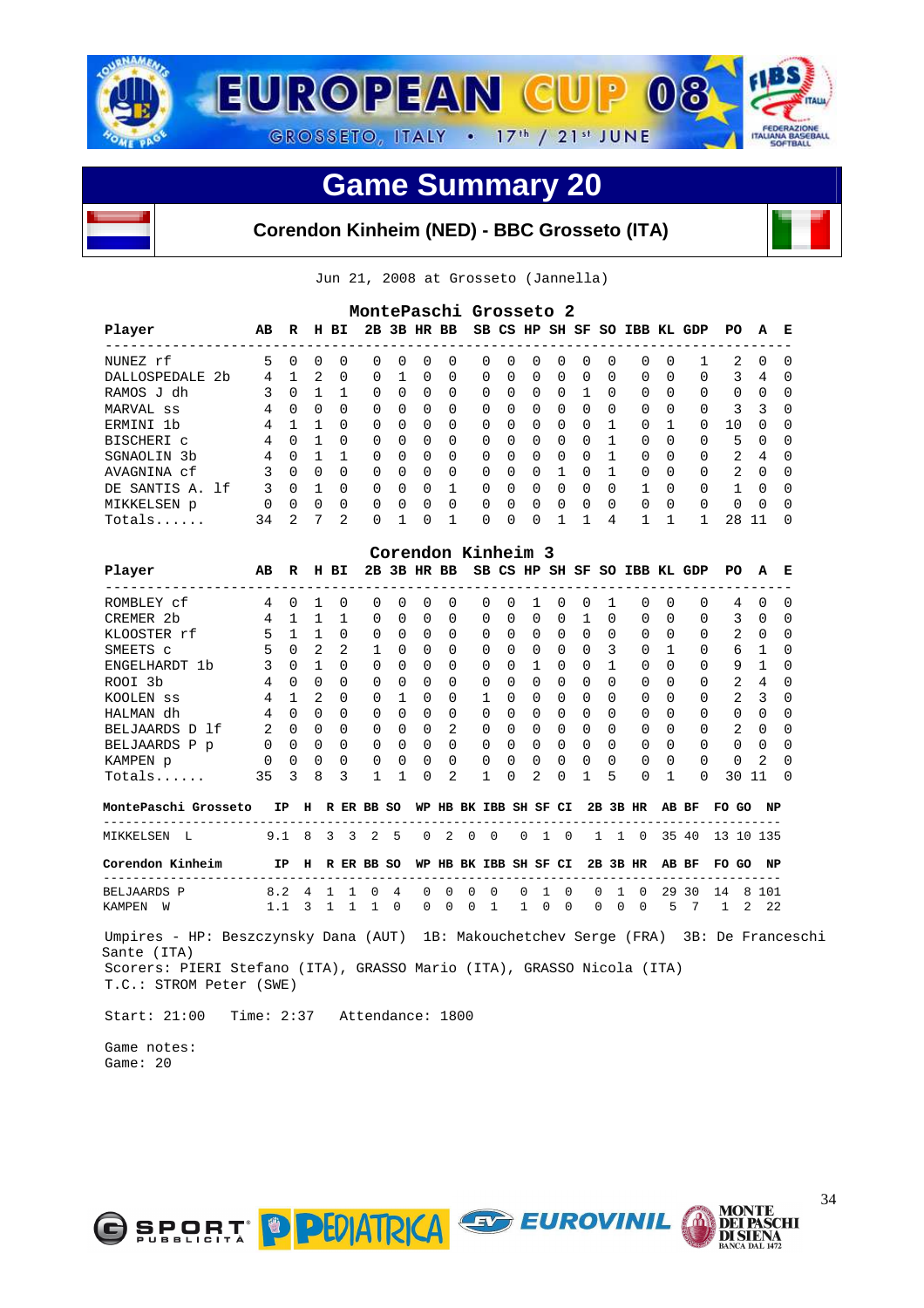

#### **Royal Greys BEL**



|                      |       |         |              |          |    | $Record: 2-3$ |          |          | Home: $2-0$  |              |                  | Away: $0-3$   |              | $\therefore$ 2-3 |          |       |              |              |               |          |          |                |           |
|----------------------|-------|---------|--------------|----------|----|---------------|----------|----------|--------------|--------------|------------------|---------------|--------------|------------------|----------|-------|--------------|--------------|---------------|----------|----------|----------------|-----------|
| Player               | AVG   | $GP-GS$ | AВ           | R        | н  | 2B            | 3B       | HR       | RBI          | TВ           | SLG <sup>8</sup> | <b>BB HBP</b> |              | SO GDP           |          | OB%   | SF           | SH           | <b>SB-ATT</b> | PO       | А        | Е              | FLD%      |
| 38 DECKERS Sieger    | .500  | $2 - 1$ | 2            | $\Omega$ |    |               | $\Omega$ | $\Omega$ | $\Omega$     |              | 2 1.000          |               | $\Omega$     | 0                | $\Omega$ | .667  | $\Omega$     | $\Omega$     | $0 - 0$       | $\Omega$ | $\Omega$ | $\Omega$       | .000      |
| 8 BELL Bryon         | .450  | $5 - 5$ | 20           | 3        | 9  |               | $\Omega$ |          | 5            | 17           | .850             |               | 0            | 5                |          | .476  | $\Omega$     | $\Omega$     | $0 - 0$       | 6        | 20       | 3              | .897      |
| 27 WYBO Kim          | .412  | $5 - 5$ | 17           |          |    |               | $\Omega$ | $\Omega$ |              | 10           | .588             | $^{\circ}$    | 0            | 6                | $\Omega$ | .412  | $\Omega$     |              | $0 - 0$       | 5        | 0        |                | 01.000    |
| 28 MERTENS Nicky     | .278  | $5 - 5$ | 18           | 2        |    |               | $\Omega$ | $\Omega$ | 0            | 5.           | .278             |               |              | 6                | 0        | .350  | $\Omega$     | $\Omega$     | $0 - 0$       | 5        | 0        |                | 01.000    |
| 3 ROEVENS Kevin      | .267  | $5 - 5$ | 15           |          |    | 0             | $\Omega$ | $\Omega$ | 0            | 4            | .267             |               | $\Omega$     | 4                | 0        | .353  | $\Omega$     | $\Omega$     | $1 - 1$       | 27       |          |                | .968      |
| 5 KNOLLENBURG Kevin  | .222  | $5 - 5$ | 18           | 2        |    |               | n        |          |              | 5            | .278             |               | 0            | 5                |          | .333  | $\Omega$     | $\cap$       | $0 - 1$       | 55       |          |                | 01.000    |
| 26 ROSIERS Gert      | .211  | $5 - 5$ | 19           | 3        |    | U             | $\Omega$ |          |              |              | .368             |               | 0            | 8                |          | .250  | $\Omega$     |              | $0 - 0$       | 4        |          | $\mathfrak{D}$ | .867      |
| 19 VAN DER MEIREN Fi | . 100 | $5 - 5$ | $20^{\circ}$ |          |    | U             | $\Omega$ | $\Omega$ |              | 2            | .100             |               | <sup>0</sup> | я                | 0        | .143  | $\Omega$     | $\cap$       | $2 - 2$       | 10       | 18       | 5.             | .848      |
| 36 HERSSENS David    | .077  | $5 - 5$ | 13           |          |    |               | $\Omega$ |          |              |              | .077             |               | O            | я                | n        | .200  | $\Omega$     |              | $0 - 0$       | 12       |          |                | 0, 1, 000 |
| 30 RUELLE Andy       | .000  | $4 - 3$ | 13           | 0        |    | U             | $\Omega$ |          |              | 0            | .000             | $^{\circ}$    | 0            | 4                | $\Omega$ | .000  | $\Omega$     |              | $0 - 0$       | 0        | 0        | 0              | .000      |
| 39 VANTHILLO Giovann | . 000 | $3 - 1$ |              | $\Omega$ |    |               | $\Omega$ |          | 0            | 0            | .000             | 0             |              |                  | $\Omega$ | . 000 | 0            | $\Omega$     | $0 - 0$       | 0        |          |                | .000      |
| 16 VAN DER MEER Sam. | . 000 | $1 - 0$ |              | $\Omega$ |    | U             | $\Omega$ | $\Omega$ | 0            | 0            | .000             | $\Omega$      | 0            | 0                | $\Omega$ | .000  | $\Omega$     | 0            | $0 - 0$       | 0        | 0        | 0              | .000      |
| 10 DROOGENBROECK Fra | .000  | $1 - 0$ |              | $\Omega$ |    | U             | $\Omega$ |          | <sup>n</sup> | 0            | .000             | $\cap$        | 0            |                  | $\cap$   | .000  | $\Omega$     | $\cap$       | $0 - 0$       | 0        | 0        | 0              | .000      |
| $DE$ JONG            | .000  | $1 - 0$ |              | $\Omega$ |    | 0             | $\Omega$ | $\Omega$ | 0            | $\Omega$     | .000             | $\Omega$      | 0            |                  | $\cap$   | .000  | $\Omega$     | <sup>n</sup> | $0 - 0$       | 0        | 0        | $\Omega$       | .000      |
| 18 CALARCO Daniel    | .000  | $1 - 0$ | 0            | 0        |    | U             | $\Omega$ |          | 0            | $\Omega$     | .000             | $^{\circ}$    | 0            | 0                | $\Omega$ | .000  | $\Omega$     | $\Omega$     | $0 - 0$       | 0        |          |                | 01.000    |
| 23 VAN HOOF Dennis   | .000  | $1 - 0$ | 0            | $\Omega$ |    | U             | $\Omega$ | $\Omega$ | 0            | <sup>n</sup> | .000             | $\cap$        | $\Omega$     | U                | 0        | .000  | <sup>0</sup> | <sup>n</sup> | $0 - 0$       | 0        | 6        |                | .857      |
| Totals               | .230  | $5 - 5$ | 161          | 15       | 37 |               | 0        | 3        | 14           | 53           | .329             | 12            |              | 57               | 3        | .287  | $\Omega$     | 4            | $3 - 4$       | 126      | 65       | 14             | .932      |
| Opponents            | .214  | $5 - 5$ | 154          | 20       | 33 | 10            |          | $\Omega$ | 18           | 45           | .292             | 20            |              | 39               | 3        | .307  |              | 0            | $6 - 11$      | 129      | 42       |                | .961      |

#### (All games Sorted by Earned run avg)

| Player             | ERA  | W-L     | APP            | GS            |          | CG SHO/CBO SV |            | IP.  | н             | R              | ER BB          |    | so       | 2B             | 3B       | HR       |          | AB B/Avq |            | WP HBP   | вĸ       | <b>SFA SHA</b> |          |
|--------------------|------|---------|----------------|---------------|----------|---------------|------------|------|---------------|----------------|----------------|----|----------|----------------|----------|----------|----------|----------|------------|----------|----------|----------------|----------|
| 31 HOWARD Daniel   | 1.20 | $1 - 1$ | $\mathcal{L}$  | $\mathcal{L}$ |          | 0/0           | $^{\circ}$ | 15.0 | 9             | $\mathcal{L}$  | $\mathcal{L}$  | 2  | 11       | 4              |          | 0        | 52       | . 173    |            |          | $\Omega$ | $\cap$         |          |
| 23 VAN HOOF Dennis | 2.40 | $1 - 1$ | $\overline{2}$ | 2             |          | 0/0           |            | 15.0 | 11            | 6.             | 4              | 5. | 14       |                | 0        | $\Omega$ | 57       | .193     | $\Omega$   | $\Omega$ | $\Omega$ | $\cap$         |          |
| 18 CALARCO Daniel  | 8.44 | $0 - 1$ |                |               | $\Omega$ | 0/0           | $^{\circ}$ | 5.1  |               | .5.            | 5.             | 4  | -9       | $\overline{4}$ |          | $\Omega$ | 21       | .333     |            | $\Omega$ | $\Omega$ | $\Omega$       |          |
| -------------      |      |         |                |               |          |               |            |      |               |                |                |    |          |                |          |          |          |          |            |          |          |                |          |
| 7 BEUTELS Bryan    | 0.00 | $0 - 0$ | 2              | - 0           | $\Omega$ | 0/0           | $^{\circ}$ | 3.2  |               | 2              | - 0            | 3  |          | 0              | $\Omega$ | $\Omega$ | 12       | . 083    | $^{\circ}$ | - 0      | $\Omega$ | ∩.             |          |
| 8 BELL Bryon 0.00  |      | $0 - 0$ |                | $\Omega$      | $\Omega$ | 0/0           |            | 2.0  | $\mathcal{L}$ | $\Omega$       | $\Omega$       | -2 | 4        | $\Omega$       | $\Omega$ | 0        |          | . 286    | $\cap$     | $\Omega$ | $\Omega$ | ∩.             |          |
| 21 NYS Brent 18.00 |      | $0 - 0$ |                | $\Omega$      | $\Omega$ | 0/0           | $^{\circ}$ | 1.0  |               |                | 2              |    | $\Omega$ |                | $\Omega$ | 0        | 5.       | . 600    | $\Omega$   | $\Omega$ | $\Omega$ |                |          |
| DE JONGH 99.00     |      | $0 - 0$ |                | $\Omega$      | $\Omega$ | 0/0           | $^{\circ}$ | 0.0  | $\Omega$      | $\overline{2}$ | $\overline{2}$ | 3  | $\Omega$ | $\Omega$       | $\Omega$ | $\Omega$ | $\Omega$ |          | $\Omega$   | $\Omega$ | $\Omega$ | $\Omega$       | $\Omega$ |
| Totals             | 3.21 | $2 - 3$ | 5.             | 5.            |          | 0/0           |            | 42.0 | 33            | 20             | 15             | 20 | 39       | 10             |          | 0        | 154      | .214     |            |          | $\cap$   |                |          |
| Opponents          | 2.72 | $3 - 2$ | 5.             | 5.            |          | 2/1           |            | 43.0 | 37            | 15             | 13             | 12 | 57       |                | $\Omega$ |          | 161      | .230     | 3.         |          | $\Box$   | ∩.             |          |

Pickoffs - Team (4), VAN HOOF 3, CALARCO 1, Opp (2). SBA/ATT - ROEVENS (3-5), HERSSENS (3-4), HOWARD (1-3), BEUTELS (1-2), VAN HOOF (0-2), NYS (2-2), DE JONGH (1-1), BELL (1-1).

|                      |          |          |             |          | (All games Sorted by Fielding pct) |              |                |               |       |          |          |
|----------------------|----------|----------|-------------|----------|------------------------------------|--------------|----------------|---------------|-------|----------|----------|
| Player               | c        | PO       | A           | Е        | FLD%                               | $_{\rm DPS}$ | SBA CSB        |               | SBA%  | PB       | CI       |
| 5 KNOLLENBURG Kevin  | 57       | 55       | 2           | 0        | 1,000                              | 4            | $\Omega$       | $\Omega$      | $---$ | $\Omega$ | $\Omega$ |
| 36 HERSSENS David    | 14       | 12       | 2           | 0        | 1,000                              | 0            | 3              | 1             | .750  | 0        | 0        |
| WYBO Kim<br>27       | 5        | 5        | 0           | 0        | 1,000                              | 0            | $\Omega$       | 0             | $---$ | 0        | $\Omega$ |
| 31 HOWARD Daniel     | 5        | 2        | 3           | 0        | 1,000                              | 1            | 1              | $\mathcal{L}$ | .333  | 0        | 0        |
| 28 MERTENS Nicky     | 5        | 5        | $\Omega$    | 0        | 1,000                              | <sup>n</sup> | $\Omega$       | <sup>n</sup>  | $---$ | 0        | $\Omega$ |
| 18 CALARCO Daniel    | 2        | $\Omega$ | 2           | 0        | 1,000                              | <sup>n</sup> | $\Omega$       | 0             | $---$ | $\Omega$ | $\Omega$ |
| 3 ROEVENS Kevin      | 31       | 2.7      | 3           | 1        | .968                               | 0            | 3              |               | .600  | $\Omega$ | $\Omega$ |
| 8 BELL Bryon         | 29       | 6        | $20 \Omega$ | 3        | .897                               | 4            | 1              | <sup>n</sup>  | 1,000 | 0        | $\Omega$ |
| 26 ROSIERS Gert      | 15       | 4        | 9           | 2        | .867                               | 0            | $\Omega$       | 0             | $---$ | $\Omega$ | $\Omega$ |
| 23 VAN HOOF Dennis   | 7        | $\Omega$ | 6           | 1        | .857                               | 0            | $\Omega$       | $\mathcal{L}$ | .000  | $\Omega$ | $\Omega$ |
| 19 VAN DER MEIREN Fi | 33       | 10       | 18          | 5        | .848                               | 4            | $\Omega$       | 0             | $---$ | 0        | $\Omega$ |
| 39 VANTHILLO Giovann | 2        | $\Omega$ | $\Omega$    | 2        | .000                               | 0            | $\Omega$       | 0             | $---$ | 0        | 0        |
| 16 VAN DER MEER Sam. | $\Omega$ | $\Omega$ | $\Omega$    | 0        | .000                               | 0            | $\Omega$       | 0             | $---$ | $\Omega$ | $\Omega$ |
| DE JONGH             | 0        | 0        | $\Omega$    | 0        | .000                               | 0            | 1              | n             | 1,000 | $\Omega$ | $\Omega$ |
| 10 DROOGENBROECK Fra | $\Omega$ | $\Omega$ | $\Omega$    | 0        | .000                               | 0            | $\Omega$       | 0             | $---$ | $\Omega$ | $\Omega$ |
| 30 RUELLE Andy       | $\Omega$ | 0        | $\Omega$    | 0        | .000                               | 0            | $\Omega$       | <sup>n</sup>  | $---$ | $\Omega$ | $\Omega$ |
| $DE$ JONG            | $\Omega$ | 0        | $\Omega$    | 0        | .000                               | 0            | $\Omega$       | 0             | $---$ | $\Omega$ | $\Omega$ |
| 7 BEUTELS Bryan      | $\Omega$ | 0        | $\Omega$    | 0        | .000                               | 0            | 1              | 1             | .500  | $\Omega$ | $\Omega$ |
| 38 DECKERS Sieger    | $\Omega$ | $\Omega$ | $\Omega$    | 0        | .000                               | 0            | $\Omega$       | 0             | $---$ | $\Omega$ | $\Omega$ |
| 21 NYS Brent         | $\Omega$ | 0        | 0           | $\Omega$ | .000                               | 0            | $\mathfrak{D}$ | 0             | 1,000 | 0        | $\Omega$ |
| $Totals$             | 205      | 126      | 65          | 14       | .932                               | 5            | 6              | 5             | .545  | 0        | $\Omega$ |
| Opponents            | 178      | 129      | 42          | 7        | .961                               | 3            | 3              | $\mathbf{1}$  | .750  | $\Omega$ | $\Omega$ |
|                      |          |          |             |          |                                    |              |                |               |       |          |          |



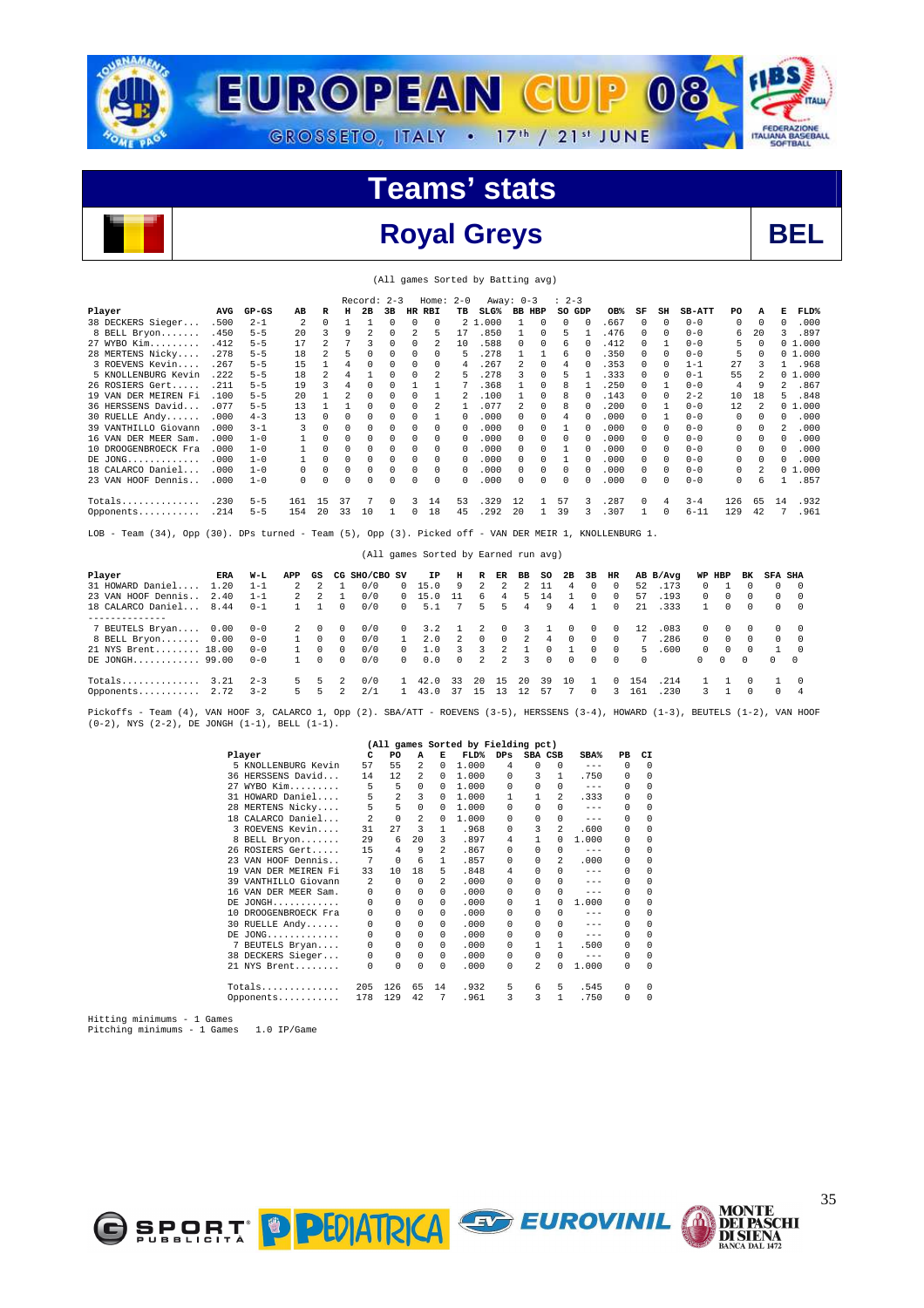

(All games Sorted by Batting avg)



#### **Marlins Puerto Cruz**

|                                                                                                                                  |      |         |     |              |              | Record: 3-2   |          |              |                | Home: $2-1$                          |                  | Away: 1-1 |                |             | $\frac{1}{2}$ 3 – 2 |                |              |    |                |               |              |              |          |                      |
|----------------------------------------------------------------------------------------------------------------------------------|------|---------|-----|--------------|--------------|---------------|----------|--------------|----------------|--------------------------------------|------------------|-----------|----------------|-------------|---------------------|----------------|--------------|----|----------------|---------------|--------------|--------------|----------|----------------------|
| Player                                                                                                                           | AVG  | $GP-GS$ | AB  | R            | н            | 2B            | 3в       | $_{\rm HR}$  | RBI            | тв                                   | SLG <sup>8</sup> |           | <b>BB HBP</b>  |             | SO GDP              |                | OB%          | SF | SH             | <b>SB-ATT</b> | PO           | A            |          | FLD%<br>Е            |
| 22 MONTIEL S. Richar                                                                                                             | .476 | $5 - 5$ | 21  | 4            | 10           | 4             | $\Omega$ | $\mathbf{1}$ | 7              | 17                                   | .810             |           | 0              | 0           | 3                   | $\overline{2}$ | .476         | 0  | $\Omega$       | $0 - 1$       | 42           | 3            |          | 01.000               |
| 10 SANCHEZ R. Daniel                                                                                                             | .450 | $5 - 5$ | 20  | 5            | 9            |               | $\Omega$ | 0            | $\Omega$       | 10                                   | .500             |           | 4              | $\Omega$    | 0                   | $\Omega$       | .542         | 0  | $\Omega$       | $5 - 6$       | 15           | 13           |          | 2<br>.933            |
| 20 LOPEZ N. Victor J                                                                                                             | .444 | $5 - 5$ | 18  | 3            | 8            | 3             | $\Omega$ | 0            | 7              | 11                                   | .611             |           | 1              | 0           | $\mathbf{1}$        | $\mathbf 0$    | .429         | 2  | 0              | $0 - 1$       | 4            | 6            |          | 01.000               |
| 24 MARTINEZ G. Danie                                                                                                             | .333 | $5 - 5$ | 18  | 6            | 6            | 0             | $\Omega$ | 0            | 2              | 6                                    | .333             |           | 4              | 0           | $\overline{2}$      | $\mathbf{1}$   | .455         | 0  | $\Omega$       | $3 - 4$       | 10           | $^{\circ}$   |          | 01.000               |
| 4 PEREZ A. Nestor                                                                                                                | .263 | $5 - 5$ | 19  | б            | 5            | $\mathbf{1}$  | $\Omega$ | 0            | 2              | 6                                    | .316             |           | 1              | 1           | $\mathbf{1}$        | $\Omega$       | .333         | 0  | $\Omega$       | $1 - 1$       | 6            | 15           |          | 01.000               |
| 9 NAVARRO V. Dewis.                                                                                                              | .263 | $5 - 5$ | 19  | 3            | 5            | $\Omega$      | $\Omega$ | 0            | 3              | 5                                    | .263             |           | 0              | $\Omega$    | $\overline{2}$      | $\Omega$       | .238         | 2  | $\Omega$       | $0 - 0$       | 35           | 3            |          | .974<br>$\mathbf{1}$ |
| 26 NACAR M. Leslie G                                                                                                             | .250 | $1 - 1$ | 4   | $\Omega$     | 1            | $\Omega$      | $\Omega$ | 0            | $\mathfrak{D}$ | $\mathbf{1}$                         | .250             |           | $\Omega$       | $\Omega$    | $\mathbf{1}$        | $\Omega$       | .250         | 0  | $\Omega$       | $0 - 0$       | $\Omega$     | $\Omega$     |          | .000<br>$\Omega$     |
| 35 GRANADOS C. Ivan.                                                                                                             | .250 | $2 - 1$ | 4   | 0            | $\mathbf{1}$ | $\Omega$      | n        | 0            | 2              | $\mathbf{1}$                         | .250             |           | 1              | $\Omega$    | $\mathbf{1}$        | $\Omega$       | .400         | 0  | $\Omega$       | $0 - 0$       | 0            | 4            |          | 01.000               |
| 7 MACIAS J. Juan C.                                                                                                              | .150 | $5 - 5$ | 20  | 1            | 3            | $\Omega$      | n        | 0            | 1              | 3                                    | .150             |           | 1              | $\Omega$    | 3                   | $\Omega$       | .190         | 0  | $\Omega$       | $0 - 0$       | 8            | $\mathbf{1}$ |          | 01.000               |
| 8 GALVAN A. Deion A                                                                                                              | .063 | $5 - 5$ | 16  | $\Omega$     | 1            | $\Omega$      | n        | 0            | 1              | $\mathbf{1}$                         | .063             |           | $\mathbf{1}$   | $\Omega$    | $\overline{2}$      | $\Omega$       | .118         | 0  | $\Omega$       | $0 - 0$       | 9            | $\Omega$     |          | 01.000               |
| 23 GARCIA G. Oliver.                                                                                                             | .000 | $3 - 3$ | 9   | $\Omega$     | $\Omega$     | $\Omega$      | $\Omega$ | 0            | $\Omega$       | 0                                    | .000             |           | $\Omega$       | 0           | 6                   | $\Omega$       | .000         | 0  | $\Omega$       | $0 - 0$       | $\mathbf{1}$ | $\Omega$     |          | 01.000               |
| 38 RODRIGUEZ O. Jose                                                                                                             | .000 | $1 - 0$ | 1   | $\Omega$     | $\Omega$     | 0             | $\Omega$ | $\Omega$     | $\Omega$       | $\Omega$                             | .000             |           | 0              | 0           | 0                   | $\Omega$       | .000         | 0  | $\Omega$       | $0 - 0$       | 0            | $\Omega$     |          | .000<br>1            |
| 28 ROMERO M. Jose A.                                                                                                             | .000 | $1 - 0$ | 1   | $\Omega$     | $\Omega$     | 0             | 0        | 0            | $\Omega$       | 0                                    | .000             |           | 0              | 0           | 0                   | $\Omega$       | .000         | 0  | $\Omega$       | $0 - 0$       | 0            | $\Omega$     |          | .000<br>$\mathbf{1}$ |
| 34 PIVA L. Angel D                                                                                                               | .000 | $1 - 0$ | 1   | $\Omega$     | $\Omega$     | $\Omega$      | $\Omega$ | 0            | $\Omega$       | 0                                    | .000             |           | $\Omega$       | 0           | 1                   | $\Omega$       | .000         | 0  | 0              | $0 - 0$       | 2            | $\Omega$     |          | 01.000               |
|                                                                                                                                  |      |         |     |              |              |               |          |              |                |                                      |                  |           |                |             |                     |                |              |    |                |               |              |              |          |                      |
| Totals                                                                                                                           | .287 | $5 - 5$ | 171 | 28           | 49           | 9             | $\Omega$ | 1            | 27             | 61                                   | .357             | 13        |                | 1           | 23                  | 3              | .333         | 4  | 0              | $9 - 13$      | 132          | 46           |          | 5<br>.973            |
| Opponents                                                                                                                        | .224 | $5 - 5$ | 161 | 21           | 36           | 6             | 3        | 2            | 17             | 54                                   | .335             | 22        |                | 2           | 32                  |                | .321         | 2  | $\mathfrak{D}$ | $0 - 0$       | 129          | 72           | 15       | .931                 |
|                                                                                                                                  |      |         |     |              |              |               |          |              |                |                                      |                  |           |                |             |                     |                |              |    |                |               |              |              |          |                      |
| Team (32), Opp (37). DPs turned - Team (5), Opp (5). CI - Team (1), NAVARRO 1. Picked off - MARTINEZ 1, LOPEZ 1, PEREZ 1.<br>LOB |      |         |     |              |              |               |          |              |                |                                      |                  |           |                |             |                     |                |              |    |                |               |              |              |          |                      |
|                                                                                                                                  |      |         |     |              |              |               |          |              |                |                                      |                  |           |                |             |                     |                |              |    |                |               |              |              |          |                      |
|                                                                                                                                  |      |         |     |              |              |               |          |              |                | (All games Sorted by Earned run avg) |                  |           |                |             |                     |                |              |    |                |               |              |              |          |                      |
| Player                                                                                                                           | ERA  | W-L     | APP | GS           |              | CG SHO/CBO SV |          |              | ΙP             | н                                    | R                | ER        | вв             | so          | 2B                  | 3B             | HR           |    | AB B/Avg       | WP HBP        |              | вĸ           |          | <b>SFA SHA</b>       |
| 35 GRANADOS C. Ivan.                                                                                                             | 1.00 | $1 - 0$ | 1   | 1            | $\mathbf{1}$ | 0/0           |          | 0            | 9.0            | 4                                    | 1                | 1         | 4              | 4           | $\Omega$            | $\Omega$       | $\mathbf{1}$ | 28 | .143           | $\Omega$      | 1            | $\Omega$     | 0        | 2                    |
| 29 DUARTE R. Renny E                                                                                                             | 2.00 | $1 - 0$ | 1   | $\mathbf{1}$ | $\mathbf{1}$ | 0/0           |          | $\Omega$     | 9.0            | 5                                    | 3                | 2         | $\mathbf{1}$   | 8           | 0                   | 1              | $\Omega$     | 30 | .167           | 0             | 0            | $\Omega$     | 0        | $\Omega$             |
| 26 NACAR M. Leslie G                                                                                                             | 3.00 | $1 - 0$ | 1   | $\mathbf{1}$ | $\mathbf{1}$ | 0/0           |          | $\Omega$     | 9.0            | 6                                    | 3                | 3         | 3              | 13          | $\overline{2}$      | $\Omega$       | $\mathbf{1}$ | 32 | .188           | 1             | 0            | $\Omega$     | 0        | 0                    |
| 28 ROMERO M. Jose A.                                                                                                             | 6.00 | $0 - 1$ | 2   | $\mathbf{1}$ | $\Omega$     | 0/0           |          | 0            | 6.0            | 7                                    | 4                | 4         | 4              | 3           | 1                   | 2              | $\Omega$     | 25 | .280           | $\Omega$      | 0            | $\mathbf{1}$ | 0        | 0                    |
| --------------                                                                                                                   |      |         |     |              |              |               |          |              |                |                                      |                  |           |                |             |                     |                |              |    |                |               |              |              |          |                      |
| 33 NUNEZ B. Audie D.                                                                                                             | 0.00 | $0 - 0$ | 1   | 0            | 0            | 0/0           |          | 0            | 2.0            | 0                                    | 0                | 0         | 0              | 1           | 0                   | 0              | 0            | 5  | .000           | 0             | 0            | 0            | 1        | 0                    |
| 24 MARTINEZ G. Danie                                                                                                             | 0.00 | $0 - 0$ | 1   | 0            | 0            | 0/0           |          | 0            | 1.0            |                                      |                  | 0         | $\overline{2}$ | 1           | 0                   | $\mathbf 0$    | 0            | 5  | .200           | 0             | 0            | 0            | 0        | 0                    |
| 7 MACIAS J. Juan C.                                                                                                              | 0.00 | $0 - 0$ | 1   | 0            | 0            | 0/0           |          | 0            | 1.0            |                                      | 0                | 0         | 2              | 0           | 0                   | $\Omega$       | $\mathbf 0$  | 4  | .250           | 0             | 0            | 0            | 0        | 0                    |
| 16 PULIDO T. Santiag                                                                                                             | 3.00 | $0 - 0$ | 1   | 0            | 0            | 0/0           |          | 0            | 3.0            |                                      |                  |           | 3              | $\mathbf 0$ | 0                   | $\Omega$       | $\mathbf 0$  | 9  | .111           | 0             | 0            | 2            | 1        | 0                    |
| 8 GALVAN A. Deion A 15.00                                                                                                        |      | $0 - 1$ | 1   | $\mathbf{1}$ | 0            | 0/0           |          | 0            | 3.0            | 6                                    | 5                | 5         | 3              |             | 3                   | $\Omega$       | $\mathbf 0$  | 14 | .429           | 1             |              | $\Omega$     | 0        | 0                    |
| 9 NAVARRO V. Dewis, 27.00                                                                                                        |      | $0 - 0$ | 1   | O            | <sup>n</sup> | 0/0           |          | O            | 1.0            |                                      | 3                | 3         | $\Omega$       |             | $\Omega$            |                | $\Omega$     | 9  | .556           | -1            | $\Omega$     | $\Omega$     | $\Omega$ | U                    |

PB - Team (0), Opp (1). Pickoffs - Team (0), Opp (3).

#### **(All games Sorted by Fielding pct)**

EUROVINIL

Totals.............. 3.89 3-2 5 5 3 0/0 0 44.0 36 21 19 22 32 6 3 2 161 .224 3 2 3 2 2 Opponents........... 4.40 2-3 5 5 0 0/0 0 43.0 49 28 21 13 23 9 0 1 171 .287 2 1 0 4 0

|                           | Player               | c            | PO             | A            | Е              | FLD%  | $_{\rm DPS}$ |          | SBA CSB  | $SBA\%$ | PВ           | CI       |
|---------------------------|----------------------|--------------|----------------|--------------|----------------|-------|--------------|----------|----------|---------|--------------|----------|
|                           | 22 MONTIEL S. Richar | 45           | 42             | 3            | 0              | 1,000 | 4            | $\Omega$ | $\Omega$ | $---$   | $\Omega$     | $\Omega$ |
|                           | 4 PEREZ A. Nestor    | 21           | 6              | 15           | 0              | 1,000 | 4            | 0        | 0        | $- - -$ | $\Omega$     | $\cap$   |
|                           | 20 LOPEZ N. Victor J | 10           | 4              | 6            | 0              | 1,000 | 1            | $\Omega$ | $\Omega$ | $---$   | 0            |          |
|                           | 24 MARTINEZ G. Danie | 10           | 10             | 0            | 0              | 1,000 | $\Omega$     | 0        | 0        | $---$   | $\Omega$     |          |
|                           | 8 GALVAN A. Deion A  | 9            | 9              | 0            | 0              | 1,000 | 0            | 0        | U        | $- - -$ | 0            |          |
|                           | 7 MACIAS J. Juan C.  | 9            | 8              | 1            | 0              | 1,000 | 0            | 0        | $\Omega$ | $---$   | 0            | $\Omega$ |
|                           | 35 GRANADOS C. Ivan. | 4            | $\Omega$       | 4            | 0              | 1,000 | 0            | 0        | U        | $---$   | $\Omega$     |          |
|                           | 34 PIVA L. Angel D   | 2            | $\mathfrak{D}$ | 0            | 0              | 1,000 | 0            | 0        | U        | $- - -$ | 0            | $\cap$   |
|                           | 29 DUARTE R. Renny E | 1            | 0              | $\mathbf{1}$ | 0              | 1,000 | 0            | 0        | 0        | $---$   | 0            |          |
|                           | 23 GARCIA G. Oliver. | 1            | 1              | $\Omega$     | 0              | 1,000 | 0            | 0        | 0        | $- - -$ | $\Omega$     |          |
|                           | 9 NAVARRO V. Dewis.  | 39           | 35             | 3            | 1.             | .974  | 1            | $\Omega$ | U        | $- - -$ | 0            |          |
|                           | 10 SANCHEZ R. Daniel | 30           | 15             | 13           | $\mathfrak{D}$ | .933  | 4            | 0        | 0        | $- - -$ | 0            |          |
|                           | 38 RODRIGUEZ O. Jose | $\mathbf{1}$ | $\Omega$       | $\Omega$     | 1              | .000  | 0            | 0        | 0        | $---$   | $\Omega$     |          |
|                           | 28 ROMERO M. Jose A. | $\mathbf{1}$ | $\Omega$       | 0            | 1              | .000  | 0            | 0        | U        | ---     | 0            | $\cap$   |
|                           | 26 NACAR M. Leslie G | 0            | $\Omega$       | $\cap$       | 0              | .000  | 0            | 0        | $\Omega$ | $- - -$ | 0            |          |
|                           | 33 NUNEZ B. Audie D. | 0            | $\Omega$       | $\Omega$     | $\Omega$       | .000  | 0            | 0        | $\Omega$ | $---$   | 0            | $\cap$   |
|                           | 16 PULIDO T. Santiag | $\mathbf 0$  | $\Omega$       | 0            | 0              | .000  | 0            | 0        | $\Omega$ | $- - -$ | 0            | $\cup$   |
|                           | Totals               | 183          | 132            | 46           | 5              | .973  | 5            | 0        | $\Omega$ | $- - -$ | 0            |          |
|                           | Opponents            | 216          | 129            | 72           | 15             | .931  | 5            | 9        | 4        | .692    | $\mathbf{1}$ | $\Omega$ |
| $m+++$ minimums $1$ Comog |                      |              |                |              |                |       |              |          |          |         |              |          |

Hitting minimums - 1 Games Pitching minimums - 1 Games 1.0 IP/Game



**MONTE<br>DEI PASCHI<br>DI SIENA<br>BANCA DAL 1472**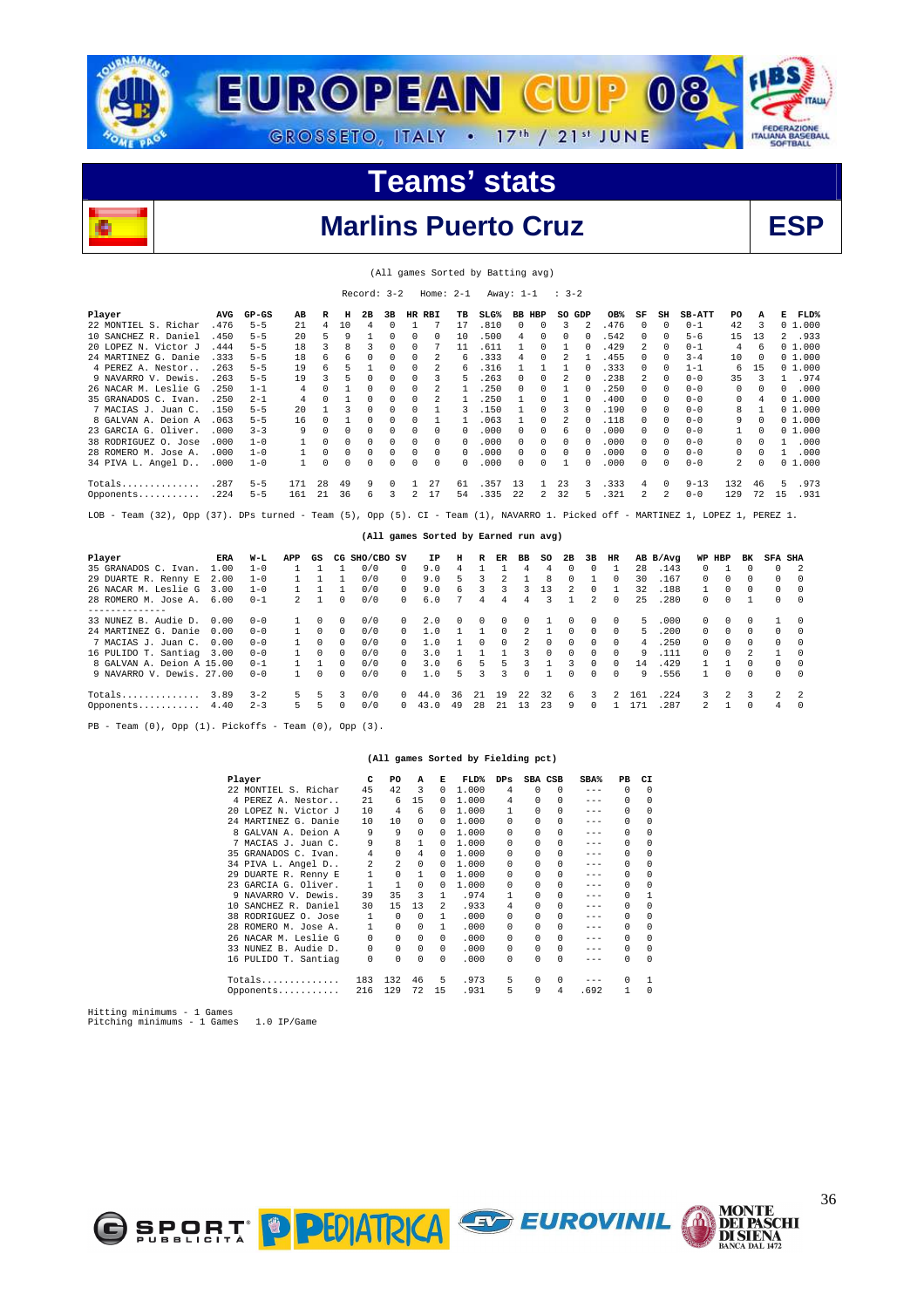



## **Raven '76 Huskies**

**(All games Sorted by Batting avg)** 

|--|

|                                                                                                                          |      |         |     |          |          | $Record: 2-3$ |    |          | $Home: 1-1$  |              |                                      | Away: 1-2     |   | $: 2 - 3$ |    |       |              |               |               |          |                |                      |        |
|--------------------------------------------------------------------------------------------------------------------------|------|---------|-----|----------|----------|---------------|----|----------|--------------|--------------|--------------------------------------|---------------|---|-----------|----|-------|--------------|---------------|---------------|----------|----------------|----------------------|--------|
| Player                                                                                                                   | AVG  | $GP-GS$ | AВ  | R        | н        | 2B            | 3B |          | HR RBI       | TВ           | $SLG\%$                              | BB HBP        |   | SO GDP    |    | OB%   | SF           | SH            | <b>SB-ATT</b> | PO.      | A              | к                    | FLD%   |
| 69 PERON Flavien                                                                                                         | .412 | $5 - 5$ | 17  |          |          |               |    |          | 4            | 9            | .529                                 |               |   |           |    | . 444 | 0            | $\Omega$      | $1 - 1$       | 6        | 0              |                      | .857   |
| 22 SCALABRINI Dany                                                                                                       | .313 | $5 - 5$ | 16  |          |          |               |    | 0        | $\mathbf{R}$ | 6            | .375                                 | 3             |   | $\cap$    |    | .421  | 0            | $\Omega$      | $0 - 0$       | 8        | 10             |                      | 01.000 |
| 5 HAGIWARA Kenji                                                                                                         | .267 | $5 - 5$ | 15  | $\Omega$ |          |               | 0  | 0        |              | 5            | .333                                 | 2             |   | 3         |    | 368   |              | $\Omega$      | $2 - 2$       | 16       | $\Omega$       | $\mathbf{2}^{\circ}$ | .889   |
| 40 ISRAEL Olivier                                                                                                        | .167 | $4 - 4$ | 12  | $\Omega$ |          | 0             |    |          |              | 4            | .333                                 |               |   |           |    | .231  | $^{\circ}$   | $^{\circ}$    | $0 - 0$       | 2        | 2              | 3.                   | .571   |
| 45 PIQUET Luc                                                                                                            | .158 | $5 - 5$ | 19  |          |          |               |    |          | $\Omega$     | 5            | .263                                 |               |   |           |    | .238  | 0            | $\Omega$      | $2 - 3$       | 11       | -6             | 3.                   | .850   |
| 55 GAUTHIER David                                                                                                        | .143 | $5 - 5$ | 14  |          |          | $\Omega$      |    |          |              |              | .357                                 | 5             |   | 6         |    | .368  | $^{\circ}$   | $\Omega$      | $1 - 1$       | 40       | $\overline{4}$ |                      | 01.000 |
| 41 BERT Jordan                                                                                                           | .125 | $5 - 5$ | 16  | $\cap$   |          | $\Omega$      | 0  | 0        | $\Omega$     |              | .125                                 | <sup>n</sup>  |   |           |    | .125  | <sup>0</sup> |               | $0 - 1$       | 7        |                | $\mathfrak{D}$       | .800   |
| 25 DAVID Romain                                                                                                          | .067 | $5 - 5$ | 15  |          |          |               |    |          | <sup>n</sup> |              | .067                                 |               |   | 10        |    | .176  |              |               | $0 - 0$       | 11       | $\Omega$       |                      | .917   |
| 13 MARCHE Boris                                                                                                          | .063 | $5 - 5$ | 16  |          |          |               | 0  | $\Omega$ | $\Omega$     |              | .125                                 | $\mathcal{L}$ |   | 4         |    | .211  | $\Omega$     | $\Omega$      | $0 - 0$       | 14       | 6              |                      | .952   |
| 36 CRESCENT Mathieu.                                                                                                     | .000 | $1 - 1$ | 3   | $\Omega$ | $\Omega$ | $\Omega$      | 0  | 0        | $\Omega$     | <sup>n</sup> | .000                                 | <sup>n</sup>  |   |           |    | 250   | <sup>0</sup> | $\Omega$      | $0 - 0$       | $\Omega$ | $\Omega$       | $\Omega$             | .000   |
| $Totals$                                                                                                                 | .189 | $5 - 5$ | 143 | 16       | 27       | 5             |    |          | 10           | 39           | . 273                                | -17           | 4 | 39        | б. | .291  |              | 2             | $6 - 8$       | 117      | 33             | 14                   | .915   |
| Opponents                                                                                                                | .266 | $5 - 5$ | 158 | 34       | 42       | 5             | 2  | 2        | 30           | 57           | .361                                 | 25            |   | 36        | 3. | .383  | 3            | $\mathcal{L}$ | $7 - 10$      | 120      | 55             | 9                    | .951   |
|                                                                                                                          |      |         |     |          |          |               |    |          |              |              |                                      |               |   |           |    |       |              |               |               |          |                |                      |        |
| Team $(31)$ , Opp $(44)$ . DPs turned - Team $(3)$ , Opp $(6)$ . Picked off - BERT 1.<br>LOB<br>$\overline{\phantom{0}}$ |      |         |     |          |          |               |    |          |              |              |                                      |               |   |           |    |       |              |               |               |          |                |                      |        |
|                                                                                                                          |      |         |     |          |          |               |    |          |              |              |                                      |               |   |           |    |       |              |               |               |          |                |                      |        |
|                                                                                                                          |      |         |     |          |          |               |    |          |              |              | (All games Sorted by Earned run avg) |               |   |           |    |       |              |               |               |          |                |                      |        |

| Player                     | ERA  | W-L     | APP         | GS |              | CG SHO/CBO SV |            | IP.    | н   | R        | ER                   | BB           | so             | 2B       | 3B           | HR       |     | AB B/Avq |              | WP HBP       | вĸ       | <b>SFA SHA</b> |          |
|----------------------------|------|---------|-------------|----|--------------|---------------|------------|--------|-----|----------|----------------------|--------------|----------------|----------|--------------|----------|-----|----------|--------------|--------------|----------|----------------|----------|
| 28 KOSOW Jason             | 0.00 | $1 - 0$ |             |    |              | 1/0           | 0          | 9.0    | 5.  | $\Omega$ | 0                    | 4            | 18             | 0        | $\Omega$     | $\Omega$ | 32  | .156     | $\Omega$     | 0            | $\Omega$ | $\Omega$       | $\Omega$ |
| 18 PEREZ Keino             | 1.12 | $1 - 1$ | $2^{\circ}$ | 2  |              | 0/0           |            | 0 16.0 | 14  | 8        | $\mathfrak{D}$       | 6.           | 13             |          |              |          | 63  | .222     | $\Omega$     |              | $\Omega$ | $\Omega$       |          |
| -----------                |      |         |             |    |              |               |            |        |     |          |                      |              |                |          |              |          |     |          |              |              |          |                |          |
| 36 CRESCENT Mathieu.       | 3.38 | $0 - 0$ |             |    | 0            | 0/0           | $^{\circ}$ | 2.2    | 5.  | 6        |                      |              |                |          |              | 0        | 14  | .357     |              |              | $\Omega$ |                |          |
| 26 AOUTIN Laurent          | 6.00 | $0 - 0$ |             |    | $\Omega$     | 0/0           | $\Omega$   | 3.0    | 3.  | -4       | $\mathbf{2}^{\circ}$ | 2            |                | $\Omega$ | $\Omega$     | $\Omega$ | 11  | . 273    | 0            |              |          |                |          |
| 2 OUIN Giovanni            | 6.75 | $0 - 0$ |             |    | $\Omega$     | 0/0           | $^{\circ}$ |        | 4   |          |                      | <sup>n</sup> |                |          |              | $\Omega$ |     | .571     | $\mathbf{r}$ | <sup>0</sup> | $\Omega$ |                | $\Omega$ |
| 34 COUTON Jean-Bapti 10.38 |      | $0 - 1$ |             |    | 0            | 0/0           | $\Omega$   | 4.1    |     |          | 5                    |              |                |          | <sup>n</sup> |          | 1.5 | .200     |              |              | $\Omega$ | $\Omega$       | $\Omega$ |
| 4 SOCHON Alexandre, 16.88  |      | $0 - 1$ |             |    | <sup>n</sup> | 0/0           | $\Omega$   | 2.2    | 8   | 8        | 5.                   | 3            | $\overline{2}$ | $\Omega$ | $\cap$       |          | 16  | .500     |              | $2^{\circ}$  | $\Omega$ | $\Omega$       | $\Omega$ |
| Totals                     | 3.69 | $2 - 3$ | 5.          |    |              | $\sqrt{0}$    | $\Omega$   | 39.0   | -42 | 34       | 16                   | 25           | 36             | 5.       | 2            |          | 158 | . 266    | 3.           |              |          |                |          |
| Opponents $2.03$           |      | $3 - 2$ | 5.          |    |              | 1/0           |            | 40.0   | 27  | 16       | 9                    |              | 39             | 5.       |              |          | 143 | .189     | 4            | 4            | $\Omega$ |                |          |

PB - Team (1), GAUTHIER 1, Opp (1). Pickoffs - Team (0), Opp (1). SBA/ATT - GAUTHIER (5-7), COUTON (4-5), PEREZ (2-4), MARCHE (2-3),  $KOSOW (1-1).$ 

**(All games Sorted by Fielding pct)** 

|    | Player               | c        | PO       | A                       | Е        | FLD%  | $_{\rm DPS}$ | SBA CSB      |   | SBA%    | PВ       | CI         |
|----|----------------------|----------|----------|-------------------------|----------|-------|--------------|--------------|---|---------|----------|------------|
|    | 55 GAUTHIER David    | 44       | 40       | 4                       | 0        | 1,000 | 2            | 5            | 2 | .714    | 1        | $\Omega$   |
|    | 22 SCALABRINI Dany   | 18       | 8        | 10                      | 0        | 1,000 | 3            | 0            | 0 | $---$   | $\Omega$ | $^{\circ}$ |
|    | 18 PEREZ Keino       | 3        | 1        | 2                       | 0        | 1,000 | $\Omega$     | 2            | 2 | .500    | 0        | $^{\circ}$ |
|    | 4 SOCHON Alexandre.  | 1        | 1        | $\Omega$                | 0        | 1,000 | $\cap$       |              | 0 | $- - -$ | $\Omega$ | $\Omega$   |
|    | 28 KOSOW Jason       |          | 0        | 1                       | 0        | 1,000 |              |              | 0 | 1,000   | 0        | $\Omega$   |
|    | 13 MARCHE Boris      | 2.1      | 14       | 6                       | 1        | .952  |              | 2            |   | .667    | 0        | $\Omega$   |
|    | 25 DAVID Romain      | 12       | 11       | 0                       | 1        | .917  | 0            | 0            | 0 | $- - -$ | $\Omega$ | 0          |
|    | 5 HAGIWARA Kenji     | 18       | 16       | 0                       | 2.       | .889  | $\cap$       | 0            | 0 | $- - -$ | 0        | $\Omega$   |
| 69 | PERON Flavien        | 7        | 6        | 0                       | 1        | .857  | $\cap$       | <sup>n</sup> | 0 | $- - -$ | $\Omega$ | $\Omega$   |
|    | 45 PIQUET Luc        | 20       | 11       | 6                       | 3        | .850  | 2            | 0            | 0 | $- - -$ | $\Omega$ | $\Omega$   |
|    | 41 BERT Jordan       | 10       | 7        | 1                       | 2        | .800  | $\Omega$     | 0            | 0 | $---$   | $\Omega$ | $\Omega$   |
| 40 | ISRAEL Olivier       | 7        | 2        | $\overline{\mathbf{c}}$ | 3        | .571  | $\Omega$     | 0            | 0 | $- - -$ | $\Omega$ | $\Omega$   |
|    | 34 COUTON Jean-Bapti | 2        | $\Omega$ |                         |          | .500  | $\Omega$     | 4            | 1 | .800    | 0        | $\Omega$   |
|    | 2 OUIN Giovanni      | $\Omega$ | 0        | 0                       | $\Omega$ | .000  | $\Omega$     | <sup>n</sup> | 0 | $- - -$ | $\Omega$ | $\Omega$   |
|    | 26 AOUTIN Laurent    | 0        | 0        | 0                       | $\Omega$ | .000  | $\Omega$     | 0            | 0 | $- - -$ | $\Omega$ | $\Omega$   |
|    | 36 CRESCENT Mathieu. | 0        | 0        | 0                       | $\Omega$ | .000  | $\Omega$     | 0            | 0 |         | $\Omega$ | $\Omega$   |
|    | Totals               | 164      | 117      | 33                      | 14       | .915  | 3            |              | 3 | .700    | 1        | $\Omega$   |
|    | Opponents            | 184      | 120      | 55                      | 9        | .951  | 6            | 6            | 2 | .750    | 1        | $\Omega$   |



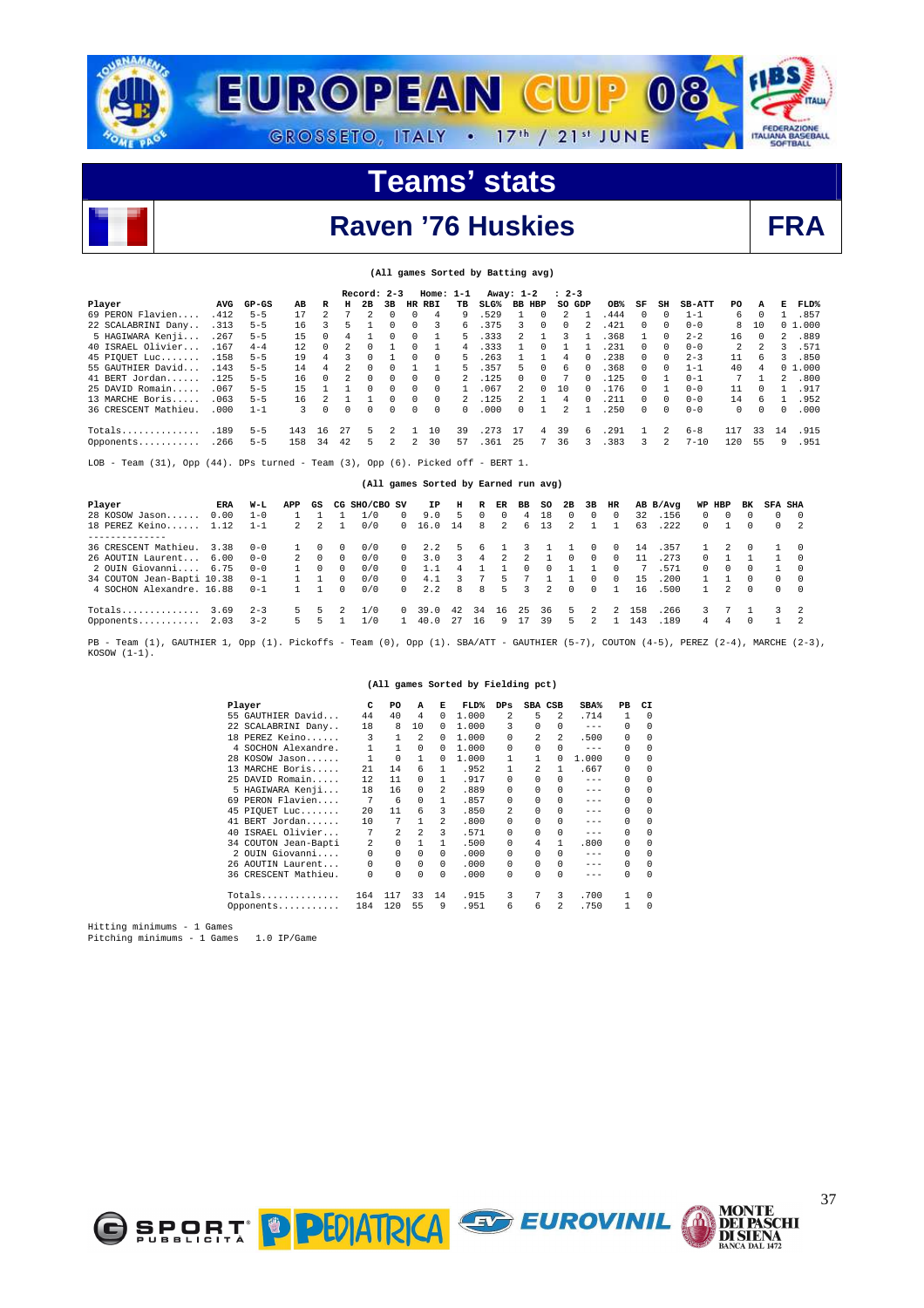

**(All games Sorted by Batting avg)** 

## **Mainz Athletics** GER



|                                                                                    |      |         |     |    |    | Record: 0-5 |    |          | Home: $0-2$ |    |                                      | Away: 0-3     |                | $10 - 5$ |          |      |              |          |               |     |          |               |               |
|------------------------------------------------------------------------------------|------|---------|-----|----|----|-------------|----|----------|-------------|----|--------------------------------------|---------------|----------------|----------|----------|------|--------------|----------|---------------|-----|----------|---------------|---------------|
| Player                                                                             | AVG  | $GP-GS$ | AB  | R  | н  | 2B          | 3B | HR       | <b>RBI</b>  | TВ | $SLG$ <sup>%</sup>                   | <b>BB HBP</b> |                | so       | GDP      | OB%  | SF           | SH       | <b>SB-ATT</b> | PO. | А        | Е             | ${\tt FLD\$}$ |
| 22 WEICHERT Nicolas                                                                | .333 | $3 - 0$ | 3   | 0  |    |             | 0  |          |             |    | .333                                 |               | $\Omega$       | 2        | $\Omega$ | .500 | <sup>0</sup> | n        | $0 - 0$       | 4   | 0        |               | 01.000        |
| 23 BOLDT Maximilian.                                                               | .318 | $5 - 5$ | 22  | 2  |    |             | 0  | $\Omega$ | 0           |    | .318                                 | 0             | 0              | 4        | $\Omega$ | .318 |              | n        | $0 - 0$       | 6   | 11       | $\mathcal{L}$ | .895          |
| 17 KIPPHAN Martin                                                                  | .250 | $5 - 5$ | 16  |    | 4  |             | 0  | 0        | 2           | 4  | .250                                 | 2             | $\Omega$       | 4        |          | .316 |              |          | $0 - 0$       | 35  | 3        |               | .974          |
| 14 WERMUTH Ulli                                                                    | .250 | $2 - 2$ | 4   |    |    |             | 0  | $\Omega$ | 0           |    | .250                                 |               | $\mathfrak{D}$ |          | $\Omega$ | .571 | $\Omega$     |          | $0 - 1$       | 4   | $\Omega$ |               | 01.000        |
| 35 SASAKI Shu                                                                      | 235  | $5 - 5$ | 17  |    | 4  | $\Omega$    | 0  | $\Omega$ | 0           | 4  | 235                                  | 2             | $\Omega$       | 2        | 0        | .316 | $\Omega$     | $\Omega$ | $0 - 0$       | 31  | 5        | 2.            | .947          |
| 1 HOBBS-BROWN Raef.                                                                | .222 | $5 - 5$ | 18  |    | 4  |             | 0  | $\Omega$ | 2           | 5  | .278                                 | 4             |                |          |          | .364 |              | $\cup$   | $0 - 0$       | 6   | 10       | ς             | .842          |
| 21 MUSCHIK Enzo                                                                    | .200 | $4 - 3$ | 5   |    |    |             | 0  | $\Omega$ | 0           |    | 200                                  |               | $\Omega$       | 0        | $\Omega$ | .333 | $\Omega$     |          | $0 - 0$       | 0   | $\Omega$ |               | .000          |
| 24 STOECKLIN Jan-Nik                                                               | .188 | $5 - 5$ | 16  |    |    |             | U  |          | 2           | 6  | 375                                  |               | $\Omega$       | 4        | $\Omega$ | 278  | $\Omega$     | $\Omega$ | $0 - 0$       | 8   | 3        | 5.            | .688          |
| 28 LARSON Mike                                                                     | .176 | $5 - 5$ | 17  |    |    |             |    |          |             | 4  | .235                                 |               | 0              |          |          | 263  | 0            | 0        | $0 - 0$       | 8   |          |               | 01.000        |
| 8 KOTOWSKI Kevin                                                                   | .167 | $3 - 1$ | 6   |    |    |             | 0  | $\Omega$ | 0           |    | .167                                 |               | $\Omega$       | 4        |          | .375 | $\Omega$     | $\Omega$ | $0 - 0$       | 3   | $\Omega$ |               | 01.000        |
| 27 HARTKOPF Nils                                                                   | .105 | $5 - 5$ | 19  | 2  | 2  |             | 0  |          | 3           | 5  | .263                                 |               | 0              | 5        |          | .150 | $\Omega$     | $\Omega$ | $0 - 0$       | 6   | 13       | 3             | .864          |
| 70 DOLL Maximilian                                                                 | .077 | $5 - 4$ | 13  |    |    | $\Omega$    | 0  | $\Omega$ | 0           |    | .077                                 | 2             | $\Omega$       | 5.       | $\Omega$ | .200 | $\Omega$     |          | $0 - 0$       | 7   | 2        | 2.            | .818          |
| $Totals$                                                                           | .205 | $5 - 5$ | 156 | 13 | 32 | 2           | 0  | 2.       | 11          | 40 | .256                                 | 2.0           | $\overline{a}$ | 35       | 3        | .302 |              | 4        | $0 - 1$       | 120 | 48       | 20            | .894          |
| Opponents                                                                          | .337 | $5 - 5$ | 169 | 50 | 57 |             | 2  | 2.       | 36          | 74 | .438                                 | 27            | 6              | 30       |          | .437 | 4            | ર        | $19 - 21$     | 129 | 44       | 10            | .945          |
| Team (41), Opp (39). DPs turned - Team (3), Opp (3). Picked off - SASAKI 1.<br>LOB |      |         |     |    |    |             |    |          |             |    |                                      |               |                |          |          |      |              |          |               |     |          |               |               |
|                                                                                    |      |         |     |    |    |             |    |          |             |    | (All games Sorted by Earned run avg) |               |                |          |          |      |              |          |               |     |          |               |               |

| Player                     | ERA  | W-L     | APP            | GS            |          | CG SHO/CBO SV |            | IP   | н   | R              | ER | ВB | so       | 2B            | 3B            | HR            |     | AB B/Avq | WP HBP        |    | вĸ       | SFA SHA  |          |
|----------------------------|------|---------|----------------|---------------|----------|---------------|------------|------|-----|----------------|----|----|----------|---------------|---------------|---------------|-----|----------|---------------|----|----------|----------|----------|
| 23 BOLDT Maximilian.       | 3.24 | $0 - 0$ | 4              |               |          | 0/0           | 0          | 8.1  | 4   | 5.             |    | 4  | 8        |               | 0             | $\Omega$      | 26  | .154     | $\Omega$      |    | $\Omega$ |          | $\Omega$ |
| 27 HARTKOPF Nils           | 9.00 | $0 - 2$ | $\overline{2}$ | $\mathcal{L}$ | $\Omega$ | 0/0           | $^{\circ}$ | 8.0  |     | 14             | 8  |    |          | $\mathcal{L}$ | $\Omega$      |               | 35  | .314     | $\mathcal{R}$ |    |          |          |          |
| 34 MOELLER Manuel P.       | 9.95 | $0 - 1$ |                |               | $\Omega$ | 0/0           | $^{\circ}$ | 6.1  | 12  | 8.             |    | 2  |          |               | 0             | $\Omega$      | 28  | .429     | $\mathbf{1}$  | 0  | $\Omega$ |          | - 0      |
| 1 HOBBS-BROWN Raef, 10.80  |      | $0 - 1$ |                |               |          | 0/0           | $^{\circ}$ | 10.0 | -21 | 14             | 12 |    | 6.       | 3             |               |               | 48  | .438     |               |    | 0        |          | - 2      |
|                            |      |         |                |               |          |               |            |      |     |                |    |    |          |               |               |               |     |          |               |    |          |          |          |
| 70 DOLL Maximilian         | 3.00 | $0 - 0$ | 3.             | -0            | $\Omega$ | 0/0           | 0          | 3.0  |     |                |    |    |          | $^{\circ}$    | $\Omega$      | $\Omega$      | 13  | .154     | $\Box$        | 0  | $\Omega$ |          | - 0      |
| 24 STOECKLIN Jan-Nik 10.80 |      | $0 - 1$ |                |               | $\Omega$ | 0/0           | $\Omega$   | 3.1  | 5   | 6              | 4  |    |          | $\Omega$      | $\Omega$      | 0             | 14  | .357     | 1.            | 0  | $\Omega$ | $\Omega$ | - 0      |
| 28 LARSON Mike 18.00       |      | $0 - 0$ |                | $\Omega$      | $\Omega$ | 0/0           | $^{\circ}$ | 1.0  | 2   | $\overline{2}$ | 2  | 4  | $\Omega$ | $\Omega$      | $\Omega$      | $\Omega$      | 5.  | .400     | $\mathbf{1}$  | 0  | $\Omega$ |          | $\Omega$ |
|                            | 8.32 | $0 - 5$ | 5.             | 5.            |          | 0/0           | $^{\circ}$ | 40.0 | 57  | 50             | 37 | 27 | 30       | 7             | $\mathcal{L}$ | $\mathcal{L}$ | 169 | .337     |               | 6. |          | 4        |          |
| Opponents 1.26             |      | $5 - 0$ | ъ.             |               |          | 1 / 1         | 0          | 43.0 | 32  | 13             | 6  | 20 | 35       | 2             | $\Omega$      |               | 156 | . 205    | $\Omega$      |    | $\Omega$ |          | -4       |

PB - Team (1), SASAKI 1, Opp (2). Pickoffs - Team (1), BOLDT 1, Opp (1). SBA/ATT - SASAKI (19-21), BOLDT (8-8), HARTKOPF (4-5),<br>STOECKLIN (3-4), MOELLER (4-4).

#### **(All games Sorted by Fielding pct)**

| Player               | с    | PO             | A  | Е              | FLD%  | $_{\rm DPS}$ | SBA CSB      |               | SBA%    | PВ       | CI.        |
|----------------------|------|----------------|----|----------------|-------|--------------|--------------|---------------|---------|----------|------------|
| 28 LARSON Mike       | 9    | 8              |    | 0              | 1,000 |              | 0            | 0             | $- - -$ | $\Omega$ | $\Omega$   |
| 14 WERMUTH Ulli      | 4    | 4              | 0  | 0              | 1,000 | $\Omega$     | 0            | 0             | $- - -$ | $\Omega$ | $^{\circ}$ |
| 22 WEICHERT Nicolas. | 4    | 4              | 0  | 0              | 1,000 | $\Omega$     | $\Omega$     | 0             | $- - -$ | $\Omega$ | $\Omega$   |
| 8 KOTOWSKI Kevin     | 3    | 3              | 0  | 0              | 1.000 | $\Omega$     | 0            | 0             | $- - -$ | 0        | $\Omega$   |
| 17 KIPPHAN Martin    | 39   | 35             | 3  |                | .974  | 2            | $\Omega$     | 0             | $- - -$ | $\Omega$ | $^{\circ}$ |
| 35 SASAKI Shu        | 38   | 31             | 5  | $\mathfrak{D}$ | .947  |              | 19           | $\mathcal{L}$ | .905    | 1        | $\Omega$   |
| 23 BOLDT Maximilian. | 19   | 6              | 11 | $\mathfrak{D}$ | .895  | <sup>n</sup> | 8            | <sup>n</sup>  | 1.000   | 0        | $\Omega$   |
| 27 HARTKOPF Nils     | 2.2. | б.             | 13 | 3              | .864  | 3            | 4            |               | .800    | 0        | $\Omega$   |
| 1 HOBBS-BROWN Raef.  | 19   | 6              | 10 | 3              | .842  | 2            | 0            | 0             | $- - -$ | $\Omega$ | $\Omega$   |
| 70 DOLL Maximilian   | 11   | 7              | 2  | $\mathfrak{D}$ | .818  | $\Omega$     | <sup>n</sup> | 0             | $- - -$ | $\Omega$ | $\Omega$   |
| 24 STOECKLIN Jan-Nik | 16   | 8              | 3  | 5              | . 688 |              | 3            |               | .750    | 0        | $\Omega$   |
| 34 MOELLER Manuel P. | 3    | $\mathfrak{D}$ | 0  |                | . 667 | $\Omega$     | 4            | O.            | 1.000   | 0        | $\Omega$   |
| 21 MUSCHIK Enzo      |      | 0              | 0  |                | .000  | $\Omega$     | <sup>n</sup> | U             | $- - -$ | $\Omega$ | $\Omega$   |
| $Totals$             | 188  | 120            | 48 | 20             | .894  | 3            | 19           | 2             | .905    | 1        | $\Omega$   |
| Opponents            | 183  | 129            | 44 | 10             | .945  | 3            | $\Omega$     |               | .000    | 2        | $\Omega$   |



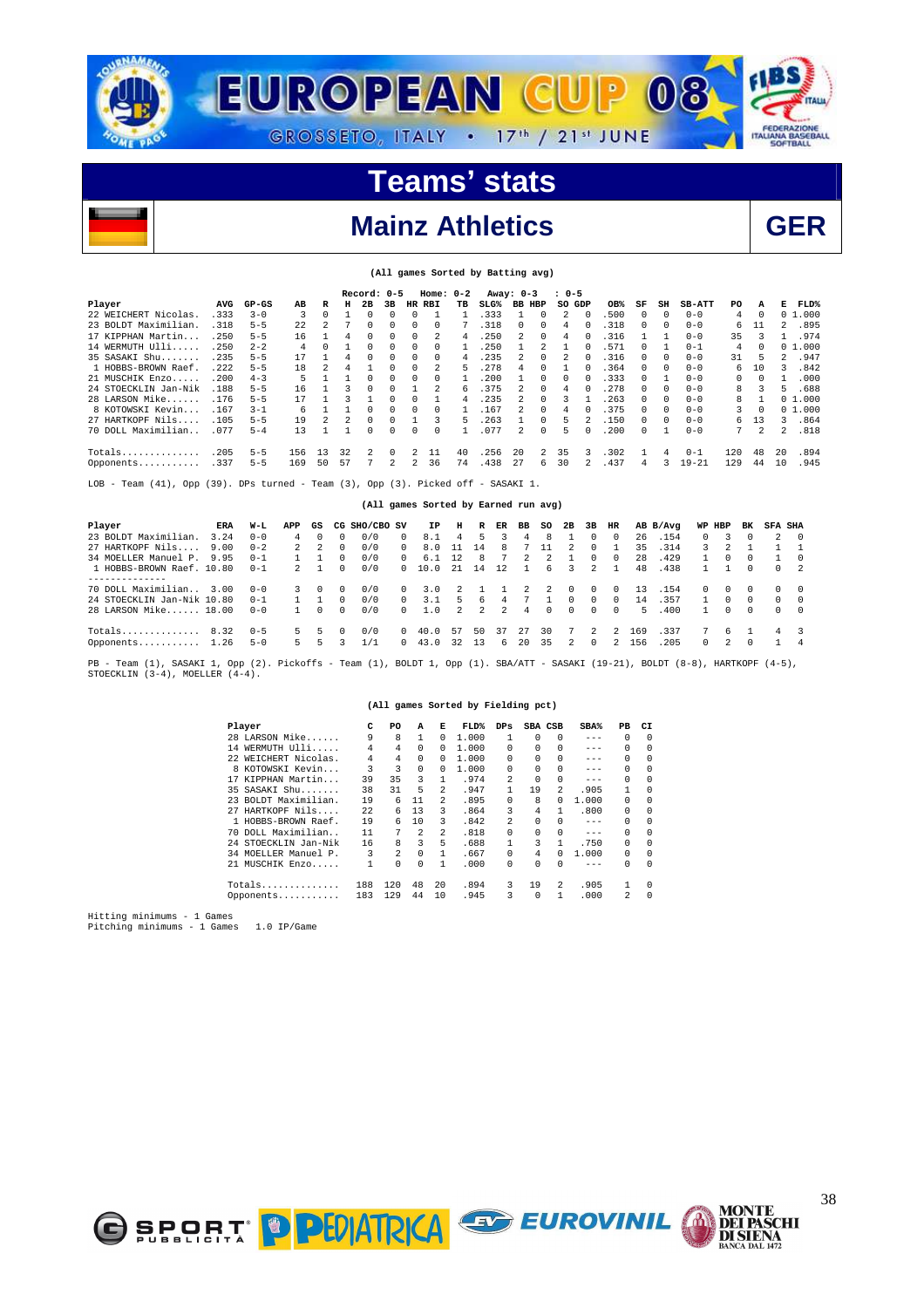



### **MontePaschi Grosseto ITA**

|                                                                                                                                               |            |         |     |    |    |                          |    |    |                         |              | (All games Sorted by Batting avg)    |              |               |          |              |      |    |          |               |                |          |              |           |
|-----------------------------------------------------------------------------------------------------------------------------------------------|------------|---------|-----|----|----|--------------------------|----|----|-------------------------|--------------|--------------------------------------|--------------|---------------|----------|--------------|------|----|----------|---------------|----------------|----------|--------------|-----------|
|                                                                                                                                               |            |         |     |    |    | Record: 4-1              |    |    | $Home: 3-0$             |              |                                      | Away: 1-1    |               | $: 4-1$  |              |      |    |          |               |                |          |              |           |
| Player                                                                                                                                        | <b>AVG</b> | $GP-GS$ | AВ  | R  | н  | 2B                       | 3B | HR | RBI                     | TВ           | $SLG\$                               |              | <b>BB HBP</b> |          | SO GDP       | OB%  | SF | SH       | <b>SB-ATT</b> | PO             | А        | Е            | FLD%      |
| 36 PREZIOSI David                                                                                                                             | .800       | $2 - 1$ | 5   | 0  |    |                          | 0  | 0  | 2                       |              | 5 1.000                              | $\Omega$     | 0             | 0        | $\Omega$     | .800 | 0  | $\Omega$ | $0 - 0$       | 2              | $\Omega$ |              | 01.000    |
| 22 AVAGNINA Lorenzo.                                                                                                                          | .375       | $5 - 5$ | 16  | 6  | 6  |                          |    | 0  | 4                       | 9            | .563                                 | 3            |               | 4        |              | .500 | 0  | 1        | $0 - 0$       | 6              |          | 1.           | .857      |
| $13$ MARVAL Raul $A$                                                                                                                          | .357       | $4 - 4$ | 14  | 3  | 5  | $\overline{\mathcal{L}}$ | 0  | 0  | $\overline{\mathbf{c}}$ |              | .500                                 |              | 0             | $\Omega$ | 0            | .400 | 0  | 0        | $0 - 0$       | 7              | 15       |              | 0, 1, 000 |
| 3 DALLOSPEDALE Davi                                                                                                                           | .278       | $5 - 5$ | 18  | 3  |    |                          |    | 0  |                         | R            | .444                                 | 4            | 0             | 3        | 0            | .409 | 0  |          | $1 - 1$       | 13             | 15       | $\mathbf{1}$ | .966      |
| 27 NUNEZ Jorge Marte                                                                                                                          | .278       | $5 - 5$ | 18  | 5  |    | $\Omega$                 |    | 0  | 2                       |              | .389                                 | 5            | 0             |          |              | .435 | 0  | 0        | $3 - 4$       | 9              |          |              | 01.000    |
| 12 CARACCIOLO Antony                                                                                                                          | .250       | $2 - 2$ | 8   | 2  |    | 0                        | 0  | 0  | 4                       |              | .250                                 | 0            |               |          | 0            | .333 | 0  | 0        | $1 - 1$       | $\overline{2}$ |          |              | 01.000    |
| 34 SGNAOLIN Andrea                                                                                                                            | .214       | $5 - 5$ | 14  | 3  |    |                          | 0  | 0  | 5                       | 4            | .286                                 | 5            | 0             |          | 0            | .400 | 1  | 0        | $1 - 1$       | 3              | 9        |              | 2 .857    |
| 2 DE SANTIS Andrea.                                                                                                                           | .154       | $5 - 4$ | 13  | ঽ  | 2. | $\Omega$                 | 0  | 0  | 0                       | 2            | .154                                 | 4            |               | ર        | 0            | .389 | 0  | 0        | $2 - 3$       | 5              |          |              | 01.000    |
| 7 ERMINI Gabriele.                                                                                                                            | .125       | $5 - 5$ | 16  | 5  |    | $\Omega$                 | 0  | 0  |                         |              | .125                                 | 4            |               |          |              | .333 | 0  | 0        | $0 - 1$       | 34             | 4        |              | 01.000    |
| 35 RAMOS G. Jairo                                                                                                                             | .083       | $4 - 4$ | 12  |    |    | $\Omega$                 |    | 0  |                         |              | .083                                 |              |               |          |              | .200 |    | 0        | $0 - 0$       | 14             |          |              | 01.000    |
| 9 BISCHERI Luca                                                                                                                               | .083       | $4 - 4$ | 12  | n  |    | $\Omega$                 | 0  | 0  | 2                       |              | .083                                 | $\Omega$     | 0             | 2        | 0            | .071 | 2. | $\Omega$ | $0 - 0$       | 27             |          |              | 1.969     |
| 20 GALLI Alessandro.                                                                                                                          | .000       | $2 - 1$ | 5   | 0  | 0  | 0                        | 0  | 0  | $\mathbf{1}$            | <sup>n</sup> | .000                                 | $\mathbf{1}$ | 0             |          | <sup>n</sup> | .167 | 0  | $\Omega$ | $0 - 0$       | 6              |          |              | 01.000    |
| Totals                                                                                                                                        | .238       | $5 - 5$ | 151 | 31 | 36 | 6                        | 3  | 0  | 26                      | 48           | .318                                 | 28           | 5.            | 18       |              | .367 | 4  | 2        | $8 - 11$      | 130            | 56       | 5            | .974      |
| Opponents                                                                                                                                     | .181       | $5 - 5$ | 155 | 5  | 28 | 4                        |    | 0  | 4                       | 34           | .219                                 | 13           | 2             | 38       | 4            | .251 |    |          | $3 - 3$       | 123            | 54       | 10           | .947      |
| Team (37), Opp (37). DPs turned - Team (4), Opp (2). CI - Team (0), Opp (1). IBB - Team (3), DE SANTIS A. 1, ERMINI 1, RAMOS J<br>LOB -<br>1. |            |         |     |    |    |                          |    |    |                         |              |                                      |              |               |          |              |      |    |          |               |                |          |              |           |
|                                                                                                                                               |            |         |     |    |    |                          |    |    |                         |              | (All games Sorted by Earned run avg) |              |               |          |              |      |    |          |               |                |          |              |           |

| Player               | ERA  | W-L     | APP            | GS         | CG | SHO/CBO SV |            | IΡ   | н        | R            | ER       | вв | so | 2B       | 3B       | HR         |     | AB B/Avq | WP HBP   |          | вĸ       | <b>SFA SHA</b> |          |
|----------------------|------|---------|----------------|------------|----|------------|------------|------|----------|--------------|----------|----|----|----------|----------|------------|-----|----------|----------|----------|----------|----------------|----------|
| 57 PANERATI Luca     | 0.00 | $1 - 0$ |                |            |    | 0/1        | $\Omega$   | 6.0  | 4        | $\Omega$     | $\Omega$ | 4  |    | $\Omega$ | $\Omega$ | $\Omega$   | 21  | .190     | $\Omega$ | 0        | $\Omega$ | $\Omega$       | $\Omega$ |
| 39 COOPER Christophe | 1.23 | $1 - 0$ |                |            |    | 0/0        | 0          |      |          |              |          |    | 6. | ર        | $\Omega$ | 0          | 29  | .241     | $\cap$   | $\Omega$ | $\Omega$ | $\Omega$       | $\Omega$ |
| 21 MIKKELSEN Lincoln | 1.56 | $1 - 1$ |                |            |    | 0/1        | $^{\circ}$ |      | 13       | 3.           | 3        |    | 16 |          |          | 0          | 62  | .210     | $\Omega$ | 2        | $\Omega$ |                |          |
|                      |      |         |                |            |    |            |            |      |          |              |          |    |    |          |          |            |     |          |          |          |          |                |          |
| 67 D'AMICO Leonardo. | 0.00 | $0 - 0$ |                |            |    | 0/0        | 0          | 4.0  |          |              |          | 0  | 4  | $\Omega$ | 0        | $^{\circ}$ | 14  | .214     | $\Omega$ |          |          |                | $\Omega$ |
| 36 PREZIOSI David    | 0.00 | $0 - 0$ | $\overline{2}$ | $^{\circ}$ |    | 0/1        | 0          | 3.0  |          | U            | $\Omega$ |    |    | $\Omega$ | $\Omega$ | 0          | 10  | .100     | $\cap$   | $\Omega$ | $\Omega$ | $\Omega$       | $\Omega$ |
| 8 FERRARI Anthony M  | 0.00 | $0 - 0$ |                | $\Omega$   |    | 0/1        |            | 2.2  |          |              | $\Omega$ |    | 5. | $\Omega$ | $\cap$   | $\cap$     | -9  | 000      |          | $\Omega$ | $\Omega$ | $\Omega$       | $\cap$   |
| 38 OBERTO O. Junior. | 0.00 | $1 - 0$ |                |            |    | 0/0        | $\Omega$   | 2.0  | $\Omega$ | <sup>n</sup> | $\cap$   | 0  |    | $\Omega$ | $\cap$   | $\cap$     | 6.  | . 000    | $\cap$   | $\Omega$ | $\Omega$ | $\Omega$       | $\cap$   |
| 22 AVAGNINA Lorenzo. | 0.00 | $0 - 0$ |                |            |    | 0/1        | $\Omega$   | 1.0  | $\Omega$ | $\Omega$     | $\cap$   |    |    | $\Omega$ | $\cap$   | $\Omega$   | 4   | .000     | $\Omega$ | $\Omega$ | $\Omega$ | $\Omega$       | $\Omega$ |
|                      |      |         |                |            |    |            |            |      |          |              |          |    |    |          |          |            |     |          |          |          |          |                |          |
| Totals 0.83          |      | $4 - 1$ | 5.             | 5          |    | 2/2        |            | 43.1 | 28       | 5.           | 4        | 13 | 38 | 4        |          | 0          | 155 | .181     |          |          | $\Box$   |                |          |
| Opponents 4.83       |      | $1 - 4$ | 5.             |            |    | 0/0        | $^{\circ}$ | 41.0 | 36       | 31           | 22       | 28 | 18 | 6        |          | 0          | 151 | . 238    | 5.       |          |          | 4              | 2        |
|                      |      |         |                |            |    |            |            |      |          |              |          |    |    |          |          |            |     |          |          |          |          |                |          |

PB - Team (1), BISCHERI 1, Opp (2). Pickoffs - Team (1), MIKKELSEN 1. SBA/ATT - BISCHERI (3-3), MIKKELSEN (2-2), COOPER (1-1).

#### **(All games Sorted by Fielding pct)**

|    | Player               | C        | PO       | A        | Е        | FLD%  | $_{\rm DPS}$            | SBA CSB      |              | SBA%    | PB       | CI           |
|----|----------------------|----------|----------|----------|----------|-------|-------------------------|--------------|--------------|---------|----------|--------------|
|    | 7 ERMINI Gabriele    | 38       | 34       | 4        | $\Omega$ | 1,000 |                         | 0            | 0            | $- - -$ | $\Omega$ | $\Omega$     |
|    | 13 MARVAL Raul A     | 2.2.     | 7        | 15       | 0        | 1,000 | 3                       | <sup>n</sup> | 0            | $- - -$ | 0        | $\Omega$     |
|    | 35 RAMOS G. Jairo    | 16       | 14       | 2        | 0        | 1,000 | 3                       | 0            | 0            | $- - -$ | $\Omega$ | $\Omega$     |
|    | 27 NUNEZ Jorge Marte | 12       | 9        | 3        | $\Omega$ | 1,000 |                         | 0            | 0            | $- - -$ | $\Omega$ | 0            |
|    | 20 GALLI Alessandro. | 6        | 6        | 0        | 0        | 1,000 | $\cap$                  | <sup>n</sup> | 0            | $- - -$ | $\Omega$ | $\Omega$     |
|    | 2 DE SANTIS Andrea.  | 5        | 5        | $\Omega$ | 0        | 1,000 | $\cap$                  | <sup>n</sup> | 0            | $- - -$ | $\Omega$ | $\Omega$     |
|    | 21 MIKKELSEN Lincoln | 3        | $\Omega$ | 3        | 0        | 1,000 | $\Omega$                | 2            | 0            | 1,000   | $\Omega$ | 0            |
|    | 36 PREZIOSI David    | 2        | 2        | 0        | 0        | 1,000 | $\cap$                  | 0            | 0            | $- - -$ | $\Omega$ | $\Omega$     |
|    | 12 CARACCIOLO Antony | 2        | 2        | 0        | 0        | 1,000 | $\Omega$                | 0            | 0            | $- - -$ | $\Omega$ | 0            |
|    | 39 COOPER Christophe | 1        | $\Omega$ | 1        | 0        | 1,000 | $\cap$                  |              | <sup>n</sup> | 1,000   | $\Omega$ | $\Omega$     |
| 67 | D'AMICO Leonardo.    | 1        | 1        | $\Omega$ | 0        | 1,000 | $\cap$                  | 0            | 0            | $- - -$ | $\Omega$ | $\Omega$     |
| 57 | PANERATI Luca        |          | 1        | $\Omega$ | 0        | 1,000 | $\Omega$                | <sup>n</sup> | 0            | $- - -$ | $\Omega$ | $\Omega$     |
| 9. | BISCHERI Luca        | 32       | 2.7      | 4        | 1        | .969  | $\cap$                  | 3            | U            | 1,000   | 1        | $\Omega$     |
|    | 3 DALLOSPEDALE Davi  | 29       | 13       | 15       | 1        | .966  | 3                       | 0            | 0            | $- - -$ | $\Omega$ | $\Omega$     |
|    | 34 SGNAOLIN Andrea   | 14       | 3        | 9        | 2        | .857  | $\Omega$                | 0            | 0            | $- - -$ | 0        | $\Omega$     |
|    | AVAGNINA Lorenzo.    | 7        | 6        | 0        | 1        | .857  | <sup>n</sup>            | <sup>n</sup> | 0            | $- - -$ | $\Omega$ | $\Omega$     |
|    | 38 OBERTO O. Junior. | $\Omega$ | $\Omega$ | 0        | $\Omega$ | .000  | $\Omega$                | <sup>n</sup> | 0            | $- - -$ | $\Omega$ | $^{\circ}$   |
|    | 8 FERRARI Anthony M  | 0        | 0        | 0        | $\Omega$ | .000  | $\cap$                  | U            | 0            | $- - -$ | $\Omega$ | $\Omega$     |
|    | Totals               | 191      | 130      | 56       | 5        | .974  | 4                       | 3            | 0            | 1,000   | 1        | $\Omega$     |
|    | Opponents            | 187      | 123      | 54       | 10       | .947  | $\overline{\mathbf{c}}$ | 8            | 3            | .727    | 2        | $\mathbf{1}$ |

Hitting minimums - 1 Games Pitching minimums - 1 Games 1.0 IP/Game





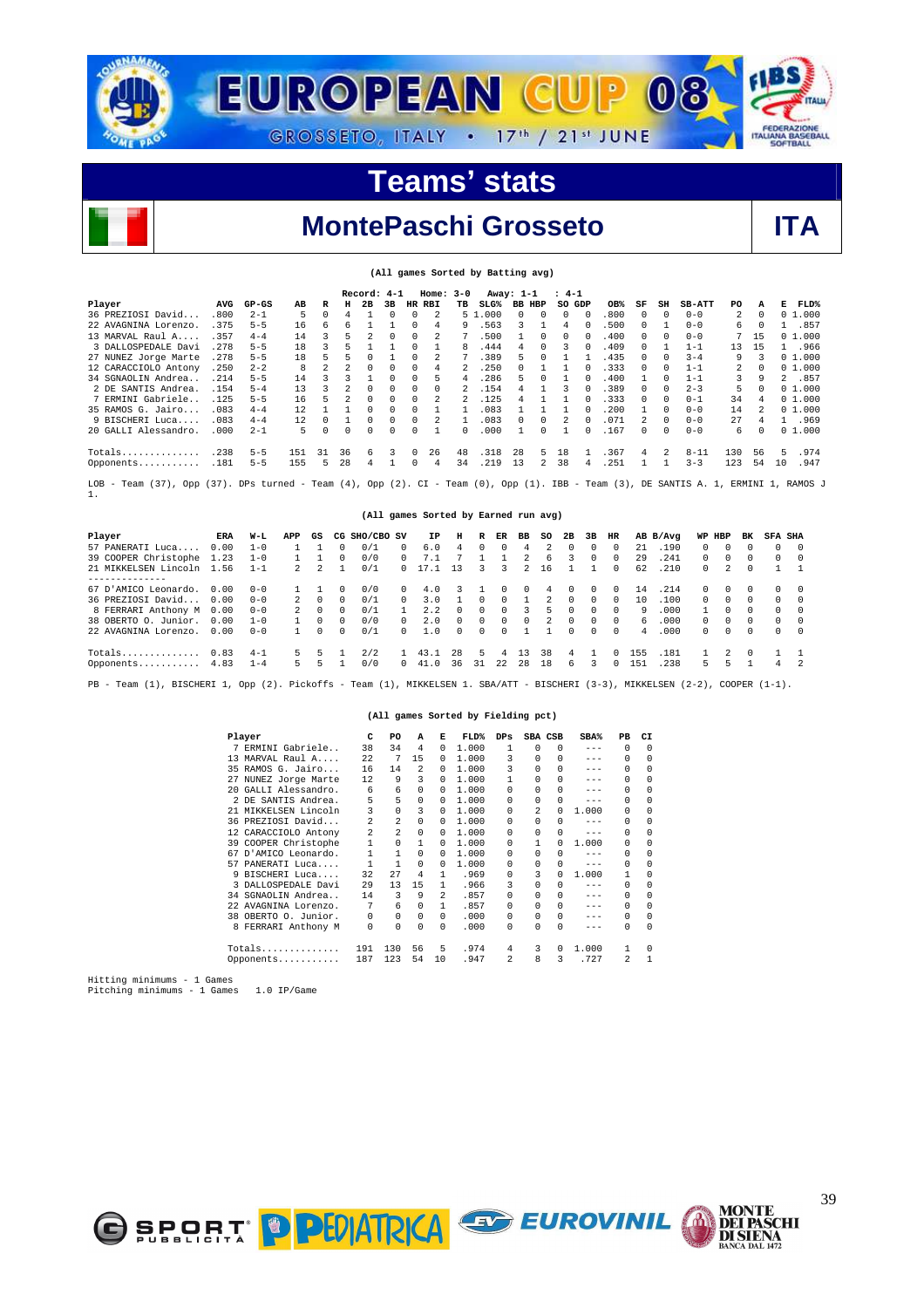



## **Corendon Kinheim NED**

|  |  | (All games Sorted by Batting avg) |  |
|--|--|-----------------------------------|--|
|  |  |                                   |  |

|                                                                                                               |      |           |     |    |    | Record: 5-0 |                |          | $Home: 4-0$   |           |      | Away: 1-0      |          | $: 5 - 0$     |               |      |               |                |          |                |               |                |        |
|---------------------------------------------------------------------------------------------------------------|------|-----------|-----|----|----|-------------|----------------|----------|---------------|-----------|------|----------------|----------|---------------|---------------|------|---------------|----------------|----------|----------------|---------------|----------------|--------|
| Player                                                                                                        | AVG  | $GP - GS$ | AB  | R  | н  | 2B          | 3 <sub>B</sub> | HR       | <b>RBT</b>    | <b>TB</b> | ST.G | BB HBP         |          | SO GDP        |               | OB%  | SF            | SH             | $SB-ATT$ | PO.            | A             | F.             | FLD%   |
| 49 BELJAARDS Denny                                                                                            | .462 | $5 - 5$   | 13  | R  |    |             |                | $\Omega$ | $\mathcal{L}$ |           | .538 | 6              | $\Omega$ |               | $\Omega$      | .632 | $\Omega$      | $\Omega$       | $0 - 0$  | 11             | $\Omega$      |                | 01.000 |
| 28 KLOOSTER Dirk van                                                                                          | .435 | $5 - 5$   | 23  |    | 10 |             |                |          |               |           | 478  | $\Omega$       | $\Omega$ |               | 0             | .417 |               |                | $0 - 0$  |                | $\Omega$      |                | 01.000 |
| 38 SMEETS Tjerk                                                                                               | .421 | $5 - 4$   | 19  |    |    |             | <sup>n</sup>   | $\Omega$ |               | 10        | .526 | $\mathcal{L}$  | $\Omega$ | 4             | $\cap$        | .476 | $\Omega$      | $\Omega$       | $0 - 0$  | 25             |               |                | 01.000 |
| 27 ROMBLEY Denny                                                                                              | .381 | $5 - 5$   | 21  |    |    |             |                |          |               | 13        | .619 | $\mathfrak{D}$ |          | 4             | $\cap$        | .440 |               | $\Omega$       | $0 - 1$  | 10             |               |                | 01.000 |
| 25 CREMER Rene'                                                                                               | .316 | $5 - 5$   | 19  |    |    |             |                | $\Omega$ | 4             | 9         | .474 | $\mathfrak{D}$ |          | 2             | 0             | .391 |               |                | $1 - 1$  | 12             | 10            |                | 1.957  |
| 33 KOOLEN Roel                                                                                                | .294 | $5 - 5$   | 17  | 4  |    |             |                | $\Omega$ | $\mathcal{L}$ | 8         | .471 | 3              |          |               | $\cap$        | .409 |               | $\cap$         | $1 - 1$  | 11             | 13            |                | 01.000 |
| 30 ROOI McVince                                                                                               | .235 | $5 - 5$   | 17  |    |    |             |                | $\cap$   | 4             |           | .412 | 4              | $\Omega$ | $\cap$        | $\cap$        | .381 | $\Omega$      | $\cap$         | $1 - 1$  | $\overline{2}$ | 13            |                | 1.938  |
| 4 HALMAN Jason                                                                                                | .231 | $4 - 4$   | 13  |    |    |             |                | $\Omega$ |               | 4         | 308  |                | $\Omega$ | $\cap$        |               | 267  |               | $\cap$         | $0 - 0$  | $\Omega$       | $\Omega$      | 0              | .000   |
| 37 ENGELHARDT Bryan.                                                                                          | .222 | $5 - 5$   | 18  |    |    |             |                |          | 5             |           | .389 |                |          | 4             |               | .300 | 0             | $\Omega$       | $0 - 0$  | 31             |               |                | 01.000 |
| 2 VERBIJ Jeffrey                                                                                              | .167 | $3 - 1$   | 6.  |    |    |             | 0              | $\Omega$ | $\cap$        |           | .167 |                | $\Omega$ |               | $\Omega$      | .286 | $\Omega$      | $\Omega$       | $0 - 0$  | 12.            | $\Omega$      |                | 01.000 |
| 31 HEEMSKERK Wouter.                                                                                          | .000 | $1 - 1$   | Б.  |    |    | $\cap$      |                | $\Omega$ | $\Omega$      | $\Omega$  | .000 | $\Omega$       | $\Omega$ | $\mathcal{L}$ | $\cap$        | .000 | $\Omega$      | $\Omega$       | $0 - 0$  | 11             | $\mathcal{L}$ |                | 01.000 |
| Totals                                                                                                        | .322 | $5 - 5$   | 171 | 40 | 55 | 11          | 4              |          | 36            | 77        | .450 | 2.2.           | 4        | 2.0           | $\mathcal{L}$ | .401 | - 5           | $\mathcal{L}$  | $3 - 4$  | 132            | 52            | $\mathfrak{D}$ | .989   |
| Opponents                                                                                                     | .226 | $5 - 5$   | 159 | 10 | 36 | 6           |                | $\Omega$ | 10            | 44        | .277 | 10             | 3        | 33            | ₹             | .282 | $\mathcal{L}$ | $\overline{4}$ | $4 - 6$  | 121            | 46            | 11             | .938   |
| $\pi$ (19) $\alpha$ (96) $\pi$ ( ) $\pi$ (9) $\alpha$ (0) $\pi$ $\pi$ $\pi$ (1) $\pi$ $\pi$ $\pi$ (1)<br>$ -$ |      |           |     |    |    |             |                |          |               |           |      |                |          |               |               |      |               |                |          |                |               |                |        |

LOB - Team (43), Opp (36). DPs turned - Team (3), Opp (2). IBB - Team (1), SMEETS 1, Opp (1).

| (All games Sorted by Earned run avg) |  |
|--------------------------------------|--|
|--------------------------------------|--|

| Player                     | ERA  | W-L     | APP            | GS            |                  | CG SHO/CBO SV |            | IΡ   | н  | R        | ER       | вв           | so       | 2B       | 3B       | HR       |     | AB B/Avg | WP HBP       |            | вĸ       | <b>SFA SHA</b> |          |
|----------------------------|------|---------|----------------|---------------|------------------|---------------|------------|------|----|----------|----------|--------------|----------|----------|----------|----------|-----|----------|--------------|------------|----------|----------------|----------|
| 47 BERGMAN David.          | 0.00 | $1 - 0$ |                |               |                  | 1/0           | $\Omega$   | 9.0  | 6  |          | $\Omega$ |              | 6.       |          |          | $\Omega$ | 32  | 188      | $\Omega$     | $\Omega$   |          |                | $\Omega$ |
| 16 BELJAARDS Patrick       | 0.61 | $1 - 0$ | $\overline{2}$ | $\mathcal{L}$ | $\Omega$         | 0/0           | $^{\circ}$ | 14.2 | 9  |          |          |              | 10       | 2.       |          | $\Omega$ | 53  | .170     | $\Omega$     | $^{\circ}$ | 0        |                | - 0      |
| . <u>.</u> .               |      |         |                |               |                  |               |            |      |    |          |          |              |          |          |          |          |     |          |              |            |          |                |          |
| $20$ JANSEN $E$            | 0.00 | $1 - 0$ |                | $\Omega$      | $\left( \right)$ | 0/0           | $\Omega$   | 4.0  |    |          | 0        | $\Omega$     | 6        | $\Omega$ |          | $\Omega$ | 12  | .083     | 0.           | $\Omega$   |          |                |          |
| 21 JANSEN Duko             | 0.00 | $0 - 0$ |                | $\Omega$      | $\Omega$         | 0/0           | $\Omega$   | 2.0  |    | $\Omega$ | $\Omega$ |              |          | $\Omega$ | $\Omega$ | $\Omega$ |     | .143     | $\cap$       |            | $\Omega$ | <sup>n</sup>   | $\Omega$ |
| 9 BAUR Onno                | 2.25 | $1 - 0$ |                | $\Omega$      | $\Omega$         | 0/0           | $\Omega$   | 4.0  |    |          |          |              |          |          | $\cap$   | $\Omega$ | 12. | .167     | $\cap$       | $\Omega$   | 0        |                |          |
| 15 VELTKAMP Nick           | 3.00 | $0 - 0$ |                |               | $\cap$           | 0/0           | $\Omega$   | 3.0  |    |          |          | <sup>n</sup> | 2        | $\Omega$ | $\Omega$ | $\Omega$ | 12  | 250      | $\mathbf{1}$ | $\Omega$   | $\Omega$ | $\cap$         | $\Omega$ |
| 11 EIS Robin van           | 6.75 | $0 - 0$ |                |               | $\Omega$         | 0/0           | 0          | 4.0  | 6  |          | ς        | 6            |          |          |          | $\Omega$ | 15  | .400     | 0            |            |          |                |          |
| 13 KAMPEN Michiel va 10.80 |      | $1 - 0$ | $\mathcal{R}$  | $\Omega$      | $\Omega$         | 0/0           | $\Omega$   | 3.1  | 8  | 4        | 4        |              | $\Omega$ |          | $\cap$   | $\Omega$ | 16  | .500     | $\Omega$     | $^{\circ}$ |          |                |          |
|                            |      |         |                |               |                  |               |            |      |    |          |          |              |          |          |          |          |     |          |              |            |          |                |          |
| Totals                     | 2.05 | $5 - 0$ | 5.             | 5             |                  | 1/0           | $^{\circ}$ | 44.0 | 36 | 10       | 10       | 10           | 33       | 6        |          | $\Omega$ | 159 | . 226    |              | 3          | $\cap$   |                | -4       |
| Opponents                  | 6.92 | $0 - 5$ | 5.             |               |                  | 0/0           | 0          | 40.1 | 55 | 40       | 31       | 22           | 20       |          | 4        |          | 171 | .322     | 5.           | 4          |          | 5.             |          |

SBA/ATT - HEEMSKERK (3-5), VELTKAMP (1-2), JANSEN D (2-2), SMEETS (1-1), JANSEN E (0-1), BELJAARDS P (1-1).

#### **(All games Sorted by Fielding pct)**

| Player               | c            | PO       | A            | Е             | FLD%  | $_{\rm DPS}$ | SBA CSB      |                | $SBA\%$ | PВ       | CI         |
|----------------------|--------------|----------|--------------|---------------|-------|--------------|--------------|----------------|---------|----------|------------|
| 37 ENGELHARDT Bryan. | 33           | 31       | 2            | 0             | 1,000 | 3            | $\Omega$     | 0              | $---$   | 0        | $\Omega$   |
| 38 SMEETS Tjerk      | 28           | 25       | 3            | 0             | 1.000 | 1            | 1            | 0              | 1,000   | 0        | $^{\circ}$ |
| 33 KOOLEN Roel       | 24           | 11       | 13           | 0             | 1,000 | 2            | 0            | 0              | $---$   | $\Omega$ | $\Omega$   |
| 31 HEEMSKERK Wouter. | 13           | 11       | 2            | 0             | 1,000 | $\Omega$     | 3            | $\mathfrak{D}$ | .600    | 0        | $\Omega$   |
| 2 VERBIJ Jeffrey     | 12           | 12       | 0            | 0             | 1,000 | $\Omega$     | <sup>n</sup> | n.             | $- - -$ | $\Omega$ | $\Omega$   |
| 49 BELJAARDS Denny   | 11           | 11       | $\Omega$     | 0             | 1,000 | $\Omega$     | <sup>n</sup> | 0              | $- - -$ | $\Omega$ | $\Omega$   |
| 27 ROMBLEY Denny     | 11           | 10       | 1            | 0             | 1,000 | $\Omega$     |              |                | $--$    | 0        | $\Omega$   |
| 28 KLOOSTER Dirk van | 7            | 7        | 0            | 0             | 1,000 | $\Omega$     | 0            | <sup>n</sup>   | $- - -$ | 0        | $\Omega$   |
| 13 KAMPEN Michiel va | 3            | $\Omega$ | 3            | 0             | 1.000 |              | $\Omega$     | 0              | $---$   | $\Omega$ | $\Omega$   |
| 15 VELTKAMP Nick     | 1            | 0        | 1            | 0             | 1,000 | $\Omega$     |              | 1              | .500    | 0        | $\Omega$   |
| 11 EIS Robin van     | 1            | $\Omega$ | $\mathbf{1}$ | 0             | 1,000 | $\Omega$     | <sup>n</sup> | O.             | $---$   | $\Omega$ | $\Omega$   |
| 21 JANSEN Duko       | $\mathbf{1}$ | $\Omega$ | 1            | 0             | 1,000 | $\Omega$     | 2            | 0              | 1,000   | 0        | $\Omega$   |
| 16 BELJAARDS Patrick | 1            | $\Omega$ | 1            | 0             | 1,000 | $\Omega$     | 1            |                | 1,000   | 0        | $\Omega$   |
| $9$ BAUR Onno        | 1            | $\Omega$ | 1            | 0             | 1.000 | $\Omega$     | 0            | O.             | $---$   | 0        | $\Omega$   |
| 25 CREMER Rene'      | 23           | 12       | 10           | 1             | .957  | 2            | $\Omega$     | <sup>n</sup>   | $---$   | $\Omega$ | $\Omega$   |
| 30 ROOI McVince      | 16           | 2        | 13           | 1             | .938  | $\Omega$     | 0            |                | $---$   | $\Omega$ | $\Omega$   |
| 4 HALMAN Jason       | $\Omega$     | $\Omega$ | $\Omega$     | $\Omega$      | .000  | $\Omega$     | $\Omega$     | <sup>n</sup>   | $- - -$ | $\Omega$ | $\Omega$   |
| 47 BERGMAN David     | $\Omega$     | $\Omega$ | 0            | 0             | .000  | $\Omega$     | $\Omega$     | 0              | ---     | $\Omega$ | $\Omega$   |
| 20 JANSEN E          | 0            | $\Omega$ | $\Omega$     | $\Omega$      | .000  | $\Omega$     | 0            | 1              | .000    | 0        | $\Omega$   |
| Totals               | 186          | 132      | 52           | $\mathcal{D}$ | .989  | 3            | 4            | 2              | .667    | 0        | 0          |
| Opponents            | 178          | 121      | 46           | 11            | .938  | 2            | 3            | 1              | .750    | 0        | $\Omega$   |

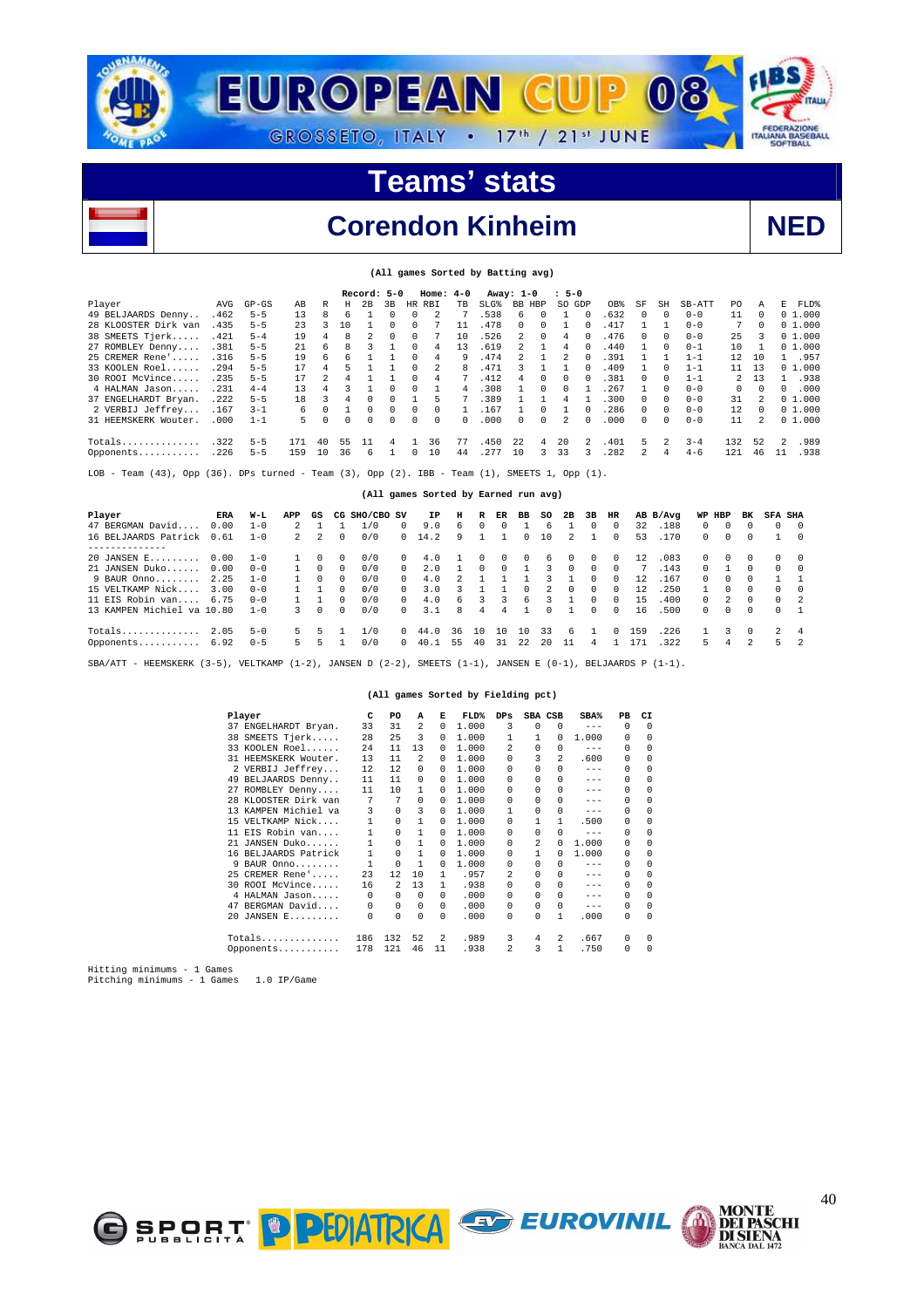

**(All games Sorted by Batting avg)** 

## T&A San Marino **SMR**

|                          |      |                                                                                                             |     |          |          | Record: 3-2 |    |          | $Home: 3-0$              |              |                                      | Away: 0-2               |          | $: 3-2$        |          |          |          |                |               |     |          |                |             |
|--------------------------|------|-------------------------------------------------------------------------------------------------------------|-----|----------|----------|-------------|----|----------|--------------------------|--------------|--------------------------------------|-------------------------|----------|----------------|----------|----------|----------|----------------|---------------|-----|----------|----------------|-------------|
| Player                   | AVG  | $GP-GS$                                                                                                     | AB  | R        | н        | 2B          | 3B | HR       | RBI                      | TB           | $SLG$ <sup>%</sup>                   | <b>BB HBP</b>           |          | so             | GDP      | OB%      | SF       | SH             | <b>SB-ATT</b> | PO  | A        | Е              | <b>FLD%</b> |
| 8 VASQUEZ CW Martin      | .474 | $5 - 5$                                                                                                     | 19  | 5        | 9        |             | ٦  | O        | 3                        | 16           | .842                                 | 3                       | $\Omega$ | 2              |          | .522     |          | $\Omega$       | $0 - 0$       | 4   |          |                | 01.000      |
| 36 DE BIASE Maximili     | .368 | $5 - 5$                                                                                                     | 19  | 3        |          |             | U  | $\Omega$ | 4                        | q            | .474                                 | $\overline{\mathbf{c}}$ |          |                |          | .455     | 0        | $\Omega$       | $0 - 1$       | 42  | 6        |                | .980        |
| 5 LA FERA Seth           | .278 | $5 - 5$                                                                                                     | 18  | 5        | 5        | ર           | U  | $\Omega$ | 2                        |              | 444                                  | 5                       | $\Omega$ | 4              |          | .435     | 0        |                | $0 - 0$       | 6   | 19       | 2              | .926        |
| 21 SHELDON David         | .263 | $5 - 5$                                                                                                     | 19  |          | 5        | $\Omega$    | 0  | $\Omega$ | $\overline{\mathcal{L}}$ | 5            | .263                                 | $\overline{\mathbf{c}}$ | $\Omega$ | $\mathfrak{D}$ |          | .333     | 0        | $^{\circ}$     | $0 - 0$       | 7   | 5        |                | 01.000      |
| 3 BUCCHERI James         | .261 | $5 - 5$                                                                                                     | 23  | 3        | 6        |             | 0  | 0        | 0                        | 8            | .348                                 |                         | $\Omega$ |                |          | . 292    | 0        | $\Omega$       | $2 - 2$       | 10  |          |                | 01.000      |
| 29 BENVENUTI Marco       | .250 | $2 - 1$                                                                                                     | 4   | U        |          | $\Omega$    | 0  | 0        | $\Omega$                 |              | .250                                 |                         | $\Omega$ |                |          | .400     | 0        | $\Omega$       | $0 - 0$       | 0   | $\Omega$ | 0              | .000        |
| 25 ROVINELLI Dean        | .200 | $4 - 4$                                                                                                     | 15  |          |          | $\Omega$    | U  | $\Omega$ | $\Omega$                 | 3            | .200                                 | 2                       | $\Omega$ | 6              |          | .294     | 0        | $\Omega$       | $1 - 1$       | 0   | $\Omega$ | 0              | .000        |
| 19 IMPERTALI Frances     | .188 | $5 - 5$                                                                                                     | 16  |          |          |             | U  | 0        |                          |              | . 313                                |                         |          |                |          | .278     | 0        | 2              | $0 - 0$       | 14  | 10       |                | .960        |
| 43 SUARDI Riccardo       | .154 | $5 - 5$                                                                                                     | 13  | 0        | 2        | $\Omega$    | 0  | $\Omega$ | 3                        |              | .154                                 | 5                       |          | 5              |          | .421     | 0        | $\Omega$       | $0 - 0$       | 8   |          |                | 01.000      |
| 28 ALBANESE Simone       | .100 | $4 - 4$                                                                                                     | 10  | 1        |          | $\Omega$    | 0  | 0        | $\Omega$                 | 1            | .100                                 |                         |          | 3              | $\Omega$ | .250     | $\Omega$ | $\mathbf{1}$   | $0 - 0$       | 30  | $\Omega$ | 1.             | .968        |
| 23 COLICCHIO Davide      | .000 | $5 - 1$                                                                                                     | 8   | $\Omega$ | $\Omega$ | $\Omega$    | U  | O        | $\Omega$                 | <sup>n</sup> | .000                                 | U                       | $\Omega$ | $\mathfrak{D}$ |          | .000     | 0        | $\Omega$       | $0 - 0$       | 3   |          |                | 01.000      |
|                          | .256 | $5 - 5$                                                                                                     | 164 | 20       | 42       | 10          | 3  | 0        | 16                       | 58           | .354                                 | 23                      | 4        | 31             | 3        | .359     |          | $\overline{4}$ | $3 - 4$       | 129 | 59       | 6              | .969        |
| Opponents                | .253 | $5 - 5$                                                                                                     | 162 | 19       | 41       | 8           | 3  |          | 18                       | 58           | .358                                 | 11                      | 2        | 37             |          | .307     |          | 5              | $2 - 4$       | 126 | 56       | 7              | .963        |
| Team $(50)$ , Opp<br>LOB |      | $(34)$ . DPs turned - Team $(3)$ , Opp $(4)$ . CI - Team $(1)$ , ALBANESE 1. IBB - Team $(0)$ , Opp $(3)$ . |     |          |          |             |    |          |                          |              |                                      |                         |          |                |          |          |          |                |               |     |          |                |             |
|                          |      |                                                                                                             |     |          |          |             |    |          |                          |              | (All games Sorted by Earned run avg) |                         |          |                |          |          |          |                |               |     |          |                |             |
| Player                   | ERA  | W-L                                                                                                         | APP | GS       | CG       | SHO/CBO SV  |    |          | ΙP                       | н            | R<br>ER                              | ВB                      | so       | 2B             | 3B       | HR       |          | AB B/Avg       | WP            | HBP | вĸ       | <b>SFA SHA</b> |             |
| 33 TONELLATO Matteo.     | 0.00 | $1 - 0$                                                                                                     |     |          | 0        | 0/0         | 0  |          | 7.0                      | 4            | n                                    |                         | 4        | $\Omega$       | $\Omega$ | $\Omega$ | 2.4      | .167           |               |     |          | $\Omega$       | $\circ$     |
| 52 MARRONE Mattew G      | 1.42 | $1 - 0$                                                                                                     |     |          | 0        | 0/0         | 0  |          | 6.1                      | 4            |                                      |                         | 5        | $\Omega$       |          |          | 2.2.     | .182           | $\Omega$      | 0   | $\Omega$ | 0              |             |
| 37 ESTRADA Horacio J     | 1.54 | $1 - 1$                                                                                                     | 2   | 2        | $\Omega$ | 0/1         | 0  |          | 11.2                     | q            |                                      |                         | 16       |                | 2        | $\Omega$ | 42       | .214           |               |     | $\Omega$ | 0              |             |
| 15 LUCENA William E.     | 5.40 | $0 - 0$                                                                                                     | 2   | $\Omega$ | 0        | 0/0         |    |          | 5.0                      |              | ঽ                                    |                         |          | $\mathfrak{D}$ | $\Omega$ | $\Omega$ | 2.0      | .250           |               |     |          | $\Omega$       | $\Omega$    |

| 52 MARRONE Mattew G. 1.42 1-0 |         | 2 1   | $\Omega$ | 0/0 | $\Omega$     | 6.1                    | 4                        |                |                | $\overline{2}$ | -5             | $\Omega$       | -1-1                    |          | 22  | . 182        | $\Omega$      | $\Omega$ | $\Omega$       | $0 \quad 1$ |  |
|-------------------------------|---------|-------|----------|-----|--------------|------------------------|--------------------------|----------------|----------------|----------------|----------------|----------------|-------------------------|----------|-----|--------------|---------------|----------|----------------|-------------|--|
| 37 ESTRADA Horacio J 1.54     | $1 - 1$ | 2 2   | $\Omega$ | 0/1 |              | $0 \quad 11.2 \quad 9$ |                          | $\mathcal{L}$  | $\overline{2}$ |                | 2 16           | $\overline{2}$ | 2 0                     |          |     | 42 .214      |               |          | $\Omega$       | 0 1         |  |
| 15 LUCENA William E. 5.40     | $0 - 0$ | 2 0 0 |          | 0/0 | $\mathbf{1}$ | 5.0                    | $-5$                     |                | 3 3            |                | 2 1            |                | 200                     |          | 20  | . 250        |               | 1 0      |                | $0 \quad 0$ |  |
|                               |         |       |          |     |              |                        |                          |                |                |                |                |                |                         |          |     |              |               |          |                |             |  |
| 16 NYARI Peter 3.38           | $0 - 0$ | 2 0   | $\Omega$ | 0/0 | $\Omega$     | 2.2                    | $\overline{\phantom{a}}$ | $\overline{1}$ | $\mathbf{1}$   |                | $\overline{2}$ |                | 100                     |          | -9  | .222         | $\Omega$      |          | $0 \quad 1$    |             |  |
| 34 LOONEY Brian J 6.23        | $0 - 0$ | 3 O   | $\Omega$ | 0/1 |              | 1 4.1                  | $\overline{4}$           |                |                | 3 3 2          | -5.            | $\overline{2}$ | $\Omega$                | $\Omega$ | 15  | .267         | $\Omega$      | $\Omega$ | $\overline{0}$ |             |  |
| 22 DA SILVA Tiago F. 10.38    | $0 - 1$ |       | $\Omega$ | 0/0 |              | $0 \t 4.1$             | $\overline{7}$           | $-5$           | 5.             |                | $\mathbf{R}$   |                | $0 \quad 0$             | $\Omega$ | 19  | .368         | $\Omega$      |          | $0 \quad 0$    | $0 \quad 2$ |  |
| 24 MARTIGNONI Luca 16.20      | $0 - 0$ | 2 0 0 |          | 0/0 |              | $0 \t 1.2 \t 6$        |                          |                | 3 <sup>3</sup> |                | $0 \quad 1$    |                | 1 0 0                   |          |     | 11 .545      | $\sim$ 1      |          | $0 \quad 0$    | $0 \quad 0$ |  |
| Totals $3.77 \quad 3-2$       |         | 5 5   | $\Omega$ |     |              | 2 43.0 41 19           |                          |                | 18             | 11 37          |                | -8             | 3 1                     |          | 162 | .253         | 4             |          | 2 1            |             |  |
| Opponents $3.86$ 2-3          |         | 5 5 1 |          | 0/0 |              | 0 42.0 42 20 18        |                          |                |                | 23 31          |                | 10             | $\overline{\mathbf{3}}$ |          |     | $0$ 164 .256 | $\mathcal{R}$ |          | 4 2            | 1 4         |  |
|                               |         |       |          |     |              |                        |                          |                |                |                |                |                |                         |          |     |              |               |          |                |             |  |

PB - Team (1), ALBANESE 1. Pickoffs - Team (1), ESTRADA 1. SBA/ATT - TONELLATO (1-2), ALBANESE (2-2), COLICCHIO (0-1), LUCENA (0-1),<br>ESTRADA (1-1).

#### **(All games Sorted by Fielding pct)**

|    | Player               | C                       | PO       | A        | к             | <b>FLD%</b> | $_{\rm DPS}$            | SBA CSB      |              | SBA <sup>%</sup> | PB       | CI.        |
|----|----------------------|-------------------------|----------|----------|---------------|-------------|-------------------------|--------------|--------------|------------------|----------|------------|
|    | 21 SHELDON David     | 12                      | 7        | 5        | $\Omega$      | 1,000       | $\Omega$                | 0            | 0            | $---$            | $\Omega$ | $\Omega$   |
|    | 3 BUCCHERI James     | 11                      | 10       |          | 0             | 1,000       |                         | <sup>n</sup> | 0            | $- - -$          | $\Omega$ | $\Omega$   |
|    | 43 SUARDI Riccardo   | 9                       | 8        | 1        | 0             | 1,000       | $\Omega$                |              | 0            | $- - -$          | 0        | $\Omega$   |
|    | 8 VASOUEZ CW Martin  | 5                       | 4        | 1        | 0             | 1,000       | $\cap$                  | <sup>n</sup> | 0            | $- - -$          | 0        | $\Omega$   |
|    | 23 COLICCHIO Davide. | 4                       | 3        | 1        | 0             | 1,000       | $\Omega$                | 0            | 1.           | .000             | 0        | $\Omega$   |
|    | 52 MARRONE Mattew G. | 3                       | $\Omega$ | 3        | 0             | 1,000       | $\Omega$                | <sup>n</sup> | <sup>n</sup> | $---$            | $\Omega$ | $\Omega$   |
|    | 22 DA SILVA Tiago F. | 3                       | $\Omega$ | 3        | 0             | 1,000       | $\Omega$                | <sup>n</sup> | 0            | $- - -$          | $\Omega$ | $\Omega$   |
|    | 33 TONELLATO Matteo. | 3                       | $\Omega$ | 3        | 0             | 1,000       | $\Omega$                |              | 1.           | .500             | 0        | $\Omega$   |
|    | 34 LOONEY Brian J    | $\mathfrak{D}$          | 1        | 1        | 0             | 1,000       | $\Omega$                | <sup>n</sup> | 0            | $---$            | $\Omega$ | $\Omega$   |
|    | 15 LUCENA William E. | $\mathfrak{D}$          | 1        | 1        | 0             | 1,000       | $\cap$                  | <sup>n</sup> | 1.           | .000             | 0        | $\Omega$   |
|    | 16 NYARI Peter       | $\overline{\mathbf{c}}$ | 1        | 1        | $\Omega$      | 1,000       | $\cap$                  | <sup>n</sup> | <sup>n</sup> | $---$            | $\Omega$ | $\Omega$   |
|    | 36 DE BIASE Maximili | 49                      | 42       | 6        | 1.            | .980        | 2                       | 0            | 0            | $---$            | 0        | 0          |
|    | 28 ALBANESE Simone   | 31                      | 30       | $\Omega$ | 1.            | .968        | $\Omega$                | 2            | <sup>n</sup> | 1,000            | 1        |            |
| 19 | IMPERIALI Frances    | 25                      | 14       | 10       | 1             | .960        | 3                       | <sup>n</sup> | <sup>n</sup> | $- - -$          | $\Omega$ | $\Omega$   |
|    | 5 LA FERA Seth       | 27                      | 6        | 19       | $\mathcal{L}$ | .926        | $\overline{\mathbf{c}}$ | <sup>n</sup> | 0            | $---$            | $\Omega$ | $\cap$     |
|    | 37 ESTRADA Horacio J | 6                       | 2        | 3        | 1             | .833        | $\Omega$                |              | <sup>n</sup> | 1,000            | 0        | $\Omega$   |
|    | 29 BENVENUTI Marco   | $\Omega$                | 0        | 0        | 0             | .000        | $\Omega$                | <sup>n</sup> | 0            | $---$            | 0        | $\Omega$   |
|    | 25 ROVINELLI Dean    | 0                       | $\Omega$ | $\Omega$ | $\Omega$      | .000        | $\Omega$                | <sup>n</sup> | 0            | $- - -$          | $\Omega$ | $\Omega$   |
|    | 24 MARTIGNONI Luca   | $\Omega$                | 0        | 0        | $\Omega$      | .000        | $\Omega$                | <sup>n</sup> | 0            | $- - -$          | $\Omega$ | $^{\circ}$ |
|    | Totals               | 194                     | 129      | 59       | 6             | .969        | 3                       | 2            | 2            | .500             | 1        |            |
|    | Opponents            | 189                     | 126      | 56       | 7             | .963        | 4                       | 3            | $\mathbf{1}$ | .750             | 0        | $\Omega$   |

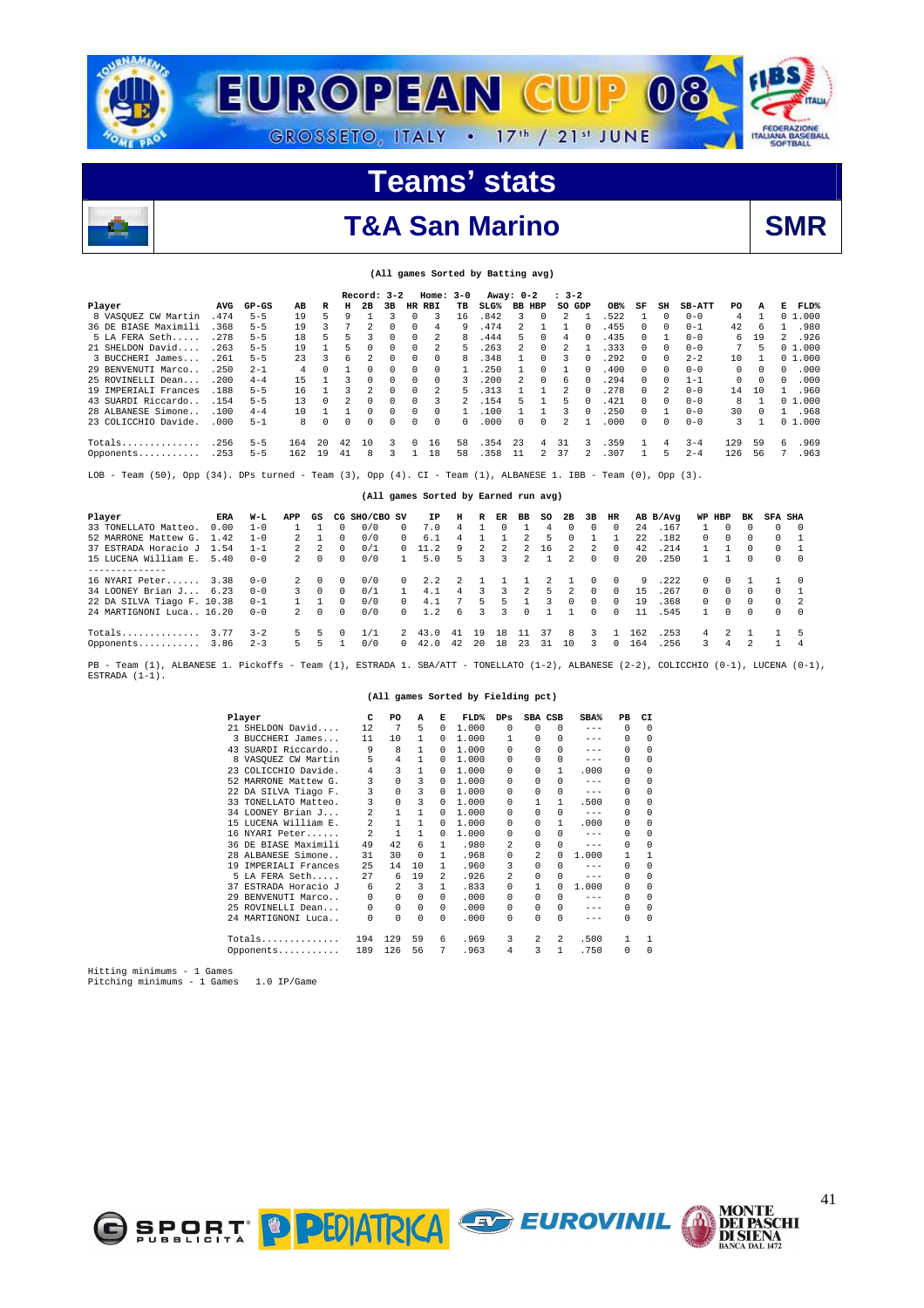



42

**MONTE<br>DEI PASCHI<br>DI SIENA<br>BANCA DAL 1472** 

|                                                                                                              | (All games Sorted by Batting avg)<br>Record: 1-4<br>$Home: 0-1$<br>Away: 1-3                                                                  |           |          |          |          |          |                |          |              |              |      |              |                |           |          |      |               |                |           |          |          |          |        |
|--------------------------------------------------------------------------------------------------------------|-----------------------------------------------------------------------------------------------------------------------------------------------|-----------|----------|----------|----------|----------|----------------|----------|--------------|--------------|------|--------------|----------------|-----------|----------|------|---------------|----------------|-----------|----------|----------|----------|--------|
|                                                                                                              |                                                                                                                                               |           |          |          |          |          |                |          |              |              |      |              |                | $: 1 - 4$ |          |      |               |                |           |          |          |          |        |
| Player                                                                                                       | AVG                                                                                                                                           | $GP - GS$ | AВ       | R        | H        | 2B       | 3 <sub>B</sub> | HR.      | RBI          | TB.          | ST.G | BB HBP       |                | SO GDP    |          | OB%  | SF            | SH             | SB-ATT    | PO.      | A        | E.       | FLD%   |
| 21 VASHAKIDZE Alexan                                                                                         | .412                                                                                                                                          | $5 - 5$   | 17       |          |          |          | <sup>n</sup>   | $\Omega$ |              | 8            | .471 | <sup>n</sup> |                | 6         | $\Omega$ | .444 | 0             | $\Omega$       | $1 - 1$   | $\Omega$ | $\Omega$ | $\Omega$ | .000   |
| 23 FURSIN Pavel                                                                                              | .364                                                                                                                                          | $5 - 2$   | 11       |          |          |          |                | $\Omega$ | 3            | 6            | .545 |              | 0              | 4         | 0        | .417 | $\Omega$      | $\Omega$       | $2 - 2$   |          | ર        |          | .800   |
| 33 BOLOTIN Andrey                                                                                            | .316                                                                                                                                          | $5 - 5$   | 19       |          |          |          |                |          |              |              | .421 |              | 0              |           |          | .409 |               |                | $3 - 4$   |          | 12       |          | .875   |
| 2 KRIPOCHIN Andrey.                                                                                          | .368<br>.350<br>.316<br>$5 - 5$<br>5.<br>3<br>.889<br>19<br>$\Omega$<br>3<br>$\Omega$<br>$0 - 0$<br><sup>n</sup><br>$\Omega$<br>$\Omega$<br>4 |           |          |          |          |          |                |          |              |              |      |              |                |           |          |      |               |                |           |          |          |          |        |
| 3 VASILIEV Alexande                                                                                          | .300                                                                                                                                          | $5 - 5$   | 20       |          |          |          |                |          |              | 13           | .650 | 2            | $\Omega$       | 6         | 0        | .364 | 0             | 0              | $2 - 2$   | 30       |          |          | .969   |
| 81 PLATONOV Valeriy.                                                                                         | .235                                                                                                                                          | $5 - 5$   | 17       |          |          |          |                |          |              |              | .294 |              | $\Omega$       | 6         |          | .278 | $\Omega$      | $\Omega$       | $1 - 1$   |          | 13       |          | .938   |
| 13 FEDOROV Alexander                                                                                         | .188                                                                                                                                          | $5 - 5$   | 16       |          |          | $\cap$   |                |          |              |              | .188 |              |                | ર         |          | .278 |               | $\cap$         | $2 - 3$   | 61       | $\Omega$ |          | .984   |
| 8 KULIK Artemiy                                                                                              | .143                                                                                                                                          | $5 - 5$   | 14       |          |          | $\Omega$ |                | $\Omega$ | n            |              | .143 | 2            | 0              | 4         |          | .250 | $\Omega$      |                | $0 - 1$   | 8        | 19       | 4        | .871   |
| 19 TOROPOV Alexander                                                                                         | .100                                                                                                                                          | $5 - 5$   | 20       |          |          |          |                |          | $\Omega$     |              | .200 | U.           | <sup>n</sup>   |           |          | .100 |               |                | $1 - 1$   | 8        |          |          | 01.000 |
| 14 SAMCHUK Viktor                                                                                            | .000                                                                                                                                          | $3 - 3$   | 9        |          |          |          |                | $\Omega$ | <sup>n</sup> | <sup>n</sup> | .000 |              | 0              | 6         |          | .100 |               | $\Omega$       | $1 - 1$   | 2.       | $\Omega$ |          | 01.000 |
| 29 GALKIN Dmitry                                                                                             | .000                                                                                                                                          | $1 - 0$   |          | $\Omega$ | $\Omega$ | $\Omega$ | 0              | 0        | $\Omega$     | $\Omega$     | .000 | $\Omega$     | $\Omega$       | $\Omega$  | $\Omega$ | .000 | $\Omega$      | $\Omega$       | $0 - 0$   | 0        | $\Omega$ | $\Omega$ | .000   |
| 15 DONETSKIY Artur                                                                                           | .000                                                                                                                                          | $1 - 0$   | $\Omega$ |          |          |          |                | 0        | $\Omega$     | 0            | .000 | U.           | $\Omega$       | 0         |          | .000 | $\Omega$      | $\Omega$       | $0 - 0$   | $\Omega$ |          |          | .667   |
| $Totals$                                                                                                     | .245                                                                                                                                          | $5 - 5$   | 163      | 2.4      | 40       |          | 3              |          |              | 56.          | .344 | 12           | $\mathfrak{D}$ | 53        |          | .305 | 0             |                | $13 - 16$ | 120      | 60       | 13       | .933   |
| Opponents                                                                                                    | .278                                                                                                                                          | $5 - 5$   | 162      | 28       | -45      | 11       | 2              | 2.       | 24           | 66           | .407 | 19           | $\Omega$       | 31        |          | .350 | $\mathcal{L}$ | $\mathfrak{D}$ | $4 - 6$   | 129      | 50       | 10       | .947   |
| LOB - Team (26), Opp (37). DPs turned - Team (4), Opp (5). CI - Team (0), Opp (1). Picked off - KRIPOCHIN 2. |                                                                                                                                               |           |          |          |          |          |                |          |              |              |      |              |                |           |          |      |               |                |           |          |          |          |        |

|  | (All games Sorted by Earned run avg) |  |  |  |
|--|--------------------------------------|--|--|--|
|  |                                      |  |  |  |

| Player                   | ERA  | W-L                | APP      | GS          |          | CG SHO/CBO SV |            | IP              | н             | R              | ER                       | BB SO    |                | 2B | 3B       | HR     |            | AB B/Avq      |          | WP HBP     | BK       | <b>SFA SHA</b>           |          |
|--------------------------|------|--------------------|----------|-------------|----------|---------------|------------|-----------------|---------------|----------------|--------------------------|----------|----------------|----|----------|--------|------------|---------------|----------|------------|----------|--------------------------|----------|
| 20 AHEARNE Patrick H     | 2.40 | $0 - 2$            | 2        |             |          | 0/0           | $^{\circ}$ | 15.0            | 10            | 5              | 4                        | 3        | 14             |    |          |        | 54         | .185          |          |            |          | $\Omega$                 |          |
| 15 DONETSKIY Artur       | 4.50 | $0 - 1$            |          |             | 0        | 0/0           | $\Omega$   | 6.0             |               | 5.             |                          | h        |                |    |          |        | 25         | .280          | ∩.       | $^{\circ}$ |          | 0                        | $\Omega$ |
| 10 PETROV Vladimir       | 6.94 | $1 - 1$            |          | $2 \quad 2$ | $\Omega$ | 0/0           |            | 0, 11.2         | 16            |                | 9                        |          | 9              | 3. | $\Omega$ |        | 48         | .333          | $\Omega$ | $\Omega$   | $\Omega$ | 2                        | $\Omega$ |
|                          |      |                    |          |             |          |               |            |                 |               |                |                          |          |                |    |          |        |            |               |          |            |          |                          |          |
| 2 KRIPOCHIN Andrey. 0.00 |      | $0 - 0$            | 3.       | $\Omega$    | 0        | 0/0           | $^{\circ}$ | 3.1             | $\mathcal{L}$ | $\Omega$       | $\overline{\phantom{0}}$ | $\Omega$ | $\overline{2}$ |    | 0        | $\cap$ | 14         | .357          | ∩.       | $\cap$     | $\Omega$ | $\Omega$                 | - 0      |
| 55 SHIROKIY Anton        | 4.50 | $0 - 0$            |          | $\Omega$    | $\Omega$ | 0/0           | $\Omega$   | 2.0             |               |                |                          |          |                |    | 0        | $\cap$ | 10         | .300          | $\cap$   | $\sim$ 0   | $\Omega$ | $\Omega$                 | $\Omega$ |
| 29 GALKIN Dmitry         | 9.00 | $0 - 0$            |          | $\Omega$    | $\Omega$ | 0/0           | $\Omega$   | 2.0             | 4             | $\overline{4}$ | $\overline{2}$           | 3        | $\mathcal{L}$  |    |          | $\cap$ | 11         | . 364         | 2        | $\Omega$   | $\Omega$ | $\cap$                   | - 0      |
| Totals<br>Opponents 3.77 | 4.28 | $1 - 4$<br>$4 - 1$ | 5.<br>5. | 5.<br>5     |          | 0/0<br>1/1    | $^{\circ}$ | 40.0<br>2, 43.0 | -45<br>40     | 28<br>2.4      | 19<br>18                 | 19<br>12 | 31<br>53       | 11 | 2        | 2      | 162<br>163 | . 278<br>.245 | 3        | $\Omega$   | $\Omega$ | $\overline{2}$<br>$\cap$ | 2        |
|                          |      |                    |          |             |          |               |            |                 |               |                |                          |          |                |    |          |        |            |               |          |            |          |                          |          |

PB - Team (2), BOLOTIN 1, VASILIEV 1. Pickoffs - Team (2), VASILIEV 1, AHEARNE 1, Opp (2). SBA/ATT - VASILIEV (4-4), DONETSKIY (2-3),<br>AHEARNE (1-2), PETROV (1-1).

#### **(All games Sorted by Fielding pct)**

|     | Player               | C              | PO             | A            | к              | FLD%  | $_{\rm DPS}$ | SBA CSB        |              | SBA%    | PB       | CI         |
|-----|----------------------|----------------|----------------|--------------|----------------|-------|--------------|----------------|--------------|---------|----------|------------|
|     | 19 TOROPOV Alexander | 9              | 8              | 1            | $\Omega$       | 1,000 | 1            | $\Omega$       | 0            | $---$   | $\Omega$ | $\Omega$   |
|     | 20 AHEARNE Patrick H | 5              | 1              | 4            | $\Omega$       | 1,000 | $\Omega$     |                | 1            | .500    | 0        | $^{\circ}$ |
|     | 10 PETROV Vladimir   | $\mathfrak{D}$ | $\Omega$       | 2            | 0              | 1,000 | $\Omega$     |                | U            | 1,000   | 0        | $\Omega$   |
|     | 14 SAMCHUK Viktor    | $\mathfrak{D}$ | $\mathfrak{D}$ | 0            | 0              | 1,000 | $\Omega$     |                |              | $- - -$ | $\Omega$ | $\Omega$   |
|     | 13 FEDOROV Alexander | 62             | 61             | <sup>n</sup> | 1              | .984  | 4            | <sup>n</sup>   | 0            | $- - -$ | $\Omega$ | $\Omega$   |
|     | 3 VASILIEV Alexande  | 32             | 30             |              |                | .969  | $\Omega$     | 4              | <sup>n</sup> | 1.000   | 1        | $\Omega$   |
|     | 81 PLATONOV Valeriy. | 16             | 2              | 13           | 1              | .938  |              | 0              | 0            | $- - -$ | 0        | $\Omega$   |
|     | 2 KRIPOCHIN Andrey.  | 9              | 5              | 3            | 1              | .889  |              | <sup>n</sup>   | 0            | $- - -$ | $\Omega$ | $\Omega$   |
|     | 33 BOLOTIN Andrey    | 16             | 2.             | 12           | $\mathfrak{D}$ | .875  | $\Omega$     | <sup>n</sup>   | 0            | $- - -$ |          | $\Omega$   |
|     | 8 KULIK Artemiy      | 31             | 8              | 19           | 4              | .871  | 2            | 0              | 0            | $- - -$ | $\Omega$ | $\Omega$   |
|     | 23 FURSIN Pavel      | 5              | 1              | 3            |                | .800  | $\Omega$     | <sup>n</sup>   | 0            | $- - -$ | $\Omega$ | $\Omega$   |
|     | 15 DONETSKIY Artur   | 3              | 0              | 2            | 1              | .667  | $\Omega$     | $\mathfrak{D}$ | 1            | .667    | 0        | $\Omega$   |
| 55. | SHIROKIY Anton       | 1              | $\Omega$       | 0            | 1              | . 000 | $\cap$       | <sup>n</sup>   | 0            | $- - -$ | $\Omega$ | $\Omega$   |
|     | 29 GALKIN Dmitry     | $\Omega$       | 0              | $\Omega$     | $\Omega$       | .000  | $\Omega$     | <sup>n</sup>   | 0            | $- - -$ | 0        | $\Omega$   |
|     | 21 VASHAKIDZE Alexan | $\Omega$       | 0              | 0            | $\Omega$       | .000  | $\Omega$     | 0              | 0            | $- - -$ | $\Omega$ | $\Omega$   |
|     | $Totals$             | 193            | 120            | 60           | 13             | .933  | 4            | 4              | 2            | .667    | 2        | $\Omega$   |
|     | Opponents            | 189            | 129            | 50           | 10             | .947  | 5            | 13             | 3            | .813    | 0        |            |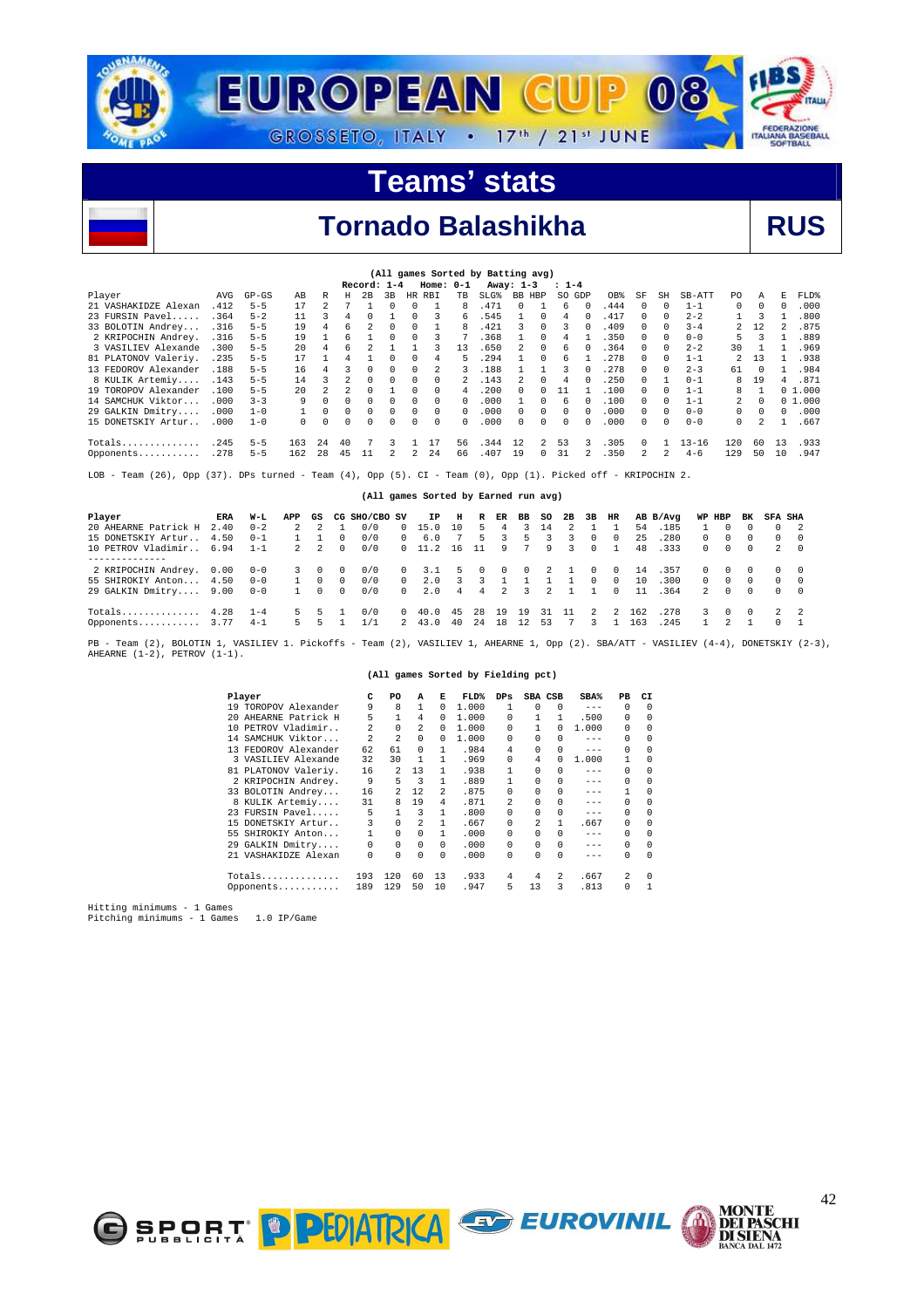

#### **Leaders Summary**

**Batting Leaders (as of Jun 22, 2008) (All games)** 

| Hitting minimums - 1 Games<br>Pitching minimums - 1 Games                                                                                                                                                                                                                                                                                                               | $1.0$ IP/Game                                            |                                                                                                                                                                                                                                                                                                                                                    |                                             |                                                                                                                                                                                                                                                                                                                             |                                                             |
|-------------------------------------------------------------------------------------------------------------------------------------------------------------------------------------------------------------------------------------------------------------------------------------------------------------------------------------------------------------------------|----------------------------------------------------------|----------------------------------------------------------------------------------------------------------------------------------------------------------------------------------------------------------------------------------------------------------------------------------------------------------------------------------------------------|---------------------------------------------|-----------------------------------------------------------------------------------------------------------------------------------------------------------------------------------------------------------------------------------------------------------------------------------------------------------------------------|-------------------------------------------------------------|
| Batting avg                                                                                                                                                                                                                                                                                                                                                             |                                                          | Slugging pct                                                                                                                                                                                                                                                                                                                                       |                                             | On base pct                                                                                                                                                                                                                                                                                                                 |                                                             |
| -----------<br>1. PREZIOSI David, GRO .800<br>2. DECKERS Sieger, BEL .500<br>3. MONTIEL S. Richard H, ESP . 476<br>4. VASQUEZ CW Martin A., RSM . 474<br>5. BELJAARDS Denny, NED .462<br>6. BELL Bryon, BEL . 450<br>SANCHEZ R. Daniel, ESP . 450<br>8. LOPEZ N. Victor Jose, ESP . 444<br>9. KLOOSTER Dirk van 't, NED .435<br>$10.SMEETS Tjerk, NED.\dots.\dots$ .421 |                                                          | ------------<br>1. PREZIOSI David, GRO 1.000<br>DECKERS Sieger, BEL 1.000<br>3. BELL Bryon, BEL .850<br>4. VASQUEZ CW Martin A., RSM . 842<br>5. MONTIEL S. Richard H, ESP .810<br>6. VASILIEV Alexander, RUS .650<br>7. ROMBLEY Denny, NED .619<br>8. LOPEZ N. Victor Jose, ESP . 611<br>9. WYBO Kim, BEL .588<br>10. AVAGNINA Lorenzo, GRO . 563 |                                             | -----------<br>1. PREZIOSI David, GRO<br>2. DECKERS Sieger, BEL<br>3. BELJAARDS Denny, NED .632<br>4. WERMUTH Ulli, GER .571<br>5. SANCHEZ R. Daniel, ESP . 542<br>6. VASQUEZ CW Martin A., RSM 522<br>7. AVAGNINA Lorenzo, GRO .500<br>WEICHERT Nicolas, GER .500<br>9. MONTIEL S. Richard H, ESP<br>BELL Bryon, BEL . 476 | .800<br>.667<br>.476                                        |
| Runs scored<br>-----------                                                                                                                                                                                                                                                                                                                                              |                                                          | Hits<br>$- - - -$                                                                                                                                                                                                                                                                                                                                  |                                             | Runs batted in<br>--------------                                                                                                                                                                                                                                                                                            |                                                             |
| 1. BELJAARDS Denny, NED<br>2. MARTINEZ G. Daniel A, ESP<br>AVAGNINA Lorenzo, GRO<br>CREMER Rene', NED<br>PEREZ A. Nestor, ESP<br>ROMBLEY Denny, NED<br>7. 5 tied at                                                                                                                                                                                                     | 8<br>6<br>6<br>6<br>6<br>6<br>5                          | 1. KLOOSTER Dirk van 't, NED<br>MONTIEL S. Richard H, ESP<br>3. BELL Bryon, BEL<br>SANCHEZ R. Daniel, ESP<br>VASQUEZ CW Martin A., RSM<br>6. ROMBLEY Denny, NED<br>SMEETS Tjerk, NED<br>LOPEZ N. Victor Jose, ESP<br>9. 5 tied at                                                                                                                  | 10<br>10<br>9<br>9<br>9<br>8<br>8<br>8<br>7 | 1. MONTIEL S. Richard H, ESP<br>SMEETS Tjerk, NED<br>KLOOSTER Dirk van 't, NED<br>LOPEZ N. Victor Jose, ESP<br>5. ENGELHARDT Bryan, NED<br>SGNAOLIN Andrea, GRO<br>BELL Bryon, BEL<br>8. 8 tied at                                                                                                                          | 7<br>7<br>7<br>7<br>5<br>5<br>5<br>4                        |
| Doubles<br>-------                                                                                                                                                                                                                                                                                                                                                      |                                                          | Triples<br>$- - - - - - - -$                                                                                                                                                                                                                                                                                                                       |                                             | Home runs<br>---------                                                                                                                                                                                                                                                                                                      |                                                             |
| 1. MONTIEL S. Richard H, ESP<br>2. ROMBLEY Denny, NED<br>LA FERA Seth, RSM<br>LOPEZ N. Victor Jose, ESP<br>WYBO Kim, BEL<br>6. 9 tied at                                                                                                                                                                                                                                | 4<br>3<br>3<br>3<br>3<br>2                               | 1. VASQUEZ CW Martin A., RSM<br>2. 12 tied at                                                                                                                                                                                                                                                                                                      | 3<br>1                                      | 1. BELL Bryon, BEL<br>2. HARTKOPF Nils, GER<br>MONTIEL S. Richard H, ESP<br>STOECKLIN Jan-Niklas, GER<br>VASILIEV Alexander, RUS<br>GAUTHIER David, FRA<br>ENGELHARDT Bryan, NED<br>ROSIERS Gert, BEL                                                                                                                       | 2<br>$\mathbf{1}$<br>1<br>$\mathbf{1}$<br>1<br>-1<br>1<br>1 |
| Total bases                                                                                                                                                                                                                                                                                                                                                             |                                                          | Walks                                                                                                                                                                                                                                                                                                                                              |                                             | Hit by pitch                                                                                                                                                                                                                                                                                                                |                                                             |
| -----------<br>1. MONTIEL S. Richard H, ESP<br>BELL Bryon, BEL<br>3. VASQUEZ CW Martin A., RSM<br>4. VASILIEV Alexander, RUS<br>ROMBLEY Denny, NED<br>6. LOPEZ N. Victor Jose, ESP<br>KLOOSTER Dirk van 't, NED<br>8. SMEETS Tjerk, NED<br>SANCHEZ R. Daniel, ESP<br>WYBO Kim, BEL                                                                                      | 17<br>17<br>16<br>13<br>13<br>11<br>11<br>10<br>10<br>10 | $- - - - -$<br>1. BELJAARDS Denny, NED<br>2. NUNEZ Jorge Marte, GRO<br>LA FERA Seth, RSM<br>SUARDI Riccardo, RSM<br>SGNAOLIN Andrea, GRO<br>GAUTHIER David, FRA<br>7. 7 tied at                                                                                                                                                                    | 6<br>5<br>5<br>5<br>5<br>5<br>4             | ------------<br>1. WERMUTH Ulli, GER<br>2. 21 tied at                                                                                                                                                                                                                                                                       | 2<br>$\mathbf{1}$                                           |
| Sac bunts                                                                                                                                                                                                                                                                                                                                                               |                                                          | Sac flies                                                                                                                                                                                                                                                                                                                                          |                                             | Stolen bases                                                                                                                                                                                                                                                                                                                |                                                             |
| ---------<br>1. IMPERIALI Francesco, RSM<br>2. 17 tied at                                                                                                                                                                                                                                                                                                               | 2<br>$\mathbf{1}$                                        | ---------<br>1. BISCHERI Luca, GRO<br>NAVARRO V. Dewis F., ESP<br>LOPEZ N. Victor Jose, ESP<br>4. 10 tied at                                                                                                                                                                                                                                       | 2<br>2<br>2<br>$\mathbf{1}$                 | ------------<br>1. SANCHEZ R. Daniel, ESP<br>2. BOLOTIN Andrey, RUS<br>NUNEZ Jorge Marte, GRO<br>MARTINEZ G. Daniel A, ESP<br>5. 8 tied at                                                                                                                                                                                  | 5<br>3<br>3<br>3<br>2                                       |
| Total plate appearances<br>-----------------------                                                                                                                                                                                                                                                                                                                      |                                                          | At bats<br>$- - - - - - -$                                                                                                                                                                                                                                                                                                                         |                                             | Steal attempts<br>--------------                                                                                                                                                                                                                                                                                            |                                                             |
| 1. ROMBLEY Denny, NED<br>KLOOSTER Dirk van 't, NED<br>3. LA FERA Seth, RSM<br>NUNEZ Jorge Marte, GRO<br>CREMER Rene', NED<br>SANCHEZ R. Daniel, ESP<br>BUCCHERI James, RSM<br>8. DALLOSPEDALE Davide, GRO<br>VASQUEZ CW Martin A., RSM<br>$10.7$ tied at                                                                                                                | 25<br>25<br>24<br>24<br>24<br>24<br>24<br>23<br>23<br>22 | 1. KLOOSTER Dirk van 't, NED<br>BUCCHERI James, RSM<br>3. BOLDT Maximilian, GER<br>4. MONTIEL S. Richard H, ESP<br>ROMBLEY Denny, NED<br>6. 6 tied at                                                                                                                                                                                              | 23<br>23<br>22<br>21<br>21<br>20            | 1. SANCHEZ R. Daniel, ESP<br>2. MARTINEZ G. Daniel A, ESP<br>NUNEZ Jorge Marte, GRO<br>BOLOTIN Andrey, RUS<br>5. DE SANTIS Andrea, GRO<br>FEDOROV Alexander, RUS<br>PIQUET Luc, FRA<br>8. 5 tied at                                                                                                                         | 6<br>4<br>4<br>4<br>3<br>3<br>3<br>2                        |
| Strikeouts                                                                                                                                                                                                                                                                                                                                                              |                                                          | Caught stealing                                                                                                                                                                                                                                                                                                                                    |                                             | Grounded into DP                                                                                                                                                                                                                                                                                                            |                                                             |
| ----------<br>1. TOROPOV Alexander, RUS<br>2. DAVID Romain, FRA<br>3. VAN DER MEIREN Filip, BEL<br>ROSIERS Gert, BEL<br>HERSSENS David, BEL<br>6. BERT Jordan, FRA<br>7. 9 tied at                                                                                                                                                                                      | 11<br>10<br>8<br>8<br>8<br>7<br>6                        | ---------------<br>1. 16 tied at                                                                                                                                                                                                                                                                                                                   | 1                                           | ---------------<br>1. HARTKOPF Nils, GER<br>SCALABRINI Dany, FRA<br>MONTIEL S. Richard H, ESP<br>4. 18 tied at                                                                                                                                                                                                              | 2<br>2<br>2<br>1                                            |



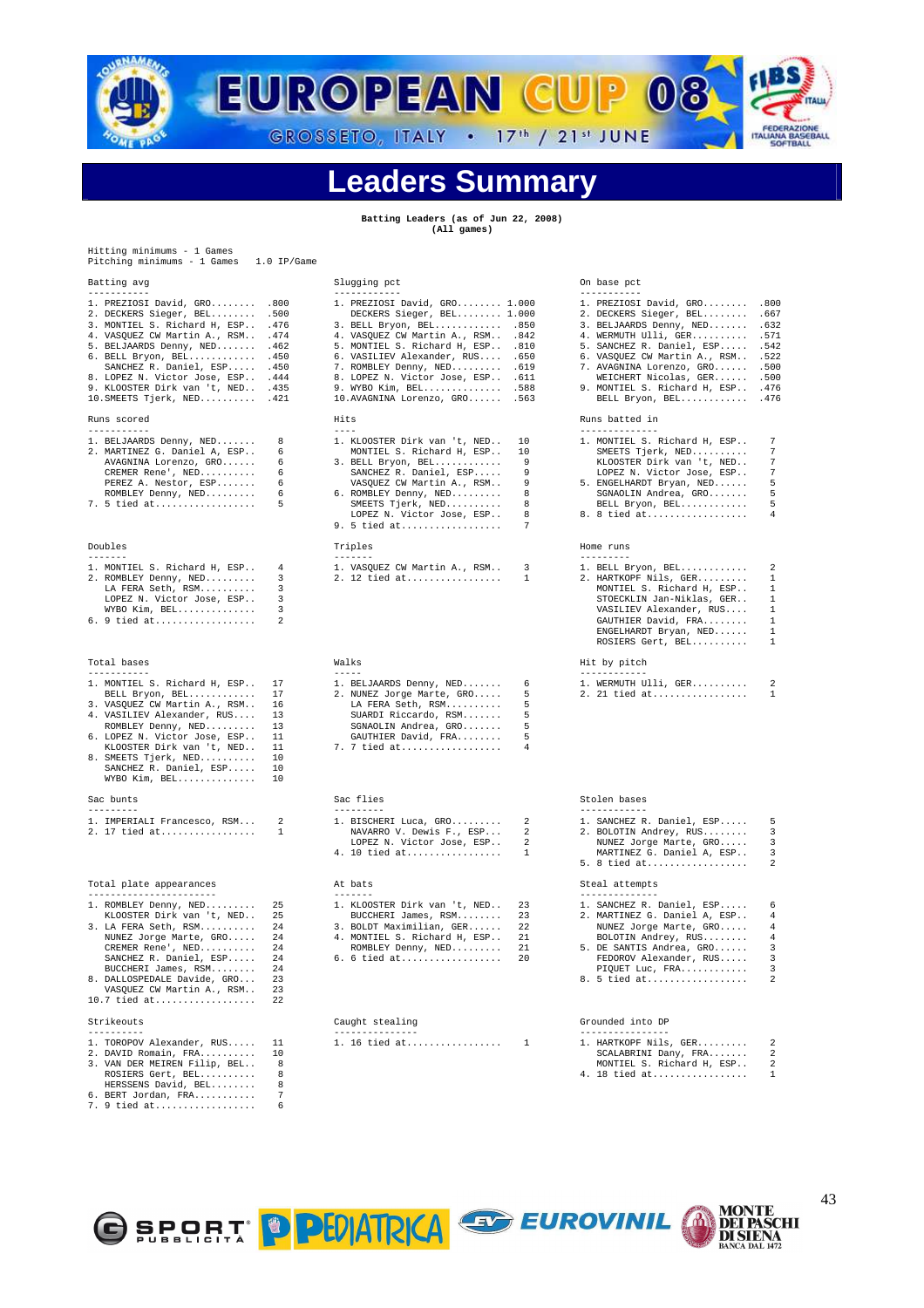

#### **Pitching Leaders (as of Jun 22, 2008) (All games)**

Hitting minimums - 1 Games Pitching minimums - 1 Games 1.0 IP/Game

| 1. KOSOW Jason, FRA             | 0.1   |
|---------------------------------|-------|
| BERGMAN David, NED              | 0.1   |
| TONELLATO Matteo, RSM           | 0.1   |
| PANERATI Luca, GRO              | 0.1   |
| 5. BELJAARDS Patrick, NED       | 0.1   |
| 6. GRANADOS C. Ivan, ESP        | 1.1   |
| 7. PEREZ Keino, FRA             | 1.1   |
| 8. HOWARD Daniel, BEL           | $1$ . |
| 9. COOPER Christopher D, GRO 1. |       |
| 10. MARRONE Mattew G., RSM 1.   |       |
|                                 |       |
| Batters struck out              |       |
|                                 |       |
|                                 |       |

| 1. AUSUW UGSUII, FRA                               |                |
|----------------------------------------------------|----------------|
| 2. ESTRADA Horacio J,, RSM 1                       |                |
| $\overline{\phantom{0}}$<br>MIKKELSEN Lincoln, GRO |                |
| 4. AHEARNE Patrick H, RUS                          | $\overline{1}$ |
| VAN HOOF Dennis, BEL                               | 1              |
| 6. NACAR M. Leslie G., ESP                         | $\overline{1}$ |
| PEREZ Keino, FRA                                   | 1              |
| 8. HOWARD Daniel, BEL                              | $\mathbf{1}$   |
| HARTKOPF Nils, GER 1                               |                |
| 10. BELJAARDS Patrick, NED 1                       |                |
|                                                    |                |
| Saves                                              |                |

| 1. BELL Bryon, BEL      |   |
|-------------------------|---|
|                         |   |
| LUCENA William E., RSM  |   |
|                         |   |
|                         |   |
| FERRARI Anthony M., GRO |   |
|                         | ٠ |
| LOONEY Brian J., RSM    |   |
|                         |   |

| Games finished |
|----------------|
|                |

| 1. KAMPEN Michiel van, NED 3 | 1. BOLDT Maximilian, GER 4 |  | 1. DA SILVA Tiago F., RSM 2 |  |  |
|------------------------------|----------------------------|--|-----------------------------|--|--|
| DOLL Maximilian, GER 3       | 2. DOLL Maximilian, GER 3  |  | EIS Robin van, NED 2        |  |  |
| KRIPOCHIN Andrey, RUS 3      | LOONEY Brian J., $RSM$ 3   |  | GRANADOS C. Ivan, ESP 2     |  |  |
| 4. NYARI Peter, RSM 2        | KAMPEN Michiel van, NED 3  |  | AHEARNE Patrick H, RUS 2    |  |  |
| BEUTELS Bryan, BEL 2         | KRIPOCHIN Andrey, RUS 3    |  | PEREZ Keino, FRA 2          |  |  |
| LUCENA William E., RSM 2     | 6. 7 tied at 2             |  | HOBBS-BROWN Raef, GER 2     |  |  |
| FERRARI Anthony M., GRO 2    |                            |  | 7. 7 tied at 1              |  |  |
| 8. 13 tied at 1              |                            |  |                             |  |  |
| Sac flies allowed            | Losses                     |  | Runners picked off          |  |  |
|                              |                            |  |                             |  |  |
|                              |                            |  |                             |  |  |

| 1. PETROV Vladimir, RUS |
|-------------------------|
| BOLDT Maximilian, GER   |
| 3. 12 tied at           |

| Wild pitches          |  |  |  |  |  |  |  |  |
|-----------------------|--|--|--|--|--|--|--|--|
|                       |  |  |  |  |  |  |  |  |
| 1. HARTKOPF Nils, GER |  |  |  |  |  |  |  |  |
| 2. GALKIN Dmitry, RUS |  |  |  |  |  |  |  |  |
| 3. 18 tied at         |  |  |  |  |  |  |  |  |

#### Intentional BB allowed Hits allowed Runs allowed

|  | 1. LOONEY Brian J., $RSM$ |  |  | 1. MARRONE Mattew G., RSM |  |  |  | 1. BERGMAN Da |
|--|---------------------------|--|--|---------------------------|--|--|--|---------------|
|  | 2. DA SILVA Tiago F., RSM |  |  | PANERATI Luca, GRO        |  |  |  | KOSOW Jaso    |

| 5. BELJAARDS Patrick, NED 0.61<br>6. GRANADOS C. Ivan, ESP 1.00<br>7. PEREZ Keino, FRA 1.12<br>8. HOWARD Daniel, BEL 1.20<br>9. COOPER Christopher D, GRO 1.23<br>10.MARRONE Mattew G., RSM 1.42<br>Batters struck out                                                                |                                                          | <i>bointin it. itemi, n., noi</i><br>TONELLATO Matteo, RSM .167<br>6. BELJAARDS Patrick, NED . 170<br>7. HOWARD Daniel, BEL .173<br>8. MARRONE Mattew G., RSM<br>9. AHEARNE Patrick H, RUS . 185<br>10. NACAR M. Leslie G., ESP . 188<br>Batters SO out looking           | .182                                           | AHEARNE Patrick H, RUS 15.0<br>6. BELJAARDS Patrick, NED 14.2<br>7. PETROV Vladimir, RUS 11.2<br>ESTRADA Horacio J,, RSM 11.2<br>9. HOBBS-BROWN Raef, GER 10.0<br>10.5 tied at<br>Wins                                                      | 9.0                                                                                                                                                                     |
|---------------------------------------------------------------------------------------------------------------------------------------------------------------------------------------------------------------------------------------------------------------------------------------|----------------------------------------------------------|---------------------------------------------------------------------------------------------------------------------------------------------------------------------------------------------------------------------------------------------------------------------------|------------------------------------------------|---------------------------------------------------------------------------------------------------------------------------------------------------------------------------------------------------------------------------------------------|-------------------------------------------------------------------------------------------------------------------------------------------------------------------------|
| ------------------<br>1. KOSOW Jason, FRA<br>2. ESTRADA Horacio J,, RSM<br>MIKKELSEN Lincoln, GRO<br>4. AHEARNE Patrick H, RUS<br>VAN HOOF Dennis, BEL<br>6. NACAR M. Leslie G., ESP<br>PEREZ Keino, FRA<br>8. HOWARD Daniel, BEL<br>HARTKOPF Nils, GER<br>10. BELJAARDS Patrick, NED | 18<br>16<br>16<br>14<br>14<br>13<br>13<br>11<br>11<br>10 | ----------------------<br>1. HARTKOPF Nils, GER<br>PETROV Vladimir, RUS<br>ESTRADA Horacio J,, RSM<br>KOSOW Jason, FRA<br>5. NACAR M. Leslie G., ESP<br>PEREZ Keino, FRA<br>HOWARD Daniel, BEL<br>8. VAN HOOF Dennis, BEL<br>CALARCO Daniel, BEL<br>BOLDT Maximilian, GER | 5<br>5<br>5<br>5<br>4<br>4<br>4<br>3<br>3<br>3 | $---$<br>1. 20 tied at                                                                                                                                                                                                                      | $\overline{1}$                                                                                                                                                          |
| Saves<br>$- - - - -$                                                                                                                                                                                                                                                                  | 1                                                        | Appearances<br>-----------                                                                                                                                                                                                                                                | 4                                              | Games started<br>-------------                                                                                                                                                                                                              |                                                                                                                                                                         |
| 1. BELL Bryon, BEL<br>LUCENA William E., RSM<br>FERRARI Anthony M., GRO<br>LOONEY Brian J., RSM                                                                                                                                                                                       | $\mathbf{1}$<br>1<br>1                                   | 1. BOLDT Maximilian, GER<br>2. KRIPOCHIN Andrey, RUS<br>DOLL Maximilian, GER<br>LOONEY Brian J., RSM<br>KAMPEN Michiel van, NED<br>6. 20 tied at                                                                                                                          | 3<br>3<br>3<br>3<br>2                          | 1. HARTKOPF Nils, GER<br>MIKKELSEN Lincoln, GRO<br>BELJAARDS Patrick, NED<br>PETROV Vladimir, RUS<br>HOWARD Daniel, BEL<br>VAN HOOF Dennis, BEL<br>ESTRADA Horacio J,, RSM<br>PEREZ Keino, FRA<br>AHEARNE Patrick H, RUS<br>$10.22$ tied at | 2<br>2<br>$\overline{\mathbf{c}}$<br>$\overline{\mathbf{c}}$<br>$\overline{\mathbf{c}}$<br>2<br>$\overline{\mathbf{c}}$<br>2<br>$\overline{\mathbf{c}}$<br>$\mathbf{1}$ |
| Games finished<br>--------------                                                                                                                                                                                                                                                      |                                                          | Games in relief<br>---------------                                                                                                                                                                                                                                        |                                                | Sac bunts allowed<br>----------------                                                                                                                                                                                                       |                                                                                                                                                                         |
| 1. KAMPEN Michiel van, NED<br>DOLL Maximilian, GER<br>KRIPOCHIN Andrey, RUS<br>4. NYARI Peter, RSM<br>BEUTELS Bryan, BEL<br>LUCENA William E., RSM<br>FERRARI Anthony M., GRO<br>8. 13 tied at                                                                                        | 3<br>3<br>3<br>2<br>2<br>2<br>2<br>1                     | 1. BOLDT Maximilian, GER<br>2. DOLL Maximilian, GER<br>LOONEY Brian J., RSM<br>KAMPEN Michiel van, NED<br>KRIPOCHIN Andrey, RUS<br>6. 7 tied at                                                                                                                           | 4<br>3<br>3<br>3<br>3<br>2                     | 1. DA SILVA Tiago F., RSM<br>EIS Robin van, NED<br>GRANADOS C. Ivan, ESP<br>AHEARNE Patrick H, RUS<br>PEREZ Keino, FRA<br>HOBBS-BROWN Raef, GER<br>7. 7 tied at                                                                             | 2<br>2<br>$\overline{\mathbf{c}}$<br>2<br>2<br>2<br>$\mathbf{1}$                                                                                                        |
| Sac flies allowed<br>----------------                                                                                                                                                                                                                                                 |                                                          | Losses<br>$- - - - - -$                                                                                                                                                                                                                                                   |                                                | Runners picked off<br>-----------------                                                                                                                                                                                                     |                                                                                                                                                                         |
| 1. PETROV Vladimir, RUS<br>BOLDT Maximilian, GER<br>3. 12 tied at                                                                                                                                                                                                                     | 2<br>2<br>1                                              | 1. AHEARNE Patrick H, RUS<br>HARTKOPF Nils, GER<br>3. 16 tied at                                                                                                                                                                                                          | 2<br>2<br>1                                    | 1. VAN HOOF Dennis, BEL<br>2. AHEARNE Patrick H, RUS<br>MIKKELSEN Lincoln, GRO<br>CALARCO Daniel, BEL<br>VASILIEV Alexander, RUS<br>BOLDT Maximilian, GER<br>ESTRADA Horacio J,, RSM                                                        | 3<br>$\mathbf{1}$<br>$\mathbf{1}$<br>$\mathbf{1}$<br>1<br>$\mathbf{1}$<br>1                                                                                             |
| Wild pitches<br>------------                                                                                                                                                                                                                                                          |                                                          | Balks                                                                                                                                                                                                                                                                     |                                                | Hit batters<br>-----------                                                                                                                                                                                                                  |                                                                                                                                                                         |
| 1. HARTKOPF Nils, GER<br>2. GALKIN Dmitry, RUS                                                                                                                                                                                                                                        | 3<br>2                                                   | 1. PULIDO T. Santiago D, ESP<br>2. ROMERO M. Jose A., ESP                                                                                                                                                                                                                 | 2<br>$\mathbf{1}$                              | 1. BOLDT Maximilian, GER<br>2. EIS Robin van, NED                                                                                                                                                                                           | 3<br>2                                                                                                                                                                  |

|  | I. LUMIDU I. DUNCIUSU D, MUI |
|--|------------------------------|
|  | 2. ROMERO M. Jose A., ESP    |
|  | HARTKOPF Nils, GER           |
|  | AOUTIN Laurent, FRA          |
|  | NYARI Peter, RSM             |
|  |                              |
|  |                              |

#### Hits allowed

| LOONEY Brian J., $RSM$ 2 |              | $\overline{4}$<br>1. MARRONE Mattew G., RSM |     |
|--------------------------|--------------|---------------------------------------------|-----|
| DA SILVA Tiago F., RSM   | $\mathbf{1}$ | - 4<br>PANERATI Luca, GRO                   |     |
| KAMPEN Michiel van, NED  |              | $\overline{4}$<br>GRANADOS C. Ivan, ESP     |     |
|                          |              | $\overline{4}$<br>TONELLATO Matteo, RSM     |     |
|                          |              | BOLDT Maximilian, GER<br>$\frac{4}{3}$      |     |
|                          |              | - 5<br>6. LUCENA William E., RSM            |     |
|                          |              | DUARTE R. Renny E., ESP                     | 5   |
|                          |              | - 5<br>KOSOW Jason, FRA                     |     |
|                          |              | 9. BERGMAN David, NED<br>- 6                |     |
|                          |              | NACAR M. Leslie G., ESP                     | - 6 |

#### Earned run avg Opposing bat avg Innings pitched

| 1. KOSOW Jason, FRA 0.00          | 1. GRANADOS C. Ivan, ESP . 143    | 1. MIKKELSEN Lincoln, GRO 17.1 |  |
|-----------------------------------|-----------------------------------|--------------------------------|--|
| BERGMAN David, NED 0.00           | 2. BOLDT Maximilian, GER . 154    | 2. PEREZ Keino, FRA 16.0       |  |
| TONELLATO Matteo, RSM 0.00        | 3. KOSOW Jason, FRA .156          | 3. HOWARD Daniel, BEL 15.0     |  |
| PANERATI Luca, GRO 0.00           | 4. DUARTE R. Renny E., ESP . 167  | VAN HOOF Dennis, BEL 15.0      |  |
| 5. BELJAARDS Patrick, NED 0.61    | TONELLATO Matteo, RSM .167        | AHEARNE Patrick H. RUS 15.0    |  |
| 6. GRANADOS C. Ivan, ESP 1.00     | 6. BELJAARDS Patrick, NED .170    | 6. BELJAARDS Patrick, NED 14.2 |  |
| 7. PEREZ Keino, FRA 1.12          | 7. HOWARD Daniel, BEL . 173       | 7. PETROV Vladimir, RUS 11.2   |  |
| 8. HOWARD Daniel, BEL 1.20        | 8. MARRONE Mattew G., RSM .182    | ESTRADA Horacio J., RSM 11.2   |  |
| 9. COOPER Christopher D. GRO 1.23 | 9. AHEARNE Patrick H. RUS .185    | 9. HOBBS-BROWN Raef, GER 10.0  |  |
| 10. MARRONE Mattew G., RSM 1.42   | 10. NACAR M. Leslie G., ESP . 188 | 10.5 tied at 9.0               |  |
|                                   |                                   |                                |  |

#### Games started

| t. Denn bryun, ben t       | I. DULDI MAXIMILIAN, GER 4 | 1. AARINUPP NIIS, GAR 2                                                                                           |                |
|----------------------------|----------------------------|-------------------------------------------------------------------------------------------------------------------|----------------|
| LUCENA William E., RSM 1   | 2. KRIPOCHIN Andrey, RUS 3 | MIKKELSEN Lincoln, GRO 2                                                                                          |                |
| FERRARI Anthony M., GRO 1  | DOLL Maximilian, GER 3     | BELJAARDS Patrick, NED 2                                                                                          |                |
| $LOONEY$ Brian J., $RSM$ 1 | LOONEY Brian J., $RSM$ 3   | PETROV Vladimir, RUS 2                                                                                            |                |
|                            | KAMPEN Michiel van, NED 3  | HOWARD Daniel, BEL 2                                                                                              |                |
|                            | 6. 20 tied at 2            | VAN HOOF Dennis, BEL 2                                                                                            |                |
|                            |                            | ESTRADA Horacio J,, RSM 2                                                                                         |                |
|                            |                            | PEREZ Keino, FRA 2                                                                                                |                |
|                            |                            | AHEARNE Patrick H. RUS                                                                                            | $\overline{2}$ |
|                            |                            | $10.22$ tied at 1                                                                                                 |                |
| Games finished             | Games in relief            | Sac bunts allowed                                                                                                 |                |
|                            |                            |                                                                                                                   |                |
|                            |                            | 1. KAMPEN Michiel van, NED     3          1. BOLDT Maximilian, GER     4          1. DA SILVA Tiago F., RSM     2 |                |
| DOLL Maximilian, GER 3     | 2. DOLL Maximilian. GER 3  |                                                                                                                   |                |
|                            |                            |                                                                                                                   |                |

| $\pm$ . Dr. Dillyn Illayd I., Rom | -                       |
|-----------------------------------|-------------------------|
| EIS Robin van, NED                | $\overline{\mathbf{c}}$ |
| GRANADOS C. Ivan, ESP             | 2                       |
| AHEARNE Patrick H, RUS            | 2                       |
| PEREZ Keino, FRA                  | $\overline{\mathbf{c}}$ |
| HOBBS-BROWN Raef, GER             | $\overline{\mathbf{c}}$ |
| $7.7$ tied at                     | 1                       |
|                                   |                         |

#### Runners picked off

| 1. PETROV Vladimir, RUS      2 | 1. AHEARNE Patrick H, RUS 2 | 1. VAN HOOF Dennis. BEL $\frac{3}{5}$ |  |
|--------------------------------|-----------------------------|---------------------------------------|--|
| BOLDT Maximilian, GER 2        | HARTKOPF Nils, GER 2        | 2. AHEARNE Patrick H. RUS 1           |  |
|                                |                             | MIKKELSEN Lincoln. GRO 1              |  |
|                                |                             | CALARCO Daniel, BEL 1                 |  |
|                                |                             | VASILIEV Alexander, RUS 1             |  |
|                                |                             | BOLDT Maximilian, GER 1               |  |
|                                |                             | ESTRADA Horacio J., RSM 1             |  |
| Wild pitches                   | Balks                       | Hit batters                           |  |

| 1. HARTKOPF Nils, GER 3 |  | 1. PULIDO T. Santiago D, ESP 2 |  | 1. BOLDT Maximilian, GER 3 |  |
|-------------------------|--|--------------------------------|--|----------------------------|--|
| 2. GALKIN Dmitry, RUS 2 |  | 2. ROMERO M. Jose A., ESP 1    |  | 2. EIS Robin van. NED $2$  |  |
| 3. 18 tied at 1         |  | HARTKOPF Nils, GER 1           |  | MIKKELSEN Lincoln. GRO 2   |  |
|                         |  | AOUTIN Laurent, FRA 1          |  | SOCHON Alexandre, $FRA$ 2  |  |
|                         |  | NYARI Peter, RSM 1             |  | CRESCENT Mathieu, FRA 2    |  |
|                         |  |                                |  | HARTKOPF Nils. GER 2       |  |
|                         |  |                                |  | 7. 10 tied at 1            |  |
|                         |  |                                |  |                            |  |

| 1. BERGMAN David, NED 0     |
|-----------------------------|
| KOSOW Jason, FRA 0          |
| PANERATI Luca, GRO 0        |
| 4. BELJAARDS Patrick, NED 1 |
| TONELLATO Matteo, RSM 1     |
| GRANADOS C. Ivan, ESP 1     |
| COOPER Christopher D, GRO 1 |
| MARRONE Mattew G., RSM 1    |
| 9. HOWARD Daniel, BEL 2     |
| ESTRADA Horacio J,, RSM 2   |
|                             |